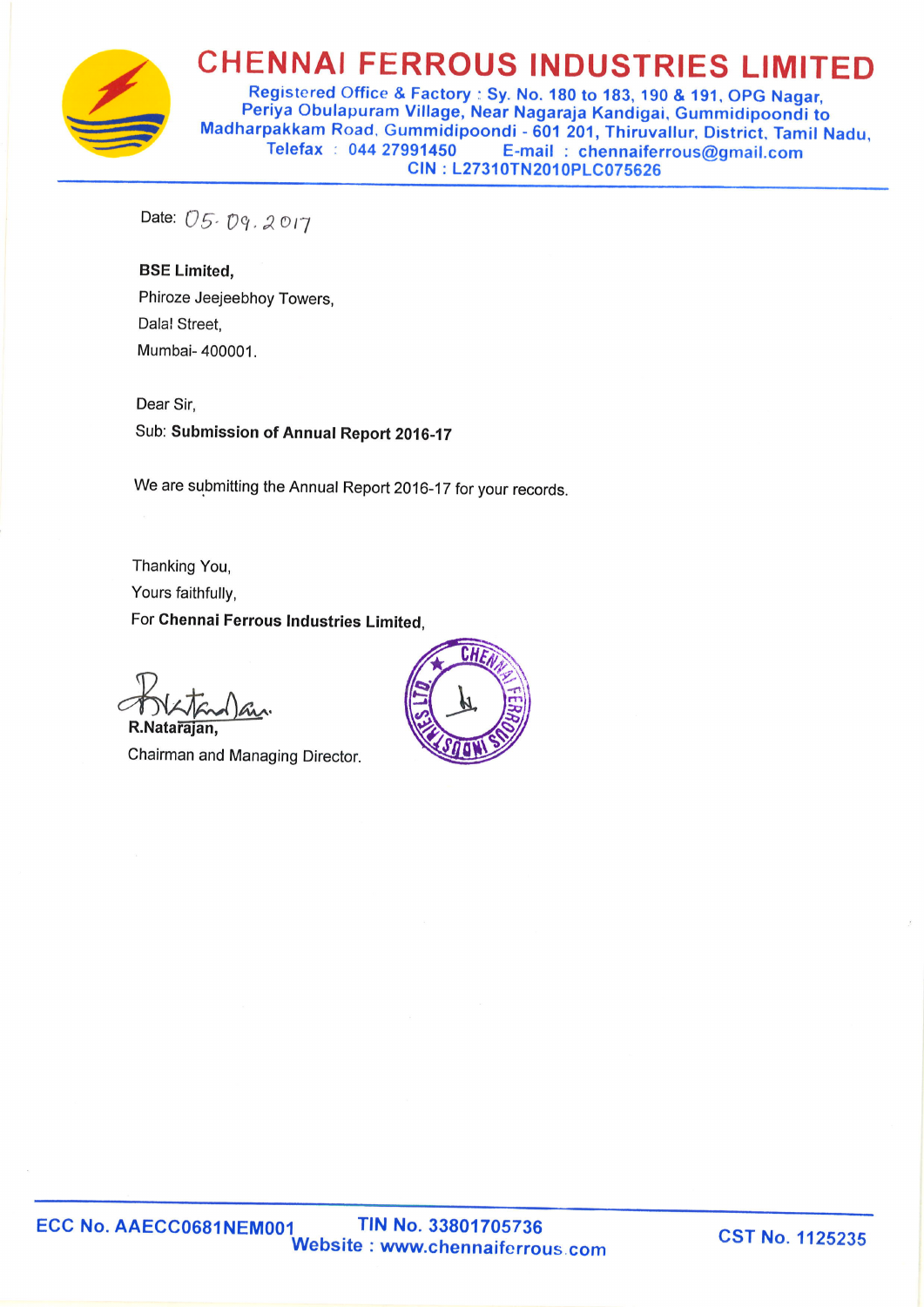# CHENNAI FERROUS INDUSTRIES LIMITED

Seventh Annual Report 2016 - 17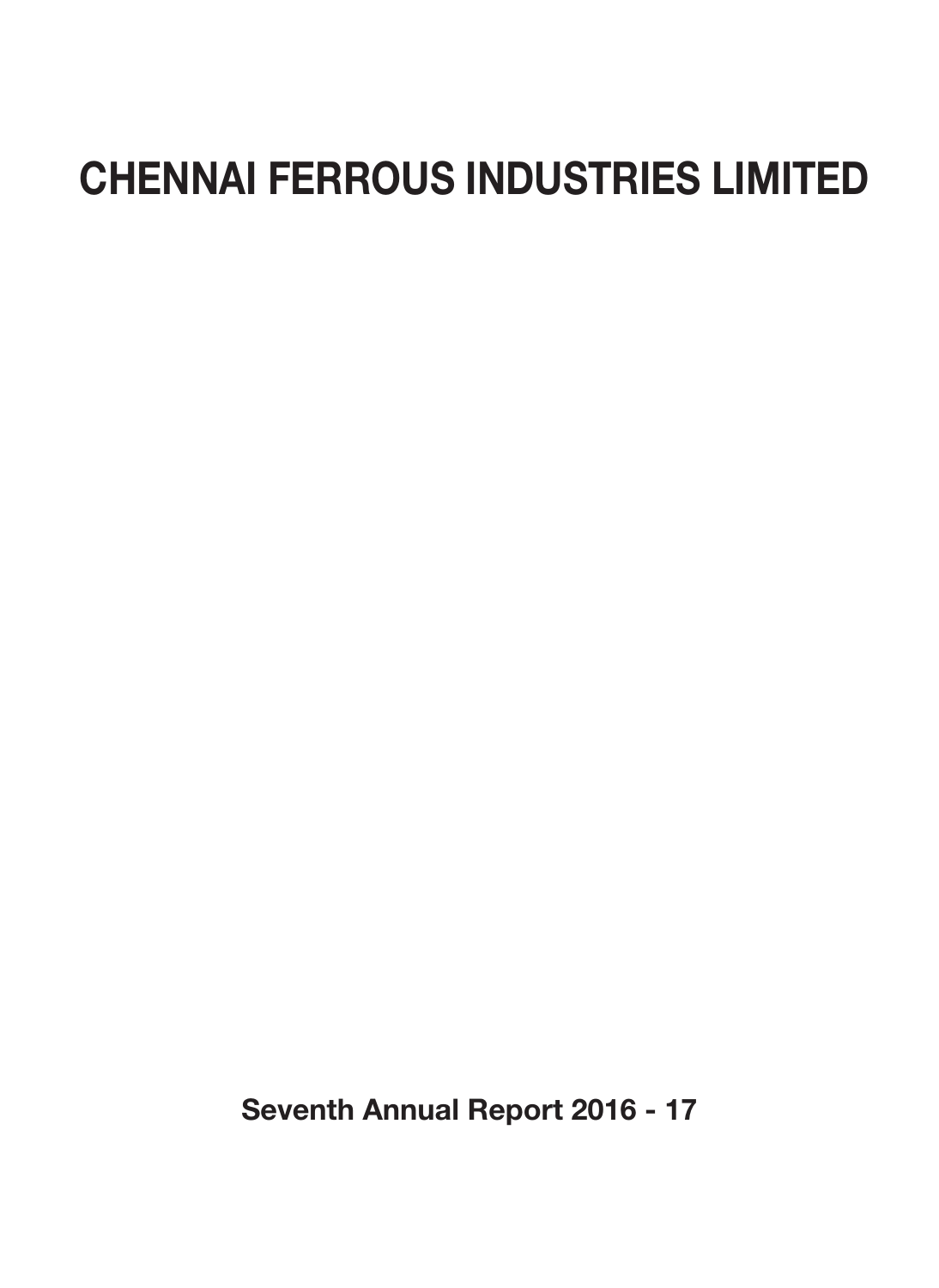| <b>CONTENTS</b>              |             |  |  |  |
|------------------------------|-------------|--|--|--|
|                              | <b>PAGE</b> |  |  |  |
| <b>NOTICE</b>                | 3           |  |  |  |
| DIRECTORS' REPORT            | 15          |  |  |  |
| INDEPENDENT AUDITOR'S REPORT | 49          |  |  |  |
| <b>BALANCE SHEET</b>         | 56          |  |  |  |
| STATEMENT OF PROFIT & LOSS   | 57          |  |  |  |
| <b>CASH FLOW STATEMENT</b>   | 58          |  |  |  |
| <b>NOTES</b>                 | 59          |  |  |  |
|                              |             |  |  |  |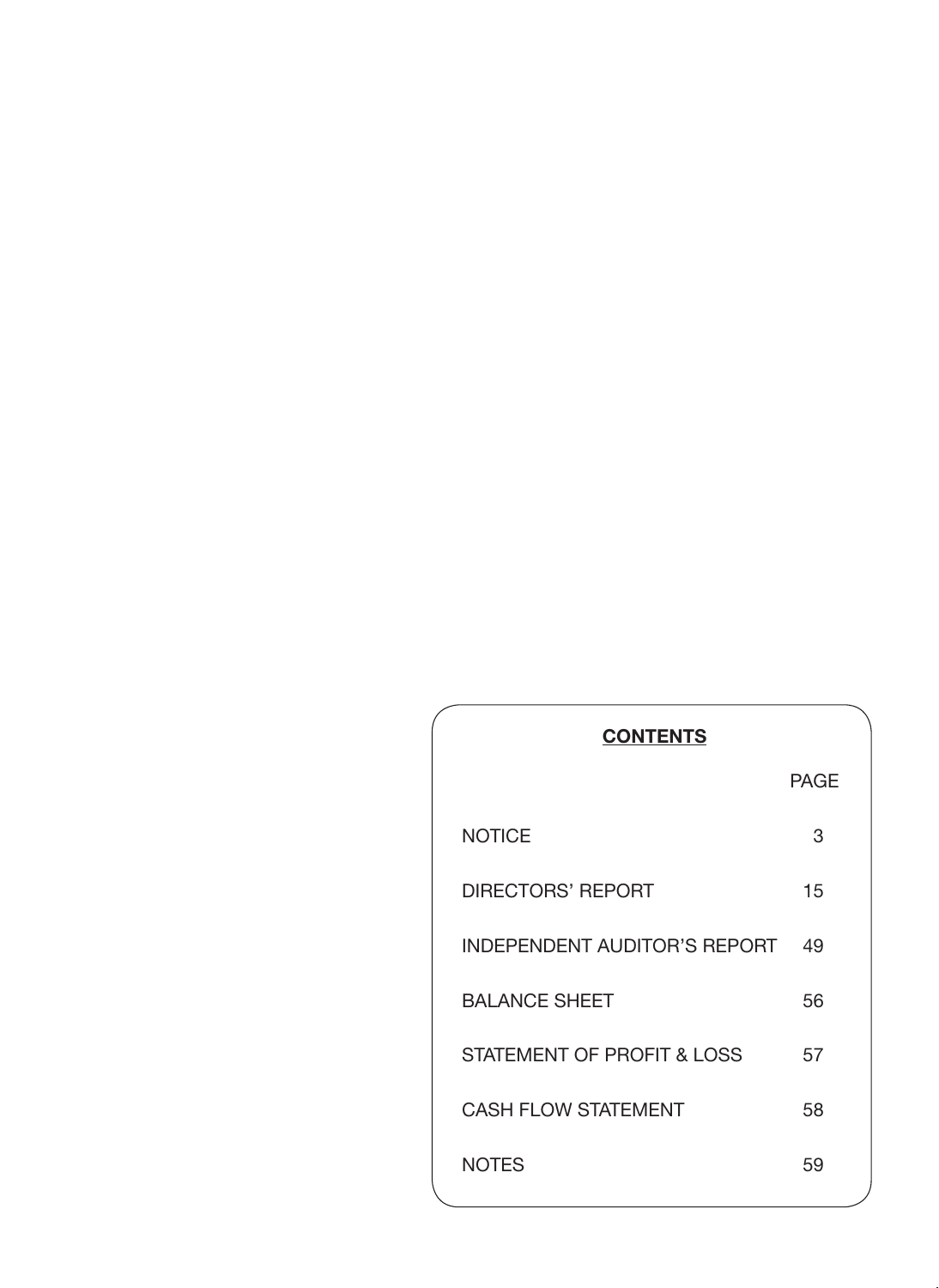# CHENNAI FERROUS INDUSTRIES LIMITED

CIN:L27310TN2010PLC075626

## BOARD OF DIRECTORS

| Mr.R. Natarajan       | Chairman & Managing Director   |
|-----------------------|--------------------------------|
| Mr. Suresh Kedia      | Director                       |
| Mr. Sunil Kumar Singh | <b>Director</b>                |
| Mrs.V.K. Deepa        | Director                       |
| Mr.K. Karthikeyan     | <b>Chief Financial Officer</b> |

## REGISTERED OFFICE & FACTORY

OPG Nagar, Periya Obulapuram village, Nagarajakandigai, Madharapakkam Road, Gummidipoondi – 601201. Website: www.chennaiferrous.com

## **AUDITORS**

M/s.S.K GULECHA & ASSOCIATES Chartered Accountants, No.374, Mint Street, Adinath Arcade, 2nd Floor, Sowcarpet, Chennai-600079.

## BANKERS

State Bank of India, Industrial Financial Branch, 155, Anna Salai, Chennai - 600 002.

## SHARE TRANSFER AGENT

Cameo Corporate Services Limited No.1, Subramanian Building Club House Road, Chennai – 60002.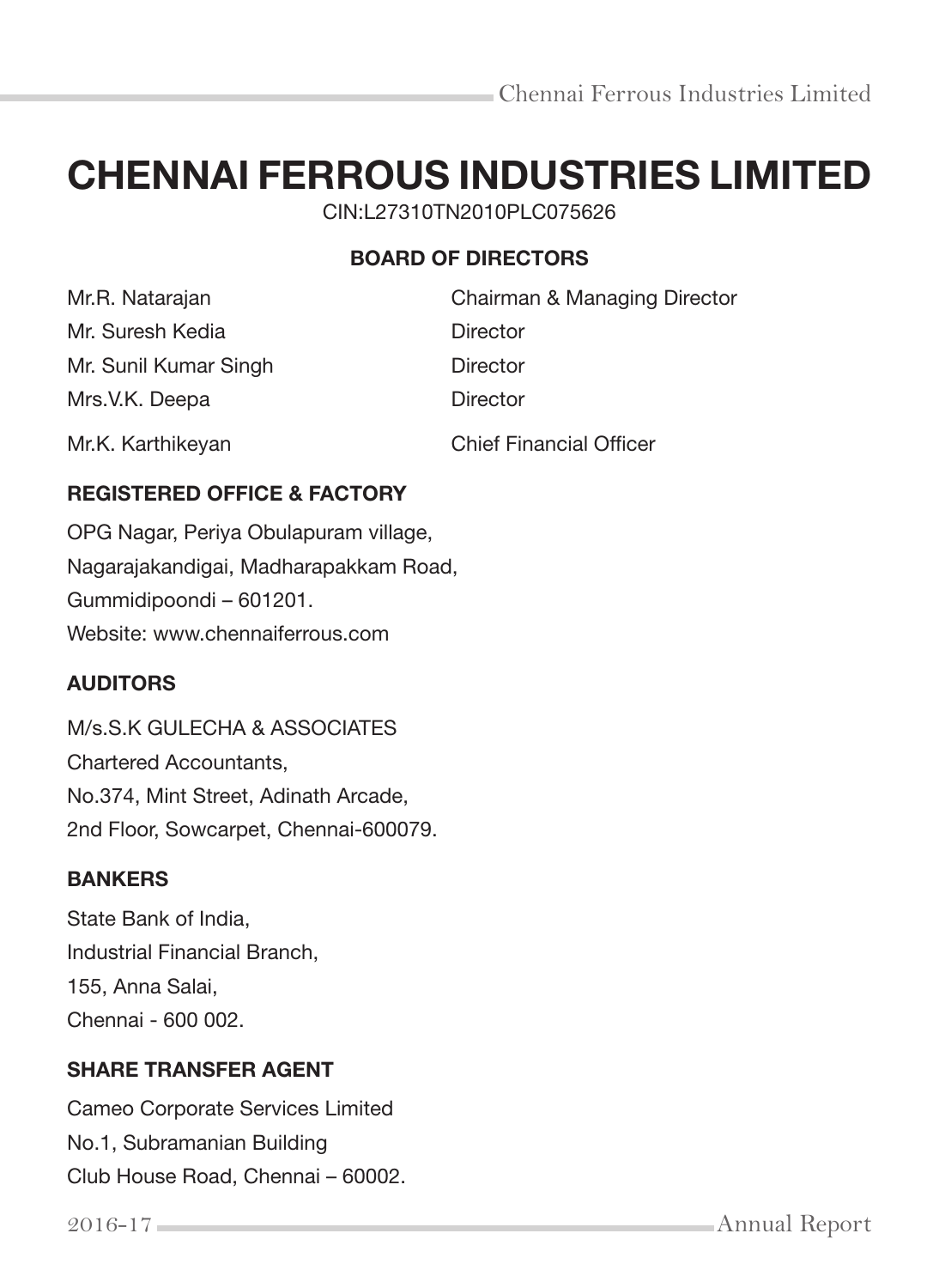#### RouteMap to AGM Venue

OPG Nagar Periya Obulapuram Village, Nagaraja Kandigai, Madharapakkam Road, Gummidipoondi, Thiruvallur-601201, Tamil Nadu



Nearest Land mark : Mularoad Junction, Thurapallam, Gummidipoondi, Thiruvallur-600 021, Tamil Nadu Distance from Gummidipoondi : Railway Station - 6.2 km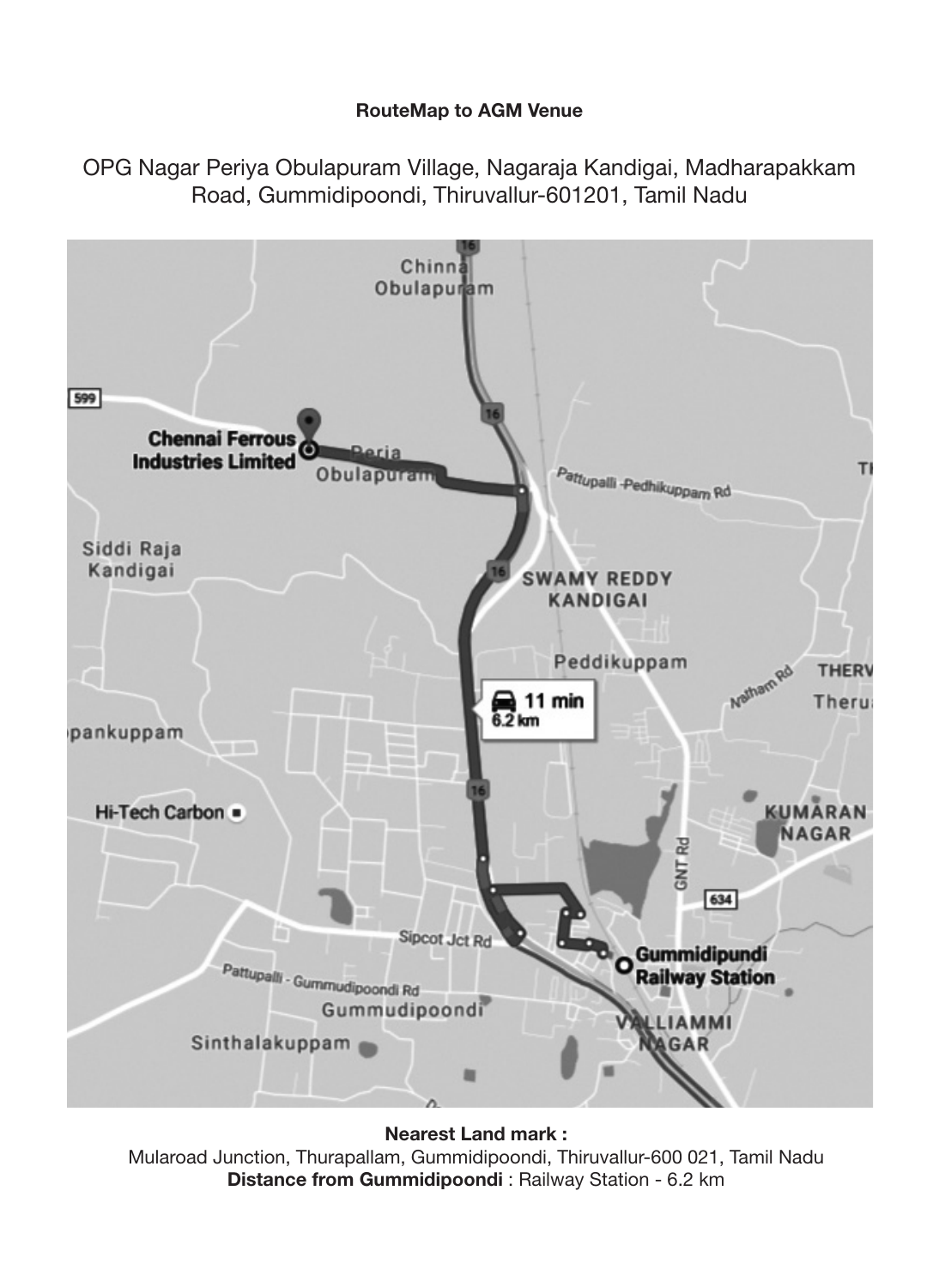## **NOTICE**

**Notice** is hereby given that the Seventh Annual General Meeting of Chennai Ferrous Industries Limited will be held on Saturday,  $30<sup>th</sup>$  September 2017 at 2.00 p.m. at the Registered Office situated at OPG Nagar, Periya Obulapuram village, Nagaraja kandigai, Madharapakkam Road, Gummidipoondi – 601201 to transact the following business:

#### **ORDINARY BUSINESS:**

#### **1. Adoption of financial statements**

 To receive, consider and adopt the financial statement of the Company for the year ended 31<sup>st</sup> March 2017 and the Reports of the Board of Directors and the Auditors thereon.

#### **2. Appointment of Director**

 To appoint a director in place of Mrs.V.K. Deepa, (DIN: 07140954), who retires by rotation and, being eligible, offers herself for re-appointment.

#### **3. Ratification of Auditor's Appointment**

 To consider and, if thought fit, to pass with or without modifications, the following resolution as an Ordinary Resolution:

 **"RESOLVED** that, pursuant to Section 139, 142 and other applicable provisions of the Companies Act, 2013 and the Rules made thereunder, and pursuant to the resolution passed by the members of the Company at AGM held on  $30<sup>th</sup>$  September, 2015 and pursuant to the recommendations of the Audit Committee of the Company, the appointment of M/s.S.K. Gulecha & Associates, Chartered Accountants [Firm Registration No.013340S], Chennai as the Auditors of the Company to hold office till the conclusion of  $10<sup>th</sup>$  AGM, is hereby ratified and that, the Board of Directors of the Company be and is hereby authorized to fix the remuneration payable to them for the financial year ending  $31<sup>st</sup>$  March 2018 on the recommendation of the Audit Committee of the Company".

#### **SPECIAL BUSINESS:**

#### **4. Approval of re-appointment of Chairman and Managing Director**

To pass the following resolution as special resolution:

 "RESOLVED that, pursuant to the provisions of Sections 196, 197, 198 read with Schedule V and other applicable provisions, if any, of the Companies Act, 2013 ("the Act") and Rules made thereunder (including any statutory modification(s) or re-enactment thereof, for the time being in force), the relevant provisions of the Articles of Association of the Company and all applicable guidelines issued by the Central Government from time to time and subject to such other approvals, as may be necessary, the re-appointment of Mr. R. Natarajan as Chairman and Managing Director, whose term of office expired on 12<sup>th</sup> August 2017, is hereby approved and Mr.R. Natarajan is to hold his office for a further period of five years commencing from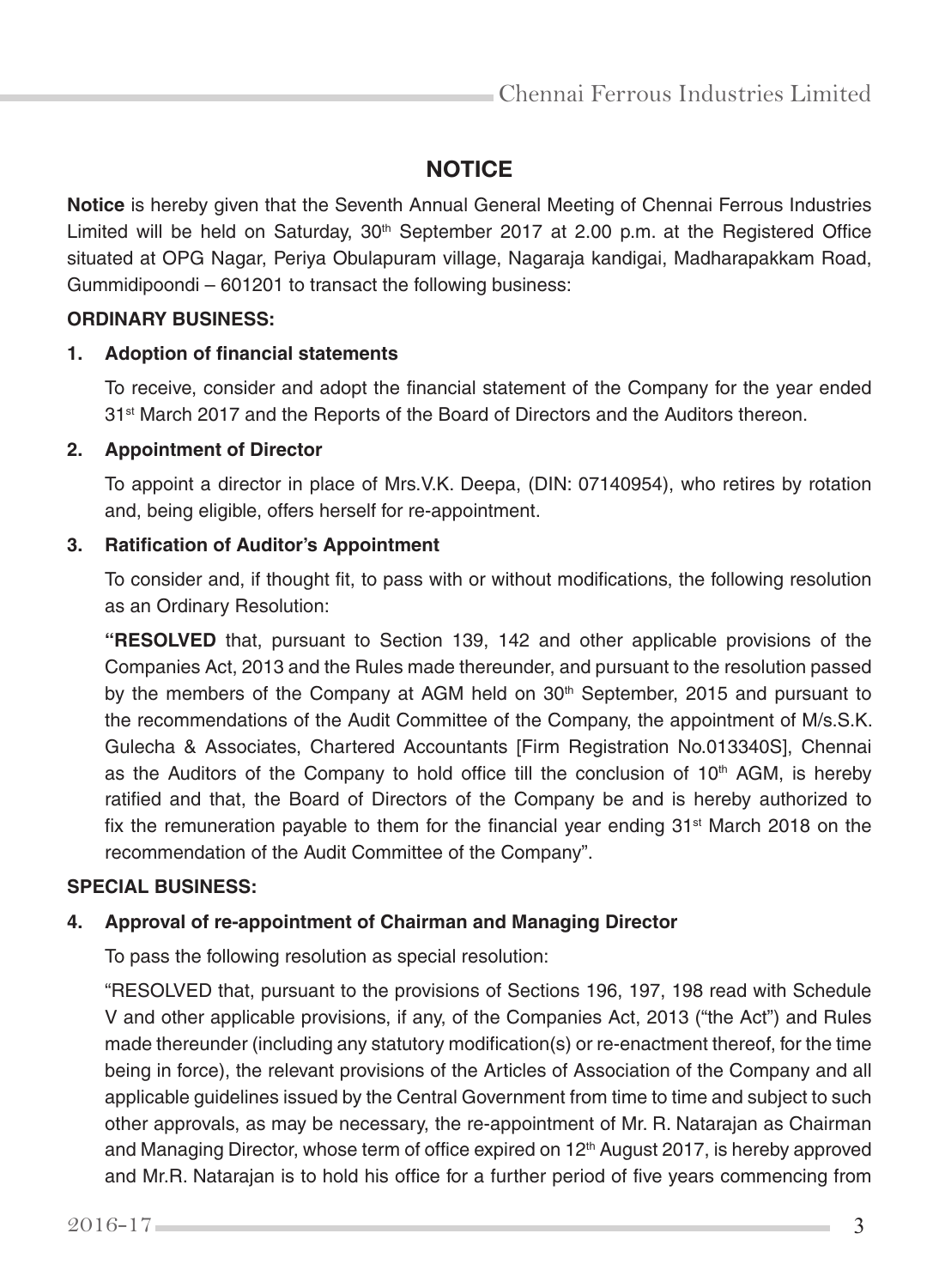13<sup>th</sup> August 2017 till 12<sup>th</sup> August 2022 at a remuneration of Rs. 600,000/- (Rupees Six Lakh only) per annum on such terms and conditions of appointment approved by the Board of Directors as are provided in the Explanatory Statement annexed hereof.

 RESOLVED FURTHER that, the Board be and is hereby authorised to do all such acts, deeds, matters and things as may be deemed necessary to give effect to the above resolution."

#### **5. Re-appointment of Independent Director**

To pass the following resolution as special resolution:

 "RESOLVED that, pursuant to sections 149, 152 and other applicable provisions of the Companies Act, 2013 and read with Schedule IV and any other applicable provisions of the Companies Act, 2013 ('the Act') and the Rules made thereunder (including any statutory modification(s) or re-enactment thereof for the time being in force), Mr.Suresh Kedia (DIN: 06596808), Independent Director of the Company and whose current term of office ends at the 7<sup>th</sup> AGM being eligible for re-appointment, be and is hereby reappointed as an Independent Director of the Company for a further term of five years commencing from the conclusion of this  $7<sup>th</sup>$  AGM till 12<sup>th</sup> AGM not liable to retire by rotation."

 RESOLVED FURTHER that, the Board be and is hereby authorised to do all such acts, deeds, matters and things as may be deemed necessary to give effect to the above resolution."

> (By Order of the Board) For CHENNAI FERROUS INDUSTRIES LIMITED,

Date: 12<sup>th</sup> August 2017 **R. NATARAJAN,** 

Place: Chennai **Chairman & Managing Director.**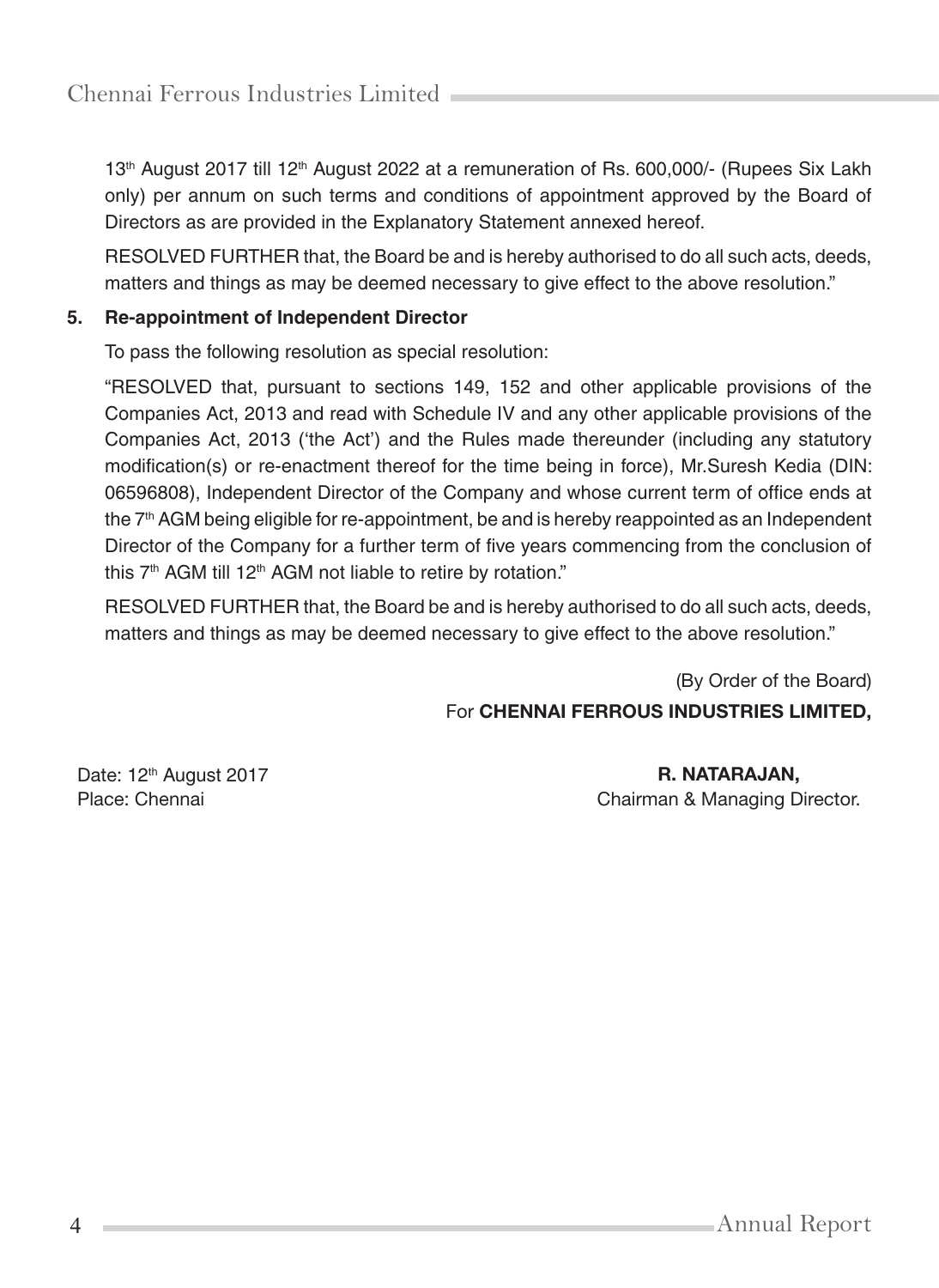#### Notes:

- 1. The statement of material facts concerning the items of special business to be transacted at this AGM is annexed in terms of section 102 of the Companies Act,2013.
- 2. A member entitled to attend and vote at this AGM is entitled to appoint a proxy to attend and vote in the meeting instead of him/her and the proxy need not be a member of the company.
- 3. Pursuant to section 105 of the Companies Act, 2013, a person can act as a proxy on behalf of not more than 50 (fifty) members and holding in aggregate not more than 10 % (ten per cent) of the total share capital of the company carrying Voting Rights. A member holding more than 10% of the total share capital of the company carrying voting rights may appoint a single person as proxy and such person shall not act as proxy for any other member or shareholder.
- 4. Corporate members intending to send their representatives to attend their meeting are requested to send a certified true copy of the Board resolution to the company, authorizing their representative to attend and vote on their behalf at the meeting.
- 5. The instrument appointing the proxy, duly completed, must be deposited at the registered office of the company not less than 48 hours before the commencement of the meeting. The proxy form for the AGM is enclosed.
- 6. Members desirous of getting any information in respect of accounts of the company are requested to send their queries in writing to the Company's Registered Office at least seven days before the date of the meeting so that the required information can be made available at the meeting.
- 7. Members/Proxies attending the meeting are requested to bring their copy of the Annual Report for reference at the meeting and also the attendance slip duly filled in for easy identification of attendance at the meeting.
- 8. The Register of Members of the Company and Share Transfer Books will remain closed from 22<sup>nd</sup> September 2017 to 30<sup>th</sup>September 2017 (both days inclusive).
- 9. Members holding shares in Physical Form are requested to furnish their address, if any change is there, with Registrar & Transfer Agent of the Company, M/s.Cameo Corporate Services Limited, Chennai, quoting their Folio number and number of Shares held. Members holding shares in Electronic Form may communicate their change of Address to their respective Depository Participants.
- 10. As per the provisions of Section 72 of the Act, the facility for making nomination is available for the Members in respect of the shares held by them. Members who have not yet registered their nomination are requested to register the same by submitting Form No. SH-13. The said form can be downloaded from the Company's website www.chennaiferrous.com(under 'Investors' section). Members holding shares in physical form may submit the same to the Registrar & Transfer Agent. Members holding shares in electronic form may submit the same to their respective depository participant.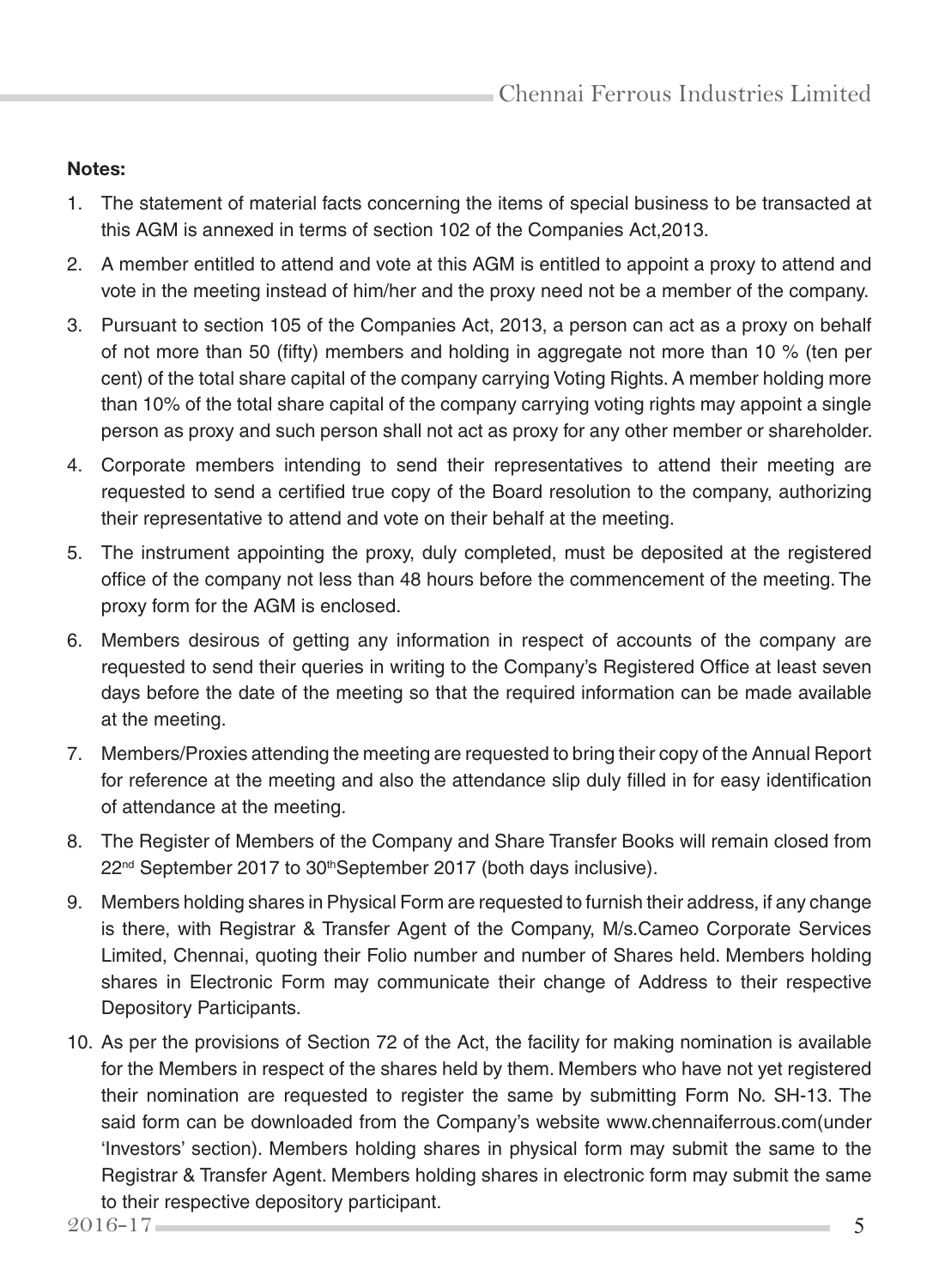- 11. The Notice of the AGM along with the  $7<sup>th</sup>$  Annual Report for the financial year ended 2016-17 is being sent by electronic mode to those Members whose e-mail addresses are registered with the Company / Depositories, unless any Member has requested for a physical copy of the same. For Members who have not registered their e-mail addresses, physical copies are being sent by the permitted mode. Members may note that this Notice and the  $7<sup>th</sup>$  Annual Report for the financial year ended 2016-17 will also be available on the Company's website viz. www.chennaiferrous.com
- 12. The Ministry of Corporate Affairs (MCA) has taken a "Green Initiative in the Corporate Governance" to allow paperless compliances by the corporate sector. MCA, by its Circular dated 21st April 2011, has now made permissible the service of documents through electronic mode to shareholders. To support the Green Initiative of the Government, it is proposed to send, henceforth, all Notices, Annual Report and other communications through e-mail. For the above purpose, we request you to send an e-mail confirmation to our designated ID: investor@chennaiferrous.com, mentioning your name, DP / Customer ID or Folio number and your e-mail ID for communication. On this confirmation, we would, henceforth, send all Notices, Annual Report and other communications through e-mail. Copies of the said documents would be available in the Company's website, www.chennaiferrous.com for your access at no cost for the benefit of all stakeholders concerned.Werequest you to support the Green Initiative of the Government by opting for electronic mode of receiving our corporate communications.
- 13. The route map showing directions to reach the venue of the AGM is annexed.
- 14. In compliance with the provisions of Section 108 of the Act and the Rules framed thereunder, as amended from time to time, and Regulation 44 of the SEBI (Listing Obligations and Disclosure Requirements) Regulations, 2015, the Members are provided with the facility to cast their vote electronically, through the e-voting services provided by NSDL, on all the resolutions set forth in this Notice. The instructions for e-voting are given herein below. Resolution(s) passed by Members through e-voting is/are deemed to have been passed as if they have been passed at the AGM.
- 15. The Board of Directors has appointed Mr.M.K.Madhavan, Proprietor, M/s.M.K. Madhavan & Associates, Practicing Company Secretaries, as the Scrutinizer to scrutinize the voting at the meeting and remote e-voting process in a fair and transparent manner.
- 16. The facility for voting, either through electronic voting system or polling paper shall also be made available at the AGM and the Members attending the meeting who have not already cast their vote by remote e-voting shall be able to exercise their right to vote at the AGM.
- 17. The Members who have cast their vote by remote e-voting prior to the AGM may also attend the AGM but shall not be entitled to cast their vote again.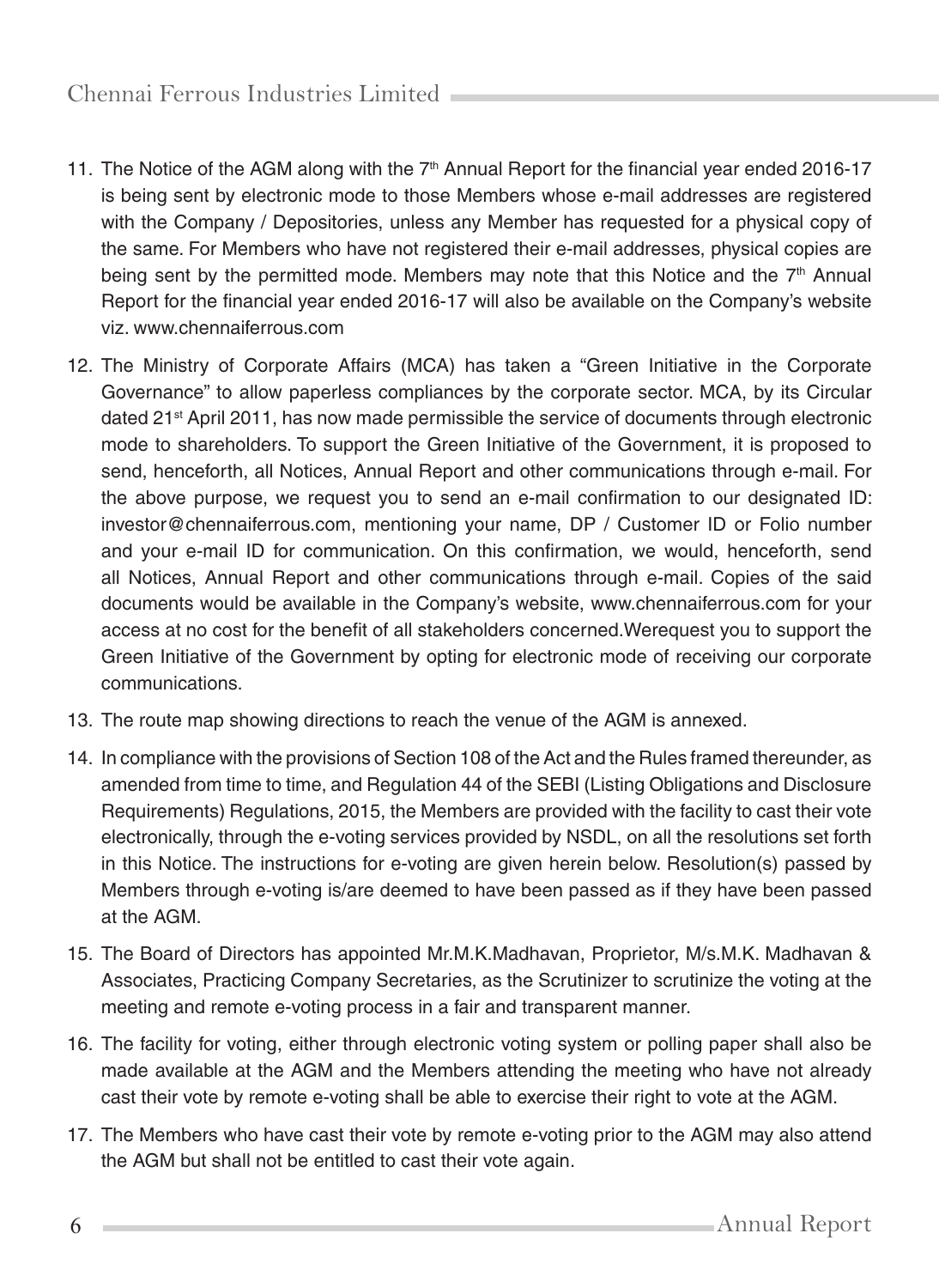#### **Procedure for E-voting**

 The Company has entered into an arrangement with National Securities Depository Limited (NSDL) for facilitating e-voting for AGM. The instructions for e-voting are as under:

- A. in case a member receives an email from NSDL [for members whose email ids are registered with the Company/depository Participants(s)]:
	- i. Open the PDF File viz; "CFIL e-voting.pdf" attached to the e-mail, using your Client ID or Folio No. as password. The said PDF file contains your user ID and password/ PIN for remote e-voting. Please note that the password provided in the PDF is an initial password.
	- ii. Launch internet browser by typing the following URL: https://www.evoting.nsdl. com/
	- iii. Click on Shareholder Login Insert user ID and password as initial password/PIN noted in step (i) above. Click Login.
	- iv. Password change menu appears. Change the password/PIN with new password of your choice with minimum 8 digits/characters or combination thereof. Please make a note of the new password. It is strongly recommended not to share your password with any other person and take utmost care to keep your password confidential.
	- v. Home page of remote e-voting opens. Click on remote e-voting: Active Voting Cycles.
	- vi. Select "EVEN" of "Chennai Ferrous Industries Limited".
	- vii. Now you are ready for remote e-voting as Cast Vote page opens.
	- viii. Cast your vote by selecting appropriate option and click on "Submit" and also"Confirm" when prompted.
	- ix. upon confirmation, the message "Vote cast successfully" will be displayed.
	- x. Once you have voted on the resolution, you will not be allowed to modify your vote.
	- xi. Institutional shareholders (i.e. other than individuals, HuF, NRI etc.) are required to send scanned copy (PDF/JPG Format) of the relevant Board Resolution/ Authority letters. together with attested specimen signature of the duly authorized signatory(ies) who are authorized to vote, to the Scrutinizer through e-mail to cs.madhavanmk@ gmail.com with a copy marked to evoting@nsdl.co.in
- B. in case a member receives physical copy of the notice of AGM for members whose email ids are not registered with the Company/depository Participants(s) or requesting physical copy] :
	- i. Initial password is provided as below/at the bottom of the Attendance Slip for the AGM: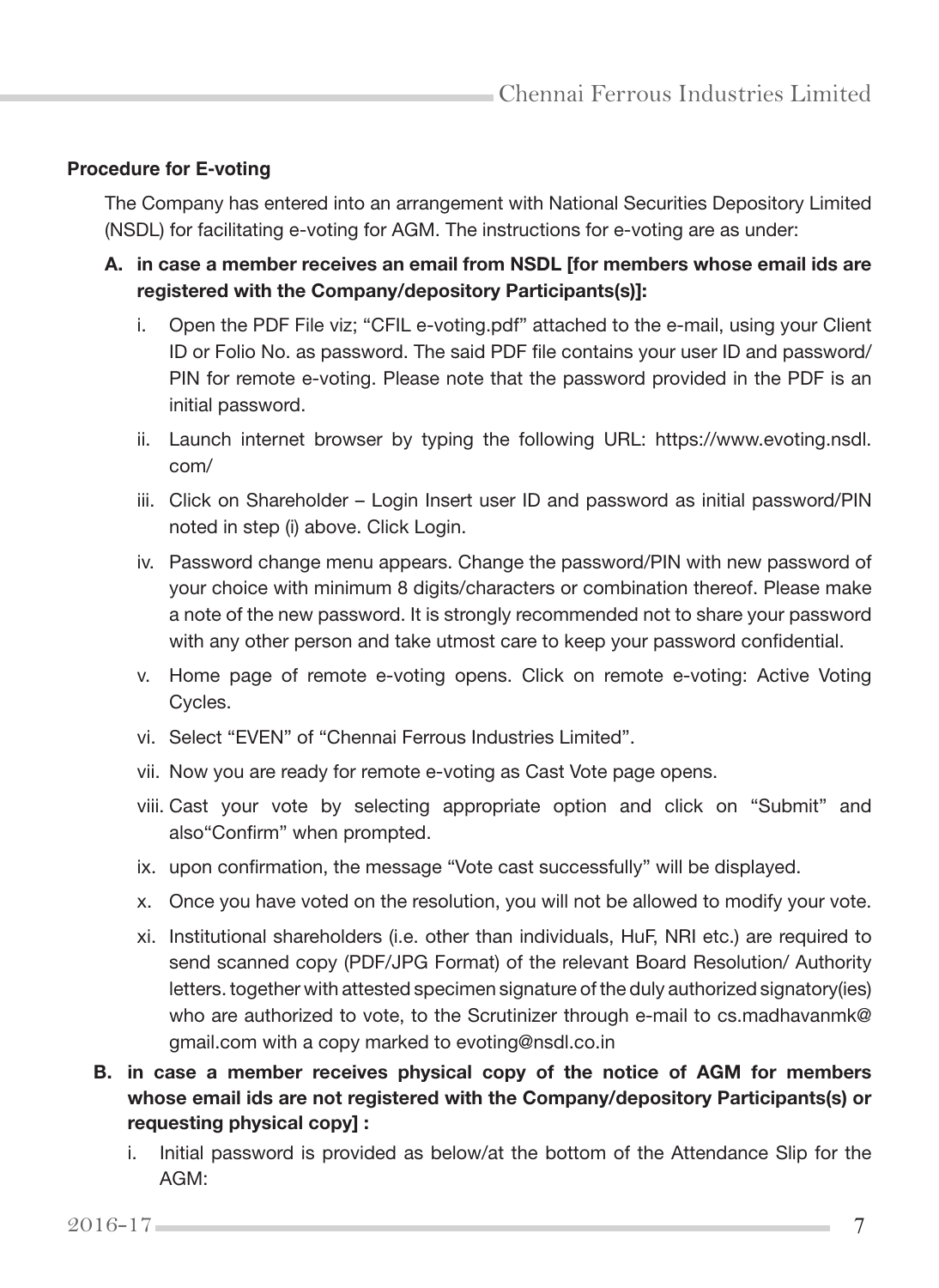| EVEN                           | USER ID | PASSWORD/PIN |
|--------------------------------|---------|--------------|
| (Remote E-Voting Event Number) |         |              |
|                                |         |              |

ii. Please follow all steps from Sl. No. (i) to Sl. No. (xi) Above, to cast vote.

#### C. **Other Instructions**

- i. The e-voting period commences on  $26<sup>th</sup>$  September 2017 (10.00 a.m. IST) and ends on 29th September, 2017 (5.00 p.m. IST). During this period, Members holding shares either in physical form or in dematerialized form, as on 21<sup>st</sup> September, 2017 i.e. cutoff date, may cast their vote electronically. The e-voting module shall be disabled by NSDL for voting thereafter. Once the vote on a resolution is cast by the Member, he / she shall not be allowed to change it subsequently or cast vote again
- ii. The voting rights of Members shall be in proportion to their shares in the paid up equity share capital of the Company as on the cut-off date. A person, whose name is recorded in the register of members or in the register of beneficial owners maintained by the depositories as on the cut-off date only shall be entitled to avail the facility of remote e-voting, as well as voting at the Meeting through electronic voting system or poll paper.
- iii. Any person, who acquires shares of the Company and becomes a Member of the Company after dispatch of the Notice and holding shares as of the cut-off date, may obtain the login ID and password by sending a request at evoting@nsdl.co.in. However, if he/she is already registered with NSDL for remote e-voting then he/she can use his/her existing user ID and password for casting vote. If you forget your password, you can reset your password by using "Forgot user Details / Password" option available on www.evoting.nsdl. com.
- iv. The Scrutinizer shall, immediately after the conclusion of voting at the AGM, first count the votes cast at the Meeting, thereafter unblock the votes cast through remote e-voting in the presence of at least two witnesses not in the employment of the Company and make, not later than three days of conclusion of the Meeting, a consolidated Scrutinizer's Report of the total votes cast in favour or against, if any, to the Chairman or a person authorised by him in writing who shall countersign the same and declare the result of the voting forthwith.
- v. The result declared along with the Scrutinizer's Report shall be placed on the Company's website www.chennaiferrous.com and on the website of NSDL www. evoting.nsdl.com after the results are declared by the chairman or a person authorised by him in writing and the same shall be communicated to the Stock Exchange.
- vi. In case of any queries, you may refer the Frequently Asked Questions (FAQs) for Members and remote e-voting user manual for Members available at the downloads section of www.evoting.nsdl.com or call on toll free no.: 1800 222-990.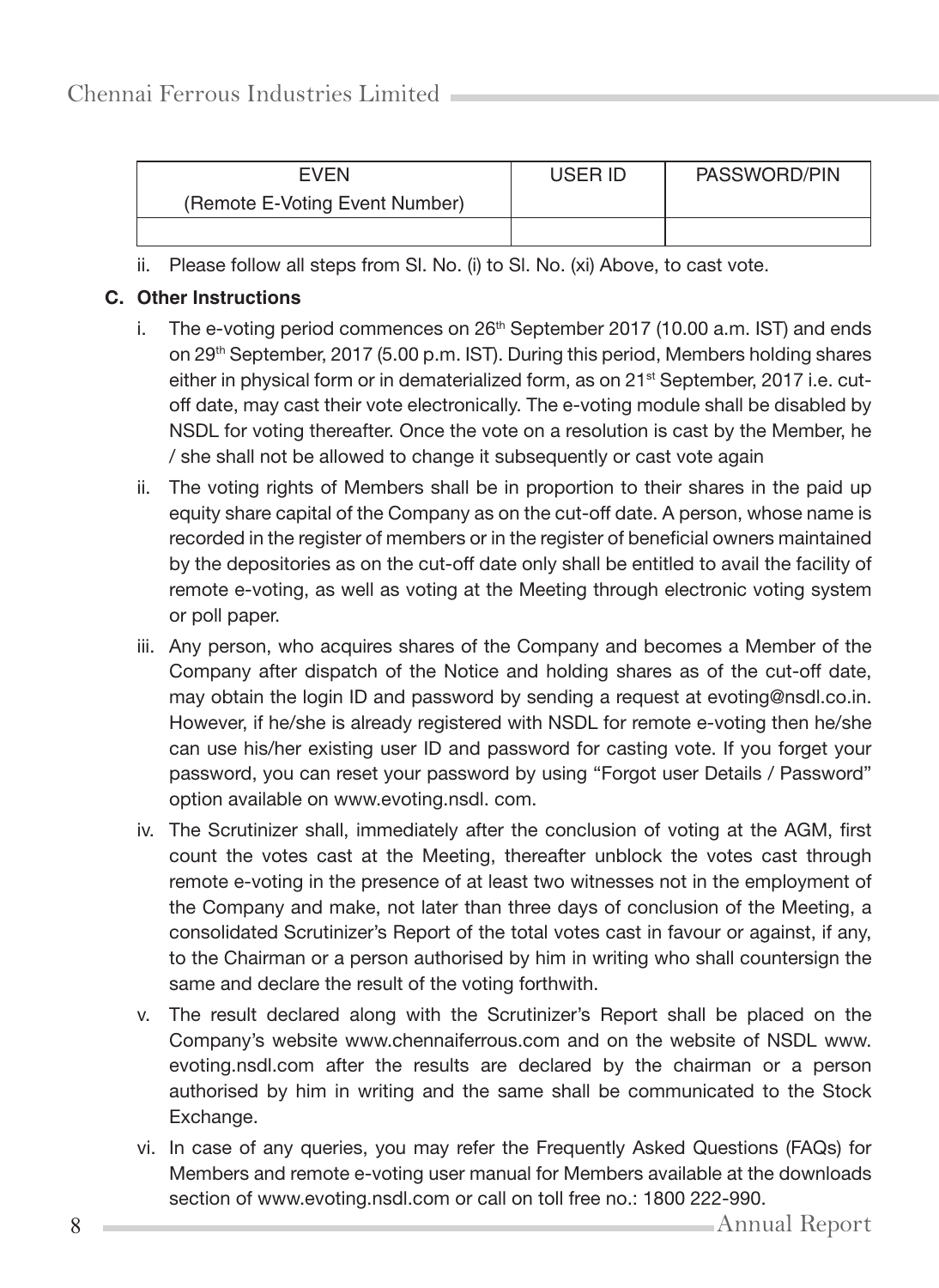## **EXPLANATORY STATEMENT PURSUANT TO SECTION 102 OF THE COMPANIES ACT, 2013: Item no.4:**

The Board of Directors at the Meeting held on 12<sup>th</sup> August 2017 reappointed Mr.R.Natarajan as the Chairman and Managing Director of the Company for a further period of five years, subject to approval of Members at the General Meeting. The Board of Directors on the recommendations of the Nomination and Remuneration Committee approved the following terms and Conditions for his appointment:

A. Tenure:

5 years commencing from 13th August 2017 till 12th August 2022.

B. Remuneration:

 Rs. 600,000/- (Rupees Six Lakh only) per annum with such increments as the Board may decide from time to time. The total remuneration including perquisites if any, payable in any financial year shall not exceed the limit from time to time under Section 197, Section 198 and other applicable provisions of the Companies Act 2013 and the Rules made thereunder.

C. Minimum Remuneration:

 When in any financial year, the Company has no profits or its profits are inadequate, the remuneration including the perquisites if any, payable will be paid to Mr.R.Natarajan, in accordance with the applicable provisions of Schedule V of the Act, and subject to the approval of the Central Government, if required.

D. The Nomination, Remuneration and Compensation Committee will review and recommend the remuneration payable to the Chairman and Managing Director during the tenure of his appointment.

The Company has also received a notice from a member along with the deposit of requisite amount under Section 160 of the Act, 2013, proposing the candidature of Mr.R.Natarajan for the office of Chairman and Managing Director of the Company.

The Memorandum and Articles of Association, relevant resolutions passed by the Nomination cum Remuneration Committee and the Board and the letter of appointment setting out the terms of appointment of Chairman and Managing Director vide Section 190(1)(b) are available for inspection by members at the registered office of the company on any working days.

The Board of Directors recommends for consent of members by way of special resolution as set out in item no:4.

Mr.R.Natarajan is not related to any other Director and Key Managerial Personnel of the Company. None of the Directors, Key Managerial Personnel and their relatives other than Mr.R.Natarajan and his relatives are, in any way, concerned or interested in this resolution set out at item no.4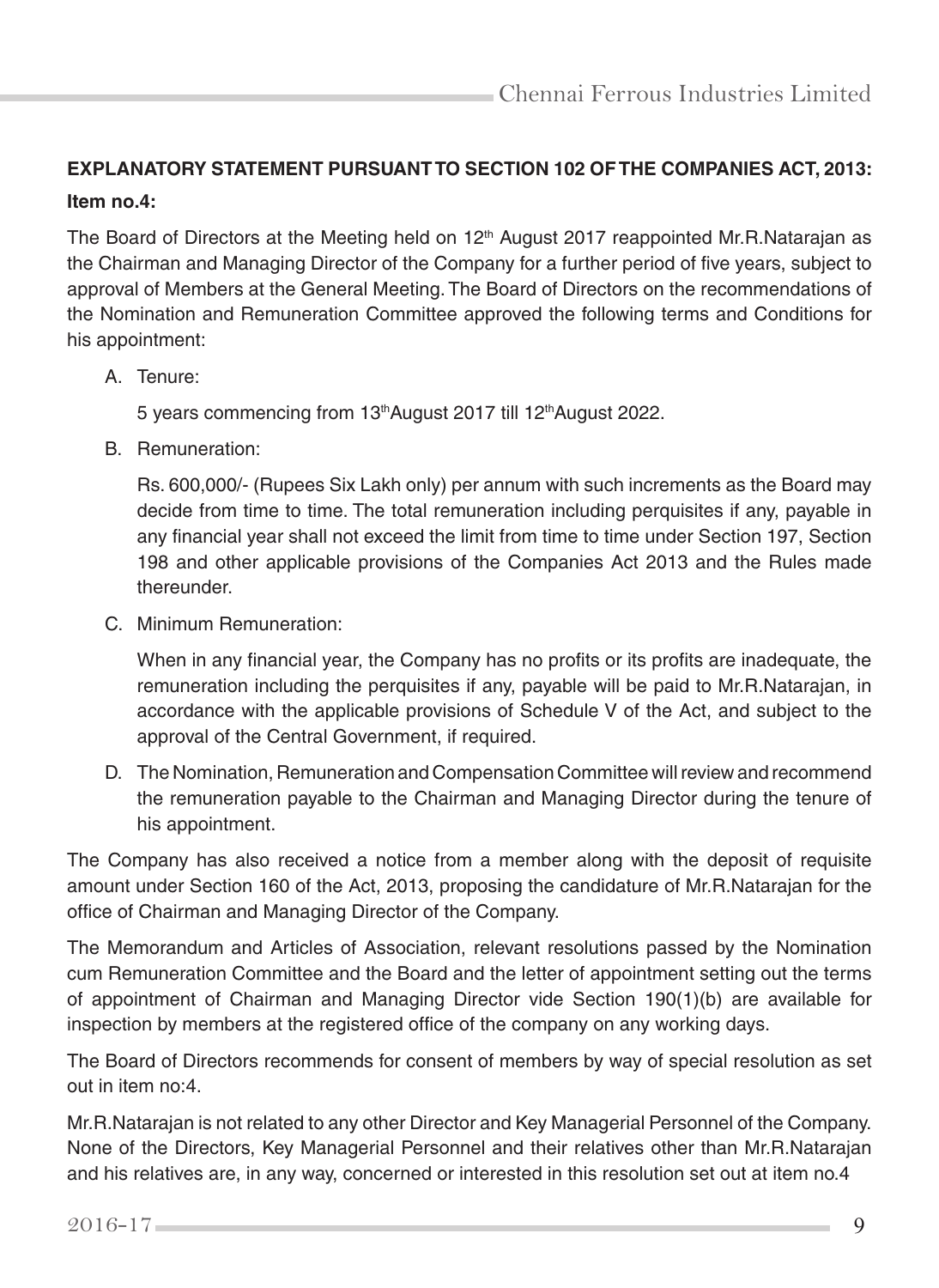## **Statement containing required information as per Part II of Section II of Schedule V to the Companies Act, 2013:**

| <b>General Information</b>                                                                                                                                                  |                                                                                                                                                                                                                                                                                                 |                                   |                                                  |                 |
|-----------------------------------------------------------------------------------------------------------------------------------------------------------------------------|-------------------------------------------------------------------------------------------------------------------------------------------------------------------------------------------------------------------------------------------------------------------------------------------------|-----------------------------------|--------------------------------------------------|-----------------|
| Nature of Industry<br>(1)                                                                                                                                                   | Sponge Iron                                                                                                                                                                                                                                                                                     |                                   |                                                  |                 |
| (2) Date of commencement                                                                                                                                                    | Not applicable since the company has already                                                                                                                                                                                                                                                    |                                   |                                                  |                 |
| of Commercial production                                                                                                                                                    |                                                                                                                                                                                                                                                                                                 | commenced its business activities |                                                  |                 |
| $(3)$ In case of new<br>companies, expected<br>date of commencement<br>of activities as per project<br>approved by financial<br>institutions appearing in<br>the prospectus | Not Applicable                                                                                                                                                                                                                                                                                  |                                   |                                                  |                 |
| (4) Financial performance                                                                                                                                                   |                                                                                                                                                                                                                                                                                                 |                                   |                                                  | (Amount in Rs.) |
| based on given Indicators                                                                                                                                                   | Particulars                                                                                                                                                                                                                                                                                     | 2016-17                           | 2015-16                                          | 2014-15         |
|                                                                                                                                                                             | <b>Total Income</b>                                                                                                                                                                                                                                                                             | 32,818,689                        | 322,815,764                                      | 331,299,113     |
|                                                                                                                                                                             | Profit before<br>Interest,<br>Depreciation<br>& Tax                                                                                                                                                                                                                                             | (25, 213, 047)                    | (189, 301, 529)                                  | (165, 988, 561) |
|                                                                                                                                                                             | Profit Before<br>Tax                                                                                                                                                                                                                                                                            | (25, 213, 047)                    | (189, 301, 529)                                  | (165,988,561)   |
|                                                                                                                                                                             | After<br>Profit<br>Tax                                                                                                                                                                                                                                                                          | (25, 213, 047)                    | (189, 301, 529)                                  | (165, 988, 561) |
|                                                                                                                                                                             | Net worth                                                                                                                                                                                                                                                                                       | (156, 249, 884)                   | (131,036,836)                                    | 58,264,694      |
|                                                                                                                                                                             | Dividend (%)                                                                                                                                                                                                                                                                                    |                                   |                                                  |                 |
| (5) Foreign Investments or<br>collaborators, if any                                                                                                                         |                                                                                                                                                                                                                                                                                                 |                                   | There is no foreign collaboration in the company |                 |
| Information about the<br>appointee                                                                                                                                          |                                                                                                                                                                                                                                                                                                 |                                   |                                                  |                 |
| (1) Background details                                                                                                                                                      | Mr. R. Natarajan is graduate of Business Administration<br>having 39 years of experience in Sugar Industry,<br>Property Development and manufacturing of Iron and<br>steel products.<br>His role in management, operation and marketing fields<br>are remarkable and beneficial to the Company. |                                   |                                                  |                 |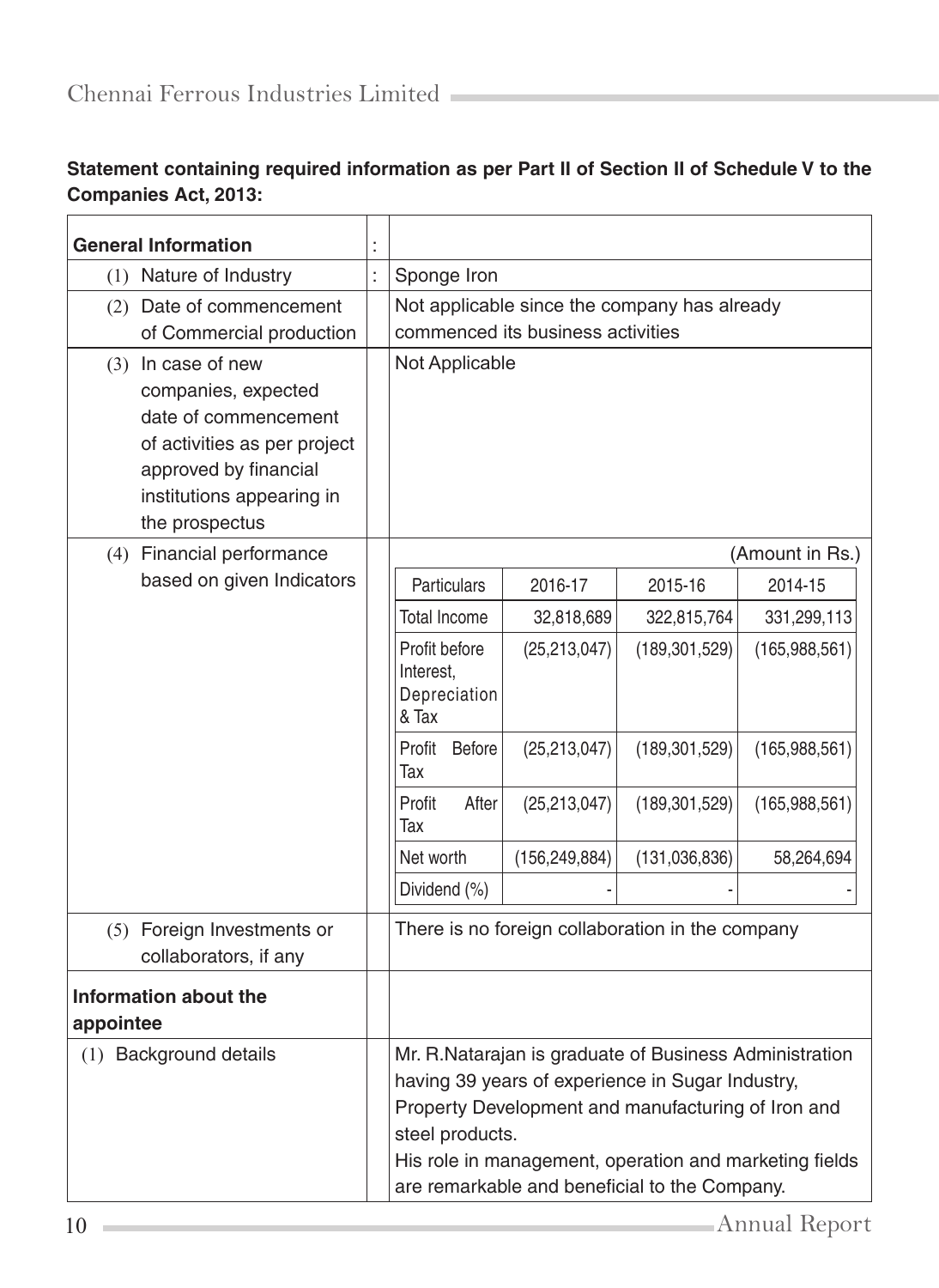|     | (2) Past remuneration           | (Amount in Rs.)                                                                                               |          |         |         |  |
|-----|---------------------------------|---------------------------------------------------------------------------------------------------------------|----------|---------|---------|--|
|     |                                 | <b>Particulars</b>                                                                                            | 2016-17  | 2015-16 | 2014-15 |  |
|     |                                 | <b>Salary</b>                                                                                                 | 5,58,000 |         |         |  |
|     |                                 | <b>Perquisites</b>                                                                                            |          |         |         |  |
|     |                                 | <b>Total</b>                                                                                                  | 5,58,000 |         |         |  |
|     | (3) Recognition or awards       | Nil                                                                                                           |          |         |         |  |
| (4) | Job profile and suitability     | He, as the Chairman and Managing Director of                                                                  |          |         |         |  |
|     |                                 | the Company shall devote whole time attention                                                                 |          |         |         |  |
|     |                                 | to the management of the affairs of the Company                                                               |          |         |         |  |
|     |                                 | and exercise powers under the supervision and                                                                 |          |         |         |  |
|     |                                 | superintendence of the Board of the Company                                                                   |          |         |         |  |
|     | (5) Remuneration proposed       | Rs.600,000/- per annum.                                                                                       |          |         |         |  |
|     | (6) Comparative remuneration    | Considering the responsibility shouldered by him of                                                           |          |         |         |  |
|     | profile with respect to         | the business activities of the Company, proposed                                                              |          |         |         |  |
|     | Industry, size of the           | remuneration is commensurate with Industry standards                                                          |          |         |         |  |
|     | company, profile of the         | and Board level positions held in similar sized and                                                           |          |         |         |  |
|     | position and person             | similarly positioned businesses                                                                               |          |         |         |  |
|     | (7) Pecuniary relationship      | Mr.R.Natarajan does not have any pecuniary                                                                    |          |         |         |  |
|     | directly or indirectly with the | relationship with the Company                                                                                 |          |         |         |  |
|     | company or relationship with    |                                                                                                               |          |         |         |  |
|     | the managerial personnel if     |                                                                                                               |          |         |         |  |
|     | any.                            |                                                                                                               |          |         |         |  |
|     | <b>Other information</b>        |                                                                                                               |          |         |         |  |
|     | (8) Reasons of loss or          | The Company incurred loss due to poor market                                                                  |          |         |         |  |
|     | inadequate profits              | conditions, rise in power and fuel expenses and rise in                                                       |          |         |         |  |
|     |                                 | transportation cost. The Company could not operate the                                                        |          |         |         |  |
|     |                                 | plant to the expected capacity due to restricted supply                                                       |          |         |         |  |
|     |                                 | of raw materials at affordable prices.                                                                        |          |         |         |  |
|     | (9) Steps taken or proposed to  | The Company has completed its periodical                                                                      |          |         |         |  |
|     | be taken for improvement        | maintenance schedule and is revamping the operations                                                          |          |         |         |  |
|     |                                 | of the company to improve production volume and                                                               |          |         |         |  |
|     |                                 | product quality. It is also taking several steps to                                                           |          |         |         |  |
|     |                                 | minimise the expenses, cost of production and thereby<br>to improve productivity and turnover of the Company. |          |         |         |  |
|     |                                 |                                                                                                               |          |         |         |  |
|     |                                 | It is also expected for the market conditions to improve                                                      |          |         |         |  |
|     |                                 | better.                                                                                                       |          |         |         |  |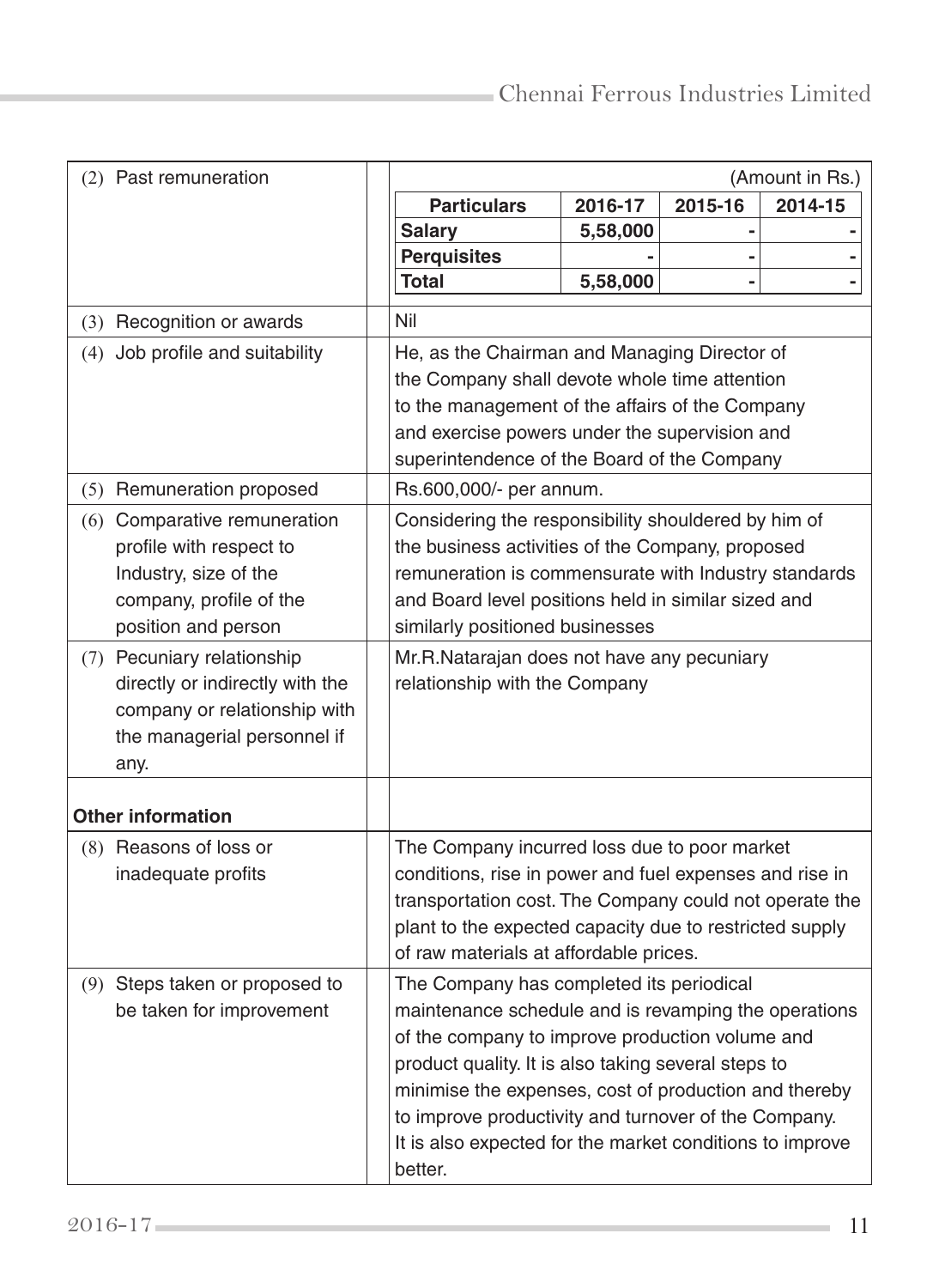| Expected increase in<br>productivity and profit in<br>measurable terms. | It is expected to achieve break even in the forthcoming<br>years.                                                        |
|-------------------------------------------------------------------------|--------------------------------------------------------------------------------------------------------------------------|
| <b>Disclosures</b>                                                      | Remuneration details have been disclosed in the<br>Corporate Governance Report attached to Board's<br>Report as required |

**Statement containing required information pursuant to 1.2.5 of the Secretarial Standard on General Meetings (SS- 2) regarding Director seeking appointment / re-appointment**

## **Mr. R.Natarajan**

| Age                                           | t | 65 years                                                                                                                                                                                                                                                                                                                                                                                     |  |
|-----------------------------------------------|---|----------------------------------------------------------------------------------------------------------------------------------------------------------------------------------------------------------------------------------------------------------------------------------------------------------------------------------------------------------------------------------------------|--|
| Qualifications & Experience                   |   | Mr. R. Natarajan is graduate of Business Administration having<br>39 years of experience in Sugar Industry, Property Development<br>and manufacturing of Iron and steel products.<br>His role in management, operation and marketing fields are<br>remarkable and beneficial to the Company.                                                                                                 |  |
| Conditions<br>Terms<br>and                    |   | Tenure:<br>А.                                                                                                                                                                                                                                                                                                                                                                                |  |
| of<br>appointment<br>or<br>re-<br>appointment |   | 5 years commencing from 13 <sup>th</sup> August 2017 with the liberty<br>to either party to terminate the appointment on three<br>months' notice in writing to the other.                                                                                                                                                                                                                    |  |
|                                               |   | Remuneration:<br>В.<br>A sum of Rs. 600,000/- (Rupees Six Lakh only) per annum<br>with such increments as the Board may decide from time to<br>time. The aggregate of the remuneration and perquisites if<br>any, payable in any financial year shall not exceed the limit<br>from time to time under Section 197, Section 198 and other<br>applicable provisions of the Act and Rules made. |  |
|                                               |   | Minimum Remuneration:<br>C.<br>When in any financial year, the Company has no profits or<br>its profits are inadequate, the remuneration including the<br>perquisites if any, payable will be paid to Mr. R. Natarajan,<br>in accordance with the applicable provisions of Schedule<br>V of the Act, and subject to the approval of the Central<br>Government, if required.                  |  |
|                                               |   | Nomination, Remuneration and Compensation<br>D.<br>The<br>Committee will review and recommend the remuneration<br>payable to the Chairman and Managing Director during the<br>tenure of his appointment.                                                                                                                                                                                     |  |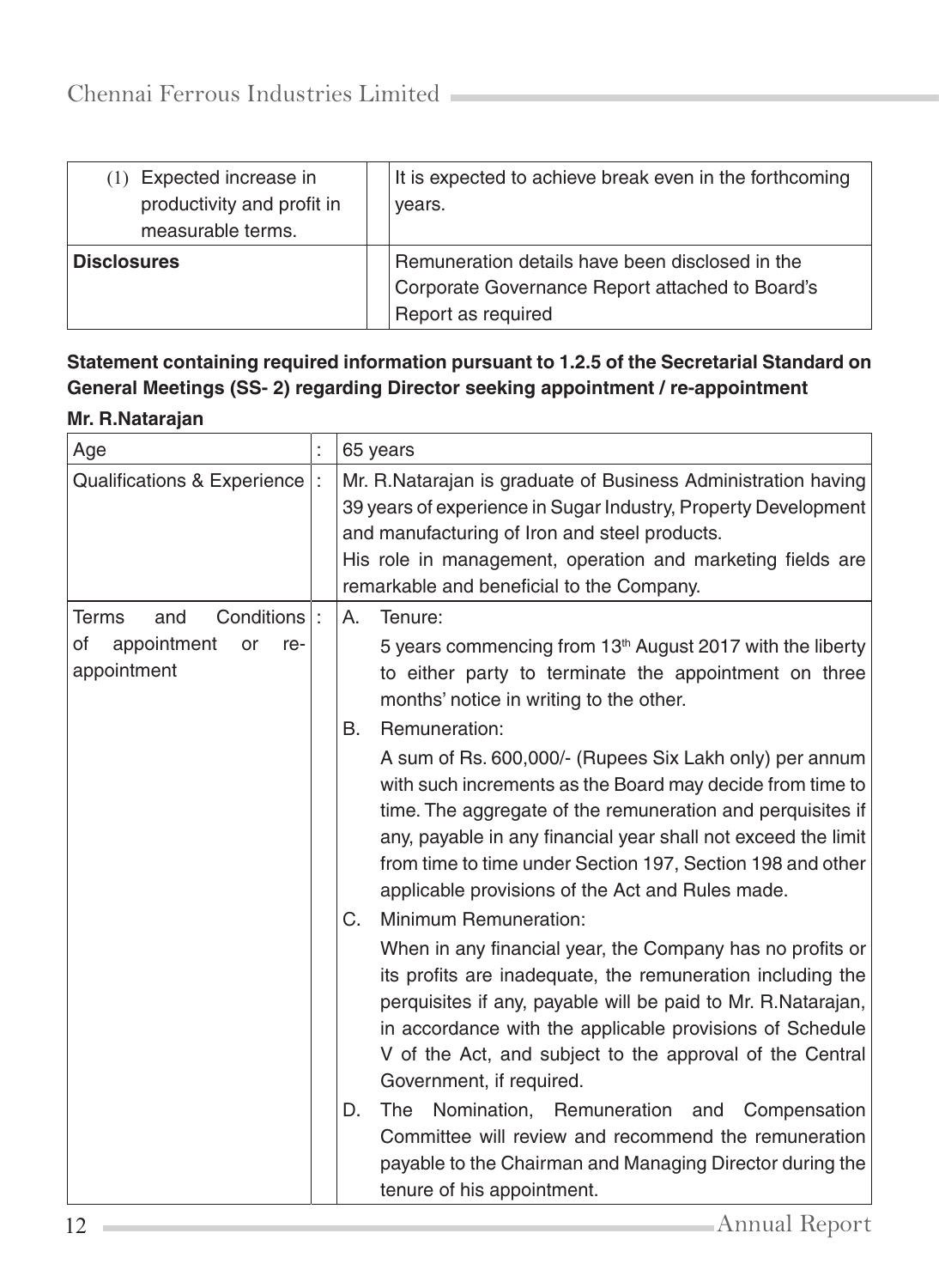| <b>Last Drawn Remuneration</b> | ÷                 | Rs. 5,58,000/- per annum                                    |
|--------------------------------|-------------------|-------------------------------------------------------------|
| Date of first appointment on   |                   | 13th August 2014                                            |
| the Board                      |                   |                                                             |
| No. of Shares held             | ٠                 | Nil                                                         |
| Relationship with Directors,   |                   | He is not related to the Directors/KMP of the Company.      |
| Managers & KMP                 |                   |                                                             |
| Number of Board Meetings       |                   | 4 (Details of Meetings provided in Corporate Governance     |
| attended during FY             |                   | Report)                                                     |
| <b>Other Directorship</b>      | ٠<br>$\mathbf{r}$ | Gita Renewable Energy Limited                               |
| Chairman/Member of the         | ÷                 | Member of the Audit Committee and Stakeholders Relationship |
| Committees of the Boards       |                   | Committee                                                   |
| of other Companies             |                   |                                                             |

#### **Item no.5:**

Mr. Suresh Kedia, Independent Director and whose term of office ends at this  $7<sup>th</sup>$  AGM, being eligible for re-appointment, seeks reappointment for further period of five years at this AGM.

Mr. Suresh Kedia has submitted a declaration in terms of Section149(7) that he meets the criteria of independence as provided in Section 149(6) of the Companies Act,2013. It is also confirmed that in the opinion of the Board, Mr.Suresh Kedia proposed to be appointed as an Independent director fulfils the conditions specified in the Companies Act,2013 and the Rules made thereunder and he is independent of the management.

The Company has received a notice from a member along with the deposit of requisite amount under Section160 of the Companies Act,2013, proposing the candidature of Mr.Suresh Kedia for the office of director of the Company and the same has been displayed on the website of the company.

The Board of Directors recommends for consent of members by way of special resolution as set out in item no: 5.

Mr. Suresh Kedia is not related to any other Director and Key Managerial Personnel of the Company. Except Mr. Suresh Kedia or his relatives, none of the Directors and Key Managerial Personnel of the Company and their relatives is concerned or interested, financially or otherwise in this resolution set out at item no.5.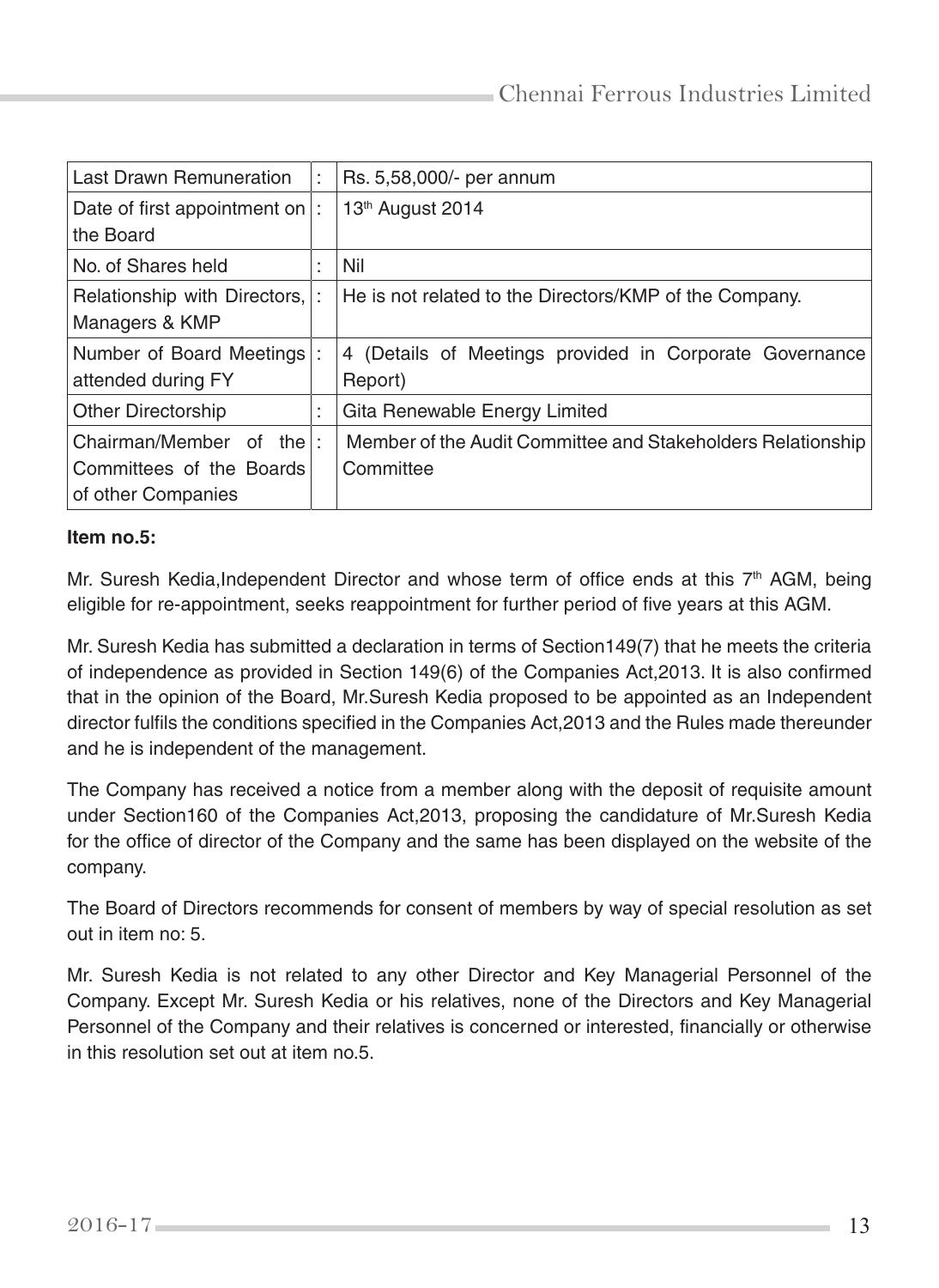**Disclosure as required under Regulation 36(3) of SEBI (Listing Obligations & Disclosure Requirements), Regulations 2015 in respect of Directors seeking appointment/ reappointment at the Seventh Annual General Meeting is provided below:**

#### **V.K.DEEPA**

V.K. Deepa, aged 38 years, is a management graduate and has good experience in General Management and Administration. She is the Non-Executive Non-Independent Director of the company since 2015. She is the member of Nomination and Remuneration Committee and Stakeholders Relationship Committee of the Company. The company continues to benefit from her association with the company.

Deepa is not related to any other Director of the Company and not holding any shares in the company.

Deepa does not hold any Directorship in other companies and she does not hold any Committee/ executive positions in other companies.

#### **R.NATARAJAN:**

R.Natarajan,aged 65 years, has been serving for the Company since 2014. His rich experience of around 39 years in Steel industry and his guidance, will continue to be beneficial to the Company.

R.Natarajan is the member of the Audit Committee and Stakeholders Relationship Committee of the Company

R.Natarajan is not related to any other Director of the Company and not holding any shares in the company.

R.Natarajan is also the Chairman and Managing Director of Gita Renewable Energy Limited, a listed Company.

#### **SURESH KEDIA**

Suresh Kedia, aged 57 years, is having good experience more than 25 years in Management and Administration. He is the Non-Executive Independent Director of the company since 2013.

He is the Chairman of Nomination & Remuneration Committee and Stakeholders Relationship Committee. He is also the member of Audit Committee of the company. The Company continues to benefit from his association with the company.

He is not related to any other Director of the Company and not holding any shares in the company.

He does not hold any Directorship in other companies and he does not hold any Committee/ executive positions in other companies.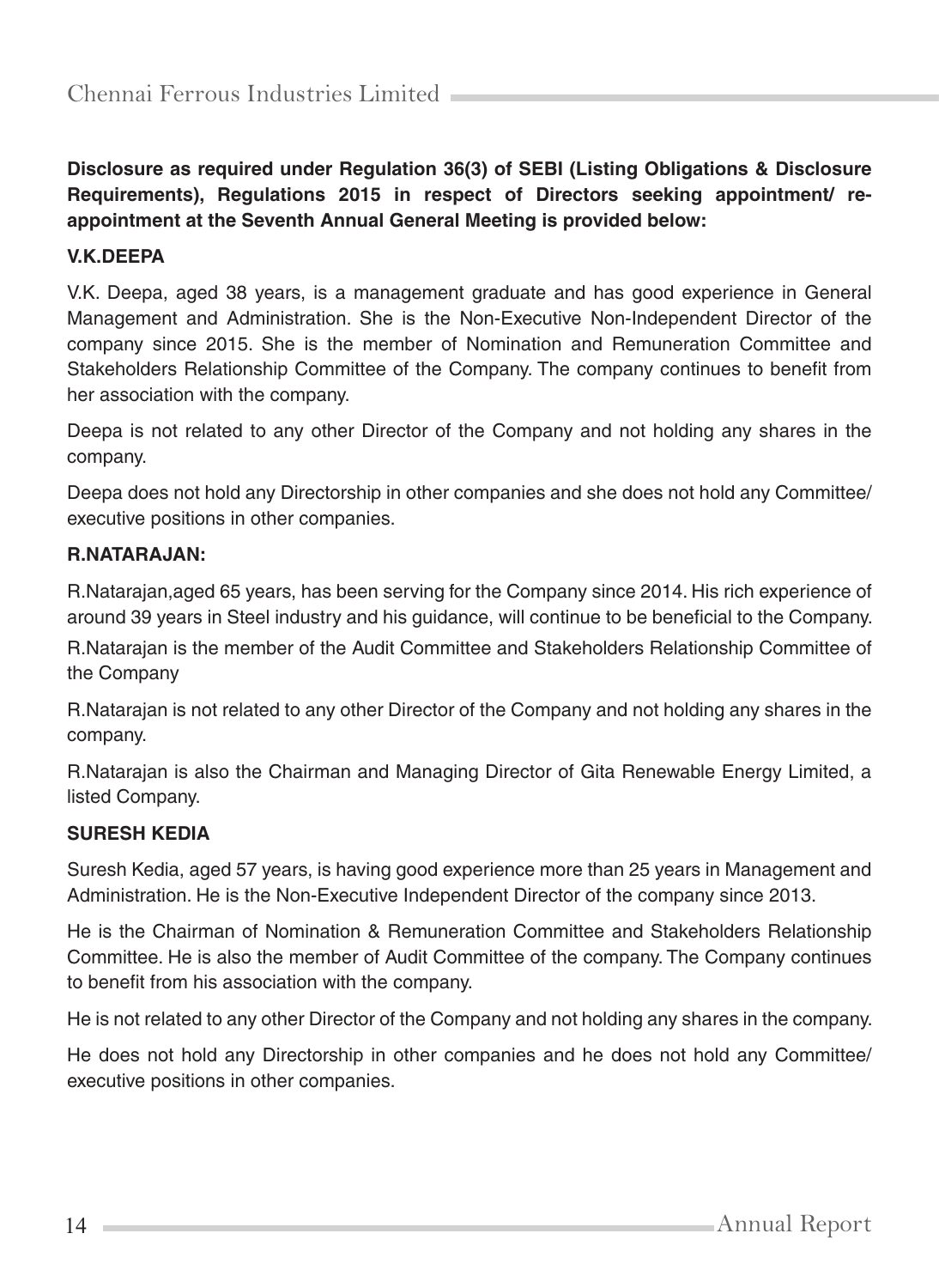## DIRECTORS' REPORT

Dear Members,

Your directors have pleasure in presenting their  $7<sup>th</sup>$  Annual Report together with the financial statements for the financial year ended 31<sup>st</sup> March 2017.

#### Financial Summary

The financial highlights for the year under review are as follows:

(Amount in Rupees)

| <b>Particulars</b>                                | <b>Year Ended</b><br>31.03.2017 | Year Ended<br>31.03.2016 |
|---------------------------------------------------|---------------------------------|--------------------------|
| Revenue form operations                           | 32,818,689                      | 322,815,764              |
| Profit / (Loss) after Interest & Depreciation     | (25, 213, 047)                  | (189, 301, 529)          |
| Current Tax                                       |                                 |                          |
| Deferred Tax                                      |                                 |                          |
| Profit / (Loss) after Tax                         | (25, 213, 047)                  | (189, 301, 529)          |
| Less Taxation Adjustments of Previous Years       |                                 |                          |
| Add: Balance of Profit brought from previous year | (341, 544, 489)                 | (152, 242, 960)          |
| Profit / (Loss) available for Appropriation       | (366, 757, 536)                 | (341, 544, 489)          |
| <b>APPROPRIATIONS</b>                             |                                 |                          |
| Equity Dividend Proposed (Final)                  | ۰                               |                          |
| Dividend Distribution Tax (Final)                 | ۰                               |                          |
| Transfer to General Reserve                       |                                 |                          |
| <b>Balance Carried Forward</b>                    | (366, 757, 536)                 | (341, 544, 489)          |

#### Company's performance

Your Company is engaged in manufacture and supply of Sponge Iron & Steel products. During the year the plant had undergone major shutdowen and maintenence and the turnover was Rs. 32,818,689 /- as against Rs. 322,815,764 /- for the previous year. The Company incurred loss of Rs. 25,213,047/- previous year loss Rs. 189,301,529/-.

#### **Dividend**

No dividend was declared during the financial year. (Previous year: NIL).

#### Reserves

Transfer of profit to the General Reserve did not arise due to losses incurred by the company during the financial year.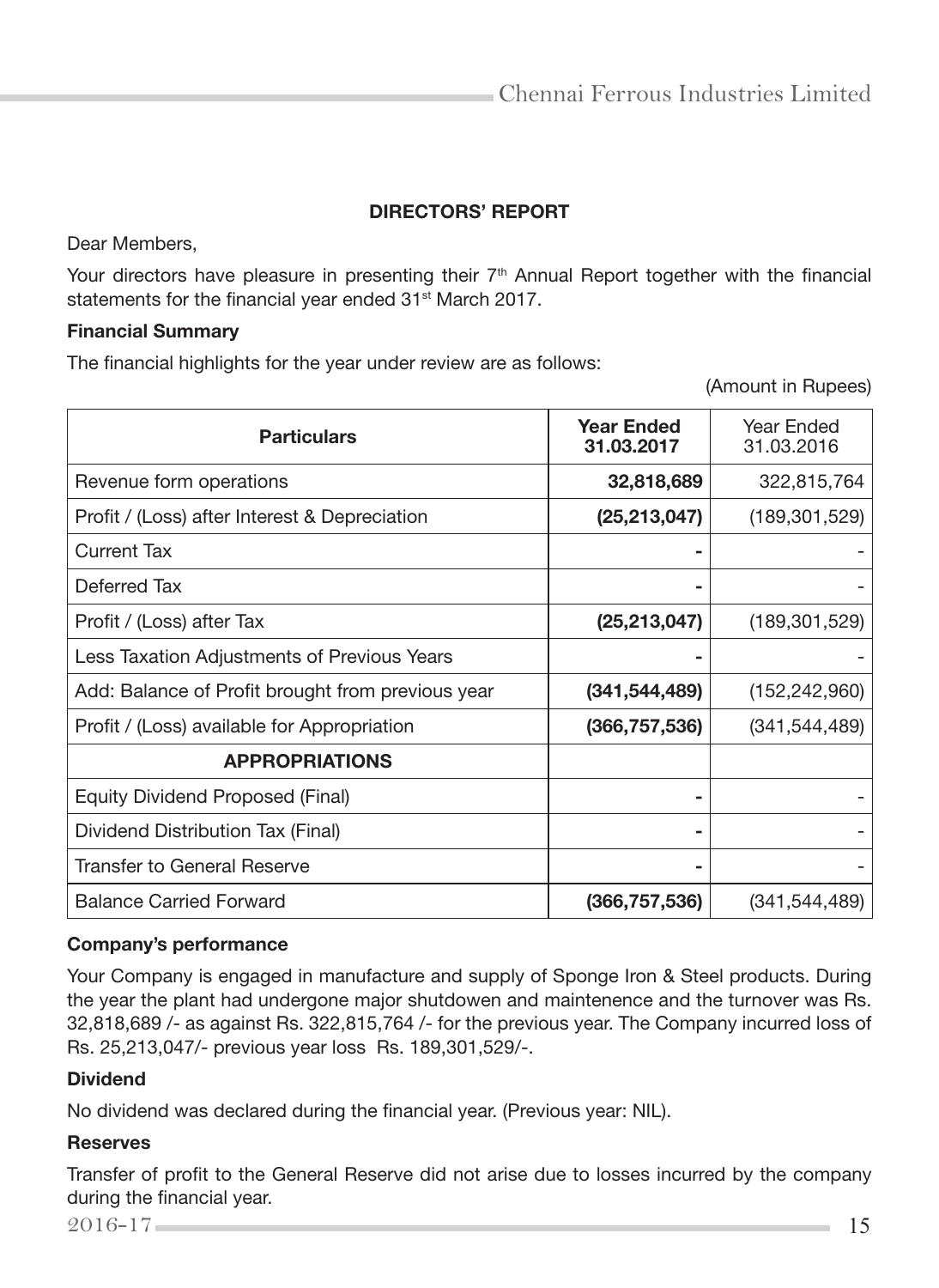#### Names of Companies which have become or ceased to be the Subsidiaries, Joint Ventures or Associate Companies during the year: NIL.

#### Management Discussion & Analysis Report:

An analysis on the Industry and the performance of the Company is given in Management Discussion and Analysis Report that forms part of this Report as Annexure I.

#### Code of Conduct

The Board has formulated a Code of Conduct for Directors and senior management personnel of the Company. A Declaration affirming the compliance of Code of Conduct is provided as Annexure II.

#### Directors' Responsibility Statement

In accordance with Section 134(5) of the Companies Act, 2013, your Board of Directors confirms that:

- (a) in the preparation of the annual accounts, the applicable accounting standards had been followed along with proper explanation relating to material departures;
- (b) the directors had selected such accounting policies and applied them consistently and made judgments and estimates that are reasonable and prudent so as to give a true and fair view of the state of affairs of the company at the end of the financial year and of the loss of the company for that period;
- (c) the directors had taken proper and sufficient care for the maintenance of adequate accounting records in accordance with the provisions of this Act for safeguarding the assets of the company and for preventing and detecting fraud and other irregularities;
- (d) the directors had prepared the annual accounts on a going concern basis; and
- (e) the directors had laid down internal financial control to be followed by the Company and that such internal financial controls are adequate and were operating effectively; and
- (f) the directors had devised proper systems to ensure compliance with the provisions of all applicable laws and that such systems were adequate and operating effectively.

#### Meetings of the Board

Four (4) Board Meetings were held during the financial year and the details of which are available in the Corporate Governance report which forms part of this report.

#### Directors and Key Managerial Personnel (KMP)

Mrs.V.K. Deepa (DIN: 07140954) retires by rotation at the ensuing AGM and being eligible has offered herself for re-appointment.

The term of Mr.R. Natarajan (DIN: 00595027) as Chairman and Managing Director of the Company expires on 13th August 2017 and he is proposed for re appointment.

The office of Mr. Suresh Kedia (DIN: 06596808) Independnet Director expires at the ensuing AGM and being eligible the Board recommends for re-appointment for further period of five years.

The Company has been taking all steps to appoint a suitable Company Secretary.

There has been no change in the key managerial personnel during the year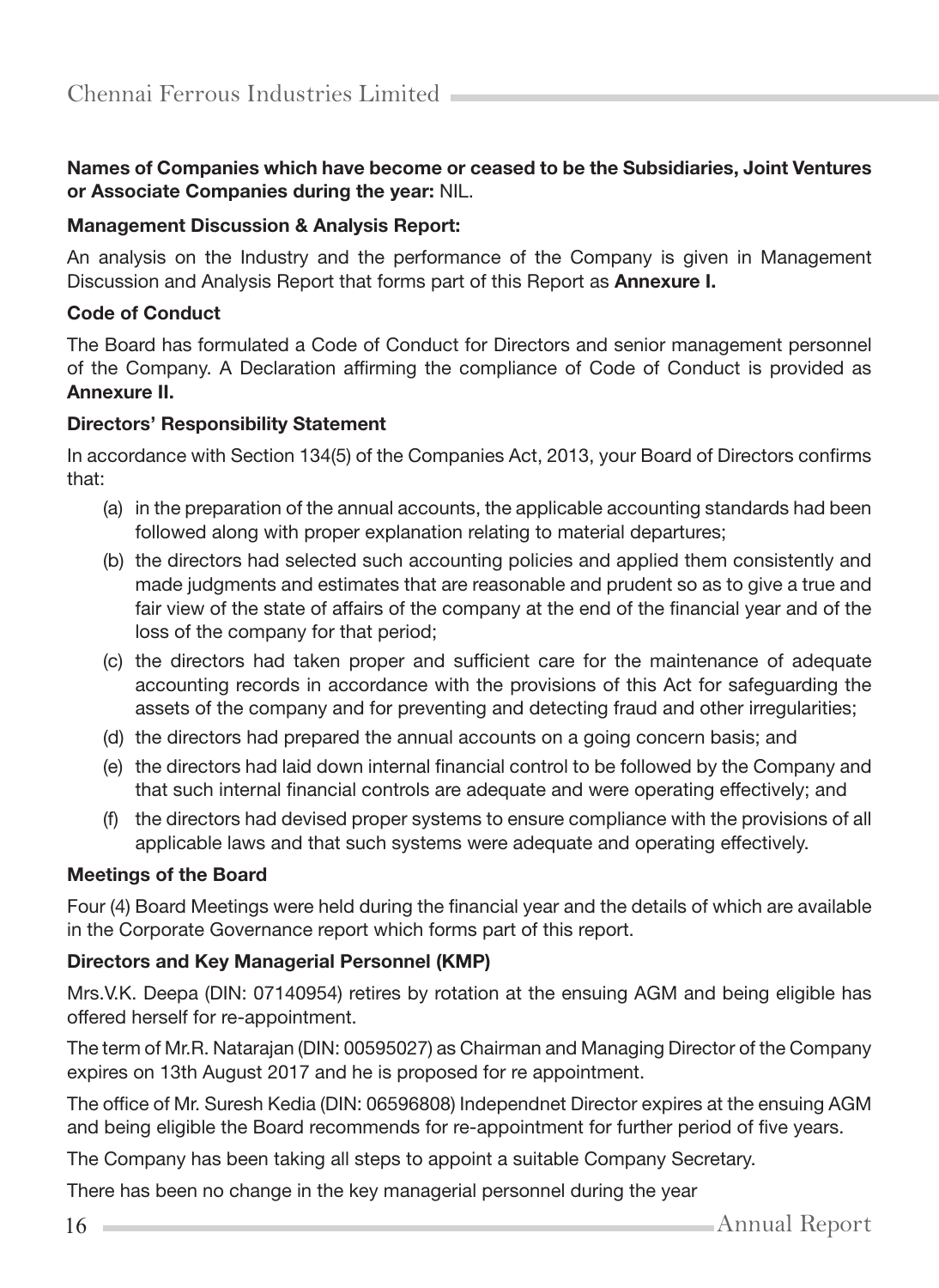#### Declaration by Independent Directors

All the Independent Directors have given a declaration that they meet the criteria of independence as laid down under Section 149 (6) of the Companies Act, 2013 read with the rules made thereunder and Regulation 16(1)(b) of SEBI (Listing Obligations & Disclosure Requirements) Regulations, 2015.

#### Corporate governance

Pursuant to the provisions of Regulation 34 read with point C & E of Schedule V of SEBI (Listing Obligations & Disclosure Requirements) Regulations, 2015 a separate Report on Corporate Governance for the financial year ended 31<sup>st</sup> March 2017 along with the Auditor's Certificate on its compliance is enclosed and is forming part of this report as Annexure III.

#### Particulars of employees and related disclosures

In terms of the provisions of Section 197(12) of the Companies Act, 2013 read with sub rules (1) to (3) of Rule 5 of the Companies (Appointment and Remuneration of Managerial Personnel) Rules, 2014, a statement containing the particulars of employees and their related information are provided and enclosed in Annexure IV.

#### Related Party Transactions

Dirung the year the Company has a Policy on dealing with Related Party Transactions in place and the same has been on the website of the Company.

All transactions entered into with the Related Parties are in the ordinary course of business and at an arms' length and do not attract the provisions of Section 188 of the Companies Act, 2013. However, pursuant to the provisions of Regulation 23 (2) of the SEBI (Listing Obligations & Disclosure Requirements) Regulations, 2015, prior approval of the Audit Committee has been obtained for entering into such Related Party Transactions.

The Company had not entered into any contract / arrangement / transactions with the Related Parties which could be considered as material in terms of Regulation 23 of the SEBI (Listing Obligations & Disclosure Requirements) Regulations, 2015. The Related Party Transactions are disclosed in the Notes to the Financial Statements In accordance with Accounting Standard 18.

#### Particulars of contracts or arrangements with related parties

There were no materially significant transactions with Related Parties during the financial year 2016-17 which were in conflict with the interest of the Company. Suitable disclosures as required under AS-18 have been made in the Notes to the Financial Statements.

The Corporate Governance Report contains relevant details such as nature of Related Party Transactions (RPTs) and the policy formulated by the Board on Material RPTs. Particulars of Contracts or Arrangements with Related Parties referred to in Section 188(1) of the Companies Act, 2013 has been furnished in accordance with Rule 8(2) of the Companies (Accounts) Rules, 2014 in Form AOC - 2 as Annexure V.

#### Conservation of Energy, Technology absorption and Foreign Exchange Earnings & Outgo

The information relating to Conservation of Energy, Technology Absorption and Foreign Exchange Earnings and Outgo, as required Under Section 134 (3) (m) of the Companies Act,2013, read with the Companies (Accounts) Rules,2014, is given in Annexure VI and forms part of this Report.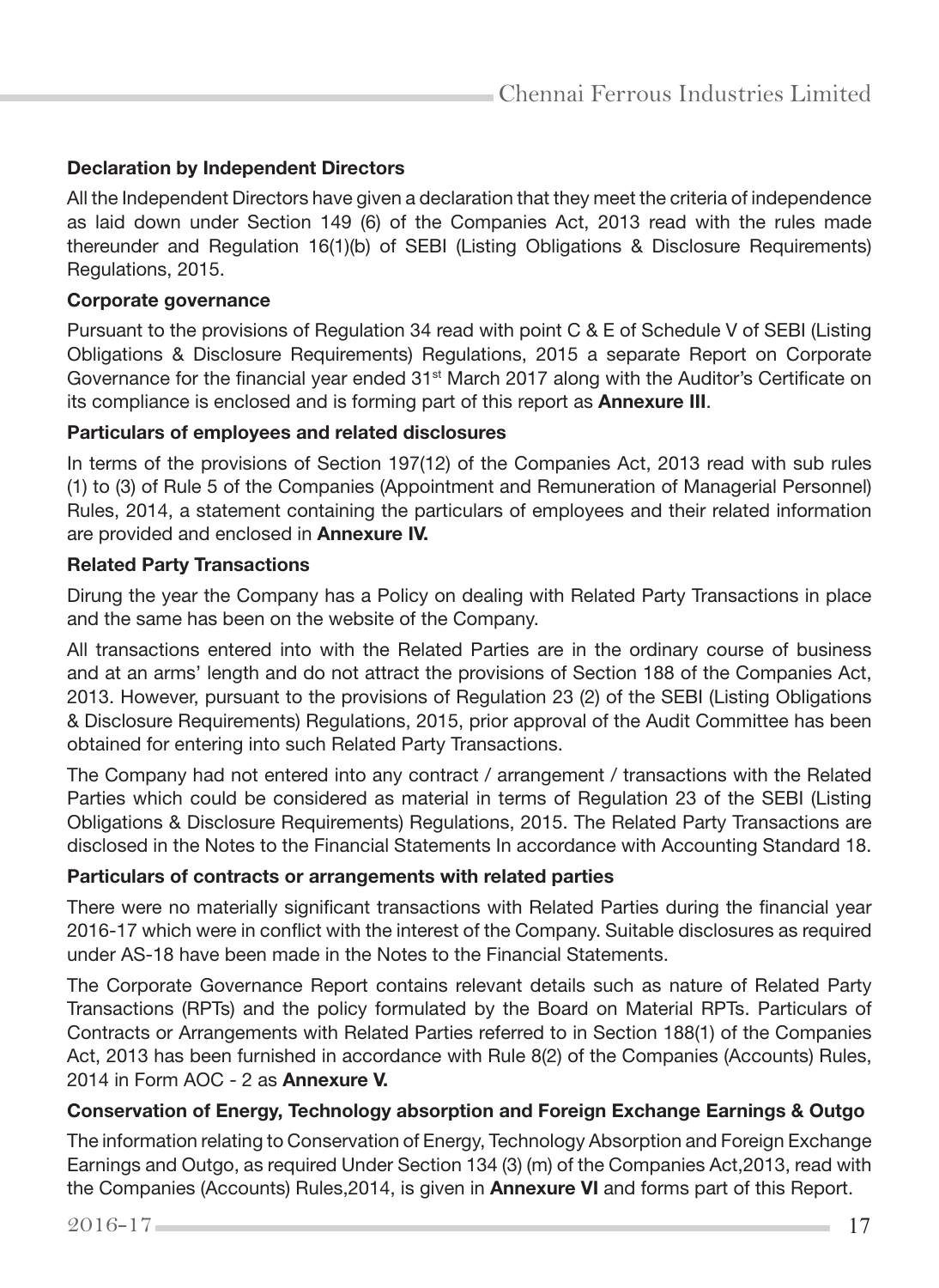### Audit Committee

The Board of Directors has an Audit Committee and the composition, powers, role and terms of reference of the Committee are in accordance with the requirements mandated under section 177 of the Companies Act, 2013 read with the rules made thereunder and Regulation 18 and 21 read with Part C of Schedule II of SEBI (Listing Obligations and Disclosure Requirements) Regulations, 2015. Details of the Committee and the meetings held are disclosed in Corporate Governance Report

#### Auditors and Auditors' report

The Members at the 5th Annual General Meeting held on 30<sup>th</sup> September 2015 have appointed M/s. S.K Gulecha & Associates, Chartered Accountants, Chennai, as the Statutory Auditors of the Company to hold office from the conclusion of that Annual General Meeting till the conclusion of the 10<sup>th</sup> Annual General Meeting, subject to ratification by the Members at every Annual General Meeting.

The Board recommends for ratification of the appointment of the Auditors of the Company at the ensuing Annual General Meeting.

There are no qualifications, reservation or adverse remark or disclaimer made by the auditors in their report and thus the explanations or comments by the Board does not arise.

#### Extract of Annual Return

Pursuant to Section 92(3) of the Companies Act, 2013, an extract of annual return in form MGT-9 is enclosed and marked as Annexure VII.

#### Secretarial Audit

Pursuant to the provisions of Section 204 of the Companies Act, 2013 read with the Companies (Appointment and Remuneration of Managerial Personnel) Rules, 2014, the Company had appointed M/s.S. Dhanapal & Associates, a firm of practicing Company Secretaries, Chennai to undertake the Secretarial Audit of the Company for the Financial Year 2016-17. The Secretarial Audit Report is given as **Annexure VIII** and that forms part of this Report.

#### Particulars of loans, guarantees or investments held by the company

Details of loans, guarantees and investments covered under Section 186 of the Companies Act, 2013 are disclosed in the Notes to the Financial Statements.

#### Adequacy of Internal Financial Controls

The details about the adequacy of Internal Financial Controls are covered in the Management Discussion and Analysis Report.

#### Material Changes and Commitments

There were no material changes and commitments affecting the financial position of the Company between the end of financial year (i.e., 31<sup>st</sup> March, 2017 and the date of the Report i.e., 30<sup>th</sup> May, 2017).

#### Remuneration policy

The Remuneration policy of the Company comprising appointment and remuneration of the Directors, Key Managerial Personnel and Senior Executives of the Company including criteria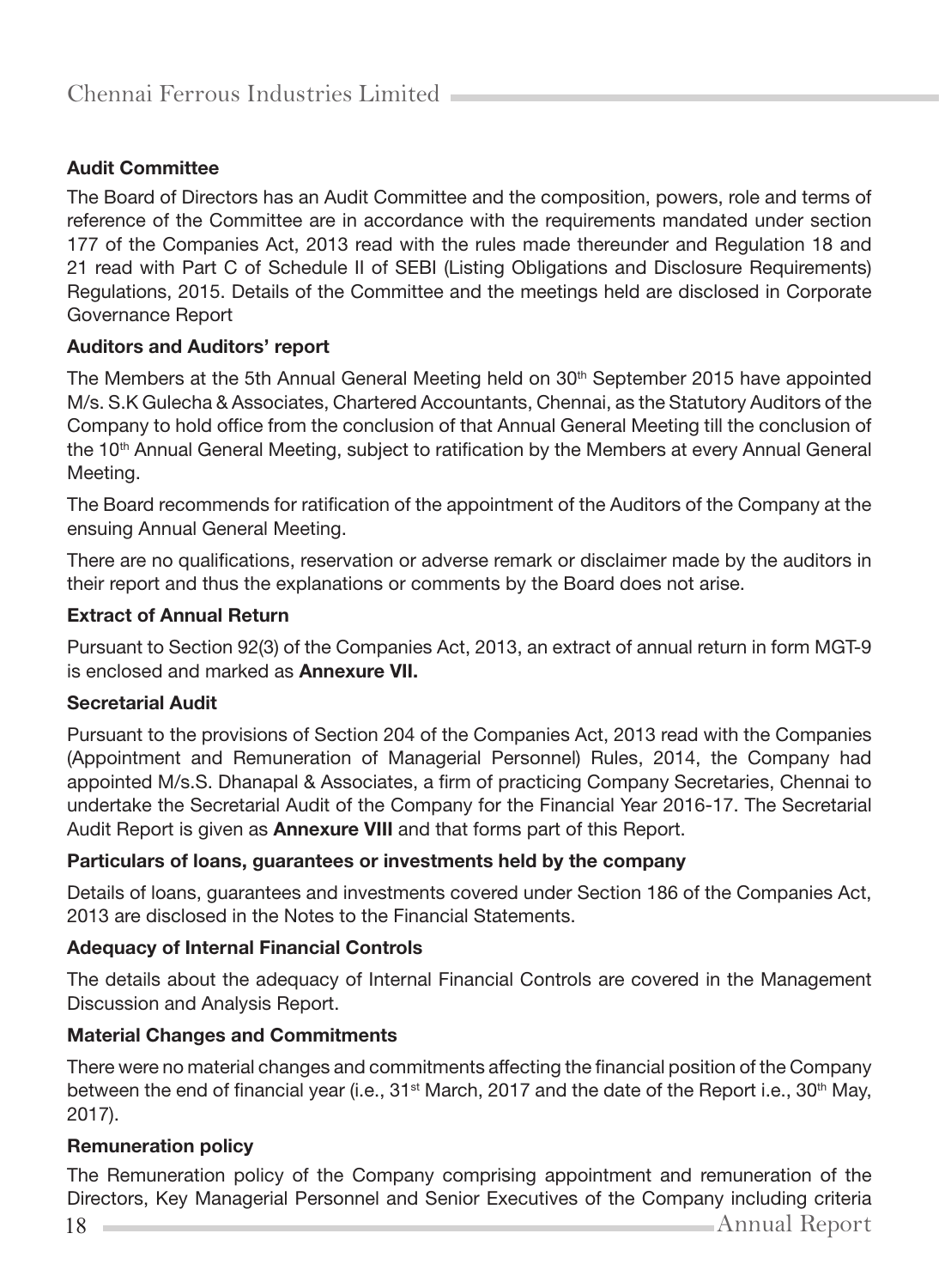for determining qualifications, positive attributes, independence of a Director and other related matters has been provided in the Corporate Governance Report.

#### Vigil Mechanism/ Whistle Blower Policy

The company has established a vigil mechanism for directors and employees to report genuine concerns pursuant to section 177 of the Companies Act, 2013 read with Rule 7 of the Companies (Meetings of Board and its Powers) Rules 2014 and Regulation 22 of SEBI (Listing Obligations & Disclosure Requirements), Regulations 2015.

#### **Deposits**

During the year under review, the Company has not accepted any deposits.

#### Significant and material orders impacting the company

There are no significant and material orders passed by the Regulators or Courts or Tribunals which would impact the going concern status of the Company.

#### Board evaluation

The Board carried out an annual performance evaluation of its own performance, the individual Directors as well as the working of the Committees of the Board. The performance evaluation of the Independent Directors was carried out by the entire Board. The performance evaluation of the Chairman and the Non-Independent Directors was carried out by Independent Directors. Details of the same are given in the Report on Corporate Governance annexed hereto.

#### Corporate social responsibility (CSR)

The company is not covered under section 135 of the Companies Act, 2013 and formulation of CSR policy and constitution of a CSR committee did not arise.

#### CEO/ CFO certification

Mr.R. Natarajan, Chairman and Managing Director and Mr.K. Karthikeyan, Chief Financial Officer have given their certifications to the Board in terms of Regulation 17(8) of SEBI (Listing Obligations and Disclosure Requirements) Regulations, 2015.

#### Acknowledgement

Your directors place on record their great appreciation of the fine efforts of all Executives and Employees of the Company. Your directors also express their sincere thanks to various Departments of Central Government, State Government, TANGEDCO, State Bank of India, the Customers, Shareholders and other stakeholders for their continuing support and encouragement during the year and expect the same in forthcoming years also.

For and on behalf of the Board of Directors

Date: 30<sup>th</sup> May 2017 **R. NATARAJAN.** 

Place: Chennai Chairman & Managing Director.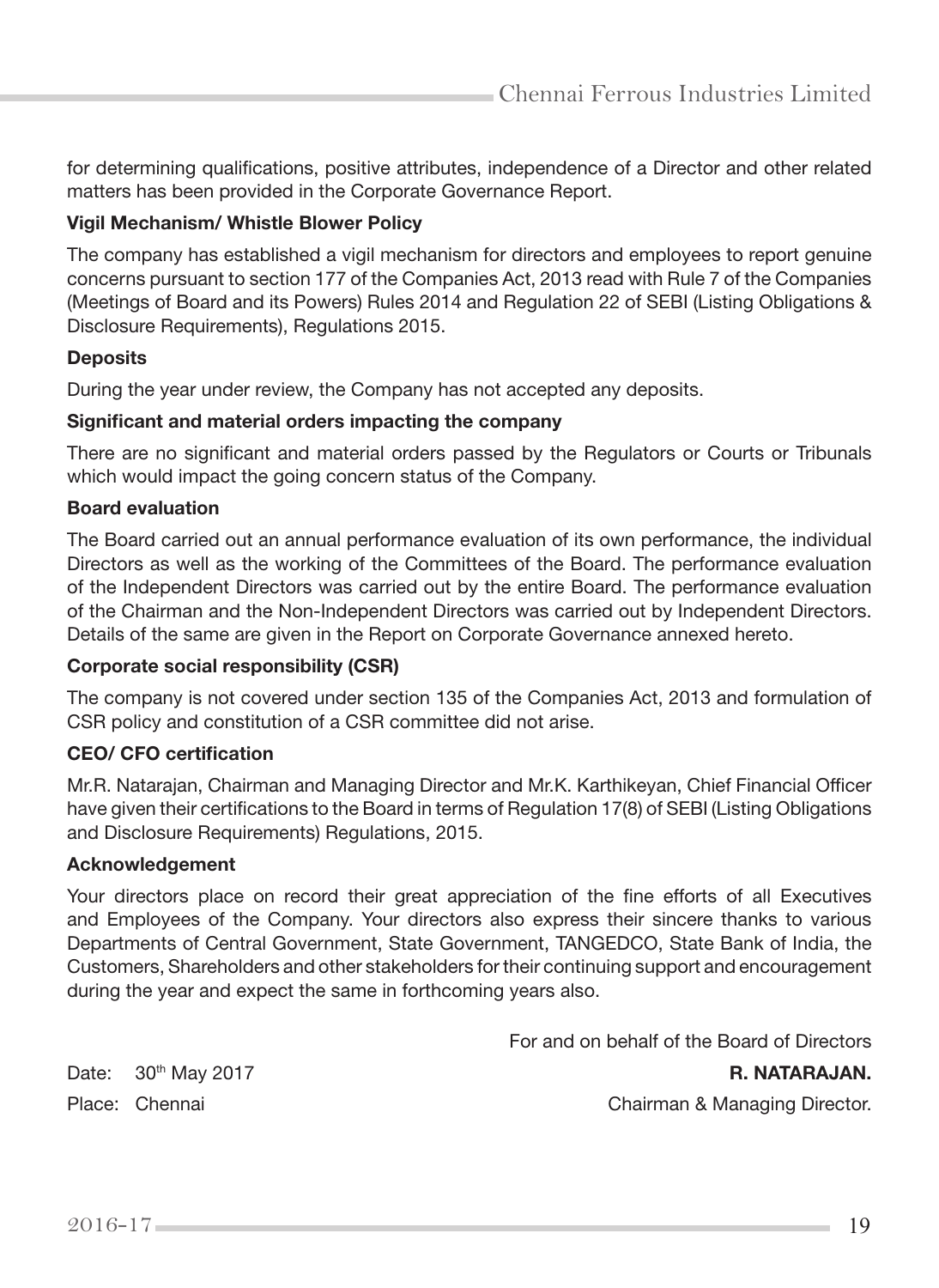#### **Annexure I**

## **MANAGEMENT DISCUSSION AND ANALYSIS REPORT**

Steel occupies a prominent place in Indian manufacturing sectors. Indian Steel Industry has been riding high on the resurgent economy and rising demand for steel.

In FY 2016-17, India became net exporter of steel, with 8.2 million tonnes of exports, registering a 102 % growth over steel exports in previous fiscal.

In FY 2016-17, imports were reduced by 37% at 7.42 million tonnes as a result of Government of India initiatives.

Indian Steel sector has been growing at steady Compound Annual Grwoth Rate (CAGR) of about 7% over the past three years with improvement in the overall capacity utilization even with enhanced capacity.

In 2015, India became  $3<sup>rd</sup>$  largest producer of crude steel in the world as against its  $4<sup>th</sup>$  position in 2014.

Chennai Ferrous Industries Limited is engaged in Sponge Iron manufacture and the opportunities and threats available for the company are briefly provided below:

In the recent years, the demand for Sponge Iron is sluggish. The factors like fluctuating volatile raw materials prices, regional demand & supply imbalances, and INR Value against global currencies have impacted significantly the Indian steel industry. The high cost and short supply of power in India may hamper the steel industry's production level. Cheap import of steels products from neighboring countries may result in the lowering prices and making the market highly competitive. This may be improved in future.

Steel Demand of steel is expected to rise in future with economic and Industrial growth. Growing infrastructure like roads and highways, railways, aviation, shipping, energy, power or oil & gas will boost the demand for specialized steel and the Company expects to revive the operations as the demand for sponge iron products seems better in the future with economic and Industrial growth.

|                       | For and on behalf of the Board of Directors |
|-----------------------|---------------------------------------------|
| Date: $30th$ May 2017 | R. NATARAJAN.                               |
| Place: Chennai        | Chairman & Managing Director.               |

#### ANNEXURE – II

#### CODE OF CONDUCT

As per Regulation 26(3) of SEBI (Listing Obligation & Disclosure Requirments) Regulations, 2015 all members of the Board & Senior Management Personnel have affirmed compliance with the code of condect for the year ended March 31, 2017. For and on behalf of the Board of Directors

Date: 30<sup>th</sup> May 2017 **R. NATARAJAN.** 

20 Annual Report Place: Chennai Chairman & Managing Director.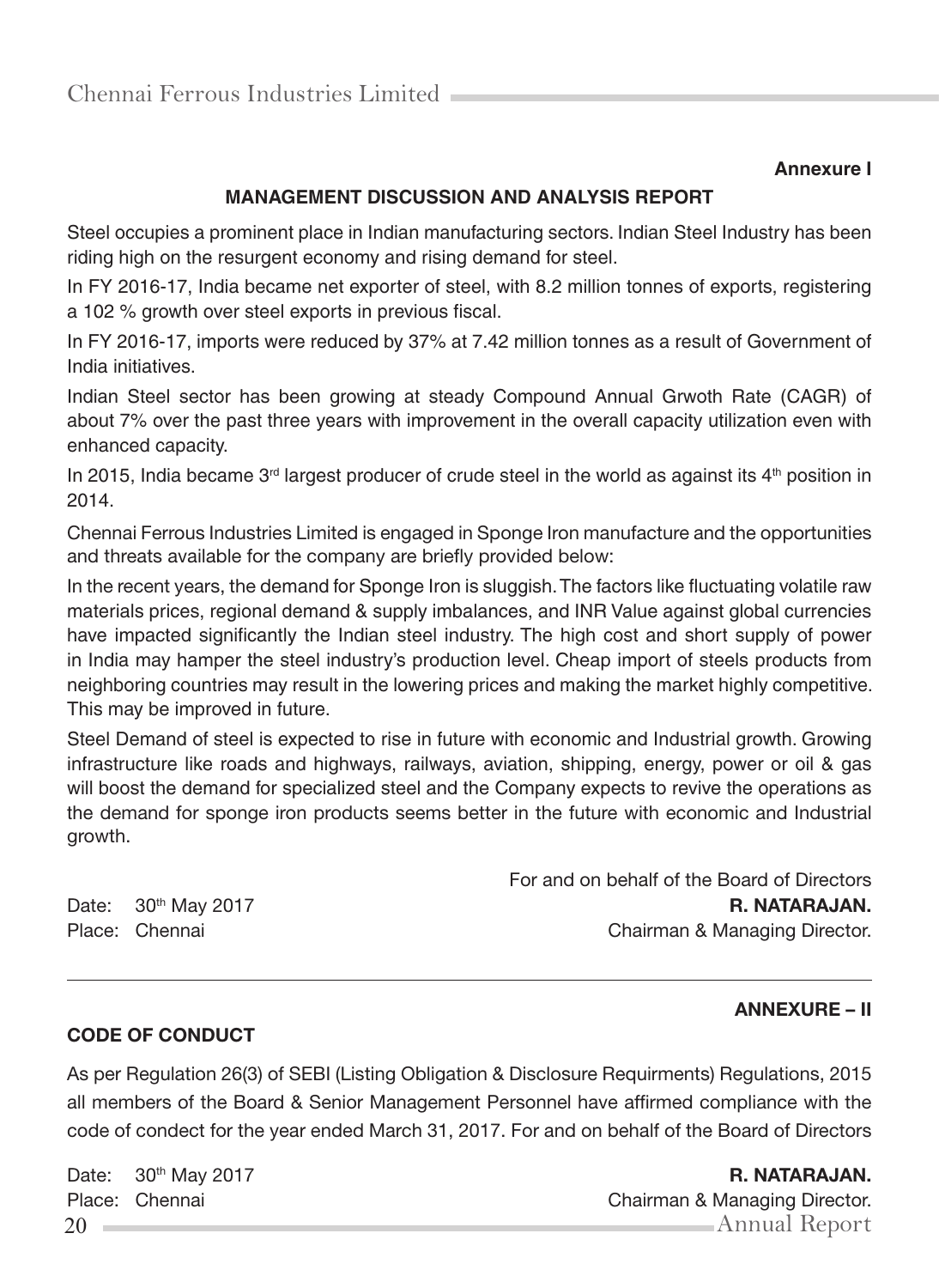## ANNEXURE – III

#### REPORT ON CORPORATE GOVERNANCE

(For the Financial Year 2016-17)

#### 1. Company's philosophy on code of Governance:

Corporate Governance at Chennai Ferrous is based on the principles of equity, fairness, transparency, spirit of law and honest communication. We believe that the good Corporate Governance through accountability, integrity and professionalism is the way to enhance the value of Shareholders and all other stakeholders which include Suppliers, Customers, Creditors, Bankers, Society and Employees of the Company. We follow the guidelines mandated in the SEBI (Listing Obligations & Disclosure Requirements) Regulations, 2015 and adopt the principles to suit the changing times and needs of the Business, Society and the Nation.

#### 2. Board of Directors

#### A. Board Composition:

The Board has been constituted in conformity with the SEBI (Listing Obligations & Disclosure Requirements) Regulations,2015 and Section 149 of the Companies Act, 2013. The Board of the Company has an optimum of Executive and Non-Executive Directors, including one Women Director as under:

| SI.<br>No | <b>Name of the Director</b> | <b>Executive / Non-Executive</b> | <b>Promoter / Independent</b> |
|-----------|-----------------------------|----------------------------------|-------------------------------|
|           | Mr. R.Natarajan             | Chairman and Managing            | Non-Independent Director      |
|           |                             | Director; Executive Director     |                               |
|           | Mr. Suresh Kedia            | Non-Executive Director           | Independent Director          |
| 3         | Mr. Sunil Kumar Singh       | Non-Executive Director           | Independent Director          |
|           | Mrs.V.K. Deepa              | Non-Executive Director           | Non-Independent Director      |

The Board has a regular executive chairman who is not a promoter of the company and independent directors more than half of the Board. No Director is related to any other Director on the Board in terms of the definition of "relative" as defined in Section 2(77) of the Companies Act, 2013.

The Managing Director is not liable to retire by rotation. All the other non-independent directors retire by rotation and in general, seek re-appointment at the AGM. Brief resume of Director seeking reappointment is given in the Notice of the AGM.

The re-appointment of Mr. R.Natarajan as the Chairman and Managing Director is proposed for approval of members at the ensuing AGM.

The re-appointment of Mr. Suresh Kedia is proposed at the ensuing AGM.

Mrs.V.K. Deepa being eligible seeks re-appointment at the ensuing AGM.

All the Independent Directors have given the declarations pursuant to Section 149(7) of the Act affirming that they meet the criteria of independence as provided in sub section (6). No independent director of the Company hold directorship in more than 7 listed companies as Independent Director and holds office of whole-time director in other listed company.

Letter of Appointments together with the terms thereto were issued to Independent directors and have been posted on the Company website.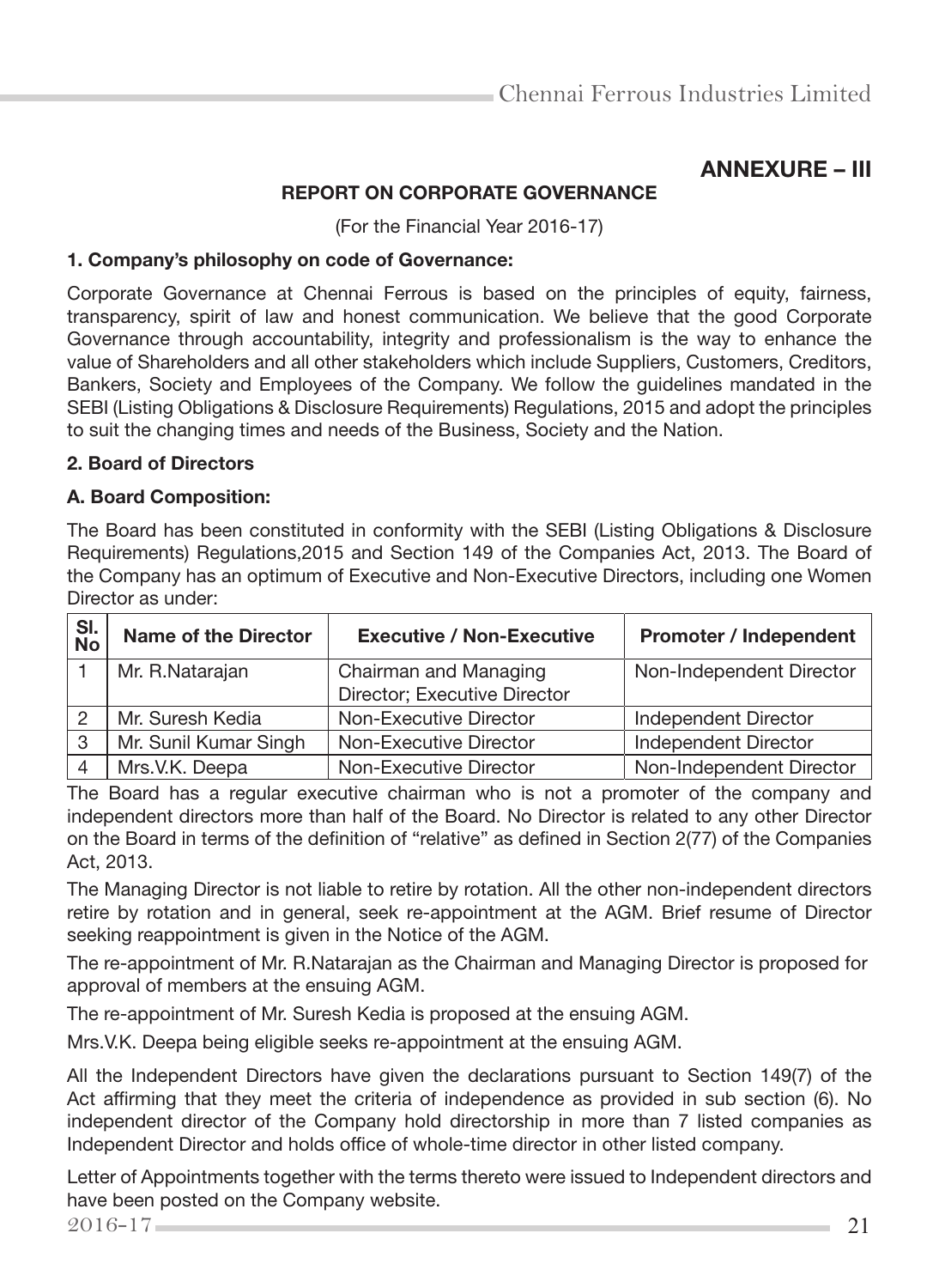As required under the Companies Act,2013 and SEBI (Listing Obligations & Disclosure Requirements) Regulations, 2015 none of the directors hold directorship in more than 20 public companies, nor membership of board committees (audit, nomination and remuneration, stakeholders relationship committees) in excess of 10 and chairmanship of afore-mentioned committees in excess of 5.

| Name of the Directors | Number of directorships, Committee Memberships and Committee<br>Chairmanship held in other Companies # |  |               |  |  |  |
|-----------------------|--------------------------------------------------------------------------------------------------------|--|---------------|--|--|--|
|                       | <b>Memberships</b><br><b>Directorships</b>                                                             |  | Chairmanships |  |  |  |
| Mr.R. Natarajan       |                                                                                                        |  |               |  |  |  |
| Mr. Suresh Kedia      |                                                                                                        |  |               |  |  |  |
| Mr. Sunil Kumar Singh |                                                                                                        |  |               |  |  |  |
| Mrs.V.K. Deepa        |                                                                                                        |  |               |  |  |  |

\* Only in public companies

#### B. Board Meetings:

During the financial year 2016-17, the Board met four times i.e., on  $28<sup>th</sup>$  May 2016, 9<sup>th</sup> August 2016,  $14<sup>th</sup>$  November 2016 and  $10<sup>th</sup>$  February 2017 within a time gap of 120 days between two meetings. No Board meeting was conducted through video conferencing or other audio visual means. The requisite quorum was present at all the meetings.

During the financial year 2016-17, information as mentioned in Schedule II Part A of the SEBI (Listing Obligations & Disclosure Requirements) Regulations, 2015 has been placed before the Board for its consideration.

During the financial year 2016-17, one meeting of the Independent Directors were held on  $10<sup>th</sup>$ February 2017 and the Independent Directors, inter-alia, reviewed the performance of nonindependent directors, Chairman of the Company and the Board as a whole.

The Board periodically reviews the compliance reports of all laws applicable to the Company. The details of the familiarization programme of the Independent Directors are available on the website of the Company www.chennaiferrous.com.

The Annual General Meeting (AGM) was held on 30<sup>th</sup> September 2016. The attendance records of all Directors are as under:

| Name of the Directors |      | <b>Board Meetings</b> | Last AGM   |
|-----------------------|------|-----------------------|------------|
|                       | Held | Attended              | Attendance |
| Mr.R. Natarajan       |      |                       | <b>YES</b> |
| Mr. Suresh Kedia      |      |                       | <b>YES</b> |
| Mr. Sunil Kumar Singh |      |                       | <b>YES</b> |
| Mrs. V.K Deepa        |      |                       | YFS        |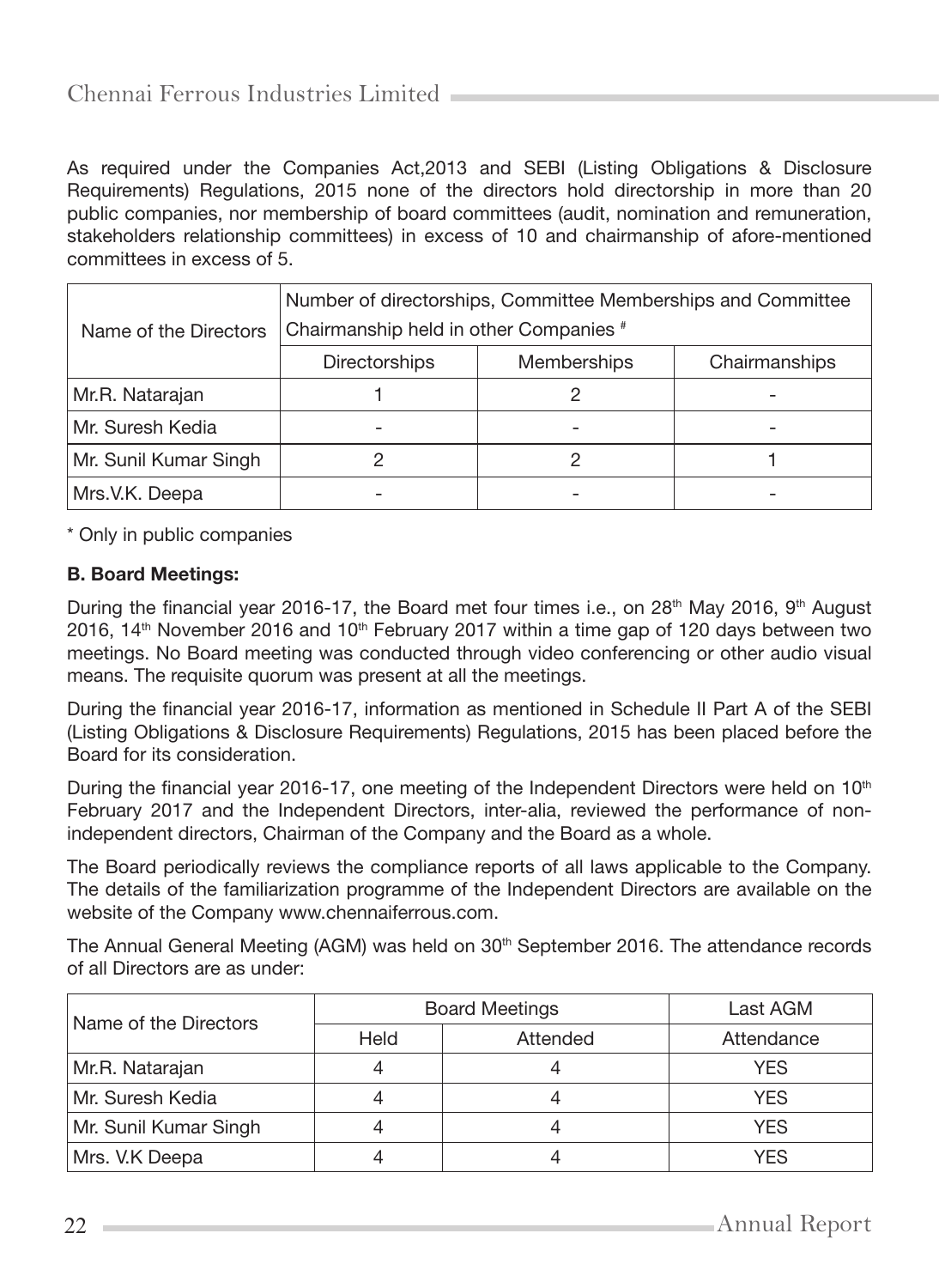## C. COMMITTEES OF THE BOARD

The composition of the Audit Committee and the details of meetings attended by its members are given below

#### i. Audit Committee:

- a) The Audit Committee of the Company is constituted in line with the provisions of Regulation 18 of SEBI (Listing Obligations & Disclosure Requirements) Regulations, 2015 read with Section 177 of the Act.
- b) The composition of the Audit Committee and the attendance of members for the four Audit Committee meetings held on 28th May 2016; 9th August 2016, 14th November 2016 and 10<sup>th</sup> February 2017 is as under:

| Name of the members   | Independent /                                 | Position | <b>Audit Committee</b> |          |
|-----------------------|-----------------------------------------------|----------|------------------------|----------|
|                       | Non Independent                               |          | Held                   | Attended |
| Mr. Sunil Kumar Singh | Non-Executive                                 | Chairman |                        |          |
|                       | Independent Director                          |          |                        |          |
| Mr. Suresh Kedia      | Non-Executive<br>Independent Director         | Member   |                        |          |
| Mr.R. Natarajan       | <b>Executive Non-</b><br>Independent Director | Member   |                        |          |

c) The time gap between two meetings did not exceed one hundred and twenty days. The The requisite quorum was present at all Meetings.

#### ii. Nomination and Remuneration Committee:

- a) The Nomination and Remuneration committee of the Company is constituted in line with the provisions of Regulation 19 SEBI (Listing Obligations & Disclosure Requirements) Regulations, 2015 read with Section 178 of the Act. All member directors of the committee are Independent Directors.
- b) The composition of the Nomination and Remuneration Committee and the attendance of members at the meeting held on 10<sup>th</sup> February 2017 is as under:

| Name of the members   | Independent / Non<br>Independent           | Position | Nomination &<br><b>Remuneration Committee</b> |          |
|-----------------------|--------------------------------------------|----------|-----------------------------------------------|----------|
|                       |                                            |          | Held                                          | Attended |
| Mr. Suresh Kedia      | Non-Executive<br>Independent Director      | Chairman |                                               |          |
| Mr. Sunil Kumar Singh | Non-Executive<br>Independent Director      | Member   |                                               |          |
| Mrs.V.K. Deepa        | Non-Executive Non<br>-Independent Director | Member   |                                               |          |

#### Remuneration Policy:

The company has framed a remuneration policy in view of retaining suitable employees with remuneration commensurate with size of the company, nature the business and nature of duties and responsibilities of the employee. The Board of the company may fix remuneration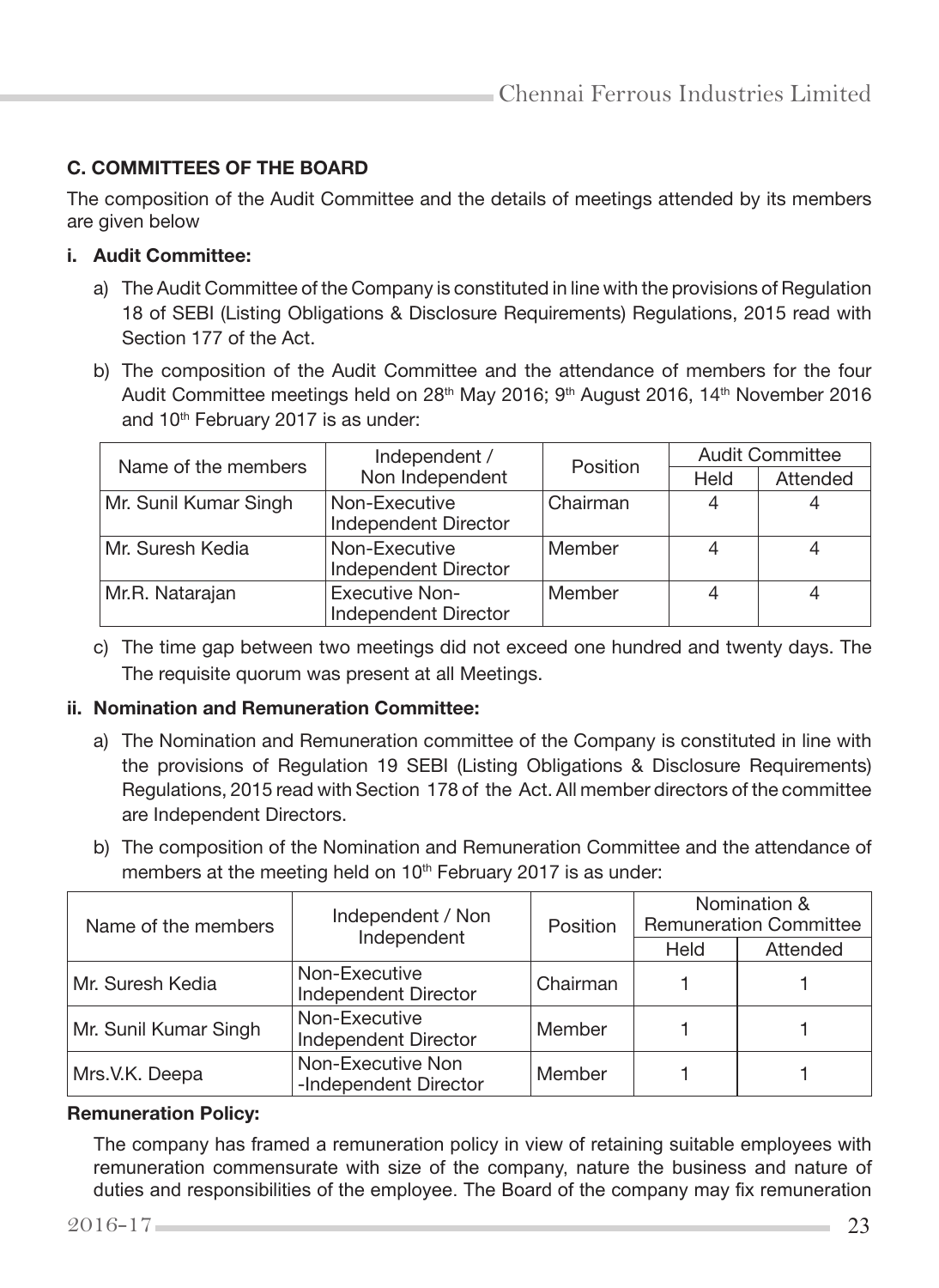to Directors and Key Managerial Personnel on the recommendation of the Nomination and Remuneration committee.

The Company has not paid sitting fees to any Non-executive Directors/Independent Directors.

#### iii. Stakeholders Relationship Committee

a) The Stakeholders' Relationship Committee is constituted in line with the provisions of Regulation 20 of SEBI (Listing Obligations & Disclosure Requirements) Regulations, 2015 read with section 178 of the Act.

- b) The Committee comprises of three member directors and one of whom is non-executive director as chairman
- Ten meetings of the stakeholders' relationship committee were held. The dates on which the said meetings held are as follows:  $25<sup>th</sup>$  April 2016,  $5<sup>th</sup>$  May 2016, 20<sup>th</sup> May 2016, 26<sup>th</sup> July 2016,17<sup>th</sup> August 2016,11<sup>th</sup> November 2016,16<sup>th</sup> November 2016,28<sup>th</sup> November 2016,20<sup>th</sup> December 2016 and 3<sup>rd</sup> March 2017,.
- The composition of the Stakeholders' Relationship Committee and the details of meetings attended by its members are given below:

| Name of the<br>members | Independent /<br>Non Independent                    | Position | Stakeholders'<br><b>Relationship Committee</b> |          |
|------------------------|-----------------------------------------------------|----------|------------------------------------------------|----------|
|                        |                                                     |          | Held                                           | Attended |
|                        | Mr. Suresh Kedia Non-Executive Independent Director | Chairman | 10                                             | 10       |
| Mr.R. Natarajan        | Member<br>Executive Non -Independent Director       |          | 10                                             | 10       |
| Mrs.V.K. Deepa         | Non-Executive Non -Independent<br>Director          | Member   | 10                                             | 10       |

#### B Investors compliance status:

| No. of shareholders<br>complaints received | Number of complaints not solved<br>to the satisfaction of shareholders | Number of complaints<br>pending as on 31.03.2017 |
|--------------------------------------------|------------------------------------------------------------------------|--------------------------------------------------|
|                                            |                                                                        |                                                  |
|                                            | NIL                                                                    | NIL                                              |

#### 1. DETAILS OF ANNUAL GENERAL MEETINGS:

i. The details of about last three Annual General Meetings are given below:

| Year                  | Date | Time       | Venue                                                             |
|-----------------------|------|------------|-------------------------------------------------------------------|
| 2013-2014  30.09.2014 |      | $1.00$ P.M | OPG Nagar, Periya Obulapuram Village,                             |
| 2014-2015  30.09.2015 |      | 2.00 P.M   | Nagaraja Kandigai, Madaharapakkam Road,<br>Gummidipoondi - 601201 |
| 2014-2016  30.09.2016 |      | 2.00 P.M   |                                                                   |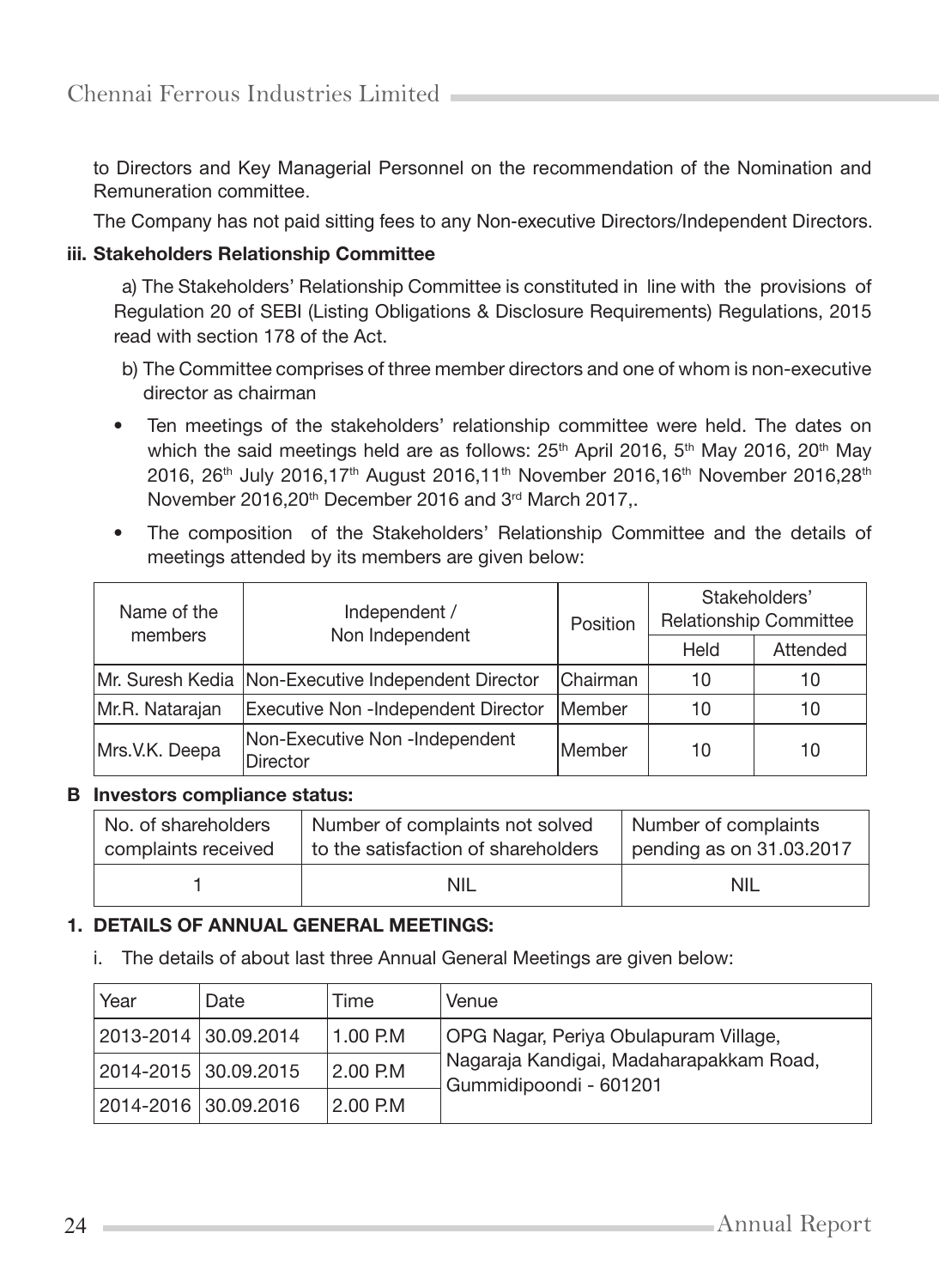ii. Details of Special resolutions passed

| Year      | <b>Special Resolution</b>                                                                                                                                                                                                                                                                |
|-----------|------------------------------------------------------------------------------------------------------------------------------------------------------------------------------------------------------------------------------------------------------------------------------------------|
| 2013-2014 | Appointment and Remuneration of Chairman and Managing Director<br><b>Remuneration to Cost Auditor</b><br><b>Borrowing Powers</b><br>Mortgage of Assets<br>Adoption of new set of Articles of Association<br>Appointment of Mr.S.Gopalakrishnan as a Director of the Company<br>$\bullet$ |
| 2014-2015 | Appointment of Mr. Suresh Kedia as an Independent Director<br>Appointment of Mrs.V.K. Deepa as an Non-Independent Director<br>Appointment of Mr. Sunil Kumar Singh as an Independent Director<br>٠                                                                                       |
| 2015-2016 | Nil                                                                                                                                                                                                                                                                                      |

## 2. POSTAL BALLOT:

During the Year, No special resolution was passed through Postal Ballot.

#### 3. MEANS OF COMMUNICATION:

 The Quarterly/Half-Yearly/Annual financial results of the Company are published in "Trinity Mirror"- the English Daily and "Makkal Kural" - Tamil Newspaper. The Quarterly/Half-Yearly/ Annual financial results and the shareholding pattern are properly reported with Stock Exchange and are available in the Website stock Exchange and the Company's website, www.chennaiferrous.com.

 Notice of General Meeting including Attendance slip, proxy form and polling paper are sent to all the shareholders by Registered Post or Speed post or Courier or through e-mail System. Annual Report is sent by Book post or email system or both at the desire of shareholders.

 Further to the compliance of Regulation 46 of SEBI Listing Obligations and Disclosure Requirements, all the basic information about the Company is made available in the company's Website : www.chennaiferrous.com

#### 4. General shareholder information:

Details of Annual General Meeting for the Financial Year 2016-17

| Date                      | 30th September 2017                                              |
|---------------------------|------------------------------------------------------------------|
| Time                      | $2.00$ P.M.                                                      |
| Venue                     | OPG Nagar, Periya Obulapuram Village, Nagaraja Kandigai,         |
|                           | Madaharapakkam Road, Gummidipoondi - 601201                      |
| Dates of Book closure     | 22 <sup>nd</sup> September 2017- 30 <sup>th</sup> September 2017 |
| <b>Financial Calendar</b> | Financial Reporting for the quarter ending                       |
|                           | 30th Jun 2017 - Latest by 14th Sep 2017                          |
|                           | 30th Sep 2017 - Latest by 14th Dec 2017                          |
|                           | 31st Dec 2017 - Latest by 14th Feb 2018                          |
|                           | 31 <sup>st</sup> Mar 2017- Latest by 30 <sup>th</sup> May 2018   |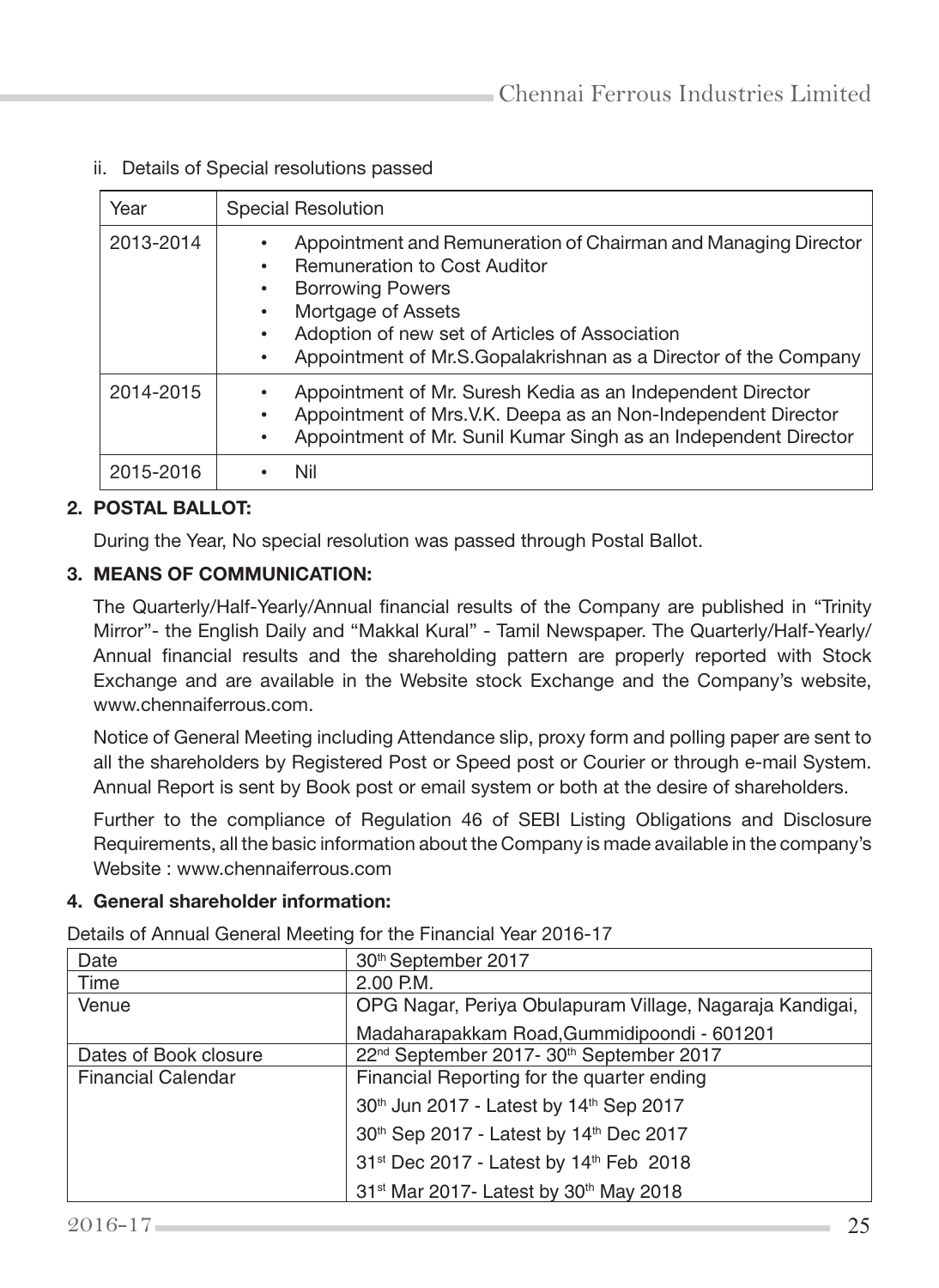| Dividend Payment                  | Nil                                                      |
|-----------------------------------|----------------------------------------------------------|
| <b>Listing on Stock Exchanges</b> | Bombay Stock Exchange Limited                            |
| <b>Depository Participant</b>     | National Securities Depository Limited                   |
|                                   | <b>Central Depository Services Limited</b>               |
| <b>Security Code</b>              | 539011                                                   |
| Demat ISIN Number                 | INE 777001016                                            |
| Listing on Stock Exchange         | Nil                                                      |
| (overseas)                        |                                                          |
| <b>Plant Location</b>             | OPG Nagar, Periya Obulapuram Village, Nagaraja Kandigai, |
| Rolling & Furnace Mills           | Madaharapakkam Road, Gummidipoondi - 601201.             |

#### C. Stock market price data

High/Low of monthly Market Price of the Company's Equity Shares traded on the Bombay Stock Exchange; Mumbai during the financial year 2016-17 is furnished below:

| Month            | Open Price | <b>High Price</b> | Low Price | Close Price | No. of        |
|------------------|------------|-------------------|-----------|-------------|---------------|
|                  | (Rs)       | (Rs)              | (Rs)      |             | <b>Shares</b> |
| April 2016       | 4.85       | 4.90              | 4.12      | 4.40        | 3,616         |
| May 2016         | 4.45       | 4.45              | 4.45      | 4.45        | 6             |
| <b>June 2016</b> | 4.40       | 4.62              | 4.40      | 4.62        | 406           |
| <b>July 2016</b> | 4.50       | 4.50              | 4.50      | 4.50        |               |
| August 2016      | 4.40       | 4.85              | 4.40      | 4.85        | 442           |
| September 2016   | 5.09       | 6.74              | 5.09      | 6.41        | 3,474         |
| October 2016     | 6.10       | 6.10              | 5.80      | 6.05        | 950           |
| November 2016    | 5.75       | 5.75              | 4.24      | 4.24        | 1,207         |
| December 2016    | 4.03       | 4.23              | 3.99      | 4.00        | 3,103         |
| January 2017     | 4.00       | 4.00              | 3.80      | 3.95        | 910           |
| February 2017    | 3.90       | 4.00              | 3.35      | 3.51        | 1,302         |
| March 2017       | 3.68       | 4.18              | 3.68      | 4.18        | 1,952         |

#### D. Share transfer system

Share transfers are registered and returned to the transferees within the statutory time limit from the Date of receipt, if the documents are in order in all respects.

The share transfer committee has met 10 times during the year.

No. of shares received for transfer up to 31.03.2017 is 260 shares and shares pending for transfer as on 31.03.2017 is NIL

| <b>Registrar and Transfer Agents</b> | Cameo Corporate Services Limited<br>Subramanian Building                            |
|--------------------------------------|-------------------------------------------------------------------------------------|
|                                      | No.1, Club House Road<br>Ph: 044-28460390 (6 lines)<br>E-Mail: cameo@cameoindia.com |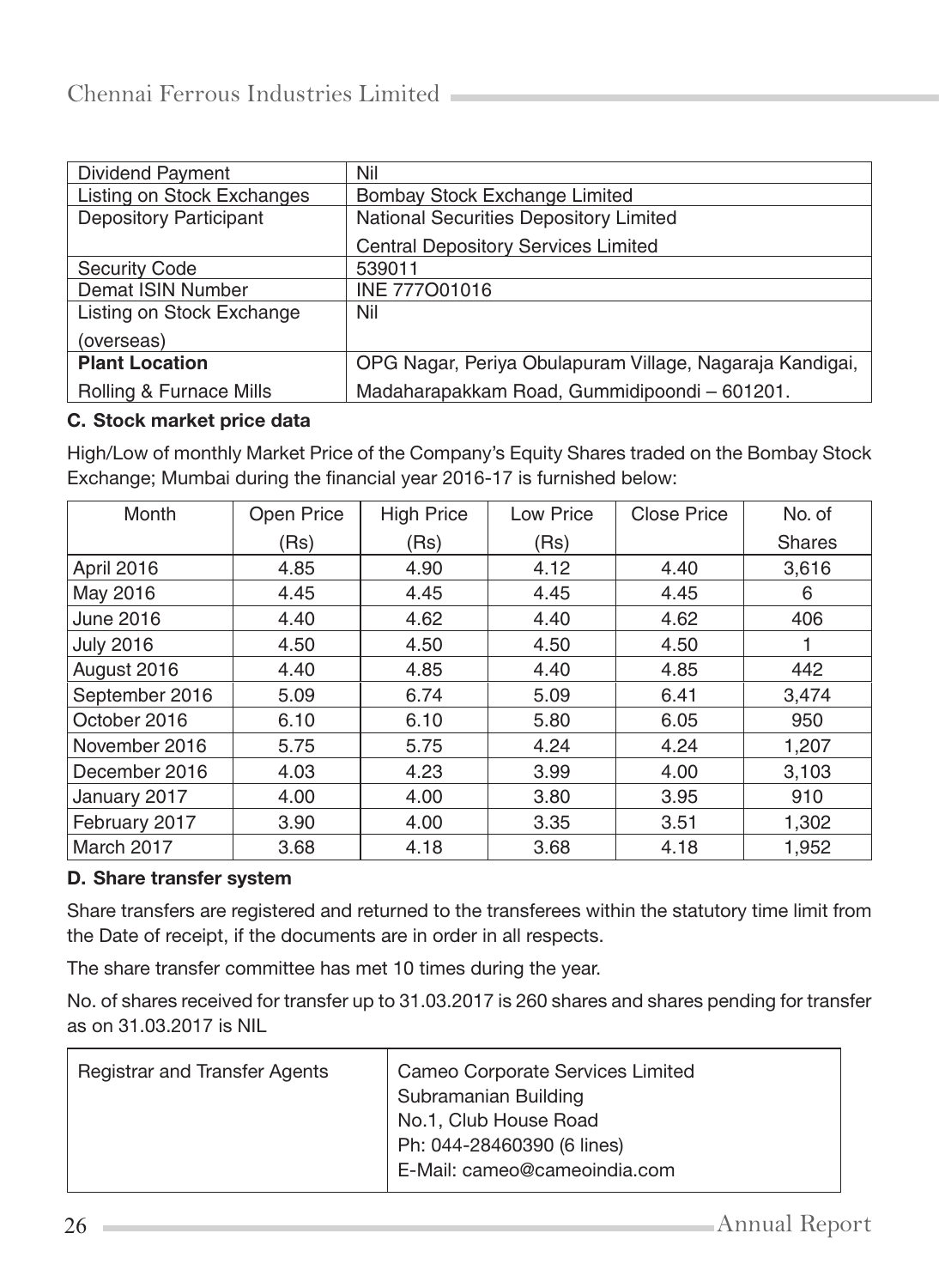| <b>Share holding</b> | <b>Share holders</b> |            | <b>Share amount</b> |            |
|----------------------|----------------------|------------|---------------------|------------|
| Rs.                  | <b>Number</b>        | % of total | Rs.                 | % of total |
| 10-5000              | 5033                 | 97.5198    | 1598480             | 4.4346     |
| 5001-10000           | 46                   | 0.8913     | 315770              | 0.8760     |
| 10001-20000          | 20                   | 0.3875     | 252360              | 0.7001     |
| 20001-30000          | 4                    | 0.0775     | 94610               | 0.2624     |
| 30001 - 40000        | 5                    | 0.0968     | 166220              | 0.4611     |
| 40001 - 50000        | 5                    | 0.0968     | 243110              | 0.6744     |
| 50001 - 100000       | 13                   | 0.2518     | 997150              | 2.7663     |
| 100001 - And Above   | 35                   | 0.6781     | 32377390            | 89.8246    |
| <b>TOTAL</b>         | 5161                 | 100.00     | 36045090            | 100.0000   |

## E. Distribution of Shareholders

XII Share holding pattern as on 31<sup>st</sup> March 2017

|                 | Category                                             | <b>No. of Shares</b> | Percentage of        |
|-----------------|------------------------------------------------------|----------------------|----------------------|
|                 |                                                      | held                 | <b>Share holding</b> |
| A               | <b>Shareholding of Promoter &amp; Promoter Group</b> |                      |                      |
| ī               | Indian                                               |                      |                      |
|                 | Individuals / Hindu undivided Family                 | 1026728              | 28.48                |
|                 | <b>Bodies Corporate</b>                              | 1029792              | 28.57                |
|                 | <b>Subtotal</b><br>[A] [1]                           | 2056520              | 57.05                |
| 2               | Foreign                                              |                      |                      |
|                 | <b>Bodies Corporate</b>                              | 250000               | 6.94                 |
|                 | Any other Directors/Relative NRI                     | 250000               | 6.94                 |
|                 | <b>Subtotal</b><br>$[A]$ $[2]$                       | 500000               | 13.88                |
|                 | total Shareholding of Promoter & Promoter Group      |                      |                      |
|                 | {A= [A] [1] +[A] [2]                                 |                      |                      |
| B               | Public Shareholding.                                 |                      |                      |
| ł1              | Institutions.                                        | 0                    | 0.00                 |
|                 | Foreign Institutional Investor                       | $\Omega$             | 0                    |
|                 | <b>Subtotal</b><br>[B] [1]                           | $\Omega$             | $\bf{0}$             |
|                 | Non-Institutions.                                    |                      |                      |
| $\frac{2}{a}$ . | <b>Bodies Corporate</b>                              | 632625               | 17.55                |
| b.              | Individuals                                          |                      |                      |
|                 | I. Individual Shareholders Holding Nominal           |                      |                      |
|                 | Share Capital uptoRs 2 Lakh                          | 281075               | 7.80                 |
|                 | II. Individual shareholders holding nominal          |                      |                      |
|                 | Share Capital in excess of Rs. 2 lakhs.              | 69483                | 1.93                 |
| c.              | Any Other.                                           |                      |                      |
|                 | <b>Body Corporate</b>                                | 631508               | 17.52                |
|                 | HUF                                                  | 48649                | 1.35                 |
|                 | NRI-Non Repat                                        | 433                  | 0.01                 |
|                 | NRI-Repat                                            | 14781                | 0.41                 |
|                 | Others                                               | 2060                 | 0.06                 |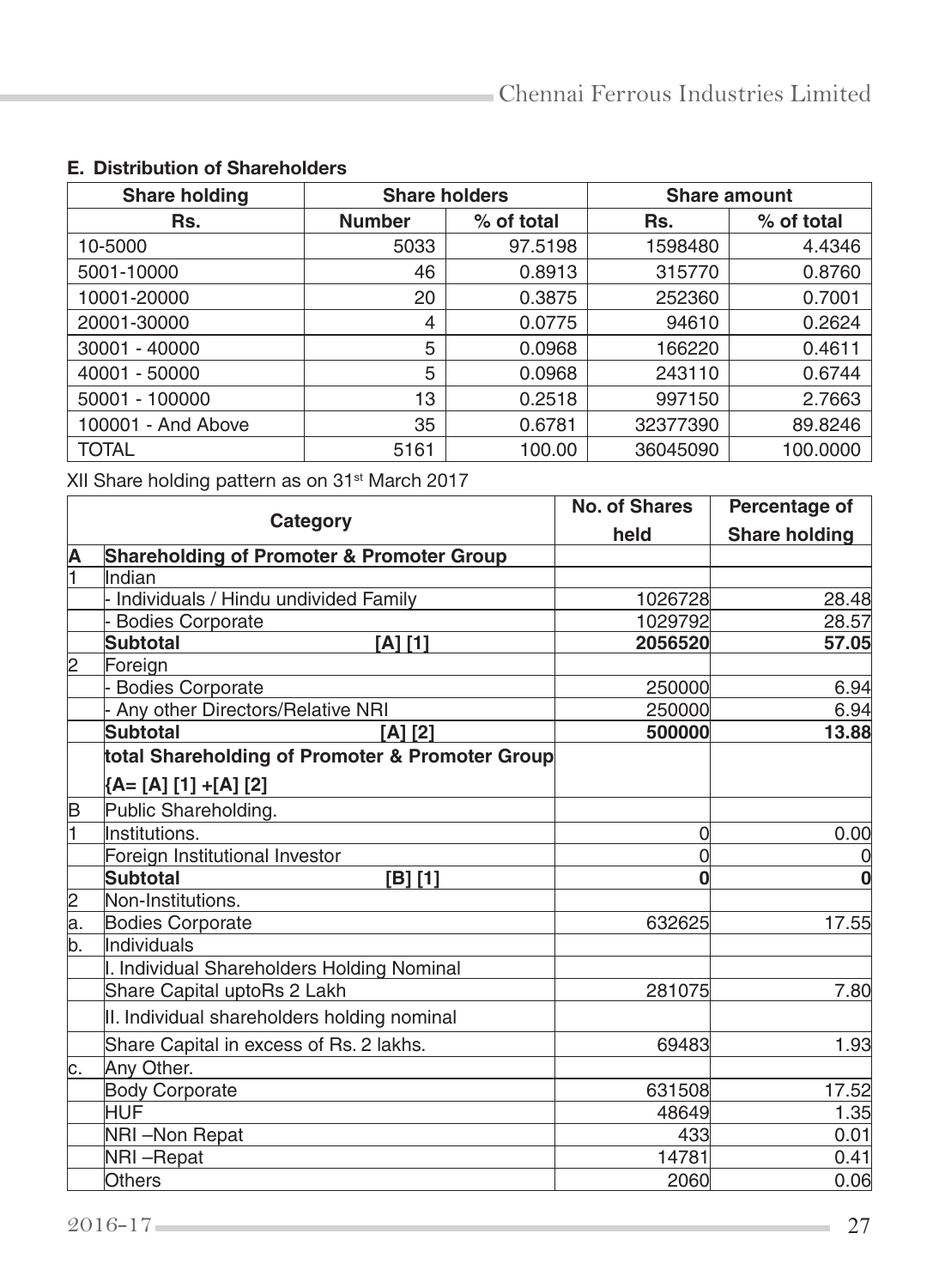|                                     | Category                |                                             |         |              | No. of Shares |                               | Percentage of |
|-------------------------------------|-------------------------|---------------------------------------------|---------|--------------|---------------|-------------------------------|---------------|
|                                     |                         |                                             |         | held         |               | <b>Share holding</b>          |               |
|                                     | <b>Subtotal</b>         |                                             | 'B1 [2] |              | 1047989       |                               | 29.07         |
|                                     |                         | total Public Shareholding [B] [1]+[B] [2]   |         |              | 1047989       |                               | 29.07         |
|                                     | total(A+B)              |                                             |         |              | 3604509       |                               | 100.00        |
| (C)                                 |                         | Shares held by Custodians and against which |         |              |               |                               |               |
|                                     |                         | Depository Receipts have been issued        |         |              |               |                               |               |
| 1) Promoter and Promoter Group      |                         |                                             |         |              |               | 0.00                          |               |
|                                     | 2) Public               |                                             |         |              |               |                               | 0.00          |
|                                     | total $(A) + (B) + (C)$ |                                             |         |              | 3604509       |                               | 100.00        |
| Mode of<br>No.of Holders<br>Holding |                         | Percentage of<br>No.of Holders              |         | No.of shares |               | Percentage of No.of<br>shares |               |
| Physical                            |                         | 2930                                        | 56.7719 |              | 421457        | 11.6925                       |               |
| <b>CDSL</b>                         |                         | 1586                                        | 30.7305 |              | 27022732      |                               | 74.9820       |
| <b>NSDL</b>                         |                         | 645                                         | 12.4976 |              | 480320        |                               | 13.3255       |

#### **Demat of shares:**

The physical form of trading is also available to the shareholders. Electronic Holding by Members comprises of 88.30% (as on 31.03.2017) of the paid up share capital of the company held through National Securities Depository Limited and Central Depository Services Limited. The company appointed Cameo Corporate Services Limited as Registrar & Transfer Agent and entered into an agreement for availing depository services.

#### **Investor query/address for correspondence:**

The Compliance officer Chennai Ferrous Industries Limited, OPG Nagar, Periya Obulapuram Village, Nagaraja Kandigai, Madharapakkam Road, Gummidipoondi – 601201 Ph: 044 27991450 Fax: 044 27991450 E-mail: investor@chennaiferrous.com

#### **Shareholders holding shares in electronic mode should address all their correspondence to:**

M/s. Cameo Corporate Services Limited Subramanian Building No.1, Club House Road Chennai- 600 002 Ph: 044-28460390 (6 lines) E-Mail: cameo@cameoindia.com

> For and on behalf of Board of Directors of CHENNAI FERROUS INDUSTRIES LIMITED,

Date : 30<sup>th</sup> May 2017 **R. NATARAJAN** Place:Chennai **Chairman & Managing Director** Chairman & Managing Director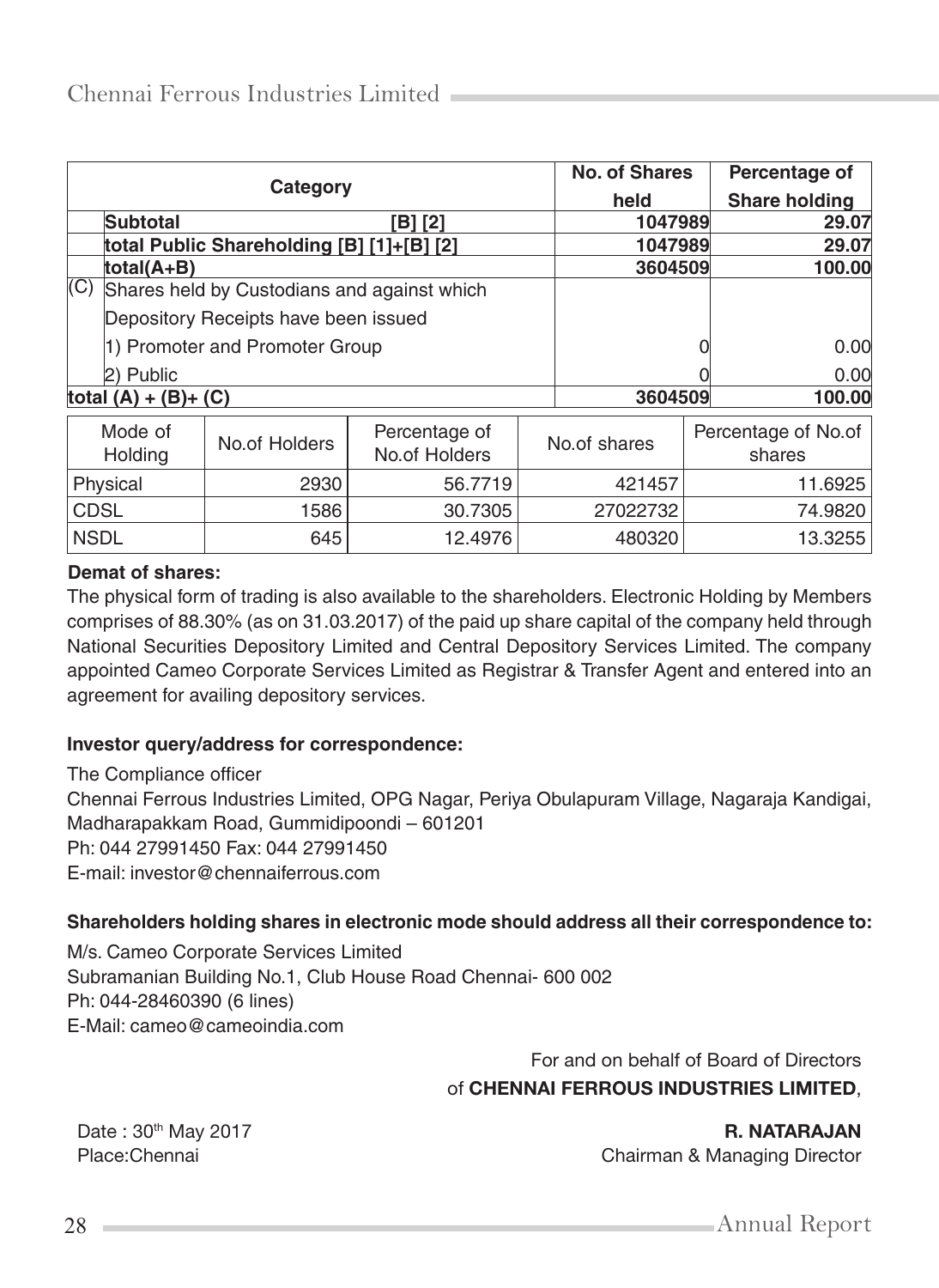## AUDITORS CERTIFICATE ON CORPORATE GOVERNANCE

To the Members of CHENNAI FERROUS INDUSTRIES LIMITED

We have examined the compliance of conditions of Corporate Governance by Chennai Ferrous Industries Limited for the year ended on 31<sup>st</sup> March 2017, as stipulated in SEBI (Listing Obligations & Disclosure Requirements) Regulations 2015.

The Compliance of conditions of Corporate Governance is the responsibility of the management. Our examination has been limited to a review of the procedures and implementations thereof, adopted by the Company for ensuring compliance with the conditions of corporate governance as stipulated in the said clause. It is neither an audit nor an expression of opinion on the financial statements of the Company.

In our opinion and to the best of our information and according to the explanations given to us and the representations made by the Directors and the management, we certify that the company has complied with the conditions of Corporate Governance as stipulated in SEBI (Listing Obligations & Disclosure Requirements) Regulations 2015.

We further state that such compliance is neither an assurance as to the future viability of the company nor of the efficiency or effectiveness with which the management has conducted the affairs of the company.

For S.K GULECHA & ASSOCIATES Chartered Accountants Firm Registration No. 013340S SANDEEP KUMAR GULECHA Date : May 30, 2017 **PROPRIETOR** Place: Chennai (Membership Number:226263)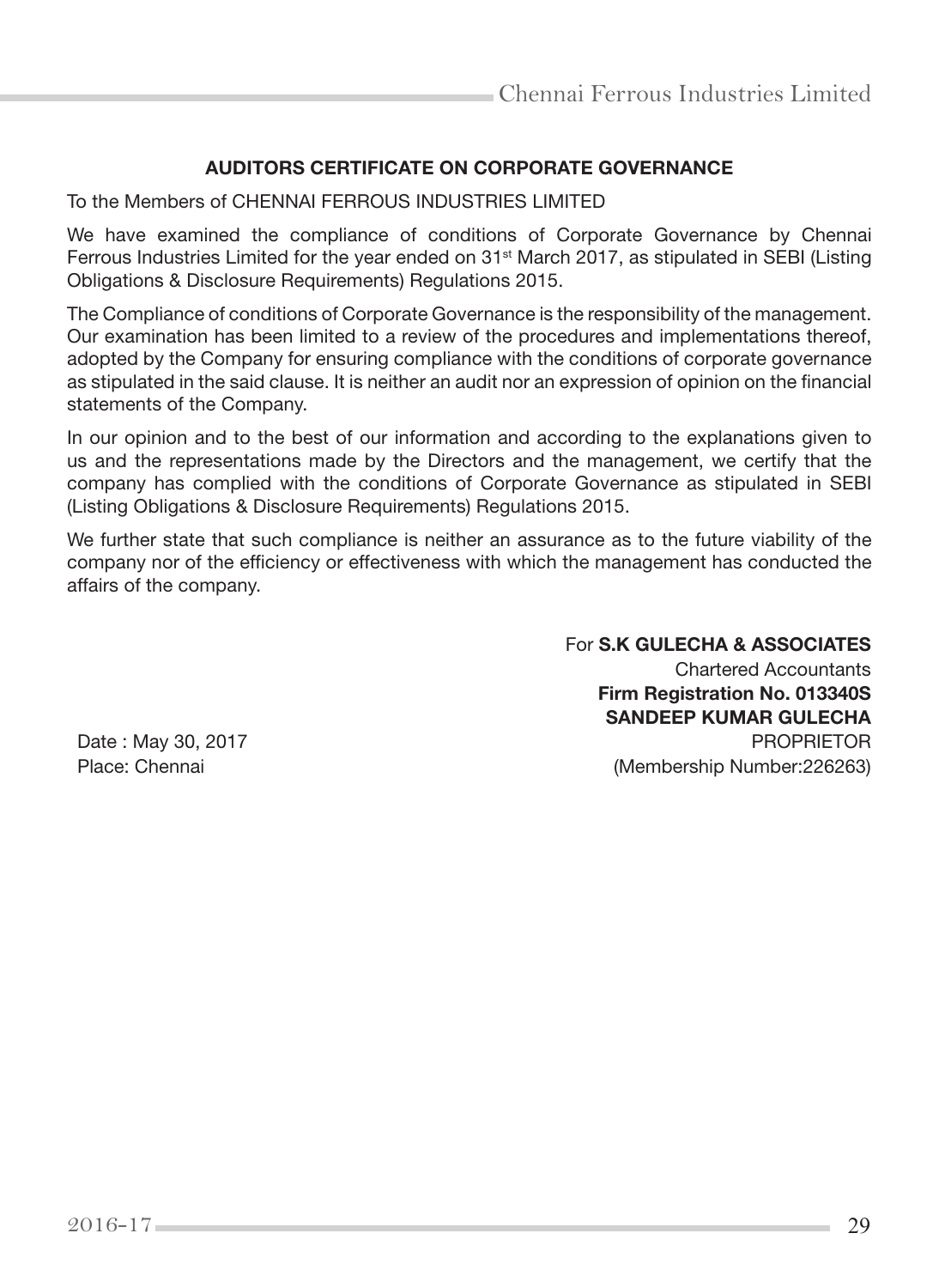## ANNEXURE – IV

#### Disclosure of Statement of particulars of remuneration as per Rule 5(1) of the Companies (Appointment and Remuneration of Managerial Personnel) Rules, 2014:

- 1. The ratio of the remuneration of each director to the median remuneration of the employees of the company for the financial year: Mr.R. Natarajan 4:1
- 2. The percentage increase in remuneration of each director, Chief Financial Officer, Chief Executive Officer, Company Secretary or Manager, if any, in the financial year: Not Applicable No increase in remuneraration.
- 3. The percentage increase in the median remuneration of employees in the financial year: No increase in remuneration during the year: Not Applicable
- 4. The number of permanent employees on the rolls of company: 6 (which includes 1 Director)
- 5. The explanation on the relation ship between average increase inremuneration and company performance: Not Applicable
- 6. Comparison of the remuneration of the Key Managerial Personnel against the performance of the company: No increase in remuneraration.
- 7. Variations in the market capitalisation of the company, price earnings ratio as at the closing date of the current financial year and previous financial year and percentage increase over decrease in the market quotations of the shares of the company in comparison to the rate at which the company came out with the last public offer in case of listed companies, and in case of unlisted companies, the variations in the net worth of the company as at the close of the current financial year and previous financial year:

|                            | 31.03.2017     | 31.03.2016     |
|----------------------------|----------------|----------------|
| Market capitalisation      | Rs. 15,066,848 | Rs. 18,346,951 |
| PE Ratio                   | (0.60)         | (47.43)        |
| % increase in market quote | (18%)          | (87%)          |

- 8. Average percentile increase already made in the salaries of employees other than the managerial personnel in the last financial year and its comparison with the percentile increase in the managerial remuneration and justification thereof and point out if there are any exceptional circumstances for increase in the managerial remuneration: No change in remuneration. parameters for any variable component of remuneration availed by the directors: Not Applicable
- 9. The ratio of the remuneration of the highest paid director to that of the employees who are not directors but received remuneration: Not Applicable.
- 10. Comparison of the each remuneration of the Key Managerial Personnel against the performance of the company: NIL.
- 11. The key remuneration in excess of the highest paid director during the year: NIL.
- 12. Affirmation that the remuneration is as per the remuneration policy of the company: Yes, the company has remuneration policy.

Date: 30<sup>th</sup> May 2017 **R. NATARAJAN.**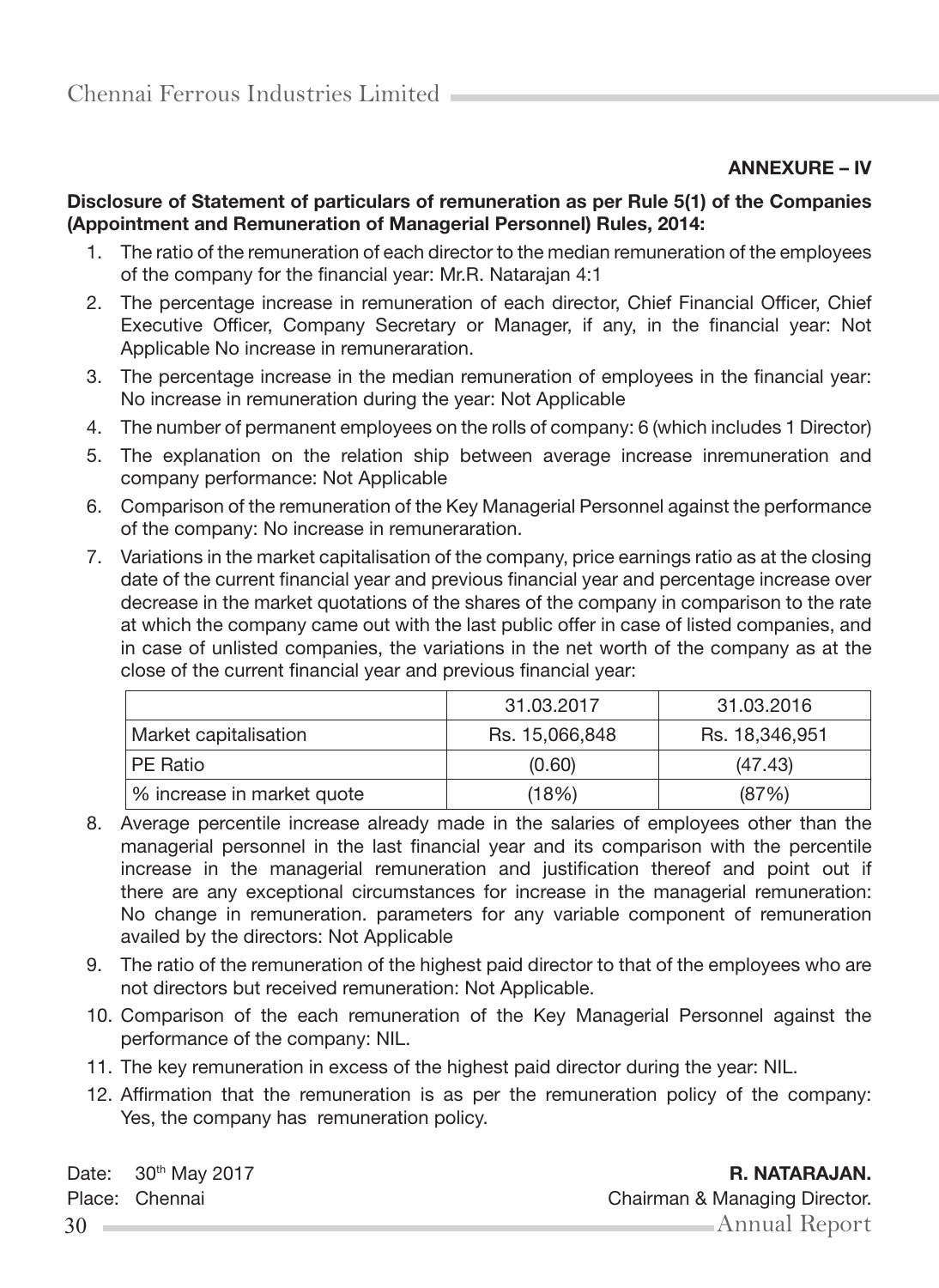## ANNEXURE - V

Form No. AOC-2

#### (Pursuant to clause (h) of sub-section (3) of section 134 of the Act and Rule 8(2) of the Companies (Accounts) Rules, 2014)

Form for disclosure of particulars of contracts/arrangements entered into by the company with related parties referred to in sub-section (1) of section 188 of the Companies Act, 2013 including certain arm's length transactions under third proviso thereto

| 1. Details of contracts or arrangements or transactions not at arm's length basis |  |  |
|-----------------------------------------------------------------------------------|--|--|
|-----------------------------------------------------------------------------------|--|--|

| (a) | Name(s) of the related party and nature of relationship                                                                 |  |  |  |
|-----|-------------------------------------------------------------------------------------------------------------------------|--|--|--|
| (b) | Nature of contracts/arrangements/transactions                                                                           |  |  |  |
| (c) | Duration of the contracts / arrangements/transactions                                                                   |  |  |  |
| (d) | Salient terms of the contracts or arrangements or<br>transactions including the value, if any                           |  |  |  |
| (e) | Justification for entering into such contracts or<br>Nil<br>arrangements or transactions                                |  |  |  |
| (f) | date(s) of approval by the Board                                                                                        |  |  |  |
| (g) | Amount paid as advances, if any:                                                                                        |  |  |  |
| (h) | Date on which the special resolution was passed in<br>general meeting as required under first proviso to section<br>188 |  |  |  |

2. Details of material contracts or arrangement or transactions at arm's length basis

| (a) | Name(s) of the related party and nature of<br>relationship                                       |     |
|-----|--------------------------------------------------------------------------------------------------|-----|
| (b) | Nature of contracts/arrangements/<br>transactions                                                |     |
| (c) | Duration of the contracts / arrangements/<br>transactions                                        | Nil |
| (d) | Salient terms of the contracts or<br>arrangements or transactions including the<br>value, if any |     |
| (e) | date(s) of approval by the Board                                                                 |     |
| (f) | Amount paid as advances, if any:                                                                 |     |

Date: 30<sup>th</sup> May 2017 **R. NATARAJAN.** 

Place: Chennai Chairman & Managing Director.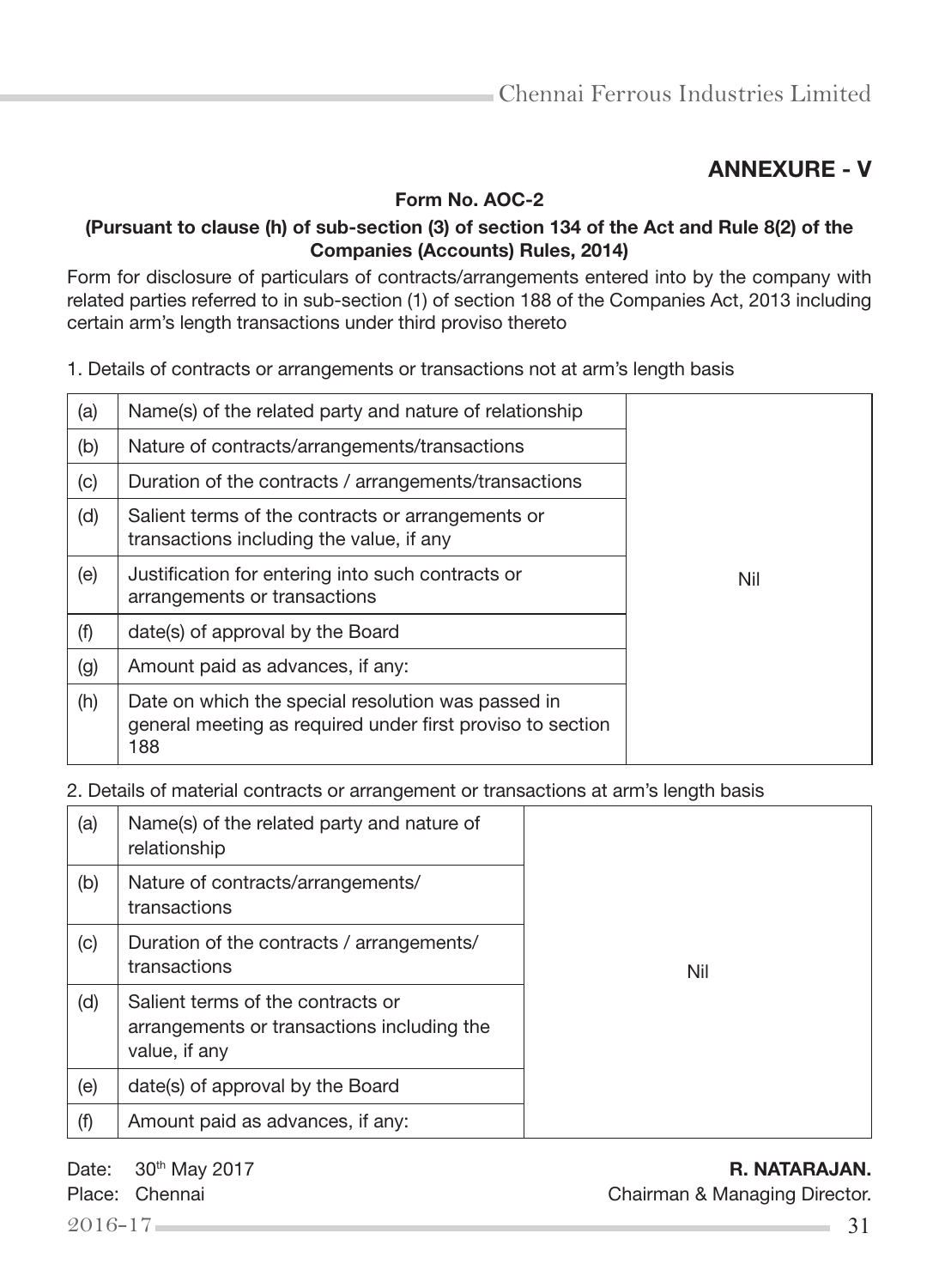ANNEXURE – VI

#### INFORMATION UNDER SECTION 134 (3) (M) OF THE COMPANIES ACT,2013 READ WITH THE COMPANIES (ACCOUNTS) RULES,2014.

#### A. CONSERVATION OF ENERGY

- i. The steps taken or impact on conservation of energy– NIL.
- ii. The steps taken by the company for utilizing alternate sources of energy– NIL
- iii. The capital investment on energy conservation equipments– NIL

#### B. TECHNOLOGY ABSORPTION

- i. the efforts made towards technology absorption : NIL
- ii. the benefits derived like product improvement, cost reduction, product development or import substitution : NIL
- iii. in case of imported technology (imported during the last three years reckoned from the beginning of the financial year) :

| a | the details of technology imported                                                                 | <b>NIL</b> |
|---|----------------------------------------------------------------------------------------------------|------------|
|   | the year of import                                                                                 | NIL        |
| C | whether the technology been fully absorbed                                                         | NIL        |
|   | if not fully absorbed, areas where absorption has not taken place, and<br>the reasons thereof; and | NIL.       |

iv. the expenditure incurred on Research and Development.

#### C. FOREIGN EXCHANGE EARNINGS AND OUTGO

The Foreign Exchange earned in terms of actual inflows during the year and the Foreign Exchange outgo during the year in terms of actual outflows : NIL

Date: 30<sup>th</sup> May 2017 **R. NATARAJAN.** Place: Chennai Chairman & Managing Director.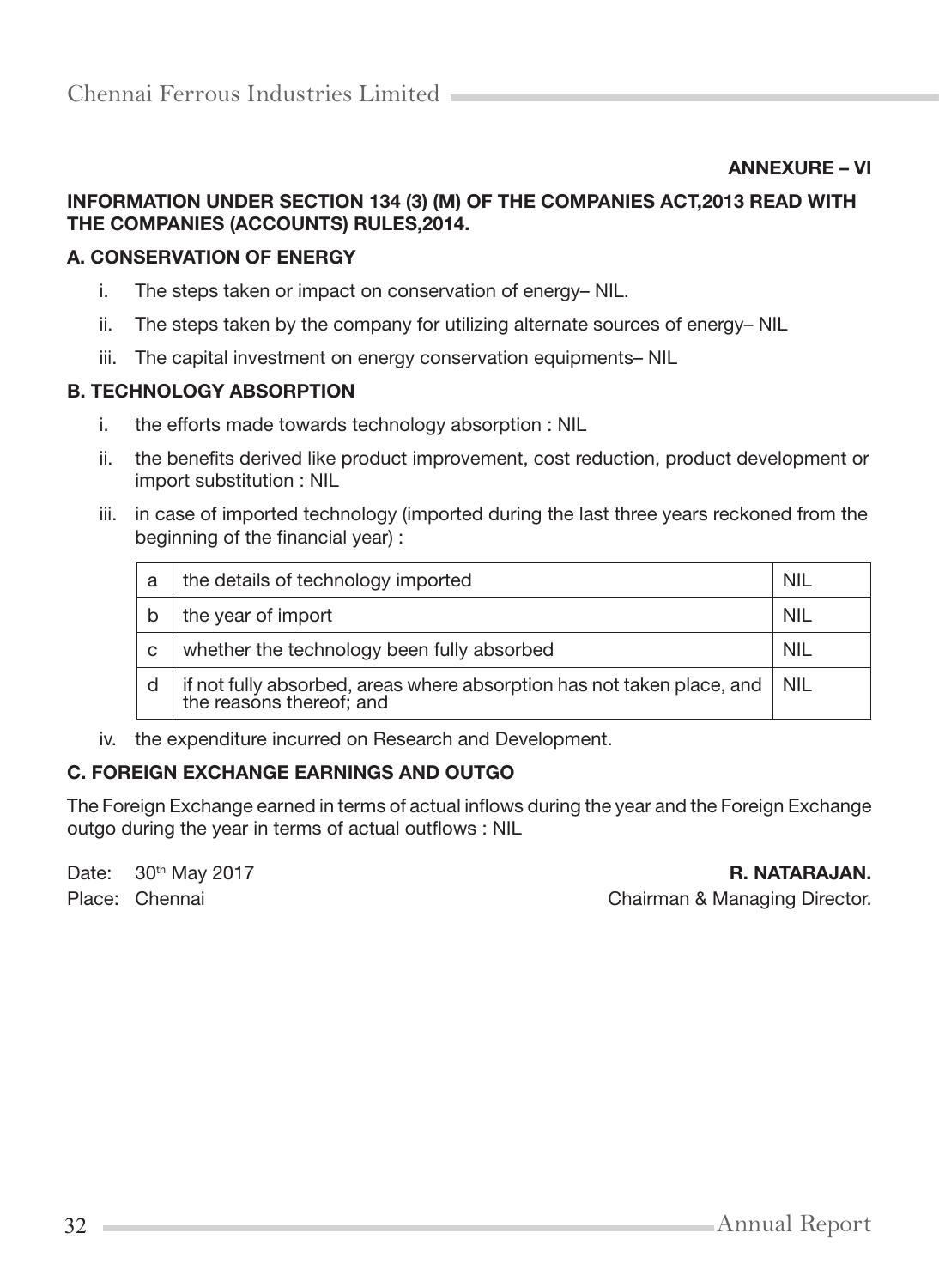## ANNEXURE - VII

#### Form No.MGT-9 EXTRACT OF ANNUAL RETURN

## As on the financial year ended on 31<sup>st</sup> March, 2017

[Pursuant to section 92(3) of the Companies Act, 2013 and rule 12(1) of the Companies (Management and Administration) Rules, 2014]

#### I. REGISTRATION AND OTHER DETAILS:

i) CIN:L27310TN2010PLC075626

ii)Registration Date : May 07, 2010

iii) Name of the Company: CHENNAI FERROUS INDUSTRIES LIMITED

iv) Category / Sub-Category of the Company: Company Limited by Shares/ Non -Government Company

v) Address of the registered office and contact details:

## OPG Nagar Periya Obulapuram Village, Nagaraja Kandigai,

## Madharapakkam Road, Gummidipoondi – 601 201

## E-Mail : investor@chennaiferrous.com

vi)Whether listed company : Yes - Bombay Stock Exchange (BSE)

vii) Name, Address and Contact details of Registrar and Transfer Agent, if any:

#### Cameo Corporate Services Ltd

#### No.1, Subramanian Building

Club House Road, Chennai – 60002

#### II. PRINCIPAL BUSINESS ACTIVITIES OF THE COMPANY

All the business activities contributing 10% or more of the total turnover of the company shall be stated:-

| SI.No | Name and Description of main | NIC Code of the Product | % total turnover of |  |
|-------|------------------------------|-------------------------|---------------------|--|
|       | Products/Services            | / Service               | the company         |  |
|       | Manufacture of Sponge Iron   | 27120                   | 100                 |  |

#### III.PARTICULARS OF HOLDING, SUBSIDIARY AND ASSOCIATE COMPANIES – NA

| SI.<br>No | Name and<br>address of the<br>company | CIN/GLN | Holding/Subsidiary/<br>Associate | % of shares<br>held      | Applicable<br>Section    |
|-----------|---------------------------------------|---------|----------------------------------|--------------------------|--------------------------|
|           | -                                     |         |                                  | $\overline{\phantom{a}}$ | $\overline{\phantom{a}}$ |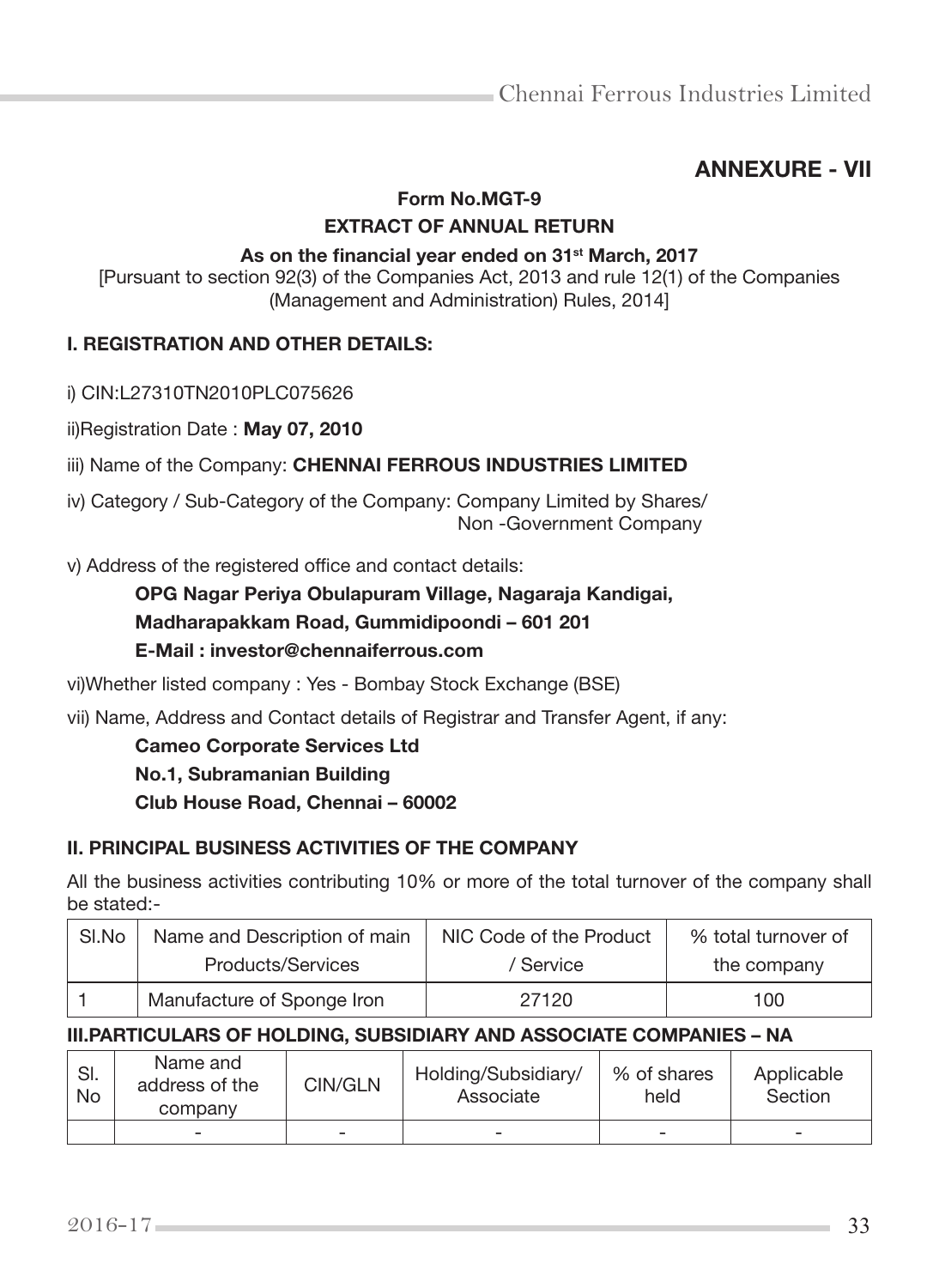# IV. SHARE HOLDING PATTERN (Equity Share Capital Breakup as percentage of Total Equity) (i) Category-wise Share Holding

|              |                                             | No. of shares held at the beginning of |                 |              | No. of shares held at the end of the |                  |                |                | $\%$                        |                    |
|--------------|---------------------------------------------|----------------------------------------|-----------------|--------------|--------------------------------------|------------------|----------------|----------------|-----------------------------|--------------------|
| Cate         |                                             |                                        |                 | the year     |                                      |                  |                | year           |                             | Change             |
| gory<br>code | <b>Category of Shareholder</b>              | Demat                                  | <b>Physical</b> | Total        | % of Total<br><b>Shares</b>          | Demat            | Physical       | Total          | % of Total<br><b>Shares</b> | during<br>the year |
|              | A. SHAREHOLDING OF PROMOTER                 |                                        |                 |              |                                      |                  |                |                |                             |                    |
|              | AND PROMOTER GROUP                          |                                        |                 |              |                                      |                  |                |                |                             |                    |
|              | 1. INDIAN<br>a. INDIVIDUALS/HINDU UNDIVIDED |                                        |                 |              |                                      |                  |                |                |                             |                    |
|              | <b>FAMILY</b>                               | 929520                                 | 97208           | 1026728      | 28.4845                              | 929520           | 97208          | 1026728        | 28.4845                     | 0.0000             |
|              | b. CENTRAL GOVERNMENT/                      | 0                                      | 0               | $\mathbf{0}$ | 0.0000                               | $\mathbf{0}$     | 0              | 0              | 0.0000                      | 0.0000             |
|              | STATE GOVERNMENT(S)                         |                                        |                 |              |                                      |                  |                |                |                             |                    |
|              | c. BODIES CORPORATE                         | 477855                                 | 551937          | 1029792      | 28.5695                              | 1029792          | 0              | 1029792        | 28.5695                     | 0.0000             |
|              | d. FINANCIAL INSTITUTIONS/<br><b>BANKS</b>  | 0                                      | 0               | 0            | 0.0000                               | 0                | $\Omega$       | 0              | 0.0000                      | 0.0000             |
|              | e. ANY OTHER                                |                                        |                 |              |                                      |                  |                |                |                             |                    |
|              | SUB - TOTAL (A)(1)                          | 1407375                                | 649145          | 2056520      | 57.0540                              | 1959312          |                | 97208 2056520  | 57.0540                     | 0.0000             |
|              | 2. FOREIGN                                  |                                        |                 |              |                                      |                  |                |                |                             |                    |
|              | a. INDIVIDUALS (NON-RESIDENT                | 0                                      | 0               | $\mathbf{0}$ | 0.0000                               | $\mathbf{0}$     | 0              | $\Omega$       | 0.0000                      | 0.0000             |
|              | INDIVIDUALS/FOREIGN                         |                                        |                 |              |                                      |                  |                |                |                             |                    |
|              | INDIVIDUALS)                                |                                        |                 |              |                                      |                  |                |                |                             |                    |
|              | b. BODIES CORPORATE                         | 0                                      | 250000          | 250000       | 6.9357                               | 0                | 250000         | 250000         | 6.9357                      | 0.0000             |
|              | c. INSTITUTIONS                             | 0                                      | 0               | 0            | 0.0000                               | 0                | 0              | 0              | 0.0000                      | 0.0000             |
|              | d. QUALIFIED FOREIGN INVESTOR               | 0                                      | 0               | 0            | 0.0000                               | 0                | 0              | 0              | 0.0000                      | 0.0000             |
|              | e. ANY OTHER                                |                                        |                 |              |                                      |                  |                |                |                             |                    |
|              | DIRECTORS/RELATIVE NRI                      | 250000                                 | 0               | 250000       | 6.9357                               | 250000           | 0              | 250000         | 6.9357                      | 0.0000             |
|              |                                             | 250000                                 | 0               | 250000       | 6.9357                               | 250000           | $\overline{0}$ | 250000         | 6.9357                      | 0.0000             |
|              | SUB - TOTAL (A)(2)                          | 250000                                 | 250000          | 500000       | 13.8715                              | 250000           | 250000         | 500000         | 13.8715                     | 0.0000             |
|              | <b>TOTAL SHARE HOLDING OF</b>               | 1657375                                | 899145          | 2556520      | 70.9256                              | 2209312          |                | 347208 2556520 | 70.9256                     | 0.0000             |
|              | PROMOTER AND PROMOTER                       |                                        |                 |              |                                      |                  |                |                |                             |                    |
|              | $GROUP(A) = (A)(1)+(A)(2)$                  |                                        |                 |              |                                      |                  |                |                |                             |                    |
|              | <b>B. PUBLIC SHAREHOLDING</b>               |                                        |                 |              |                                      |                  |                |                |                             |                    |
|              | 1. INSTITUTIONS                             |                                        |                 |              |                                      |                  |                |                |                             |                    |
|              | a. MUTUAL FUNDS/UTI                         | 0                                      | 0               | 0            | 0.0000                               | 0                | 0              | 0              | 0.0000                      | 0.0000             |
|              | b. FINANCIAL INSTITUTIONS/                  | 0                                      | $\Omega$        | $\Omega$     | 0.0000                               | 0                | $\theta$       | $\Omega$       | 0.0000                      | 0.0000             |
|              | <b>BANKS</b>                                |                                        |                 |              |                                      |                  |                |                |                             |                    |
|              | c. CENTRAL GOVERNMENT/                      | 0                                      | 0               | 0            | 0.0000                               | $\mathbf{0}$     | 0              | 0              | 0.0000                      | 0.0000             |
|              | STATE GOVERNMENT(S)                         |                                        |                 |              |                                      |                  |                |                |                             |                    |
|              | d. VENTURE CAPITAL FUNDS                    | 0                                      | 0               | 0            | 0.0000                               | 0                | 0              | 0              | 0.0000                      | 0.0000             |
|              | e. INSURANCE COMPANIES                      | 0                                      | 0               | 0            | 0.0000                               | 0                | 0              | 0              | 0.0000                      | 0.0000             |
|              | f. FOREIGN INSTITUTIONAL                    | 0                                      | 0               | $\bar{0}$    | 0.0000                               | $\overline{0}$   | $\pmb{0}$      | 0              | 0.0000                      | 0.0000             |
|              | <b>INVESTORS</b>                            |                                        |                 |              |                                      |                  |                |                |                             |                    |
|              | g. FOREIGN VENTURE                          | 0                                      | 0               | $\mathbf{0}$ | 0.0000                               | 0                | 0              | 0              | 0.0000                      | 0.0000             |
|              | <b>CAPITAL INVESTORS</b>                    |                                        |                 |              |                                      |                  |                |                |                             |                    |
|              | h. QUALIFIED FOREIGN INVESTOR               | 0                                      | 0               | 0            | 0.0000                               | 0                | 0              | 0              | 0.0000                      | 0.0000             |
|              | i. ANY OTHER                                |                                        |                 |              |                                      |                  |                |                |                             |                    |
|              | SUB - TOTAL (B)(1)                          | 0                                      | 0               | 0            | 0.0000                               | $\boldsymbol{0}$ | 0              | 0              | 0.0000                      | 0.0000             |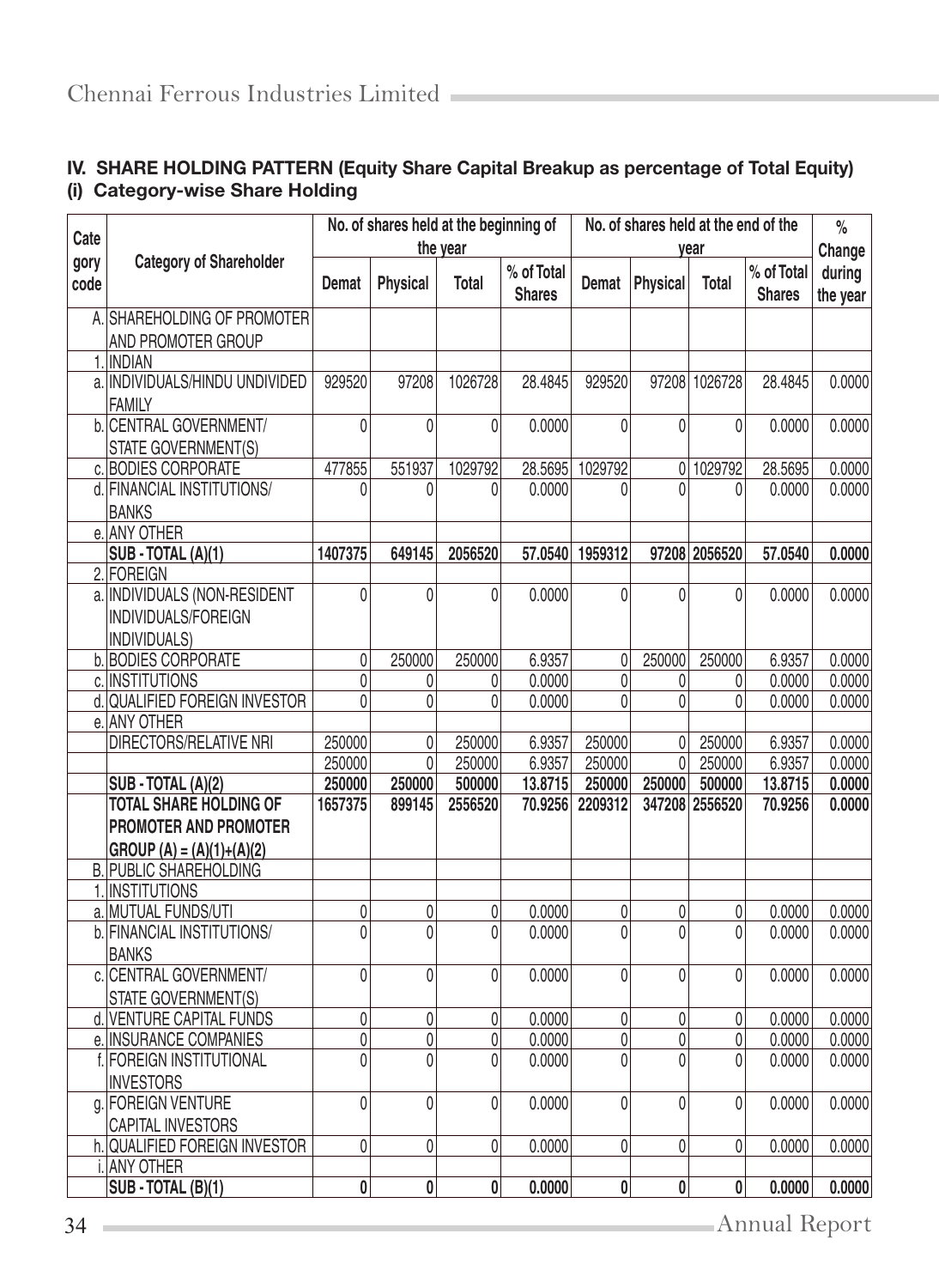| 2. NON-INSTITUTIONS              |         |        |         |          |                  |        |                |          |           |
|----------------------------------|---------|--------|---------|----------|------------------|--------|----------------|----------|-----------|
| a. BODIES CORPORATE              | 631761  | 864    | 632625  | 17.5509  | 630644           | 864    | 631508         | 17.5199  | $-0.0309$ |
| b. INDIVIDUALS -                 |         |        |         |          |                  |        |                |          |           |
| I INDIVIDUAL SHAREHOLDERS        | 170582  | 62755  | 233337  | 6.4734   | 154372           | 61977  | 216349         | 6.0021   | $-0.4712$ |
| <b>HOLDING NOMINAL SHARE</b>     |         |        |         |          |                  |        |                |          |           |
| CAPITAL UPTO RS. 1 LAKH          |         |        |         |          |                  |        |                |          |           |
| II INDIVIDUAL SHAREHOLDERS       | 116545  | 0      | 116545  | 3.2333   | 134209           | 0      | 134209         | 3.7233   | 0.4900    |
| <b>HOLDING NOMINAL SHARE</b>     |         |        |         |          |                  |        |                |          |           |
| CAPITAL IN EXCESS OF RS. 1       |         |        |         |          |                  |        |                |          |           |
| LAKH                             |         |        |         |          |                  |        |                |          |           |
| c. QUALIFIED FOREIGN INVESTOR    | 0       | 0      | 0       | 0.0000   | 0                | 0      | 0              | 0.0000   | 0.0000    |
| d. ANY OTHER                     |         |        |         |          |                  |        |                |          |           |
| HINDU UNDIVIDED FAMILIES         | 48009   | 12     | 48021   | 1.3322   | 48637            | 12     | 48649          | 1.3496   | 0.0174    |
| NON RESIDENT INDIANS             | 5953    | 9448   | 15401   | 0.4272   | 5878             | 9336   | 15214          | 0.4220   | $-0.0051$ |
| <b>OTHERS</b>                    |         | 2060   | 2060    | 0.0571   |                  | 2060   | 2060           | 0.0571   | 0.0000    |
|                                  | 53962   | 11520  | 65482   | 1.8166   | 54515            | 11408  | 65923          | 1.8289   | 0.0122    |
| SUB - TOTAL (B)(2)               | 972850  | 75139  | 1047989 | 29.0743  | 973740           | 74249  | 1047989        | 29.0743  | 0.0000    |
| <b>TOTAL PUBLIC SHAREHOLDING</b> | 972850  | 75139  | 1047989 | 29.0743  | 973740           | 74249  | 1047989        | 29.0743  | 0.0000    |
| $(B) = (B)(1)+(B)(2)$            |         |        |         |          |                  |        |                |          |           |
| TOTAL $(A)+(B)$                  | 2630225 | 974284 | 3604509 | 100.0000 | 3183052          | 421457 | 3604509        | 100.0000 | 0.0000    |
| <b>ISHARES HELD BY</b>           |         |        |         |          |                  |        |                |          |           |
| <b>CUSTODIANS AND AGAINST</b>    |         |        |         |          |                  |        |                |          |           |
| WHICH DEPOSITORY RECEIPTS        |         |        |         |          |                  |        |                |          |           |
| <b>HAVE BEEN ISSUED</b>          |         |        |         |          |                  |        |                |          |           |
| Promoter and Promoter Group      | 0       | 0      | 0       | 0.0000   | 0                | 0      | 0              | 0.0000   | 0.0000    |
| Public                           | 0       | 0      | 0       | 0.0000   | 0                | 0      | 0              | 0.0000   | 0.0000    |
| <b>TOTAL CUSTODIAN (C)</b>       | 0       | 0      | 0       | 0.0000   | O                | 0      | 0              | 0.0000   | 0.0000    |
| GRAND TOTAL $(A)+(B)+(C)$        | 2630225 | 974284 | 3604509 |          | 100.0000 3183052 |        | 421457 3604509 | 100,0000 | 0.0000    |

# (ii) Shareholding of Promoters

|          | Shareholder's Name                                                |                 | Shareholding at the<br>beginning of the year |                                                           | Shareholding at the end<br>of the year |                                           | $\%$ of<br>shares                             | '% change<br>in                        |
|----------|-------------------------------------------------------------------|-----------------|----------------------------------------------|-----------------------------------------------------------|----------------------------------------|-------------------------------------------|-----------------------------------------------|----------------------------------------|
| SI<br>No |                                                                   | No of<br>shares | % of total<br>shares of<br>the company       | % of shares<br>pledged /<br>encumbered to<br>total shares | No of<br>shares                        | % of total<br>shares of<br>the<br>company | pledged /<br>encumbered<br>to<br>total shares | share<br>holding<br>during the<br>year |
|          | <b>TAMILNADU ENTERPRISES &amp;</b><br>INVESTMENTS PRIVATE LIMITED | 251,937         | 6.99                                         |                                                           | 251,937                                | 6.99                                      |                                               |                                        |
|          | 2   RADIANT SOLUTIONS PRIVATE<br>ILIMITED                         | 250,000         | 6.94                                         |                                                           | 250,000                                | 6.94                                      |                                               |                                        |
|          | 3 AMEENA BEGUM S.                                                 | 250,000         | 6.94                                         |                                                           | 250,000                                | 6.94                                      |                                               |                                        |
| 41       | <b>TAMILNADU PROPERTY</b><br><b>IDEVELOPERS PRIVATE LIMITED</b>   | 300,000         | 8.32                                         |                                                           | 300,000                                | 8.32                                      |                                               |                                        |
|          | 5 DHANVARSHA ENTERPRISES AND<br>INVESTMENTS PRIVATE LIMITED       | 157,475         | 4.37                                         |                                                           | 157,475                                | 4.37                                      |                                               |                                        |
|          | 6 RAVI KUMAR GUPTA                                                | 167,058         | 4.63                                         | ٠                                                         | 167.058                                | 4.63                                      |                                               |                                        |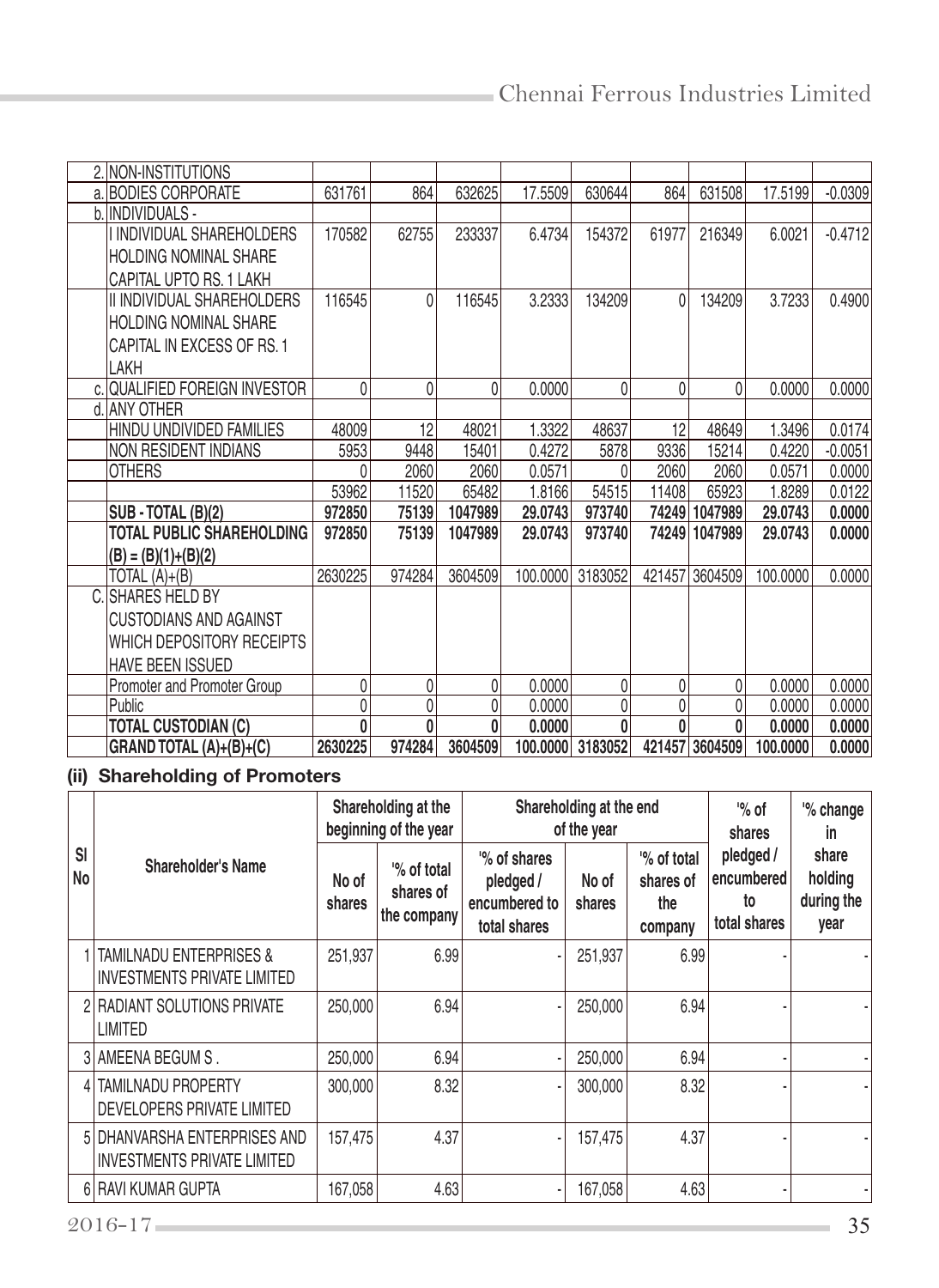|          |                                                                                      | Shareholding at the<br>Shareholding at the end<br>beginning of the year<br>of the year |                                         |                                                            |                 |                                            | $\%$ of<br>shares                             | '% change<br>in                        |
|----------|--------------------------------------------------------------------------------------|----------------------------------------------------------------------------------------|-----------------------------------------|------------------------------------------------------------|-----------------|--------------------------------------------|-----------------------------------------------|----------------------------------------|
| SI<br>No | <b>Shareholder's Name</b>                                                            | No of<br>shares                                                                        | '% of total<br>shares of<br>the company | '% of shares<br>pledged /<br>encumbered to<br>total shares | No of<br>shares | '% of total<br>shares of<br>the<br>company | pledged /<br>encumbered<br>to<br>total shares | share<br>holding<br>during the<br>year |
|          | <b>RAJESH KUMAR GUPTA</b>                                                            | 148,768                                                                                | 4.13                                    |                                                            | 148,768         | 4.13                                       |                                               |                                        |
|          | 8 GOODFAITH VINIMAY PRIVATE<br><b>LIMITED</b>                                        | 125,155                                                                                | 3.47                                    |                                                            | 125,155         | 3.47                                       |                                               |                                        |
|          | 9 ARVIND GUPTA                                                                       | 132,377                                                                                | 3.67                                    |                                                            | 132,377         | 3.67                                       |                                               |                                        |
|          | 10 SUDHA GUPTA                                                                       | 121,230                                                                                | 3.36                                    |                                                            | 121,230         | 3.36                                       |                                               |                                        |
|          | 11 RENU DEVI JALAN                                                                   | 100,000                                                                                | 2.77                                    |                                                            | 100,000         | 2.77                                       |                                               |                                        |
|          | 12 SRI HARI VALLABHAA<br><b>ENTERPRISESAND</b><br><b>INVESTMENTS PRIVATE LIMITED</b> | 85,907                                                                                 | 2.38                                    |                                                            | 85,907          | 2.38                                       |                                               |                                        |
|          | 13 ABHISHEK SARAFF                                                                   | 73,712                                                                                 | 2.04                                    |                                                            | 73,712          | 2.04                                       |                                               |                                        |
|          | 14 ASSAM MERCANTILE COMPANY<br><b>LIMITED</b>                                        | 65,643                                                                                 | 1.82                                    |                                                            | 65,643          | 1.82                                       |                                               |                                        |
|          | 15 VANDANA GUPTA                                                                     | 55,344                                                                                 | 1.54                                    |                                                            | 55,344          | 1.54                                       |                                               |                                        |
|          | 16 KANISHK GUPTA                                                                     | 57,201                                                                                 | 1.59                                    |                                                            | 57,201          | 1.59                                       |                                               |                                        |
|          | 17 SATYA NARAIN GUPTA<br>JT1: RAMESH KUMAR<br>JT2: LAKSHMI DEVI                      | 47,200                                                                                 | 1.31                                    |                                                            | 47,200          | 1.31                                       |                                               |                                        |
|          | 18 INDIAN CORPORATE BUSINESS<br><b>CENTRE LIMITED</b>                                | 43,675                                                                                 | 1.21                                    |                                                            | 43,675          | 1.21                                       |                                               |                                        |
|          | 19 GITADEVI                                                                          | 28,725                                                                                 | 0.80                                    |                                                            | 28,725          | 0.80                                       |                                               |                                        |
|          | 20 SHAILJA GUPTA                                                                     | 24,091                                                                                 | 0.67                                    |                                                            | 24,091          | 0.67                                       |                                               |                                        |
|          | 21 ALOK GUPTA                                                                        | 19,934                                                                                 | 0.55                                    |                                                            | 19,934          | 0.55                                       |                                               |                                        |
|          | 22 ROOP CHAND BETALA<br>JT1: RATNA BETALA                                            | 12,500                                                                                 | 0.35                                    |                                                            | 12,500          | 0.35                                       |                                               |                                        |
|          | 23 RAVI GUPTA HUF                                                                    | 10,100                                                                                 | 0.28                                    |                                                            | 10,100          | 0.28                                       |                                               |                                        |
|          | 24 SAMRIDHI GUPTA                                                                    | 9,340                                                                                  | 0.26                                    |                                                            | 9,340           | 0.26                                       |                                               |                                        |
|          | 25 ARVIND GUPTA HUF                                                                  | 7,131                                                                                  | 0.20                                    |                                                            | 7,131           | 0.20                                       |                                               |                                        |
|          | 26 RAJESH GUPTA HUF                                                                  | 7,131                                                                                  | 0.20                                    |                                                            | 7,131           | 0.20                                       |                                               |                                        |
|          | 27 AVANTIKA GUPTA                                                                    | 2,701                                                                                  | 0.07                                    |                                                            | 2,701           | 0.07                                       |                                               |                                        |
|          | 28 NIVEDITA GUPTA                                                                    | 1,524                                                                                  | 0.04                                    |                                                            | 1,524           | 0.04                                       |                                               |                                        |
|          | 29 ARVIND KUMAR GUPTA                                                                | 625                                                                                    | 0.02                                    |                                                            | 625             | 0.02                                       |                                               |                                        |
|          | 30 SUBHASH CHANDRA SARAFF                                                            | 36                                                                                     | 0.00                                    |                                                            | 36              | 0.00                                       |                                               |                                        |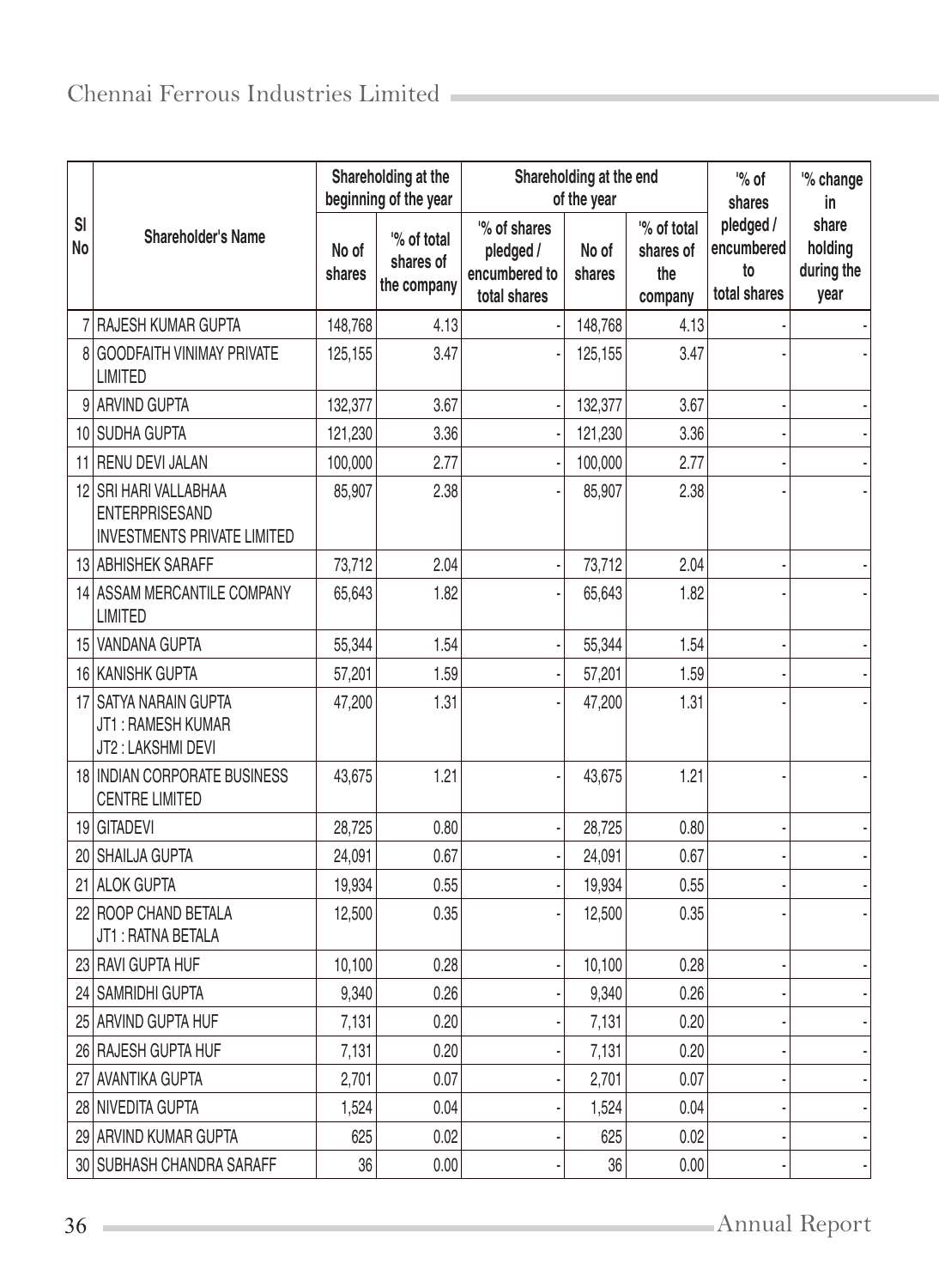| <b>SI</b>      | Name of the Share holder                                                 |                 | Shareholding at the<br>beginning of the year | <b>Cumulative</b><br><b>Shareholding</b><br>during the year |                                         |  |
|----------------|--------------------------------------------------------------------------|-----------------|----------------------------------------------|-------------------------------------------------------------|-----------------------------------------|--|
| No             |                                                                          | No of<br>shares | '% of total<br>shares of<br>the company      | No of<br>shares                                             | '% of total<br>shares of<br>the company |  |
| 1              | <b>TAMILNADU ENTERPRISES &amp;</b><br><b>INVESTMENTS PRIVATE LIMITED</b> |                 |                                              |                                                             |                                         |  |
|                | At the beginning of the year 01-Apr-<br>2016                             | 251,937         | 6.99                                         | 251,937                                                     | 6.99                                    |  |
|                | At the end of the Year 31-Mar-2017                                       | 251,937         | 6.99                                         | 251,937                                                     | 6.99                                    |  |
|                | 2 RADIANT SOLUTIONS PRIVATE<br><b>LIMITED</b>                            |                 |                                              |                                                             |                                         |  |
|                | At the beginning of the year 01-Apr-<br>2016                             | 250,000         | 6.94                                         | 250,000                                                     | 6.94                                    |  |
|                | At the end of the Year 31-Mar-2017                                       | 250,000         | 6.94                                         | 250,000                                                     | 6.94                                    |  |
| 3              | AMEENA BEGUM S .                                                         |                 |                                              |                                                             |                                         |  |
|                | At the beginning of the year 01-Apr-<br>2016                             | 250,000         | 6.94                                         | 250,000                                                     | 6.94                                    |  |
|                | At the end of the Year 31-Mar-2017                                       | 250,000         | 6.94                                         | 250,000                                                     | 6.94                                    |  |
| 4              | <b>TAMILNADU PROPERTY</b><br>DEVELOPERS PRIVATE LIMITED                  |                 |                                              |                                                             |                                         |  |
|                | At the beginning of the year 01-Apr-<br>2016                             | 300,000         | 8.32                                         | 300,000                                                     | 8.32                                    |  |
|                | At the end of the Year 31-Mar-2017                                       | 300,000         | 8.32                                         | 300,000                                                     | 8.32                                    |  |
|                | 5 DHANVARSHA ENTERPRISES AND<br><b>INVESTMENTS</b><br>PRIVATE LIMITED    |                 |                                              |                                                             |                                         |  |
|                | At the beginning of the year 01-Apr-<br>2016                             | 157,475         | 4.37                                         | 157,475                                                     | 4.37                                    |  |
|                | At the end of the Year 31-Mar-2017                                       | 157,475         | 4.37                                         | 157,475                                                     | 4.37                                    |  |
|                | 6 RAVI KUMAR GUPTA                                                       |                 |                                              |                                                             |                                         |  |
|                | At the beginning of the year 01-Apr-<br>2016                             | 167,058         | 4.63                                         | 167,058                                                     | 4.63                                    |  |
|                | At the end of the Year 31-Mar-2017                                       | 167,058         | 4.63                                         | 167,058                                                     | 4.63                                    |  |
| $\overline{7}$ | <b>RAJESH KUMAR GUPTA</b>                                                |                 |                                              |                                                             |                                         |  |
|                | At the beginning of the year 01-Apr-<br>2016                             | 148,768         | 4.13                                         | 148,768                                                     | 4.13                                    |  |
|                | At the end of the Year 31-Mar-2017                                       | 148,768         | 4.13                                         | 148,768                                                     | 4.13                                    |  |

# (iii) Change in Promoters' Shareholding (please specify, if there is no change)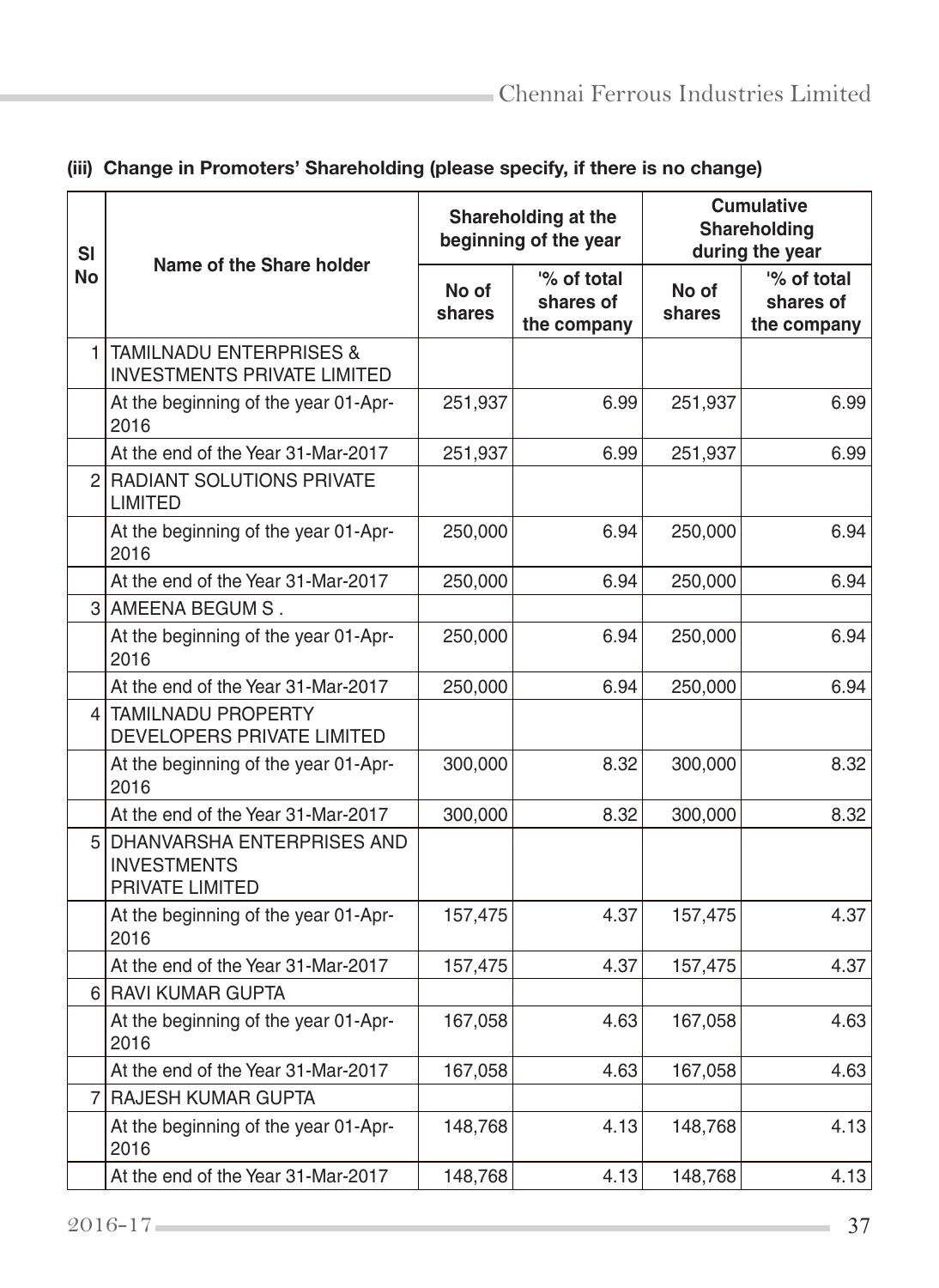| <b>SI</b>       | Name of the Share holder                                               |                 | Shareholding at the<br>beginning of the year | <b>Cumulative</b><br>Shareholding<br>during the year |                                         |  |
|-----------------|------------------------------------------------------------------------|-----------------|----------------------------------------------|------------------------------------------------------|-----------------------------------------|--|
| No              |                                                                        | No of<br>shares | '% of total<br>shares of<br>the company      | No of<br>shares                                      | '% of total<br>shares of<br>the company |  |
| 8               | <b>GOODFAITH VINIMAY PRIVATE</b><br><b>LIMITED</b>                     |                 |                                              |                                                      |                                         |  |
|                 | At the beginning of the year 01-Apr-<br>2016                           | 125,155         | 3.47                                         | 125,155                                              | 3.47                                    |  |
|                 | At the end of the Year 31-Mar-2017                                     | 125,155         | 3.47                                         | 125,155                                              | 3.47                                    |  |
|                 | 9 ARVIND GUPTA                                                         |                 |                                              |                                                      |                                         |  |
|                 | At the beginning of the year 01-Apr-<br>2016                           | 132,377         | 3.67                                         | 132,377                                              | 3.67                                    |  |
|                 | At the end of the Year 31-Mar-2017                                     | 132,377         | 3.67                                         | 132,377                                              | 3.67                                    |  |
|                 | 10 SUDHA GUPTA                                                         |                 |                                              |                                                      |                                         |  |
|                 | At the beginning of the year 01-Apr-<br>2016                           | 121,230         | 3.36                                         | 121,230                                              | 3.36                                    |  |
|                 | At the end of the Year 31-Mar-2017                                     | 121,230         | 3.36                                         | 121,230                                              | 3.36                                    |  |
|                 | 11 RENU DEVI JALAN                                                     |                 |                                              |                                                      |                                         |  |
|                 | At the beginning of the year 01-Apr-<br>2016                           | 100,000         | 2.77                                         | 100,000                                              | 2.77                                    |  |
|                 | At the end of the Year 31-Mar-2017                                     | 100,000         | 2.77                                         | 100,000                                              | 2.77                                    |  |
|                 | 12 SRI HARI VALLABHAA<br>ENTERPRISESAND INVESTMENTS<br>PRIVATE LIMITED |                 |                                              |                                                      |                                         |  |
|                 | At the beginning of the year 01-Apr-<br>2016                           | 85,907          | 2.38                                         | 85,907                                               | 2.38                                    |  |
|                 | At the end of the Year 31-Mar-2017                                     | 85,907          | 2.38                                         | 85,907                                               | 2.38                                    |  |
|                 | 13 ABHISHEK SARAFF                                                     |                 |                                              |                                                      |                                         |  |
|                 | At the beginning of the year 01-Apr-<br>2016                           | 73,712          | 2.04                                         | 73,712                                               | 2.04                                    |  |
|                 | At the end of the Year 31-Mar-2017                                     | 73,712          | 2.04                                         | 73,712                                               | 2.04                                    |  |
| 14 <sub>1</sub> | <b>ASSAM MERCANTILE COMPANY</b><br><b>LIMITED</b>                      |                 |                                              |                                                      |                                         |  |
|                 | At the beginning of the year 01-Apr-<br>2016                           | 65,643          | 1.82                                         | 65,643                                               | 1.82                                    |  |
|                 | At the end of the Year 31-Mar-2017                                     | 65,643          | 1.82                                         | 65,643                                               | 1.82                                    |  |
| 15              | <b>VANDANA GUPTA</b>                                                   |                 |                                              |                                                      |                                         |  |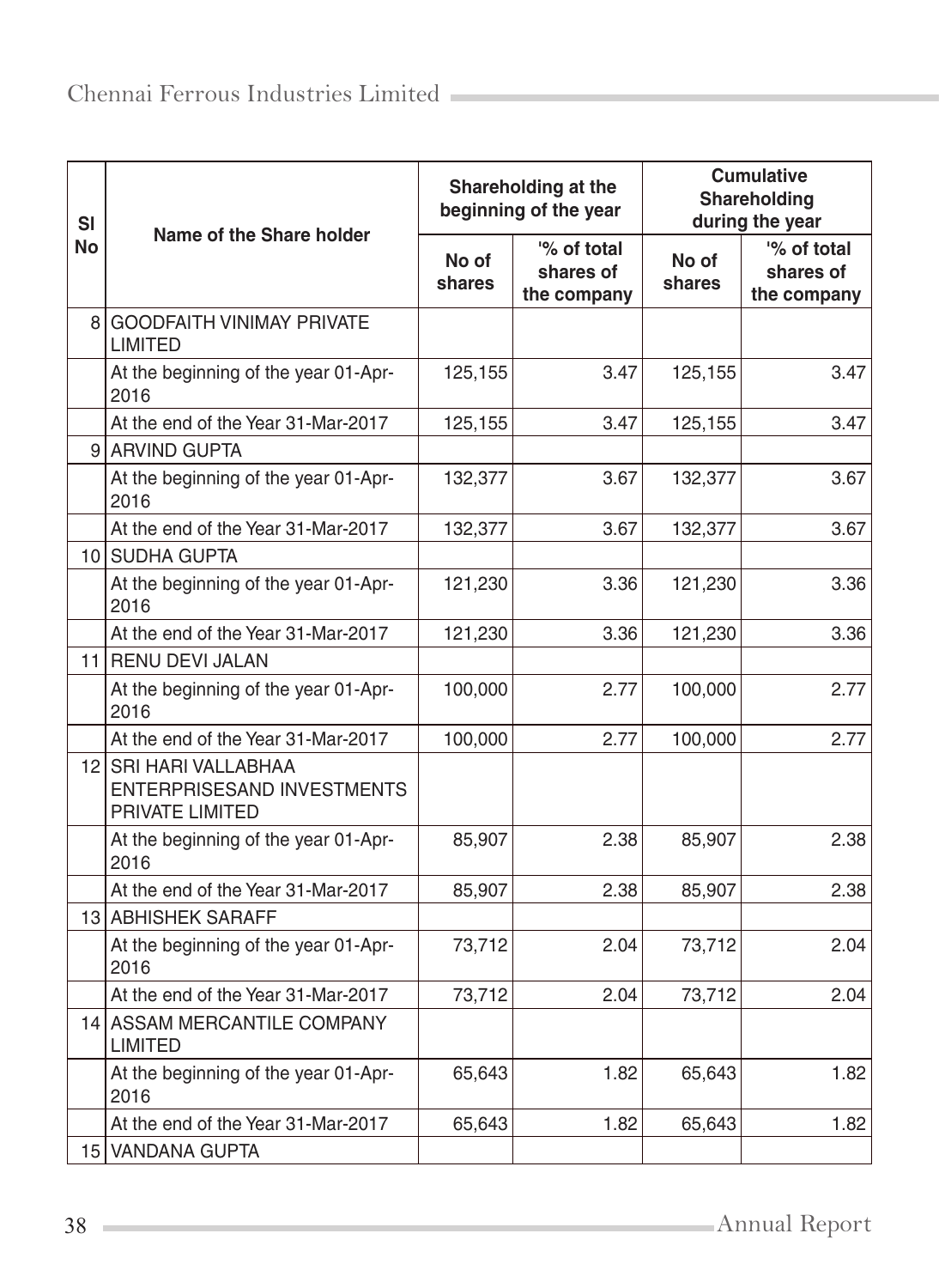| SI        | Name of the Share holder                                        |                 | Shareholding at the<br>beginning of the year | <b>Cumulative</b><br>Shareholding<br>during the year |                                         |  |
|-----------|-----------------------------------------------------------------|-----------------|----------------------------------------------|------------------------------------------------------|-----------------------------------------|--|
| <b>No</b> |                                                                 | No of<br>shares | '% of total<br>shares of<br>the company      | No of<br>shares                                      | '% of total<br>shares of<br>the company |  |
|           | At the beginning of the year 01-Apr-<br>2016                    | 55,344          | 1.54                                         | 55,344                                               | 1.54                                    |  |
|           | At the end of the Year 31-Mar-2017                              | 55,344          | 1.54                                         | 55,344                                               | 1.54                                    |  |
|           | 16 KANISHK GUPTA                                                |                 |                                              |                                                      |                                         |  |
|           | At the beginning of the year 01-Apr-<br>2016                    | 57,201          | 1.59                                         | 57,201                                               | 1.59                                    |  |
|           | At the end of the Year 31-Mar-2017                              | 57,201          | 1.59                                         | 57,201                                               | 1.59                                    |  |
|           | 17 SATYA NARAIN GUPTA<br>JT1: RAMESH KUMAR<br>JT2: LAKSHMI DEVI |                 |                                              |                                                      |                                         |  |
|           | At the beginning of the year 01-Apr-<br>2016                    | 47,200          | 1.31                                         | 47,200                                               | 1.31                                    |  |
|           | At the end of the Year 31-Mar-2017                              | 47,200          | 1.31                                         | 47,200                                               | 1.31                                    |  |
|           | 18 INDIAN CORPORATE BUSINESS<br><b>CENTRE LIMITED</b>           |                 |                                              |                                                      |                                         |  |
|           | At the beginning of the year 01-Apr-<br>2016                    | 43,675          | 1.21                                         | 43,675                                               | 1.21                                    |  |
|           | At the end of the Year 31-Mar-2017                              | 43,675          | 1.21                                         | 43,675                                               | 1.21                                    |  |
| 19        | <b>GITADEVI</b>                                                 |                 |                                              |                                                      |                                         |  |
|           | At the beginning of the year 01-Apr-<br>2016                    | 28,725          | 0.80                                         | 28,725                                               | 0.80                                    |  |
|           | At the end of the Year 31-Mar-2017                              | 28,725          | 0.80                                         | 28,725                                               | 0.80                                    |  |
|           | 20 SHAILJA GUPTA                                                |                 |                                              |                                                      |                                         |  |
|           | At the beginning of the year 01-Apr-<br>2016                    | 24,091          | 0.67                                         | 24,091                                               | 0.67                                    |  |
|           | At the end of the Year 31-Mar-2017                              | 24,091          | 0.67                                         | 24,091                                               | 0.67                                    |  |
|           | 21 ALOK GUPTA                                                   |                 |                                              |                                                      |                                         |  |
|           | At the beginning of the year 01-Apr-<br>2016                    | 19,934          | 0.55                                         | 19,934                                               | 0.55                                    |  |
|           | At the end of the Year 31-Mar-2017                              | 19,934          | 0.55                                         | 19,934                                               | 0.55                                    |  |
| 22        | ROOP CHAND BETALA<br>JT1: RATNA BETALA                          |                 |                                              |                                                      |                                         |  |
|           | At the beginning of the year 01-Apr-<br>2016                    | 12,500          | 0.35                                         | 12,500                                               | 0.35                                    |  |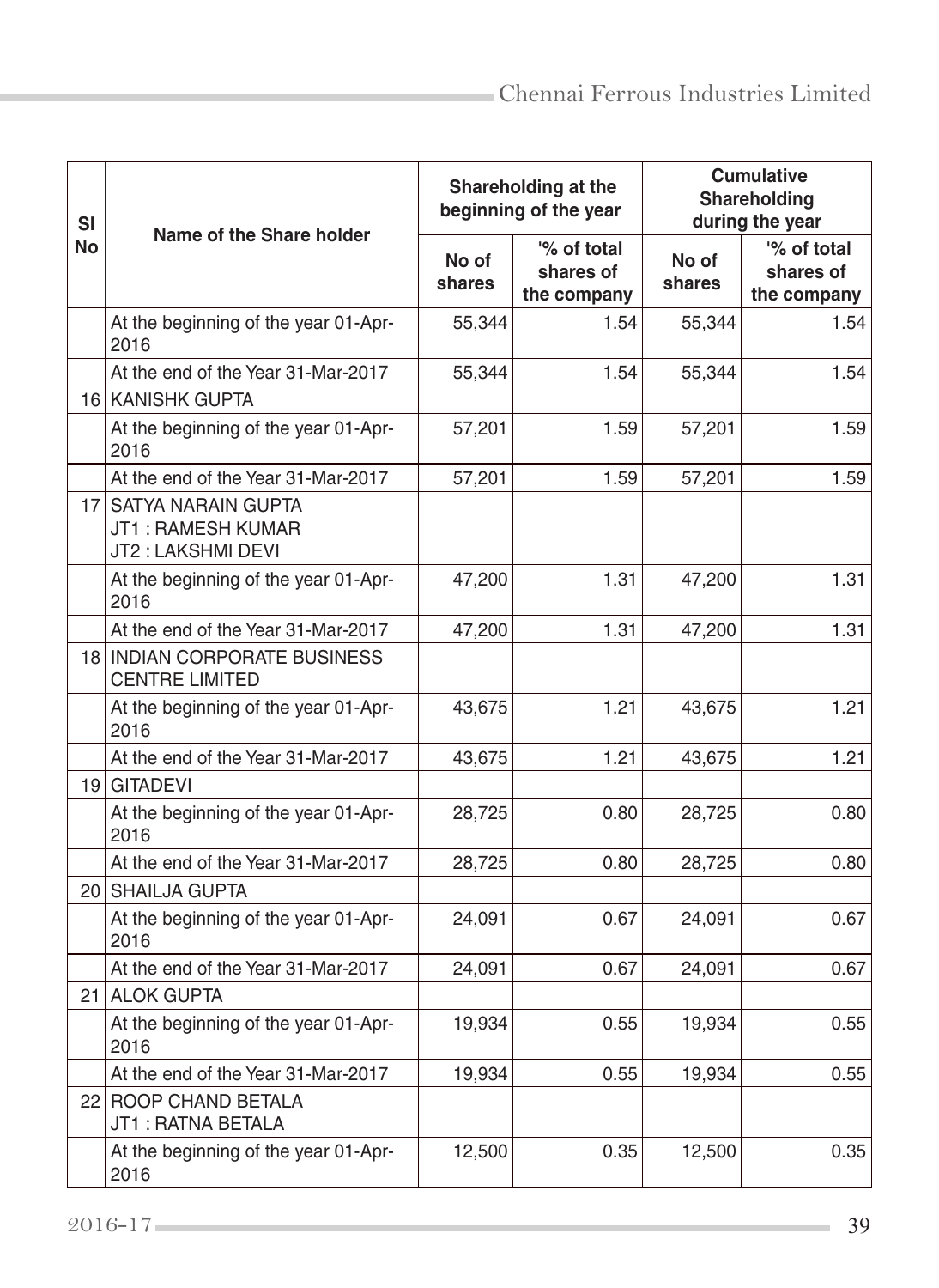| <b>SI</b> | Name of the Share holder                     |                 | Shareholding at the<br>beginning of the year | <b>Cumulative</b><br>Shareholding<br>during the year |                                         |  |
|-----------|----------------------------------------------|-----------------|----------------------------------------------|------------------------------------------------------|-----------------------------------------|--|
| No        |                                              | No of<br>shares | '% of total<br>shares of<br>the company      | No of<br>shares                                      | '% of total<br>shares of<br>the company |  |
|           | At the end of the Year 31-Mar-2017           | 12,500          | 0.35                                         | 12,500                                               | 0.35                                    |  |
|           | 23 RAVI GUPTA HUF                            |                 |                                              |                                                      |                                         |  |
|           | At the beginning of the year 01-Apr-<br>2016 | 10,100          | 0.28                                         | 10,100                                               | 0.28                                    |  |
|           | At the end of the Year 31-Mar-2017           | 10,100          | 0.28                                         | 10,100                                               | 0.28                                    |  |
| 24        | <b>SAMRIDHI GUPTA</b>                        |                 |                                              |                                                      |                                         |  |
|           | At the beginning of the year 01-Apr-<br>2016 | 9,340           | 0.26                                         | 9,340                                                | 0.26                                    |  |
|           | At the end of the Year 31-Mar-2017           | 9,340           | 0.26                                         | 9,340                                                | 0.26                                    |  |
|           | 25 ARVIND GUPTA.HUF                          |                 |                                              |                                                      |                                         |  |
|           | At the beginning of the year 01-Apr-<br>2016 | 7,131           | 0.20                                         | 7,131                                                | 0.20                                    |  |
|           | At the end of the Year 31-Mar-2017           | 7,131           | 0.20                                         | 7,131                                                | 0.20                                    |  |
|           | 26 RAJESH GUPTA HUF                          |                 |                                              |                                                      |                                         |  |
|           | At the beginning of the year 01-Apr-<br>2016 | 7,131           | 0.20                                         | 7,131                                                | 0.20                                    |  |
|           | At the end of the Year 31-Mar-2017           | 7,131           | 0.20                                         | 7,131                                                | 0.20                                    |  |
| 27        | <b>AVANTIKA GUPTA</b>                        |                 |                                              |                                                      |                                         |  |
|           | At the beginning of the year 01-Apr-<br>2016 | 2,701           | 0.07                                         | 2,701                                                | 0.07                                    |  |
|           | At the end of the Year 31-Mar-2017           | 2,701           | 0.07                                         | 2,701                                                | 0.07                                    |  |
|           | 28 NIVEDITA GUPTA                            |                 |                                              |                                                      |                                         |  |
|           | At the beginning of the year 01-Apr-<br>2016 | 1,524           | 0.04                                         | 1,524                                                | 0.04                                    |  |
|           | At the end of the Year 31-Mar-2017           | 1,524           | 0.04                                         | 1,524                                                | 0.04                                    |  |
| 29        | <b>ARVIND KUMAR GUPTA</b>                    |                 |                                              |                                                      |                                         |  |
|           | At the beginning of the year 01-Apr-<br>2016 | 625             | 0.02                                         | 625                                                  | 0.02                                    |  |
|           | At the end of the Year 31-Mar-2017           | 625             | 0.02                                         | 625                                                  | 0.02                                    |  |
|           | 30 SUBHASH CHANDRA SARAFF                    |                 |                                              |                                                      |                                         |  |
|           | At the beginning of the year 01-Apr-<br>2016 | 36              | 0.00                                         | 36                                                   | 0.00                                    |  |
|           | At the end of the Year 31-Mar-2017           | 36              | 0.00                                         | 36                                                   | 0.00                                    |  |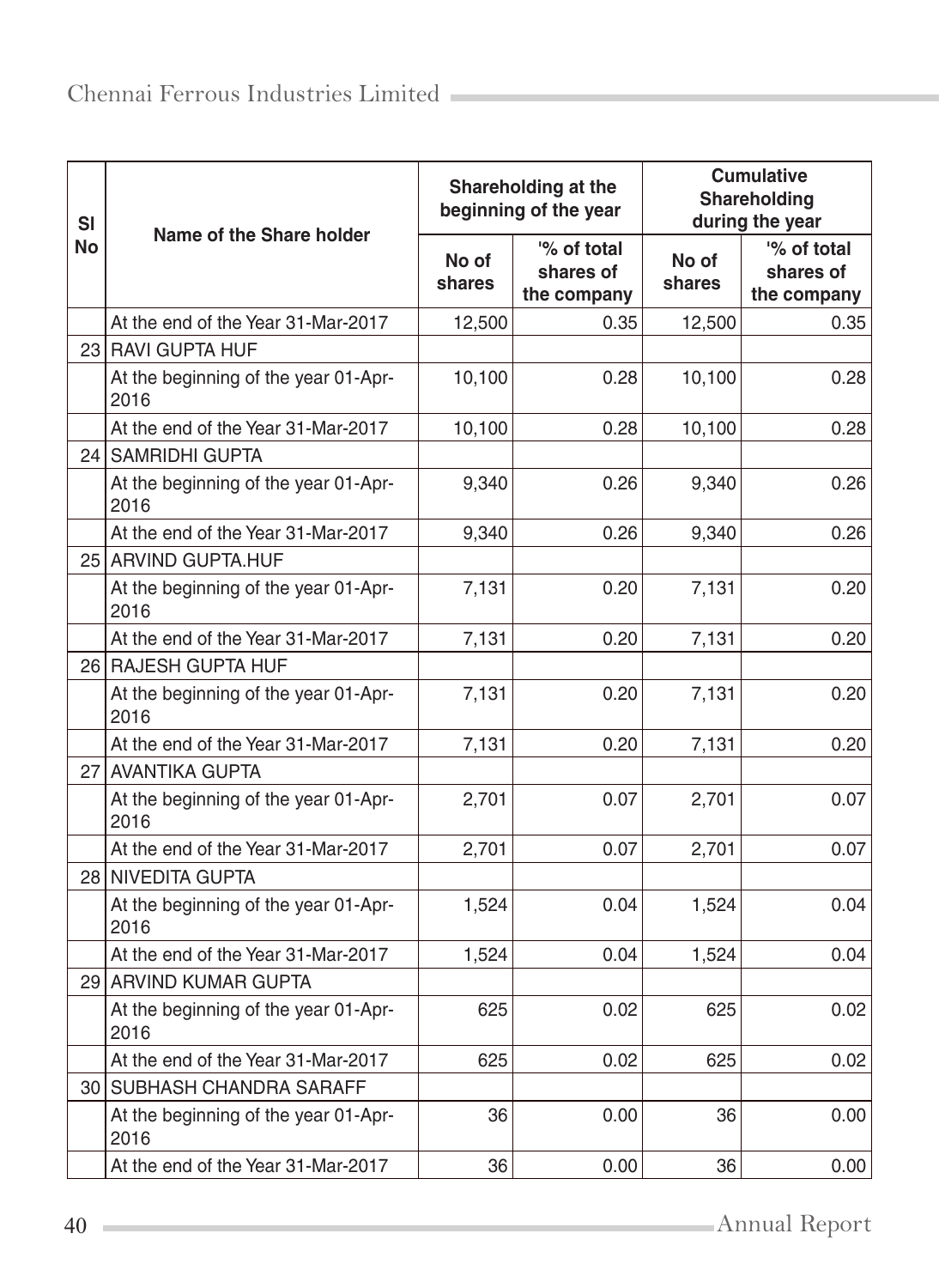| <b>SI</b>      |                                                                      |                 | Shareholding at the<br>beginning of the year | <b>Cumulative</b><br><b>Shareholding during</b><br>the year |                                            |  |
|----------------|----------------------------------------------------------------------|-----------------|----------------------------------------------|-------------------------------------------------------------|--------------------------------------------|--|
| <b>No</b>      | Name of the Share holder                                             | No of<br>shares | '% of total<br>shares of<br>the<br>company   | No of<br>shares                                             | '% of total<br>shares of<br>the<br>company |  |
| 1              | CHENNAI MATERIAL RECYCLING<br>AND TRADING COMPANY<br>PRIVATE LIMITED | 311,198         | 8.63                                         | 311,198                                                     | 8.63                                       |  |
| $\mathbf{2}$   | <b>GLOBE STOCKS AND</b><br><b>SECURITIES LIMITED</b>                 | 131,943         | 3.66                                         | 163,193                                                     | 4.53                                       |  |
| 3              | PRJ FINANCE PRIVATE LIMITED                                          | 60,625          | 1.68                                         | 60,625                                                      | 1.68                                       |  |
| 4              | <b>VINOD KUMAR GARG</b>                                              | 35,525          | 0.99                                         | 35,525                                                      | 0.99                                       |  |
| 5              | <b>SANGITA GARG</b>                                                  | 33,958          | 0.94                                         | 33,958                                                      | 0.94                                       |  |
| 6              | YASH MOVERS PRIVATE LIMITED                                          | 31,250          | 0.87                                         | 31,250                                                      | 0.87                                       |  |
| $\overline{7}$ | KARIKISH VYAPAAR PRIVATE<br><b>LIMITED</b>                           | 31,137          | 0.86                                         | 31,137                                                      | 0.86                                       |  |
| 8              | <b>VINOD KUMAR GARG</b>                                              | 30,453          | 0.84                                         | 30,453                                                      | 0.84                                       |  |
| 9              | D M TRADING PRIVATE LIMITED                                          | 28,900          | 0.80                                         | 28,900                                                      | 0.80                                       |  |
| 10             | SHAILESH JALAN                                                       | 18,801          | 0.52                                         | 18,801                                                      | 0.52                                       |  |
| 11             | NIMESH MAHESHBHAI SHAH                                               | 17,500          | 0.49                                         | 17,500                                                      | 0.49                                       |  |

## (iv) Shareholding Pattern of top ten Shareholders (other than Directors, promoters and Holders of GDRs and ADRs):

# (v) Shareholding of Directors and Key Managerial Personnel : NIL

|                                   | Shareholding at the<br>beginning of<br>the year |                                           | <b>Cumulative</b><br><b>Shareholding during</b><br>the year |                                           |
|-----------------------------------|-------------------------------------------------|-------------------------------------------|-------------------------------------------------------------|-------------------------------------------|
| For Each of the Directors and KMP | No. of<br>shares                                | % of total<br>shares<br>of the<br>company | No. of<br>shares                                            | % of total<br>shares<br>of the<br>company |
|                                   | <b>NIL</b>                                      |                                           |                                                             |                                           |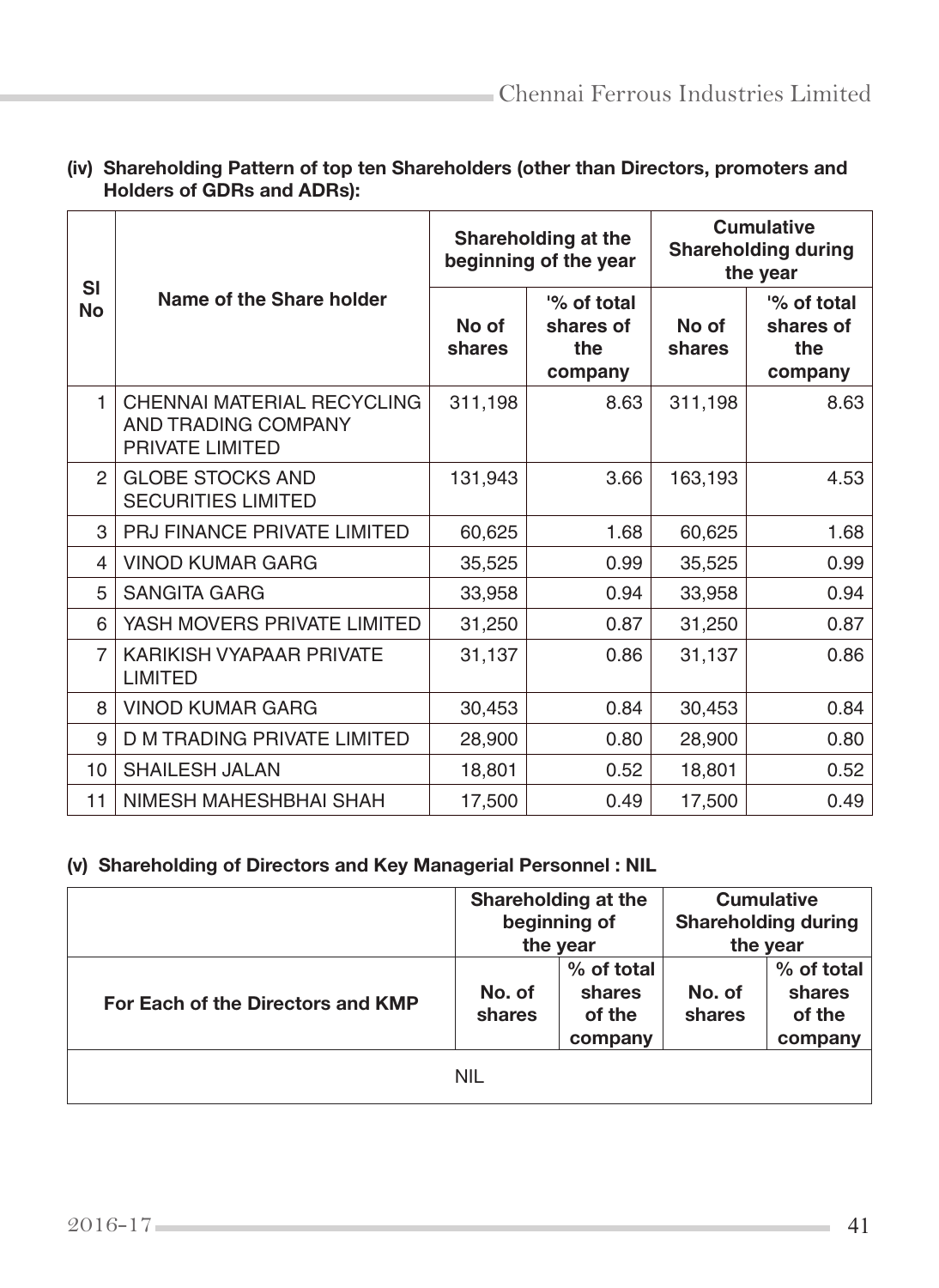## V. INDEBTEDNESS

## Indebtedness of the Company including interest outstanding/accrued butnot due for payment

|                                                                                | <b>Secured Loans</b><br>excluding<br>deposits | <b>Unsecured</b><br>Loans | <b>Deposits</b> | Total<br><b>Indebtedness</b> |
|--------------------------------------------------------------------------------|-----------------------------------------------|---------------------------|-----------------|------------------------------|
| Indebtedness at the beginning of the financial year<br><b>Principal Amount</b> |                                               |                           |                 |                              |
| Interest due but not paid<br>ii.                                               |                                               |                           |                 |                              |
| Interest accrued but notdue<br>iii                                             |                                               |                           |                 |                              |
| Total (i+ii+iii)                                                               |                                               |                           |                 |                              |
| Change in Indebtedness during the financial year                               |                                               |                           |                 |                              |
| Addition                                                                       |                                               |                           |                 |                              |
| Reduction<br>Ϊİ.                                                               |                                               |                           |                 |                              |
| Net Change                                                                     |                                               |                           |                 |                              |
| Indebtedness at the end of the financial year                                  |                                               |                           |                 |                              |
| <b>Principal Amount</b>                                                        |                                               |                           |                 |                              |
| Interest due but not paid<br>ii.                                               |                                               |                           |                 |                              |
| Interest accrued but notdue<br>iii.                                            |                                               |                           |                 |                              |
| Total (i+ii+iii)                                                               |                                               |                           |                 |                              |

## VI. REMUNERATION OF DIRECTORS AND KEY MANAGERIAL PERSONNEL A. Remuneration to Managing Director, Whole-time Directors and/or Manager:

| SI.<br>no. | <b>Particulars of Remuneration</b>                | Name of MD/WTD/<br><b>Manager</b> | <b>Total</b><br>Amount |
|------------|---------------------------------------------------|-----------------------------------|------------------------|
|            |                                                   | R. Natarajan                      |                        |
| 1.         | Gross salary                                      | 558,000                           | 558,000                |
|            | (a) Salary as per provisions contained in section |                                   |                        |
|            | 17(1) of the Income-tax Act, 1961                 |                                   |                        |
|            | (b) Value of perquisites u/s 17(2) Income-tax     |                                   |                        |
|            | Act, 1961                                         |                                   |                        |
|            | (c) Profits in lieu of salary under section 17(3) |                                   |                        |
|            | Income-tax Act, 1961                              |                                   |                        |
|            |                                                   |                                   |                        |
| 2.         | <b>Stock Option</b>                               |                                   |                        |
| 3.         | <b>Sweat Equity</b>                               |                                   |                        |
| 4.         | Commission                                        |                                   |                        |
|            | - as % of profit                                  |                                   |                        |
|            | - Others, specify                                 |                                   |                        |
| 5.         | Others, please specify                            |                                   |                        |
|            | Total (A)                                         | 558,000                           | 558,000                |
|            | Ceiling as per the Act                            |                                   |                        |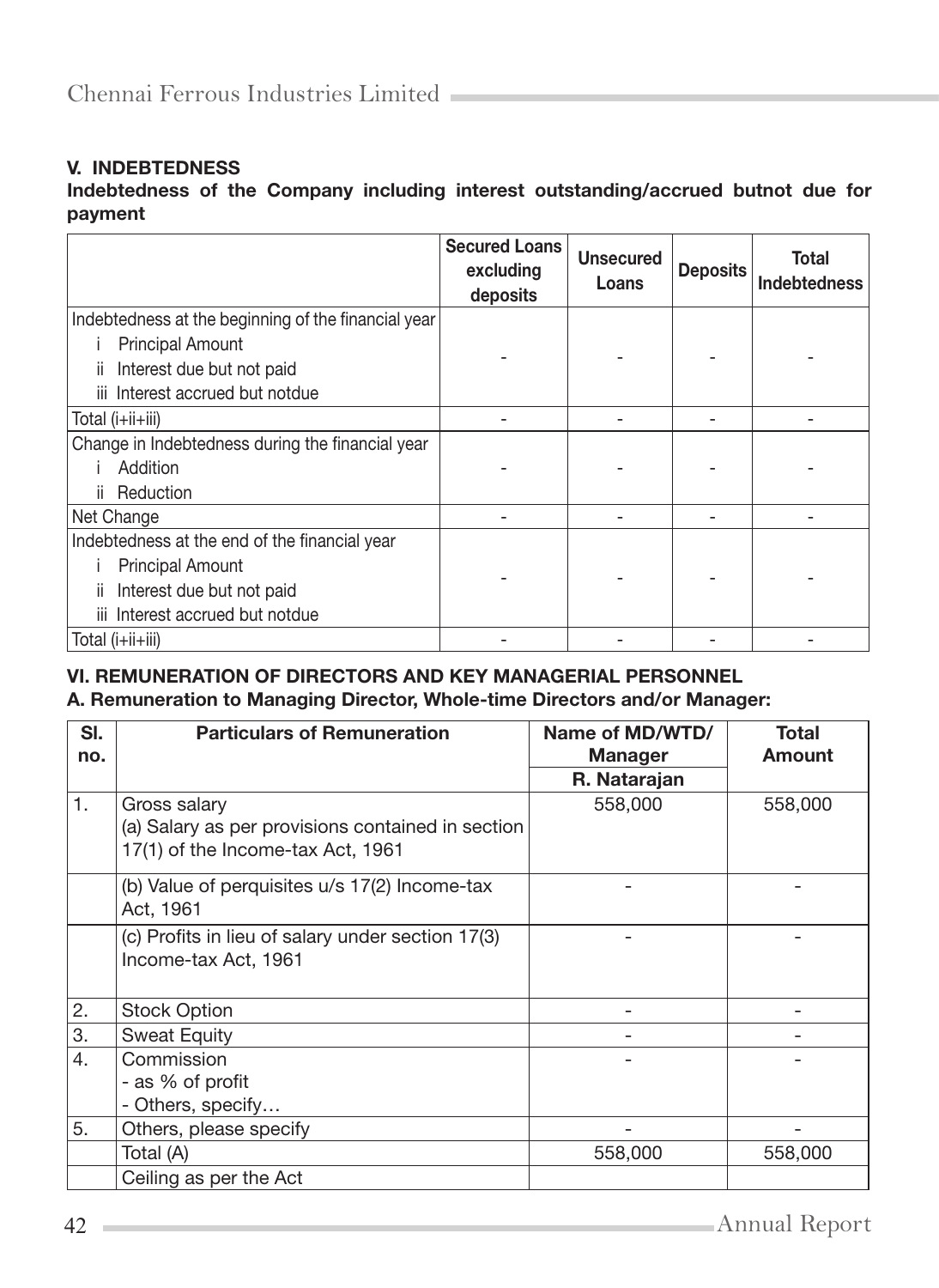## B. Remuneration to other directors:

| SI. | <b>Particulars of Remuneration</b>                                                                                                                        | <b>Name of Directors</b> |  |  | <b>Total</b> |
|-----|-----------------------------------------------------------------------------------------------------------------------------------------------------------|--------------------------|--|--|--------------|
| no. |                                                                                                                                                           |                          |  |  | Amount       |
|     | <b>Independent Directors</b>                                                                                                                              |                          |  |  |              |
|     | Fee for attending board /<br>$\bullet$<br>committee meetings                                                                                              |                          |  |  |              |
|     | Commission                                                                                                                                                |                          |  |  |              |
|     | Others, please specify                                                                                                                                    |                          |  |  |              |
|     | Total (1)                                                                                                                                                 |                          |  |  |              |
|     | <b>Other Non-Executive Directors</b><br>Fee for attending board /<br>$\bullet$<br>committee meetings<br>Commission<br>Others, please specify<br>$\bullet$ |                          |  |  |              |
|     | Total (2)                                                                                                                                                 |                          |  |  |              |
|     | Total $(B)=(1+2)$                                                                                                                                         |                          |  |  |              |
|     | <b>Total Managerial Remuneration</b>                                                                                                                      |                          |  |  |              |
|     | Overall Ceiling as per the Act                                                                                                                            |                          |  |  |              |

### C. REMUNERATION TO KEY MANAGERIAL PERSONNEL OTHER THAN MD/MANAGER/ WTD

| SI. |                                                    |            | <b>Key Managerial Personnel</b> |            |                 |
|-----|----------------------------------------------------|------------|---------------------------------|------------|-----------------|
| no. | <b>Particulars of Remuneration</b>                 | <b>CEO</b> | Company<br><b>Secretary</b>     | <b>CFO</b> | Total           |
| 1.  | Gross salary                                       |            |                                 |            |                 |
|     | (a) Salary as per provisions contained in section  |            |                                 | 357,000    | 357,000         |
|     | 17(1) of the Income-tax Act, 1961                  |            |                                 |            |                 |
|     | (b) Value of perquisites u/s 17(2) Income-tax Act, |            |                                 |            |                 |
|     | 1961                                               |            |                                 |            |                 |
|     | (c) Profits in lieu of salary under section 17(3)  |            |                                 |            |                 |
|     | Income-tax Act, 1961                               |            |                                 |            |                 |
| 2.  | <b>Stock Option</b>                                |            |                                 |            |                 |
| 3.  | <b>Sweat Equity</b>                                |            |                                 |            |                 |
| 4.  | Commission                                         |            |                                 |            |                 |
|     | - as % of profit                                   |            |                                 |            |                 |
|     | - others, specify                                  |            |                                 |            |                 |
| 5.  | Others, please specify                             |            |                                 |            |                 |
|     | Total                                              |            |                                 |            | 357,000 357,000 |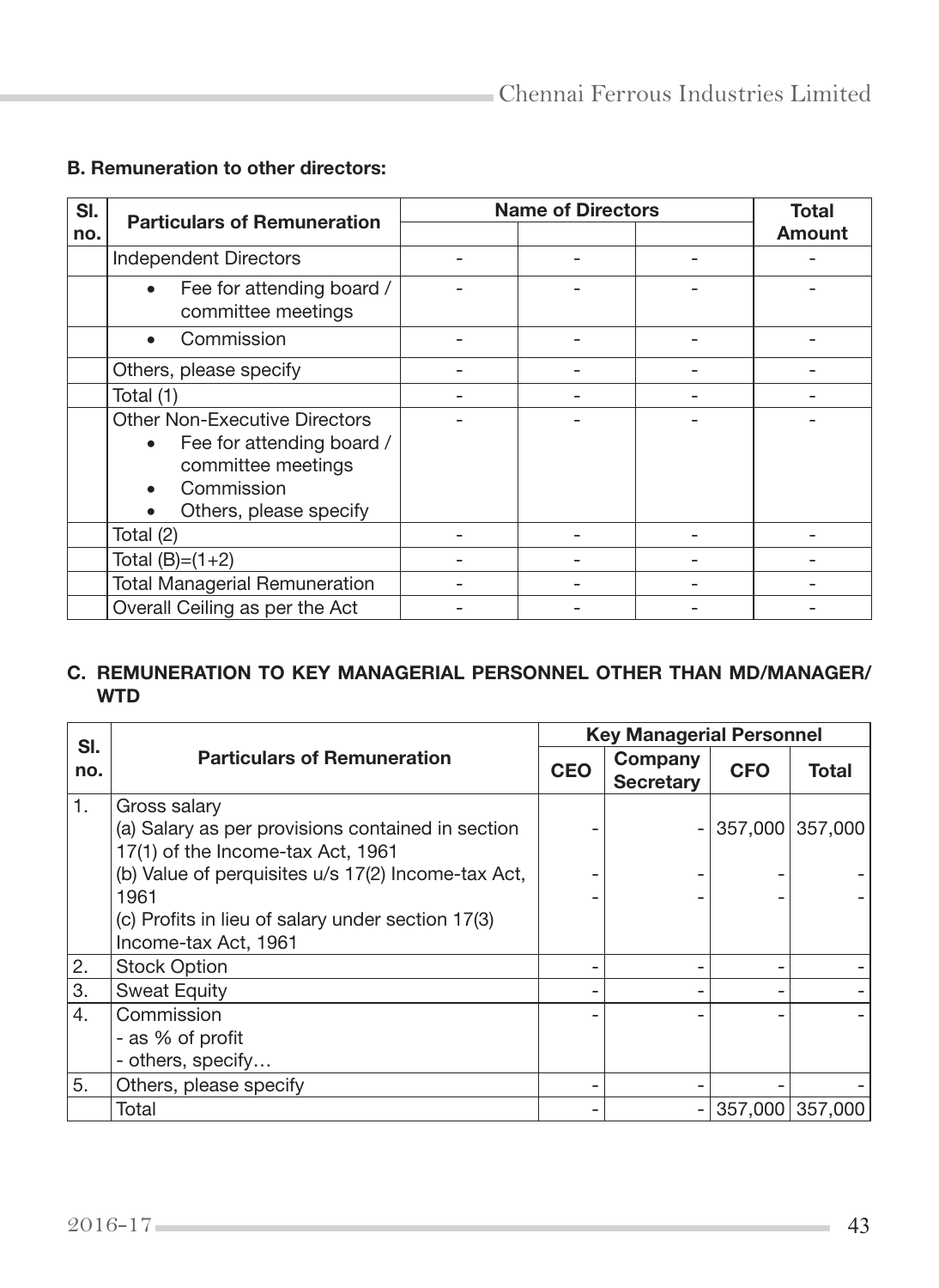| <b>Type</b>                  | <b>Section of</b><br>the<br><b>Companies</b><br>Act | <b>Brief</b><br>Description | Details of Penalty /<br>Punishment/<br><b>Compounding fees</b><br>imposed | <b>Authority</b><br>[RD / NCLT<br>/ COURT] | <b>Appeal</b><br>made,<br>if any<br>(give<br>Details) |  |  |
|------------------------------|-----------------------------------------------------|-----------------------------|---------------------------------------------------------------------------|--------------------------------------------|-------------------------------------------------------|--|--|
| A. COMPANY                   |                                                     |                             |                                                                           |                                            |                                                       |  |  |
| Penalty                      |                                                     |                             |                                                                           |                                            |                                                       |  |  |
| Punishment                   |                                                     |                             |                                                                           |                                            |                                                       |  |  |
| Compounding                  |                                                     |                             |                                                                           |                                            |                                                       |  |  |
| <b>B. DIRECTORS</b>          |                                                     |                             |                                                                           |                                            |                                                       |  |  |
| Penalty                      |                                                     |                             |                                                                           |                                            |                                                       |  |  |
| Punishment                   |                                                     |                             |                                                                           |                                            |                                                       |  |  |
| Compounding                  |                                                     |                             |                                                                           |                                            |                                                       |  |  |
| C. OTHER OFFICERS IN DEFAULT |                                                     |                             |                                                                           |                                            |                                                       |  |  |
| Penalty                      |                                                     |                             |                                                                           |                                            |                                                       |  |  |
| Punishment                   |                                                     |                             |                                                                           |                                            |                                                       |  |  |
| Compounding                  |                                                     |                             |                                                                           |                                            |                                                       |  |  |

# VII. PENALTIES / PUNISHMENT/ COMPOUNDING OF OFFENCES:

Date: 30<sup>th</sup> May 2017 **R. NATARAJAN.** 

Place: Chennai Chairman & Managing Director.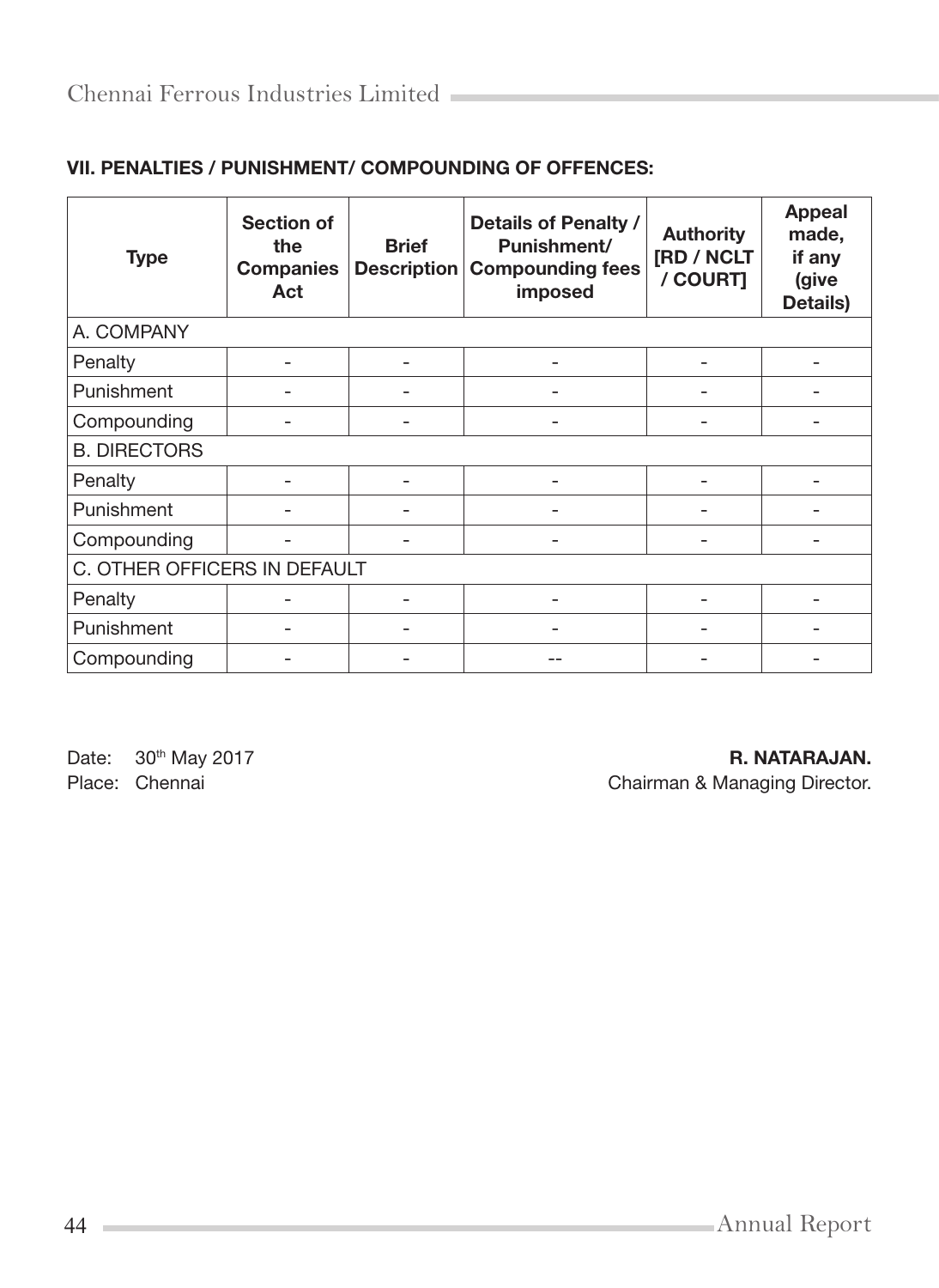# ANNEXURE - VIII

# FORM NO. MR-3 SECRETARIAL AUDIT REPORT FOR THE FINANCIAL YEAR ENDED 31.03.2017

[Pursuant to Section 204(1) of the Companies Act, 2013 and Rule No.9 of the Companies (Appointment and Remuneration of Managerial Personnel) Rules, 2014]

To,

The Members,

# M/s. CHENNAI FERROUS INDUSTRIES LIMITED,

Gummidipoondi

- 1. We have conducted the secretarial audit of the compliance of applicable statutory provisions and the adherence to good corporate practices by M/s.Chennai Ferrous Industries Limited, (hereinafter called the company). Secretarial Audit was conducted based on records made available to us, in a manner that provided us a reasonable basis for evaluating the corporate conducts/statutory compliances and expressing our opinion/understanding thereon.
- 2. Based on our verification of the Company's books, papers, minute books, forms and returns filed and other records maintained by the Company and made available to us and also the information provided by the Company, its officers, agents and authorized representatives during the conduct of secretarial audit, we, on strength of those records, and information so provided, hereby report that in our opinion and understandings, the Company, during the audit period covering the financial year ended on March 31, 2017, appears to have complied with the statutory provisions listed hereunder and also in our limited review, the Company has proper and required Board processes and compliance mechanism in place to the extent, in the manner and subject to the reporting made hereinafter.

We have examined the books, papers, minutes' book, forms and returns filed and other records maintained by the Company and made available to us, for the financial year ended on March 31, 2017 according to the applicable provisions of:

- i) The Companies Act, 2013 (the Act) and the rules made thereunder and the Companies Act, 1956 and the rules made thereunder as applicable;
- ii) The Securities Contracts (Regulation) Act, 1956 ('SCRA') and the rules made thereunder;
- iii) The Depositories Act, 1996 and the Regulations and Bye-laws framed thereunder;
- iv) Foreign Exchange Management Act, 1999 and the rules and regulations made thereunder to the extent of Foreign Direct Investment, Overseas Direct Investment and External Commercial Borrowings to the applicable extent.
- v) The following Regulations and Guidelines prescribed under the Securities and exchange Board of India Act, 1992 ('SEBI ACT') to the applicable extent:
	- a) The Securities and Exchange Board of India (Substantial Acquisition of Shares and Takeovers) Regulations, 2011;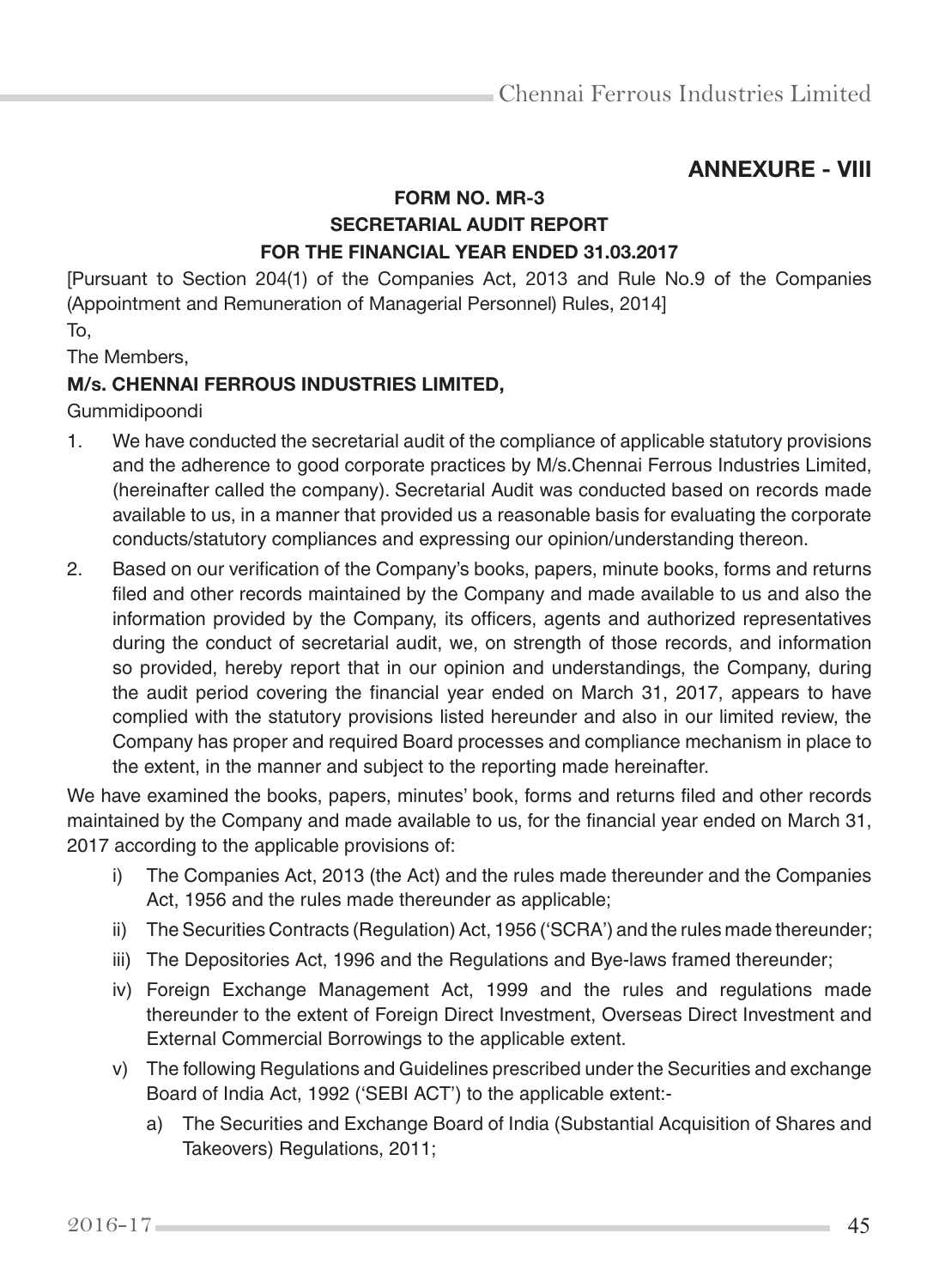- b) The Securities and Exchange Board of India (Prohibition of Insider Trading) Regulations, 1992;
- c) The Securities and Exchange Board of India (Issue of Capital and Disclosure Requirements) Regulations, 2009;
- d) The Securities and Exchange Board of India (Employee Stock Option Scheme and Employee Stock Purchase Scheme) Guidelines, 1999; not applicable as the company has not issued any ESOP during the year.
- e) The Securities and Exchange Board of India (Issue and Listing of Debt Securities) Regulations, 2008; Not applicable as the company has not issued any listed debt securities during the year.
- f) The Securities and Exchange Board of India (Registrars to an Issue and Share Transfer Agents) Regulations, 1993 regarding the Companies Act and dealing with client; Not applicable as the company has not been registered as Registrar to issue or share transfer agent.
- g) The Securities and Exchange Board of India (Delisting of Equity Shares) Regulations, 2009; Not applicable as the company has not delisted any of its securities and
- h) The Securities and Exchange Board of India (Buyback of Securities) Regulations, 1998; Not applicable as the company has not bought back any shares during the year.
- vi) The management of the company has represented to us that there is no specific law applicable to the company for the financial year 2016 - 2017.

We have also examined compliance with the applicable clauses of the following:

- i) Secretarial Standards issued by The Institute of Company Secretaries of India with respect to Meetings of Board of Directors (SS-1) and General Meetings (SS-2).
- ii) The Listing Agreement entered into by the Company with BSE Limited and The Securities and Exchange Board of India (Listing Obligations and Disclosure Requirements) Regulations, 2015.

During the period under review, the Company has complied in accordance with the requirements to be met with the applicable provisions of the Act, Rules, Regulations, Guidelines, Standards, etc. mentioned above to the required extent except few lapses in compliance under Companies Act, 2013 relating to appointment of company secretary, website disclosures, meetings, minutes and FEMA.

It is represented to us that the company has initiated measures, wherever required, to address issues raised by the statutory authorities and letters/notices received by the Company during the financial year under various enactments as applicable to the company.

We further report that, subject to the above lapses, the related documents that we have come across depict that:

The Board of Directors of the Company is constituted as applicable with proper balance of Executive Directors and Non-Executive Directors and the changes in the composition of the Board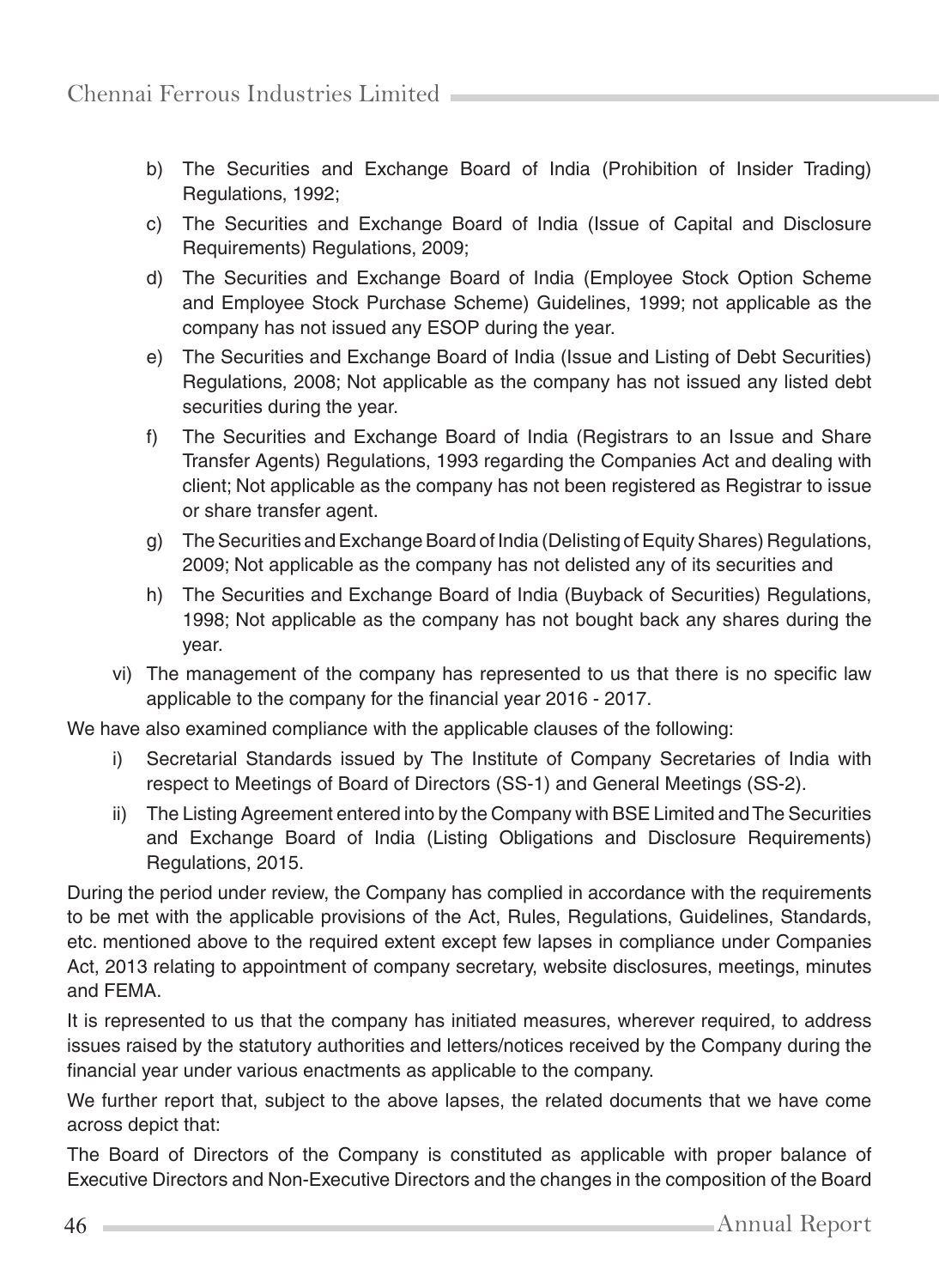of Directors that took place during the period under review were carried out in compliance with the provisions of the Act.

Adequate notice is given to all directors to schedule the Board Meetings, agenda and detailed notes on agenda were sent at least seven days in advance and a system exists for seeking and obtaining further information and clarifications on the agenda items before the meeting and for meaningful participation at the meeting.

Majority decision is carried through while the dissenting members' views are captured and recorded as part of the minutes.

We further report that based on our limited review of the compliance mechanism established by the Company, there appears adequate systems and processes in the company commensurate with the size and operations of the company to monitor and ensure compliance with applicable laws, rules, regulations and guidelines.

We further report that during the audit period the company has sought the no approvals of its members for the matters, other than transactions of ordinary business at the Annual General Meeting.

We further report that our Audit was subjected only to verifying adequacy of systems and procedures that are in place for ensuring proper compliance by the Company and we are not responsible for any lapses in those compliances on the part of the Company.

Place: Chennai **For S Dhanapal & Associates** For S Dhanapal & Associates Date:  $30<sup>th</sup>$  May 2017 (A firm of Practicing Company Secretaries)

#### N.Ramanathan

(Partner) FCS 6665 CP No. 11084

This Report is to be read with our testimony of even date which is annexed as Annexure A and forms an integral part of this report.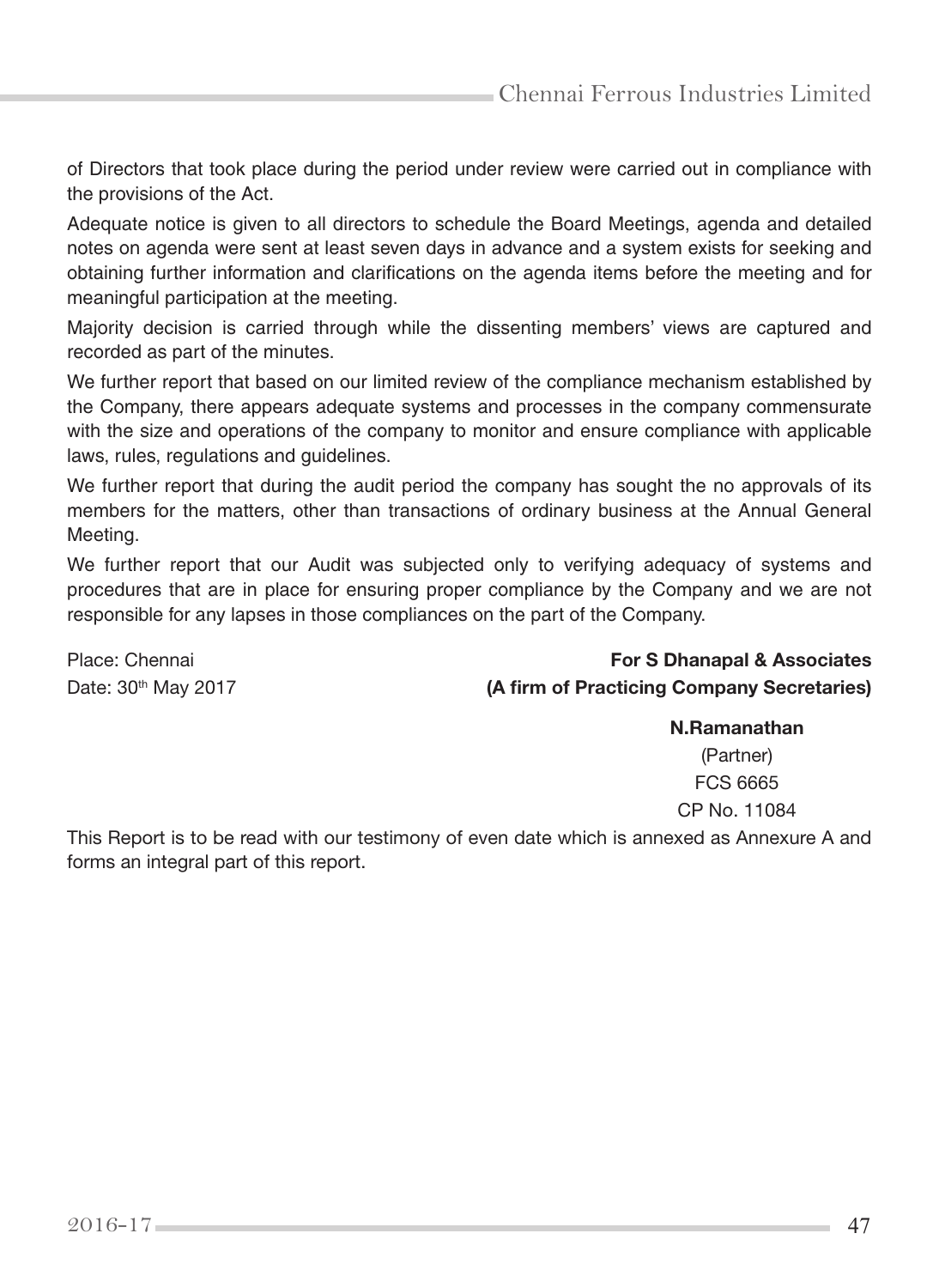ANNEXURE - A

# To, The Members, M/s. CHENNAI FERROUS INDUSTRIES LIMITED,

Gummidipoondi.

### Management's Responsibility

a. Maintenance of secretarial record is the responsibility of the Management of the Company. Our responsibility is to express an opinion on these secretarial records based on our audit.

### Auditor's Responsibility

- b. Our responsibility was to express an opinion on the secretarial records, standards and procedures followed by the company with respect to secretarial compliances.
- c. We believe that audit evidence and information obtained from Company's Management is adequate and appropriate for us to provide a basis for our opinion.
- d. Where ever required, we have obtained Management representation about the compliance of laws, rules and regulations and happenings of events and policies, appraisal and processes etc.

#### Disclaimer

e. The Secretarial Audit is neither an assurance as to the future viability of the company nor of the efficacy or effectiveness with which the management conducted the affairs of the Company..

# Place: Chennai **For S Dhanapal & Associates** For S Dhanapal & Associates Date: 30<sup>th</sup> May 2017 **(A firm of Practicing Company Secretaries)**

#### N.Ramanathan

(Partner) FCS 6665 CP No. 11084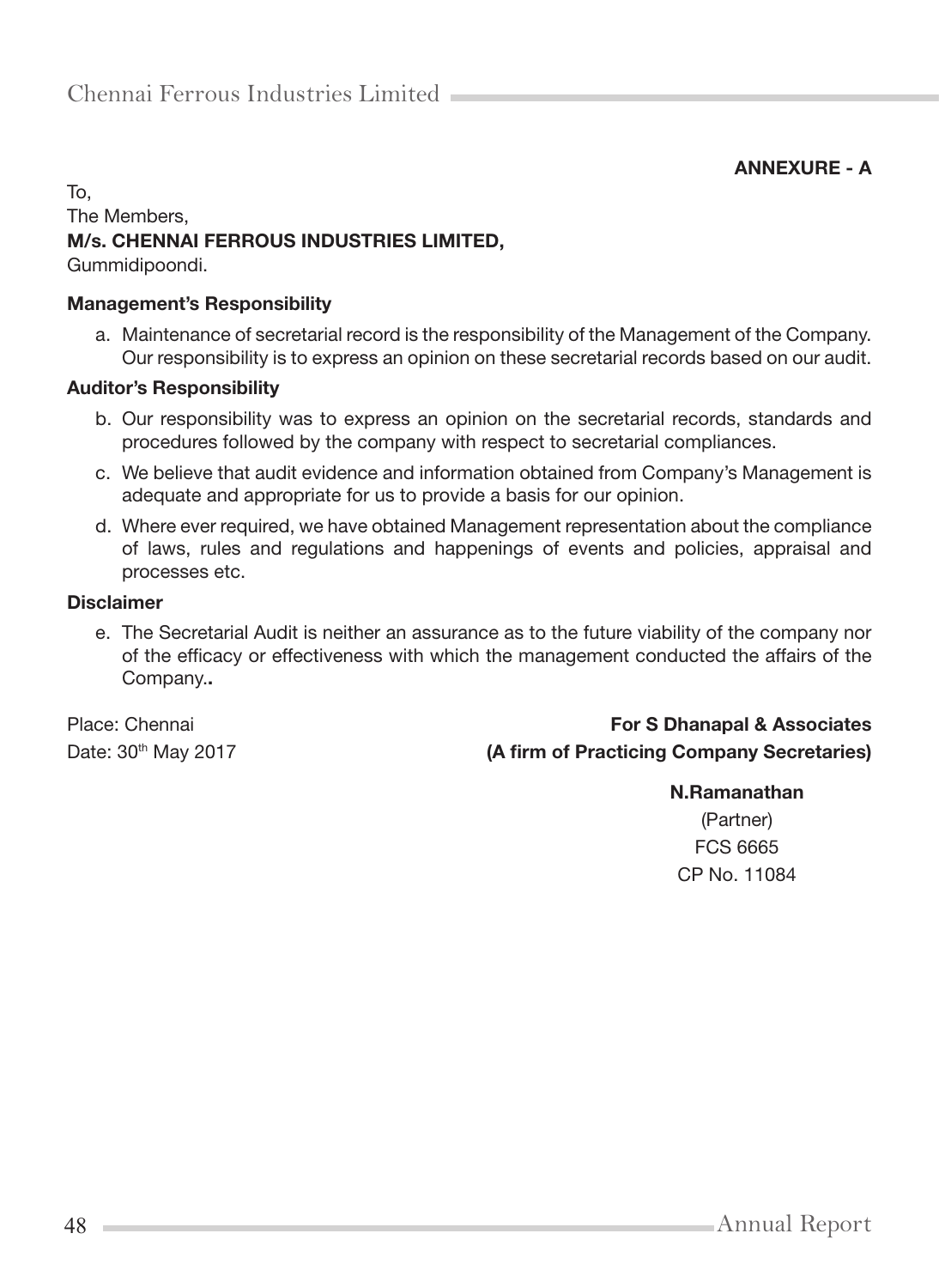# **Independent Auditors' Report**

## To the Members of CHENNAI FERROUS INDUSTRIES LIMITED

## **Report on the Financial Statements**

We have audited the accompanying financial statements of Chennai Ferrous Industries Limited, which comprise the Balance Sheet as at 31<sup>st</sup> March 2017, the Statement of Profit and Loss and Cash Flow Statement for the year then ended and a summary of significant accounting policies and other explanatory information.

## **Management's Responsibility for the Standalone Financial Statements**

The Company 's Board of Directors is responsible for the matters stated in section 134(5) of the Companies Act, 2013 ("the Act") with respect to the preparation and presentation of these financial statements that give a true and fair view of the financial position, financial performance and cash flows of the Company in accordance with the accounting principles generally accepted in India, including the Accounting Standards specified under section 133 of the Act, read with Rule 7 of the Companies (Accounts) Rules, 2014. This responsibility also includes maintenance of adequate accounting records in accordance with the provisions of the Act for safeguarding the assets of the Company and for preventing and detecting frauds and other irregularities; selection and application of appropriate accounting policies; making judgements and estimates that are reasonable and prudent; and design, implementation and maintenance of adequate internal financial controls, that were operating effectively for ensuring the accuracy and completeness of the accounting records, relevant to the preparation and presentation of the financial statements that give a true and fair view and are free from material misstatement, whether due to fraud or error.

#### **Auditors' Responsibility**

Our responsibility is to express an opinion on these financial statements based on our audit. We have taken into accounts the provisions of the Act, the accounting and auditing standards and matters which are required to be included in the audit report under the provisions of the Act and the Rules made thereunder.

We conducted our audit in accordance with the Standards on Auditing specified under Section 143(10) of the Act. Those standards require that we comply with ethical requirements and plan and perform the audit to obtain reasonable assurance about whether the financial statements are free from material misstatements.

An audit involves performing procedures to obtain audit evidence about the amounts and the disclosures in the financial statements. The procedures selected depend on the auditor's judgment, including the assessment of the risks of material misstatement of the financial statements, whether due to fraud or error.

In making those risk assessments, the auditor considers internal financial control relevant to the Company's preparation of the financial statements that give a true and fair view in order to design audit procedures that are appropriate in the circumstances, but not for the purpose of expressing an opinion on whether the Company has in place an adequate internal financial controls system over financial reporting and the operating effectiveness of such controls. An audit also includes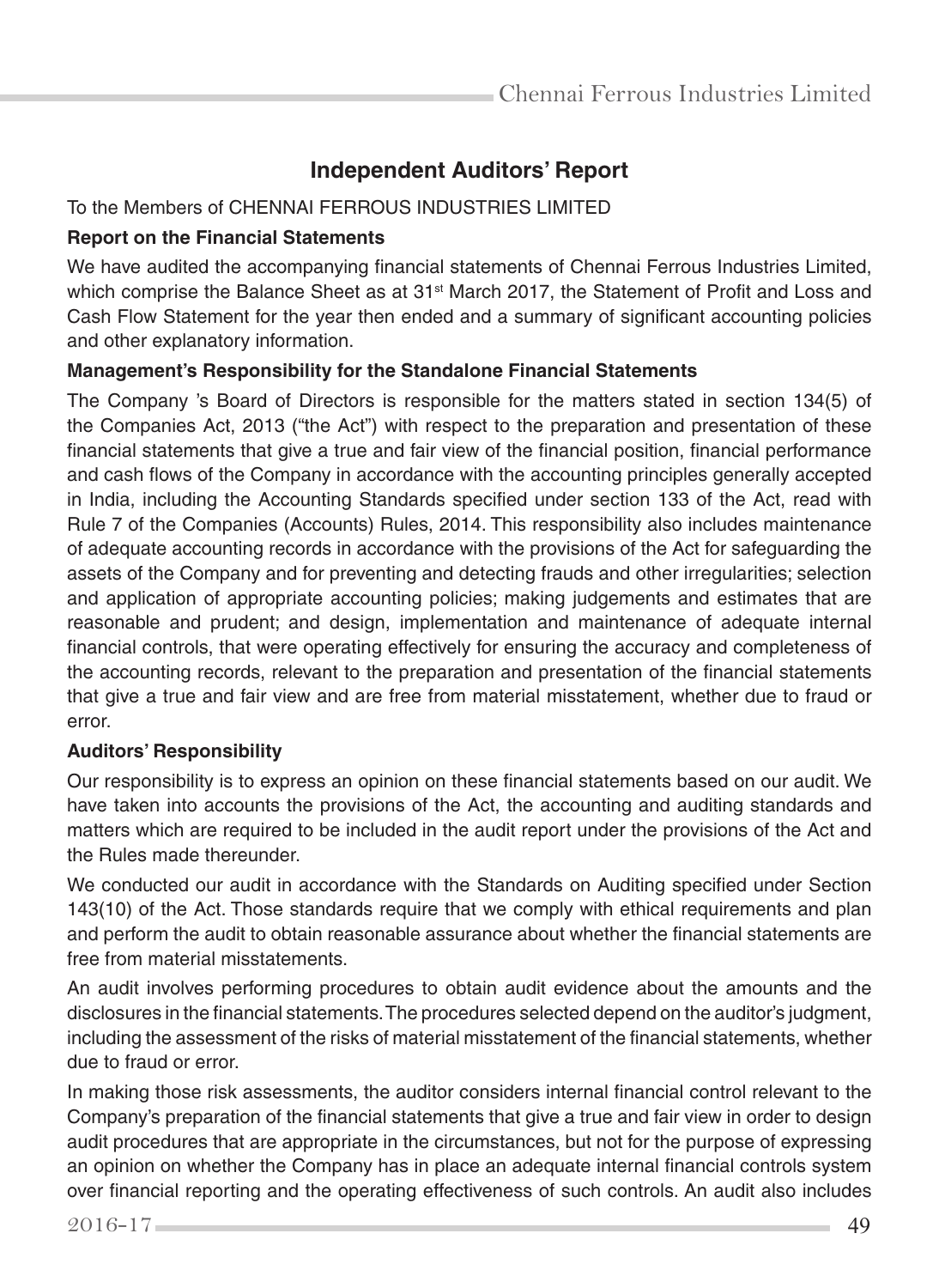evaluating the appropriateness of the accounting policies used and the reasonableness of the accounting estimates made by the Company's Directors, as well as evaluating the overall presentation of the financial statements.

We believe that the audit evidence we have obtained is sufficient and appropriate to provide a basis for our audit opinion on the financial statements.

## **Opinion**

In our opinion and to the best of our information and according to the explanations given to us, the aforesaid financial statements give the information required by the Act in the manner so required and give a true and fair view in conformity with the accounting principles generally accepted in India, of the state of affairs of the Company as at 31<sup>st</sup> March 2017 and its Loss and its cash flows for the year ended on that date.

# **Report on Other Legal and Regulatory Requirements**

The Company is yet to comply with the requirements of section 203 of Companies Act regarding appointment of a Company Secretary.

- 1 As required by the Companies (Auditor's Report) Order, 2016 ("the Order") issued by the Central Government of India in terms of Sub- Section (11) of section 143 of the Act, we give in the "Annexure A" a statement on the matters specified in paragraphs 3 and 4 of the Order, to the extent applicable:
- 2 As required by Section 143(3) of the Act, we report that:
	- a) We have sought and obtained all the information and explanations which to the best of our knowledge and belief were necessary for the purpose of our audit;
	- b) In our opinion, proper books of account as required by law have been kept by the Company so far as appears from our examination of those books.
	- c) The Balance Sheet, the Statement of Profit and Loss, and the Cash Flow Statement dealt with by this Report are in agreement with the books of account.
	- d) In our opinion, the aforesaid financial statements comply with the Accounting Standards Specified under section 133 of the Act, read with Rule 7 of the Companies (Accounts) Rules, 2014;
	- e) On the basis of the written representations received from the directors as on March 31, 2016, taken on record by the Board of Directors, none of the directors is disqualified as on March 31, 2016, from being appointed as a director in terms of Section 164(2) (g) of the Act.
	- f) With respect to the adequacy of the internal financial controls over financial reporting of the Company and the operating effectiveness of such controls, refer to our separate Report in "Annexure B". and
	- g) with respect to the other matters to be included in the Auditor's Report in accordance with Rule 11 of the Companies (Audit and Auditors) Rules, 2014, in our opinion and to the best of our information and according to the explanations given to us: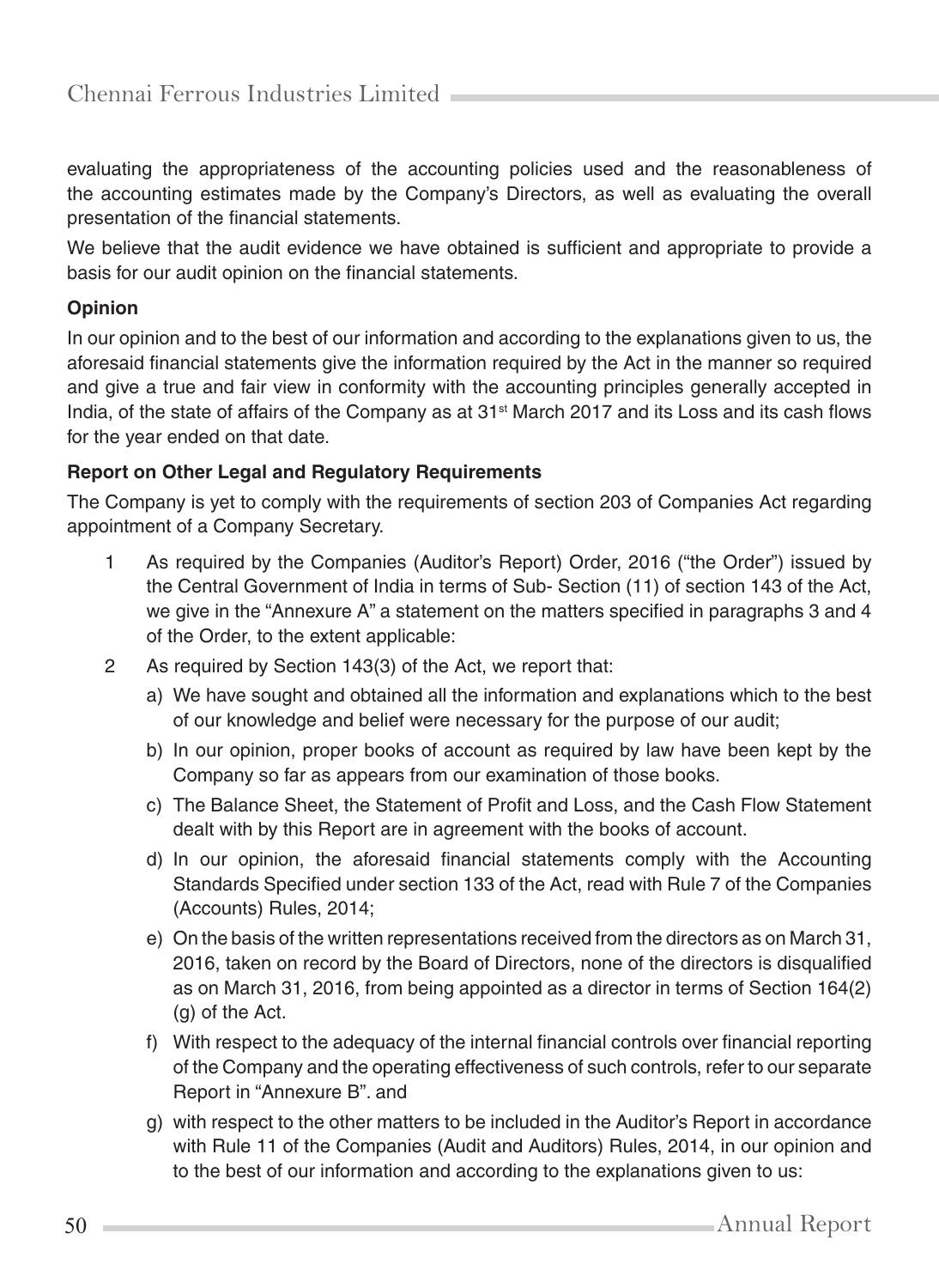- i) the Company has, in accordance with the generally accepted accounting practice, disclosure the impact of pending Litigations on its financial position in its financial statements;
- ii) the Company did not have any long-term contracts including derivative contracts for which there were any material foreseeable losses under the applicable law or accounting standards.
- iii) There were no amounts which were required to be transferred to the Investor Education and Protection Fund by the Company.
- iv) The Company has provided requisite disclosures in its standalone financial statements as to holdings as well as dealings in specified bank notes during period from 8<sup>th</sup> November 2016 to 30<sup>th</sup> December 2016, and these are in accordance with the books of accounts maintained by the Company. Refer the Notes to the financial statements

# Date : May 30, 2017 **For S.K GULECHA & ASSOCIATES**

Place : Chennai Chartered Accountants Firm Registration No. 013340S

> SANDEEP KUMAR GULECHA PROPRIETOR (Membership Number : 226263)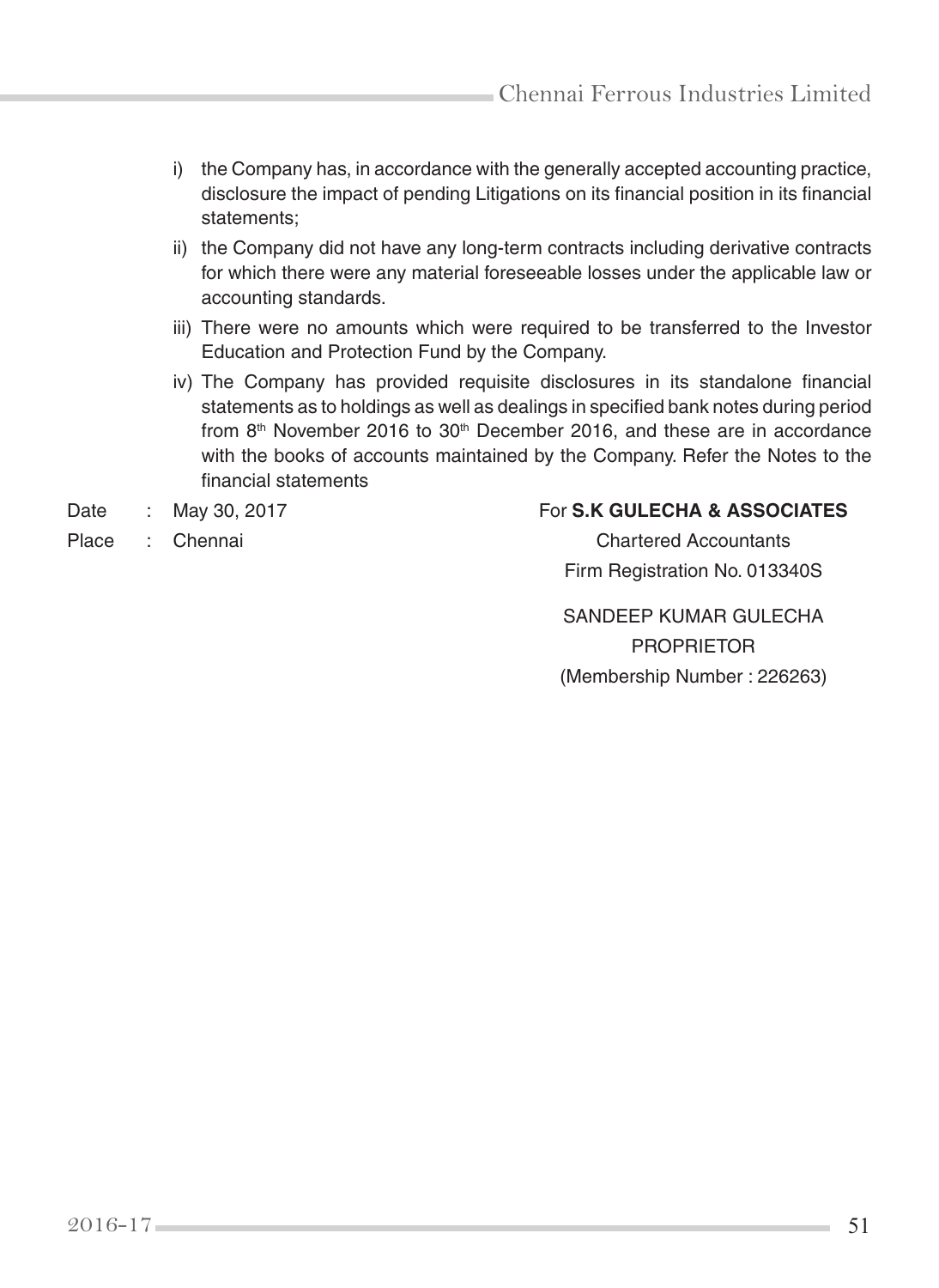# **Annexure A to Independent Auditors' Report**

The Annexure referred to in our independent Auditors' Report to the members of the Company on the financial statements of Chennai Ferrous Industries Limited for the year ended 31 March 2017, we report that:

- (i) (a) The Company has maintained proper records showing full particulars, including quantitative details and situation of Fixed Assets.
	- (a) (b) As explained to us, all the Fixed Assets have been physically verified by the management at reasonable intervals during the year. According to the information and explanations given to us, no material discrepancies were noticed on such verification. In our opinion, this periodicity of physical verification is reasonable having regard to the size of the Company and the nature of its assets.
	- (a) (c) The Company has not disposed of substantial part of the Fixed Assets during the year which could affect the going concern status of the Company.
- (ii) As explained to us, the management has conducted physical verification of Inventories during the year at reasonable intervals. According to the information and explanations given to us, no material discrepancies were noticed on physical verification.
- (iii) As per the information and explanation given to us and as per the records produced to us, the company has not granted any loans, secured or unsecured to companies, firms or other parties covered in the register maintained under section 189 of the Companies Act, 2013 ('the Act') and accordingly, the provisions of clause (iii) of paragraph 3 of the Order are not applicable to the company.
- (iv) In our opinion and according to the information and explanations given to us, the company has complied with the provisions of section 185 and I86 of the Companies Act, 2013 In respect of loans, investments, guarantees, and security.
- (v) The Company has not accepted any deposit from the public.
- (vi) We have broadly reviewed the books of account maintained by the company in respect products where, pursuant to the rule made by the Central Government of India, the maintenance of cost records and we are of the opinion that, prima facie, the prescribed account and records have been made and maintained. We have not, however, made a detailed examination of records with a view to determine whether they are accurate or complete.
- (vii) (a) The Company is regular in depositing undisputed statutory dues including Provident Fund, Employees State Insurance, Income Tax, Sales Tax, Wealth Tax, Service Tax, Customs Duty, Excise Duty, Value Added Tax, Cess and other statutory dues with the appropriate authorities, wherever applicable and no dues are pending for a period of more than six months from the date they become payable.
	- (b) According to the information and explanations given to us, there are no material n dues of sales tax, income tax, customs duty, wealth tax, service tax, excise duty, vat, cess and other material statutory dues as applicable, which have not been deposited with the appropriate authorities on account of any dispute.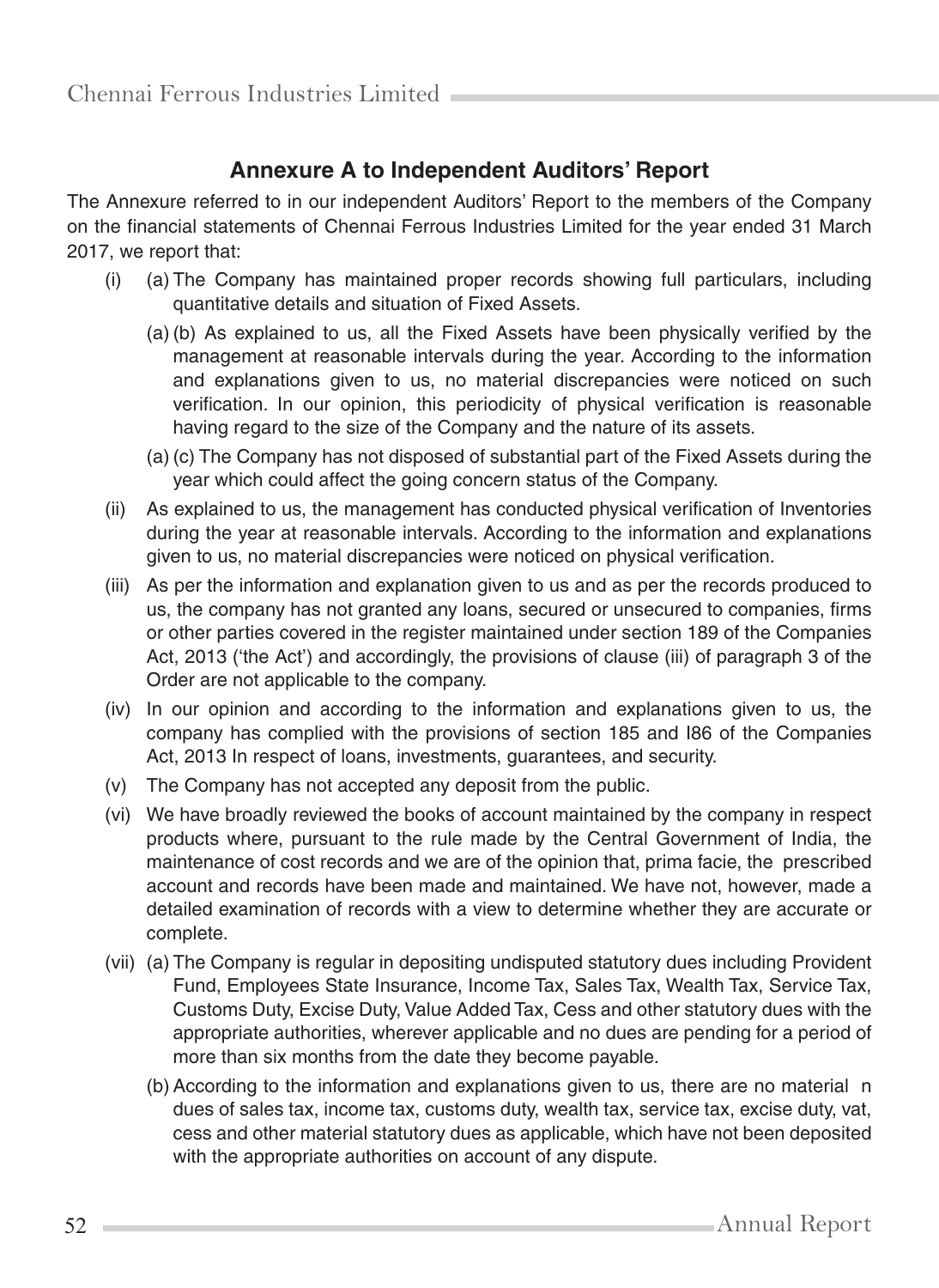- (c) According to the information and explanations given to us there were no amounts which were required to be transferred to the investor education and protection fund in accordance with the relevant provisions of the Companies Act, 1956 (1 of 1956) and rules made there under..
- (viii) The Company did not have any outstanding dues to financial institutions, banks or debenture holders during the year.
- (ix) Based upon the audit procedures performed and the information and explanations given by the management, the company has not raised moneys by way of initial public offer or further public offer including debt instruments and term Loans. Accordingly, the provisions of clause 3 (ix) of the Order are not applicable to the Company and hence not commented upon.
- (x) Based upon the audit procedures performed and the information and explanations given by the management, we report that no fraud by the Company or on the company by its officers or employees has been noticed or reported during the year.
- (xi) Based upon the audit procedures performed and the information and explanations given by the management, the managerial remuneration has been paid or provided in accordance with the requisite approvals mandated by the provisions of section 197 read with Schedule V to the Companies Act;
- (xii) In our opinion, the Company is not a Nidhi Company. Therefore, the provisions of clause 4 (xii) of the Order are not applicable to the Company.
- (xiii) In our opinion, all transactions with the related parties are in compliance with section177 and 188 of Companies Act, 2013 and the details have been disclosed in the Financial Statements as required by the applicable accounting standards.
- (xiv) Based upon the audit procedures performed and the information and explanations given by the management, the company has not made any preferential allotment or private placement of shares or fully or partly convertible debentures during the year under review. Accordingly, the provisions of clause 3 (xiv) of the Order are not applicable to the Company and hence not commented upon.
- (xv) Based upon the audit procedures performed and the information and explanations given by the management, the company has not entered into any non-cash transactions with directors or persons connected with him. Accordingly, the provisions of clause 3 (xv) of the Order are not applicable to the Company and hence not commented upon.
- (xvi) In our opinion, the company is not required to be registered under section 45 IA of the Reserve Bank of India Act, 1934 and accordingly, the provisions of clause 3 (xvi) of the Order are not applicable to the Company and hence not commented upon.

Date : 30<sup>th</sup> May 2017 **For S.K GULECHA & ASSOCIATES** Place : Chennai Chartered Accountants

Firm Registration No. 013340S

 **SANDEEP KUMAR GULECHA** PROPRIETOR

(Membership Number:226263)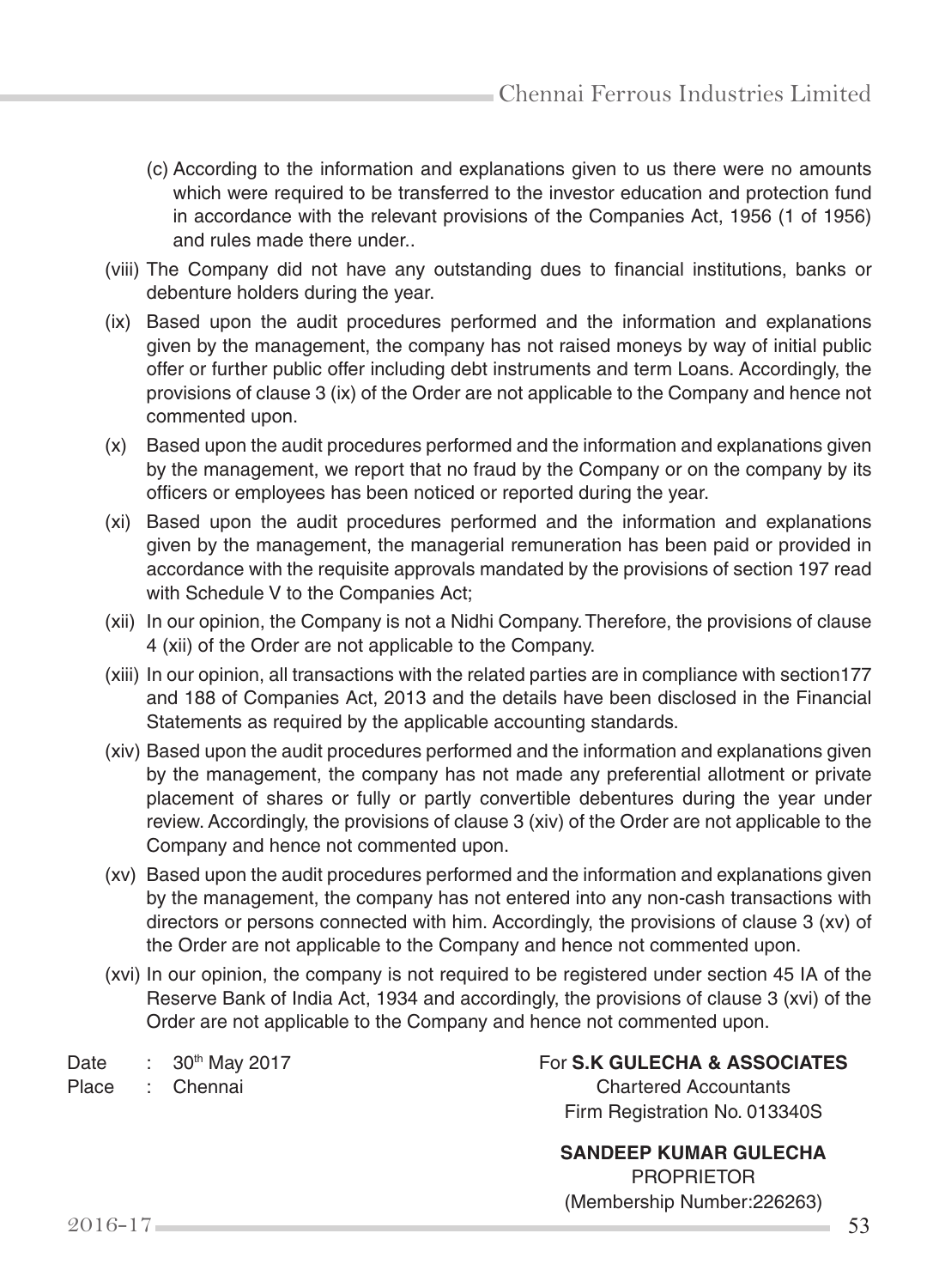# **"Annexure B" to the Independent Auditor's Report of even date on the Standalone financial statements of Chennai Ferrous Industries Limited**

## **Report on the Internal Financial Controls under Clause (i) of Sub-section 3 f Section 143 of the Companies Act, 2013 ("the Act")**

We have audited the internal financial controls over financial reporting of Chennai Ferrous Industries Limited ("the Company") as of March 31, 2016 in conjunction with our audit of the standalone financial statements of the Company for the year ended on that date.

### **Management's Responsibility for Internal Financial Controls**

The Company's management is responsible for establishing and maintaining internal financial controls based on the internal control over financial reporting criteria established by the company considering the essential components of internal control stated in the Guidance Note on Audit of Internal Financial Controls over financial reporting issued Institute of Chartered Accountants of India. These responsibilities include the design, implementation and maintenance of adequate internal financial controls that were operating effectively for ensuring the orderly and efficient conduct of its business, including adherence to company's policies, the safeguarding of its assets, the prevention and detection of frauds and errors, the accuracy and completeness of the accounting records, and the timely preparation of reliable financial information, as required under the Companies Act, 2013.

#### **Auditors' Responsibility**

Our responsibility is to express an opinion on the Company's internal financial controls over financial reporting based on our audit. We conducted our audit in accordance with the Guidance Note on Audit of Internal Financial Controls Over Financial Reporting (the "Guidance Note") and the Standards on Auditing, issued by ICAI and deemed to be prescribed under section 143(10) of the Companies Act, 2013, to the extent applicable to an audit of internal financial controls, both applicable to an audit of Internal Financial Controls and, both issued by the Institute of Chartered Accountants of India. Those Standards and the Guidance Note require that we comply with ethical requirements and plan and perform the audit to obtain reasonable assurance about whether adequate internal financial controls over financial reporting was established and maintained and if such controls operated effectively in all material respects.

Our audit involves performing procedures to obtain audit evidence about the adequacy of the internal financial controls system over financial reporting and their operating effectiveness. Our audit of internal financial controls over financial reporting included obtaining an understanding of internal financial controls over financial reporting, assessing the risk that a material weakness exists, and testing and evaluating the design and operating effectiveness of internal control based on the assessed risk. The procedures selected depend on the auditor's judgement, including the assessment of the risks of material misstatement of the financial statements, whether due to fraud or error.

We believe that the audit evidence we have obtained is sufficient and appropriate to provide a basis for our audit opinion on the Company's internal financial controls system over financial reporting.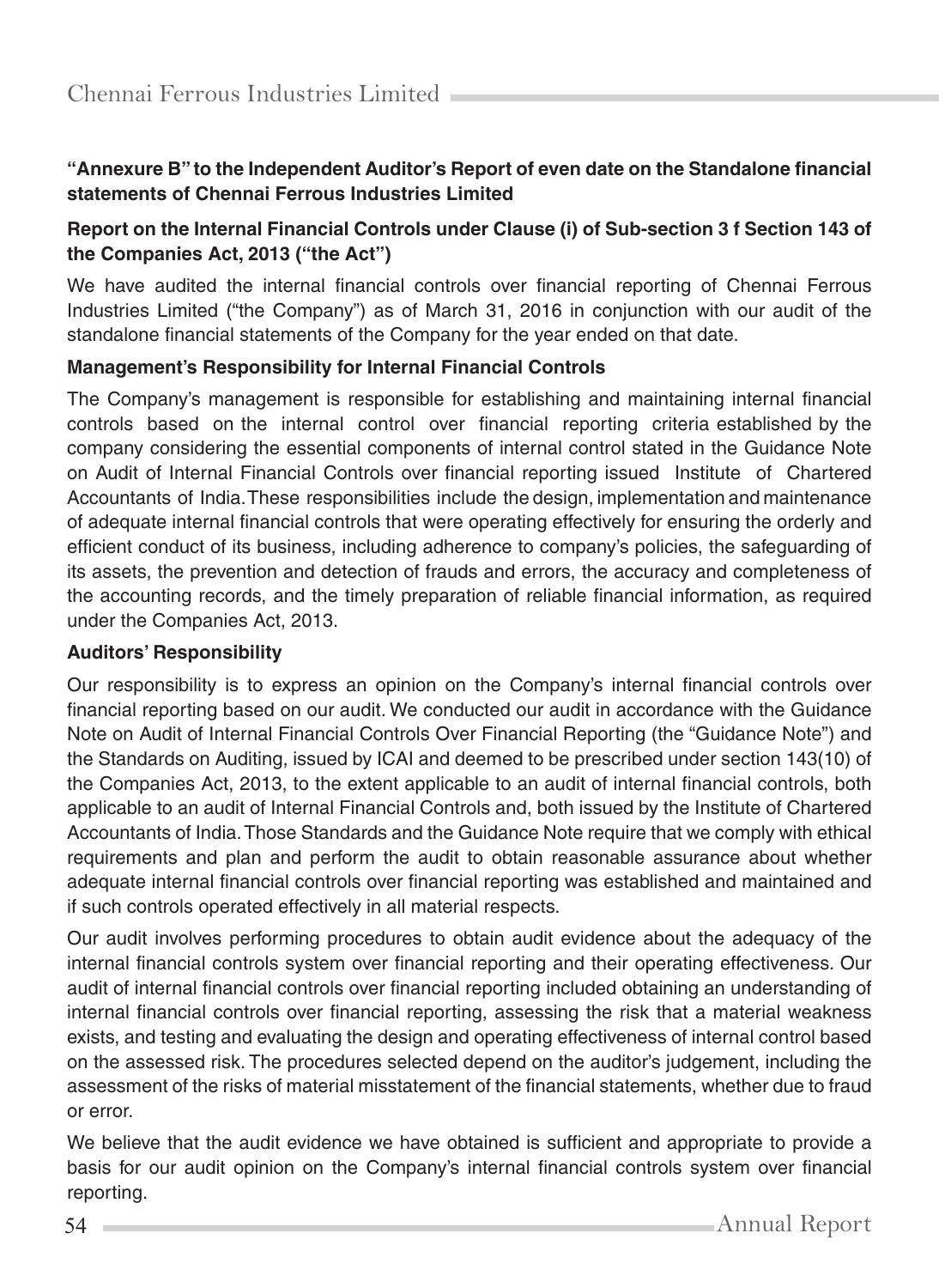# **Meaning of Internal Financial Controls over Financial Reporting**

A company's internal financial control over financial reporting is a process designed to provide reasonable assurance regarding the reliability of financial reporting and the preparation of financial statements for external purposes in accordance with generally accepted accounting principles. A company's internal financial control over financial reporting includes those policies and procedures that (1) pertain to the maintenance of records that, in reasonable detail, accurately and fairly reflect the transactions and dispositions of the assets of the company; (2) provide reasonable assurance that transactions are recorded as necessary to permit preparation of financial statements in accordance with generally accepted accounting principles, and that receipts and expenditures of the company are being made only in accordance with authorizations of management and directors of the company; and (3) provide reasonable assurance regarding prevention or timely detection of unauthorized acquisition, use, or disposition of the company's assets that could have a material effect on the financial statements.

#### **Inherent Limitations of Internal Financial Controls Over Financial Reporting**

Because of the inherent limitations of internal financial controls over financial reporting, including the possibility of collusion or improper management override of controls, material misstatements due to error or fraud may occur and not be detected. Also, projections of any evaluation of the internal financial controls over financial reporting to future periods are subject to the risk that the internal financial control over financial reporting may become inadequate because of changes in conditions, or that the degree of compliance with the policies or procedures may deteriorate.

#### **Opinion**

In our opinion, the Company has, in all material respects, an adequate internal financial controls system over financial reporting and such internal financial controls over financial reporting were operating effectively as at March 31, 2016, based on the internal control over financial reporting criteria established by the Company considering the essential components of internal control stated in the Guidance Note on Audit of Internal Financial Controls Over Financial Reporting issued by the Institute of Chartered Accountants of India.

Place : Chennai Chartered Accountants

Date : 30<sup>th</sup> May 2017 **For S.K GULECHA & ASSOCIATES** 

Firm Registration No. 013340S

 **SANDEEP KUMAR GULECHA** PROPRIETOR (Membership Number:226263)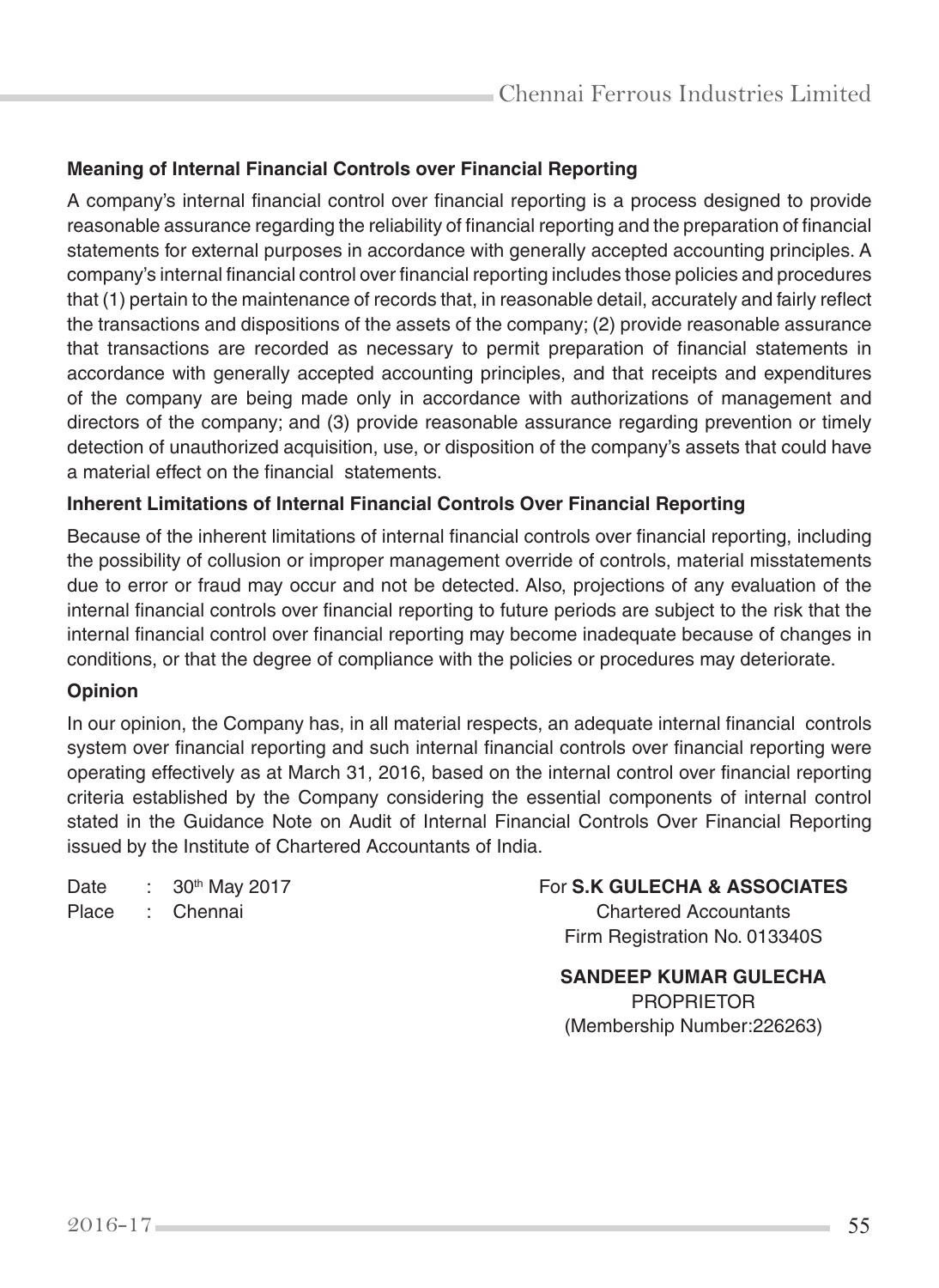|                | <b>Particulars</b>                | <b>Note</b><br>No.       | As at 31st<br><b>March, 2017</b><br>(Amount in Rs.) | As at 31st<br>March, 2016<br>(Amount in Rs.) |
|----------------|-----------------------------------|--------------------------|-----------------------------------------------------|----------------------------------------------|
|                | A EQUITY AND LIABILITIES          |                          |                                                     |                                              |
| 1.             | <b>Shareholders' funds</b>        |                          |                                                     |                                              |
|                | (a) Share capital                 | 3                        | 36,045,090                                          | 36,045,090                                   |
|                | (b) Reserves and surplus          | $\overline{\mathcal{L}}$ | (192, 294, 974)                                     | (167,081,925)                                |
|                |                                   |                          | (156, 249, 884)                                     | (131,036,836)                                |
|                | 2 Non-current liabilities         |                          |                                                     |                                              |
|                | (a) Long Term Loans & Advances    |                          | 93,296,839                                          | 93,296,839                                   |
|                | (b) Deferred Tax Liability        | 5                        | 25,749,633                                          | 25,749,633                                   |
|                | (b) Long Term Provisions          |                          | 149,019                                             | 500,909                                      |
|                |                                   |                          | 119,195,491                                         | 119,547,381                                  |
| 3 <sup>1</sup> | <b>Current liabilities</b>        |                          |                                                     |                                              |
|                | (a) Trade payables                |                          | 579,707,269                                         | 574,522,436                                  |
|                | (b) Other current liabilities     | 6                        | 1,123,675                                           | 424,357                                      |
|                | (c) Short-term provisions         |                          | 580,830,944                                         | 574,946,793                                  |
|                | <b>TOTAL</b>                      |                          | 543,776,551                                         | 563,457,338                                  |
| в              | <b>ASSETS</b>                     |                          |                                                     |                                              |
| $\blacksquare$ | <b>Non-current assets</b>         |                          |                                                     |                                              |
|                | (a) Fixed assets                  |                          |                                                     |                                              |
|                | (i) Tangible assets               | $\overline{7}$           | 129,177,803                                         | 141,910,135                                  |
|                | (b) Non - Current Investments     | 8                        | 1,249,400                                           | 739,000                                      |
|                | (c) Long-term loans and advances  | 9                        | 72,210,845                                          | 72,108,992                                   |
|                |                                   |                          | 202,638,048                                         | 214,758,127                                  |
| 2 <sup>1</sup> | <b>Current assets</b>             |                          |                                                     |                                              |
|                | (a) Inventories                   | 10                       | 140,621,055                                         | 152,297,384                                  |
|                | (b) Trade receivables             | 11                       | 150,207,177                                         | 144,942,314                                  |
|                | (c) Cash and cash equivalents     | 12                       | 2,021,293                                           | 10,221,481                                   |
|                | (d) Short-term loans and advances | 13                       | 27,385,933                                          | 22,550,733                                   |
|                | (e) Other current assets          | 14                       | 20,903,046                                          | 18,687,299                                   |
|                |                                   |                          | 341,138,503                                         | 348,699,210                                  |
|                | <b>TOTAL</b>                      |                          | 543,776,551                                         | 563,457,338                                  |

# CHENNAI FERROUS INDUSTRIES LIMITED BALANCE SHEET as at 31st March, 2017

Significant Accounting Policies 2

Accompanying Notes are an integral part of the Financials Statements.

For S.K. GULECHA & ASSOCIATES<br>Chartered Accountants Firm Regn.No.013340S (SANDEEP KUMAR GULECHA) K. Karthikeyan Suresh Kedia<br>Proprietor Chief-Financial Officer Director M.No: 226263 Date : 30<sup>th</sup> May 2017, Place : Chennai.

As Per our report of Even Dated For and on behalf of the Board of Directors<br>For S.K. GULECHA & ASSOCIATES **For S.K. Rataraian** Chairman & Managing Director

Chief-Financial Officer

56 Annual Report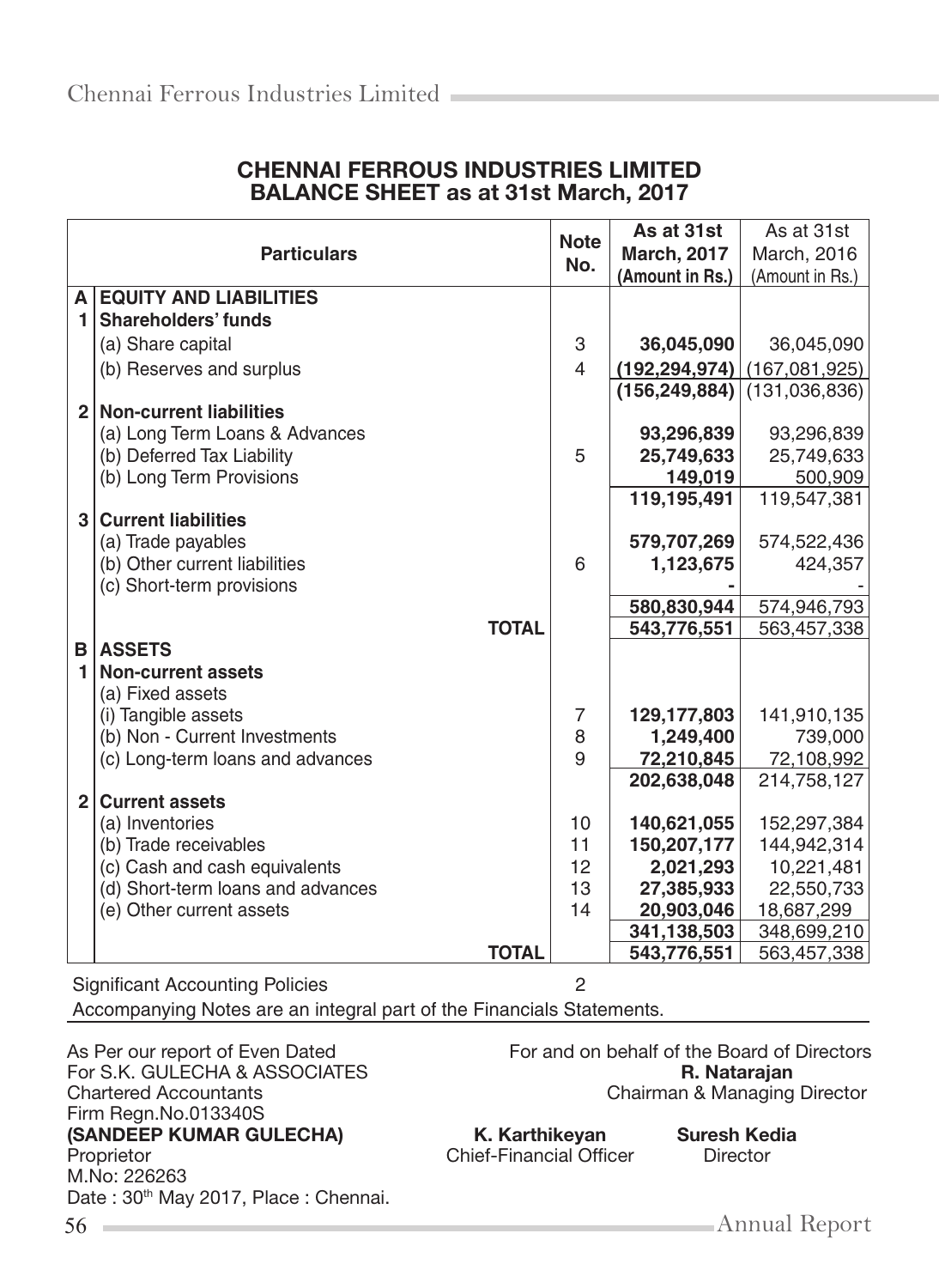# CHENNAI FERROUS INDUSTRIES LIMITED STATEMENT OF PROFIT AND LOSS FOR THE PERIOD ENDED 31st March, 2017

|                | <b>Particulars</b>                                                                                                                                                                                                            | <b>Note</b><br>No.   | For the year ended<br>31st March, 2017<br>Amount in Rs. | For the year ended<br>31st March, 2016<br>Amount in Rs.) |  |  |
|----------------|-------------------------------------------------------------------------------------------------------------------------------------------------------------------------------------------------------------------------------|----------------------|---------------------------------------------------------|----------------------------------------------------------|--|--|
| 1              | Revenue from operations (gross)                                                                                                                                                                                               | 15                   | 32,818,689                                              | 322,815,764                                              |  |  |
|                | Less: Excise duty                                                                                                                                                                                                             |                      | 268,191                                                 | 44,248,998                                               |  |  |
|                | Revenue from operations (net)                                                                                                                                                                                                 |                      | 32,550,498                                              | 278,566,766                                              |  |  |
| 2              | Other income                                                                                                                                                                                                                  | 16                   | 615,895                                                 | 449,020                                                  |  |  |
| 3              | <b>Total revenue</b>                                                                                                                                                                                                          |                      | 33,166,393                                              | 279,015,786                                              |  |  |
| 4              | <b>Expenses</b>                                                                                                                                                                                                               |                      |                                                         |                                                          |  |  |
|                | (a) Cost of materials consumed                                                                                                                                                                                                | 17                   | 5,915,931                                               | 434,453,680                                              |  |  |
|                | (b) Purchases of stock-in-trade                                                                                                                                                                                               |                      |                                                         |                                                          |  |  |
|                | (c) Changes in inventories of finished goods,                                                                                                                                                                                 | 18                   | 4,650,107                                               |                                                          |  |  |
|                | work-in-progress and stock-in-trade                                                                                                                                                                                           |                      |                                                         | $-9,856,506$                                             |  |  |
|                | (d) Employee benefits expense                                                                                                                                                                                                 | 19                   | 1,740,212                                               | 3,040,558                                                |  |  |
|                | (e) Finance costs                                                                                                                                                                                                             | 20                   | 19,111                                                  | 21,664                                                   |  |  |
|                | (f) Depreciation and amortisation expense                                                                                                                                                                                     | $\overline{7}$       | 12,732,332                                              | 14,401,526                                               |  |  |
|                | (g) Other expenses                                                                                                                                                                                                            | 21                   | 33,321,747                                              | 26,256,393                                               |  |  |
|                | <b>Total expenses</b>                                                                                                                                                                                                         |                      | 58,379,441                                              | 468,317,315                                              |  |  |
| 5              | Profit before exceptional and extraordinary                                                                                                                                                                                   |                      | (25, 213, 047)                                          | (189, 301, 529)                                          |  |  |
|                | items and tax                                                                                                                                                                                                                 |                      |                                                         |                                                          |  |  |
| 6              | <b>Exceptional items</b>                                                                                                                                                                                                      |                      |                                                         |                                                          |  |  |
| $\overline{7}$ | Profit / (Loss) before extraordinary items and tax                                                                                                                                                                            |                      | (25, 213, 047)                                          | (189, 301, 529)                                          |  |  |
| 8              | Extraordinary items                                                                                                                                                                                                           |                      |                                                         |                                                          |  |  |
| 9              | Profit / (Loss) before tax                                                                                                                                                                                                    |                      | (25, 213, 047)                                          | (189, 301, 529)                                          |  |  |
| 10             | Tax expense:                                                                                                                                                                                                                  |                      |                                                         |                                                          |  |  |
|                | (a) Current tax expense for current year                                                                                                                                                                                      |                      |                                                         |                                                          |  |  |
|                | (b) Deferred Tax                                                                                                                                                                                                              |                      |                                                         |                                                          |  |  |
|                |                                                                                                                                                                                                                               |                      |                                                         |                                                          |  |  |
|                | 11 Profit / (Loss) For the period                                                                                                                                                                                             |                      | (25, 213, 047)                                          | (189, 301, 529)                                          |  |  |
| 12             | <b>Earnings Per Equity Share:</b>                                                                                                                                                                                             |                      |                                                         |                                                          |  |  |
|                | (a) Basic & Diluted                                                                                                                                                                                                           |                      | (6.99)                                                  | (52.52)                                                  |  |  |
|                | <b>Significant Accounting Policies</b><br>Additional Information to Financial Statements                                                                                                                                      | $\overline{2}$<br>22 |                                                         |                                                          |  |  |
|                | Accompanying Notes are an integral part of the Financials Statements.                                                                                                                                                         |                      |                                                         |                                                          |  |  |
|                | As Per our report of Even Dated<br>For and on behalf of the Board of Directors<br>For S.K. GULECHA & ASSOCIATES<br>R Natarajan<br>$\bigcap_{n=1}^{\infty}$<br>and a coal all A a a an insulance<br>$0 \leq \frac{1}{2}$<br>n. |                      |                                                         |                                                          |  |  |

Firm Regn.No.013340S (SANDEEP KUMAR GULECHA) K. Karthikeyan Suresh Kedia

Date : 30<sup>th</sup> May 2017, Place : Chennai.

Chartered Accountants Chairman & Managing Director

Proprietor Chief-Financial Officer Director

M.No: 226263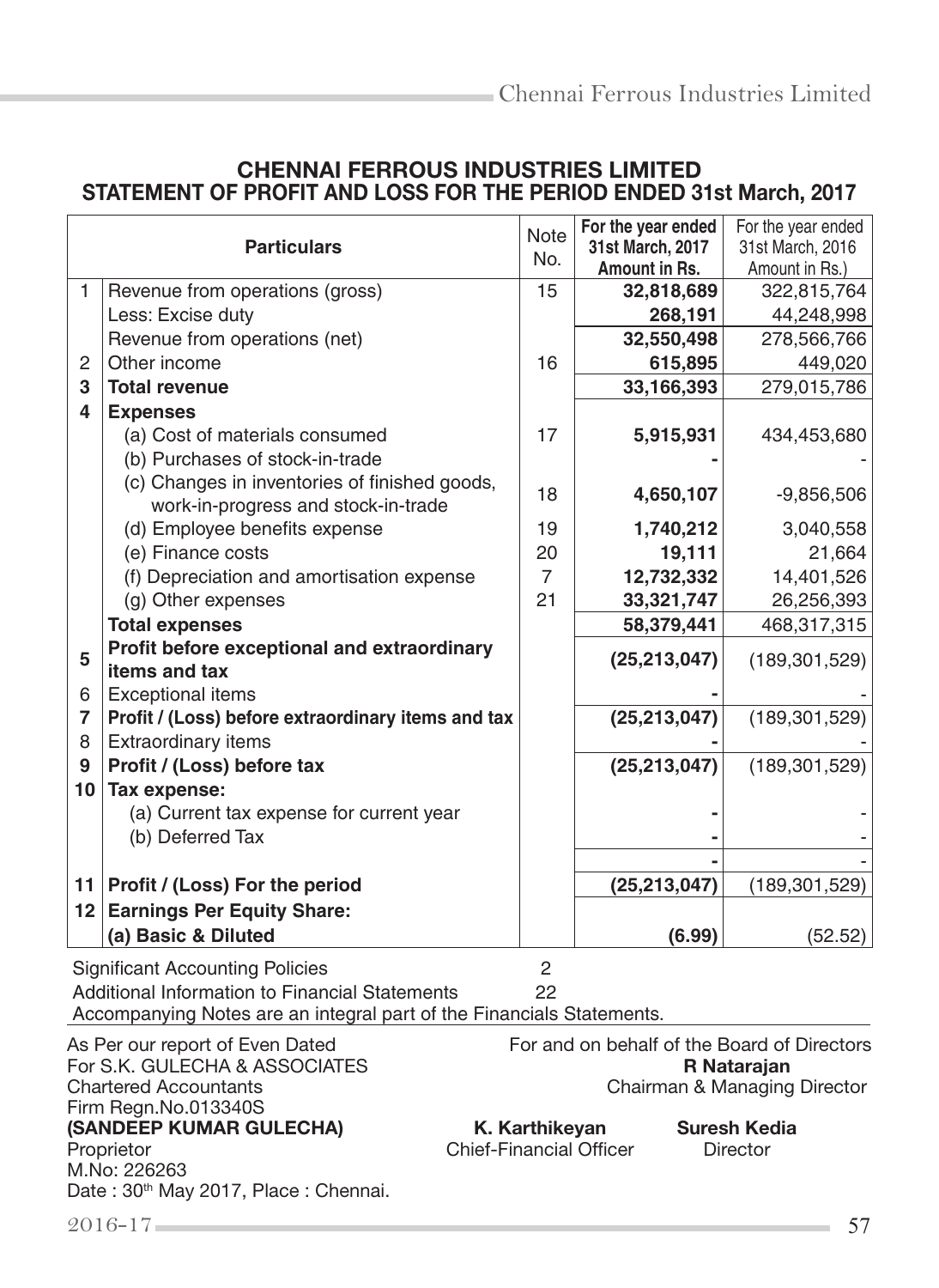| <b>Particular</b>                                     | Year Ended 31st March, 2017<br>Year Ended 31st March, 2016 |                |                                |                                             |
|-------------------------------------------------------|------------------------------------------------------------|----------------|--------------------------------|---------------------------------------------|
|                                                       | (Amount in Rs.)                                            |                | (Amount in Rs.)                |                                             |
| A. CASH FLOW FROM OPERATING ACTIVITIES:               |                                                            |                |                                |                                             |
| Net Profit before Tax And Extradinary Items           |                                                            | (25, 213, 047) |                                | (189, 301, 529)                             |
| Add:                                                  |                                                            |                |                                |                                             |
| Depreciation                                          | 12,732,332                                                 |                | 14,401,526                     |                                             |
| <b>Interest Expenses</b>                              | 19,111                                                     | 12,751,443     | 21,664                         | 14,423,190                                  |
| <b>Operating Profitbefore Working Capital Changes</b> |                                                            | (12, 461, 604) |                                | (174, 878, 339)                             |
| Adjustments for movement in Working Capital:          |                                                            |                |                                |                                             |
| - (Increase)/Decrease in Inventories                  | 11,676,329                                                 |                | 380,543,739                    |                                             |
| - (Increase)/Decrease in Trade Receivable             | (5,264,863)                                                |                | (39,030,529)                   |                                             |
| Short Term Loans & Advances (Asset)                   | (4,835,200)                                                |                | 1,664,425                      |                                             |
| <b>Other Current Assets</b>                           | (2,215,747)                                                |                | 48,931,516                     |                                             |
| <b>Trade Payables</b>                                 | 5,184,833                                                  |                | (233, 145, 544)                |                                             |
| <b>Other Current Liabilities</b>                      | 699,318                                                    |                | (301, 903)                     |                                             |
|                                                       |                                                            | 5,244,669      |                                | 158,661,703                                 |
|                                                       |                                                            | (7, 216, 935)  |                                | (16, 216, 636)                              |
| Less: Direct Taxes Paid                               |                                                            |                |                                |                                             |
| Net Cash Flow Operating activities (A)                |                                                            | (7, 216, 935)  |                                | (16, 216, 636)                              |
|                                                       |                                                            |                |                                |                                             |
| <b>B.CASH FLOW FROM INVESTING ACTIVITIES:</b>         |                                                            |                |                                |                                             |
| Purchase of Fixed Assets                              |                                                            |                |                                |                                             |
| <b>Purchase of Shares</b>                             | (510, 400)                                                 |                | (139,000)                      |                                             |
| Long Term loans & advance (Assets)                    | (101, 853)                                                 |                |                                |                                             |
| Net Cash Flow Investing activities (B)                |                                                            | (612, 253)     |                                | (139,000)                                   |
| <b>C.CASH FLOW FROM FINANCING ACTIVITIES:</b>         |                                                            |                |                                |                                             |
| <b>Interest Paid</b>                                  | (19, 111)                                                  |                | (21, 664)                      |                                             |
| Movement in Long Term Liabil. (Customer Advances)     |                                                            |                | 17,146,034                     |                                             |
| Long Term Provisions                                  | (351, 890)                                                 |                | 254,618                        |                                             |
| Net Cash Flow From Financing activities (C)           |                                                            | (371,001)      |                                | 17,378,988                                  |
| Net Increase in cash Equivalents (A)+(B)+(C)          |                                                            | (8, 200, 189)  |                                | 1,023,352                                   |
| Cash & Cash Equivalents (Opening Balance)             | 10,221,481                                                 |                | 9,198,129                      |                                             |
| Cash & Cash Equivalents (Closing Balance)             | 2,021,293                                                  |                | 10,221,481                     |                                             |
| Net Increase/ (Decrease) in Cash & Cash Equivalents   |                                                            | (8, 200, 189)  |                                | 1,023,352                                   |
| As Per our report of Even Dated                       |                                                            |                |                                | For and on behalf of the Board of Directors |
| For S.K. GULECHA & ASSOCIATES                         |                                                            |                |                                |                                             |
| <b>Chartered Accountants</b>                          |                                                            |                | Chairman & Managing Director   |                                             |
| Firm Regn.No.013340S                                  |                                                            |                |                                |                                             |
|                                                       |                                                            |                | <b>Suresh Kedia</b>            |                                             |
|                                                       |                                                            |                |                                |                                             |
| (SANDEEP KUMAR GULECHA)<br>Proprietor<br>M.No: 226263 | K. Karthikeyan<br><b>Chief-Financial Officer</b>           |                | R Natarajan<br><b>Director</b> |                                             |

#### CHENNAI FERROUS INDUSTRIES LIMITED CASH FLOW STATEMENT FOR THE YEAR ENDED 31st March 2017

58 Annual Report

Date : 30th May 2017, Place : Chennai.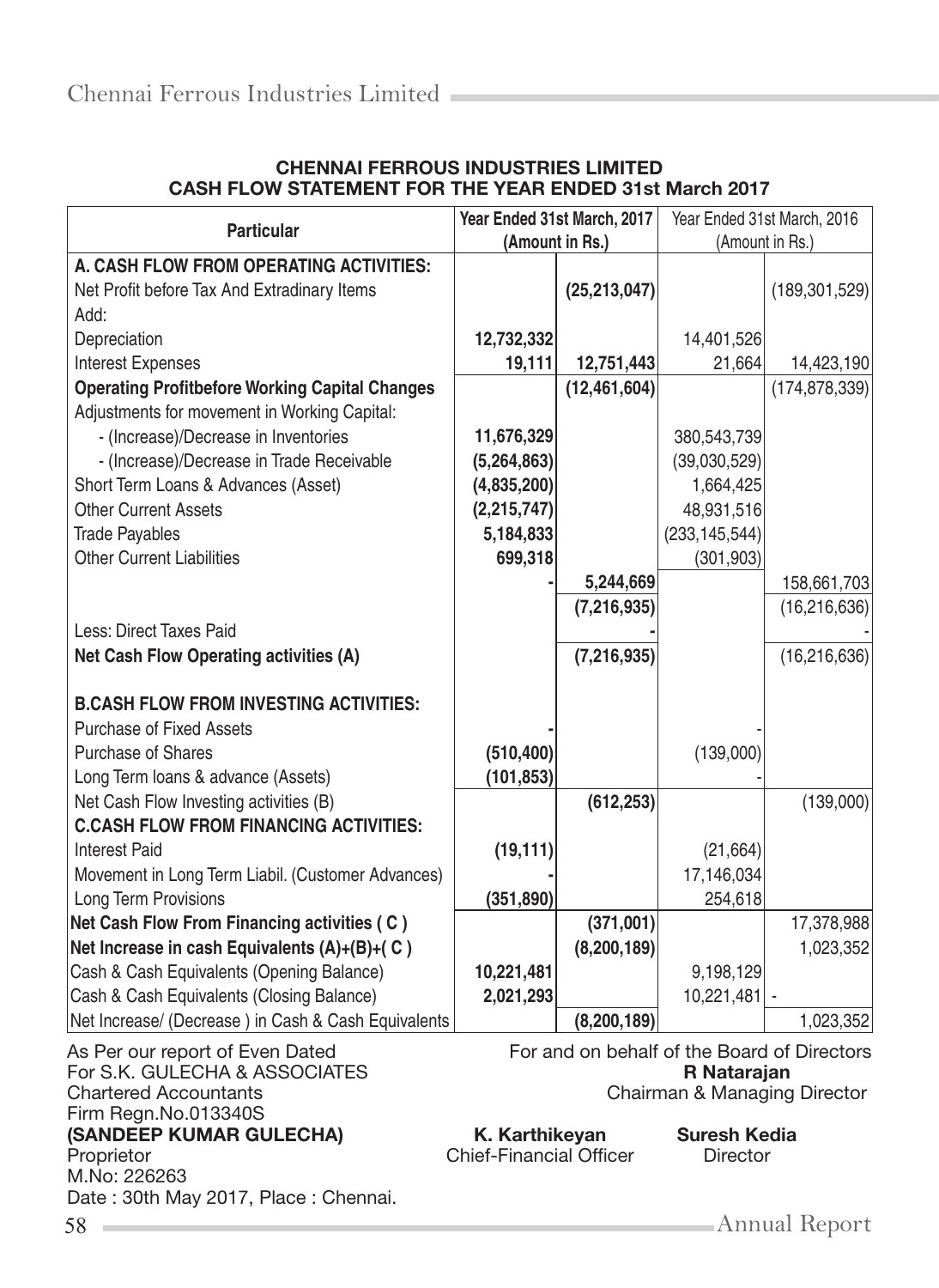# NOTES TO ACCOUNTS AS ON MARCH 31, 2017

#### Note :

### Notes attached to and forming part of the Balance Sheet as at 31-03-2017 and the Profit and Loss account for the period ended on that date:

#### 1. Company overview:

Chennai Ferrous Industries Limited (the company) incorporated under the Companies Act, 1956, in the year 2010, is manufacturer of Sponge Iron and allied products. The company's shares are listed on the Bombay Stock Exchange Limited and the shares are traded regularly.

#### 2. SIGNIFICANT ACCOUNTING POLICIES

2.1 Basis of preparation of financial statements:

 The financial statements are prepared in accordance with Indian Generally Accepted Accounting Principles (IGAAP) under the historical cost convention on the accrual method of accounting except as disclosed in the notes. GAAP comprises mandatory accounting standards as prescribed under Section 133 of the Companies Act,2013 ('the Act'), read with Rule 7 of the Companies(Accounts) Rules, 2014 and guidelines issued by the Securities and Exchange Board of India (SEBI). The accounting policies adopted in preparation of financial statements are consistent with those of previous year except for change in accounting policy initially adopted or a revision to the existing accounting policy that requires a change as against the one hitherto in use.

2.2 Use of Estimates

 The preparation of the financial statements in conformity with GAAP requires the Management to make estimates and assumptions that affect the reported balances of assets and liabilities and disclosures relating to contingent liabilities as at the date of the financial statements and reported amounts of income and expenses during the period. The Company believes that the estimates used in the preparation of the financial statements as prudent and reasonable. Accounting estimates could change from period to period. Actual results could differ from those estimates.

2.3 Revenue Recognition:

 Sale is recognized on dispatch of goods. Sale is net of trade discount, includes excise duty and excludes sales tax recovered. Insurance claim is accounted in the year of receipt.

2.4 Depreciation:

 Depreciation on Tangible assets is provided on the straight line method over the useful lives of assets as per the rates specified under Schedule II of the Companies Act, 2013 on pro-rata basis.

2.5 Fixed Assets:

 Fixed Assets are stated at cost less accumulated depreciation and impairment, if any. Direct costs like inland freight, duties, taxes and incidental expenses related to acquisition are capitalized with due adjustments for Cenvat / VAT credits.

2.6 Impairment

 At each Balance sheet date, the Management assesses, whether there is any indication that Fixed Asset have suffered an impairment loss. If any such indication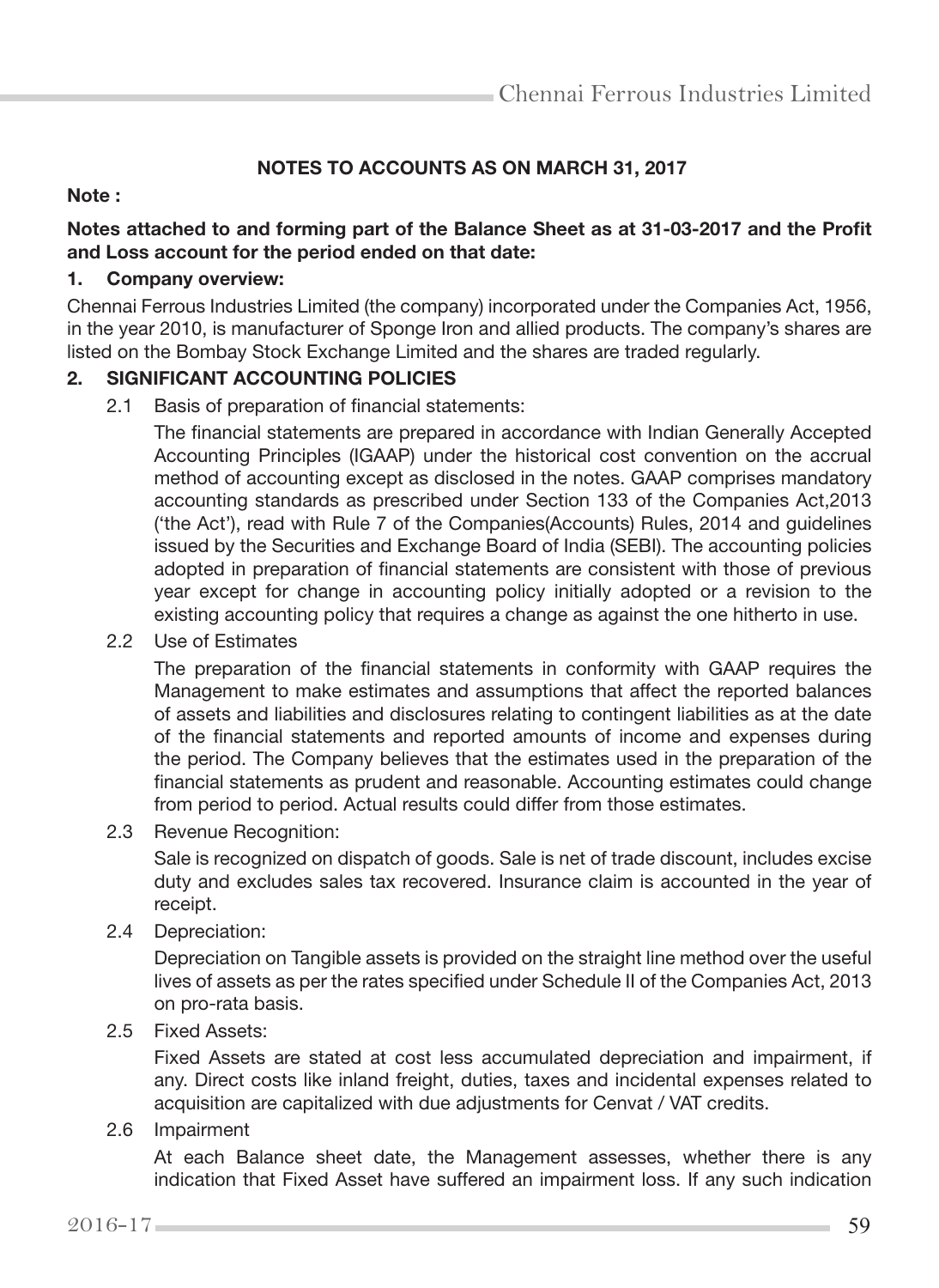exists the recoverable amount of the Assets is estimated in order to determine the extent of the impairment if any. Where it is not possible to estimate the recoverable amount of individual asset, the Company estimates the recoverable amount of the cash generating unit to which the asset belongs.

2.7 Foreign Exchange Transactions:

 Transactions in foreign currencies are recorded at the exchange rates prevailing at the date of the transactions. In respect of the transactions covered by Forward Exchange Contracts, the difference between the forward rate and the exchange rate on the date of the transaction is recognized as Income or Expense over the life of the Contract. Transactions not covered by forward exchange rates and outstanding at year end are translated at exchange rates prevailing at the year end and the profit/ loss so determined and also the realized exchange gain/losses are recognized in the Statement of Profit & Loss.

 During the year, the company has not entered into any foreign exchange contract under review.

2.8 Borrowing Cost:

 All borrowing costs are charged to revenue except to the extent they are attributable to qualifying assets, which are capitalized. During the year under review, there was no borrowing attributable to qualifying assets and hence no borrowing cost was capitalized.

2.9 Segment Accounting:

 The company is principally engaged in a single business segment viz., Manufacture of Sponge Iron.

- 2.10 Taxes on Income:
	- (a) Provision for current tax is made in accordance with the Income Tax Act, 1961.
	- (b) In accordance with the Accounting Standard AS-22 'Accounting for Taxes on Income' issued by the Institute of Chartered Accountants of India, Deferred Tax Liability / Asset arising from timing differences between book and income tax profits is accounted for at the current rate of tax to the extent these differences are expected to crystallize in later years. However, Deferred Tax Assets are recognized only if there is a reasonable / virtual certainty of realization thereof.
- 2.11 Provisions and Contingencies:

 Provisions involving a substantial degree of estimation in measurement are recognized when there is a present obligation as a result of past events and it is probable that there will be an outflow of resources. Contingent liabilities are not recognized but are disclosed in the accounts by way of a note. Contingent assets are neither recognized nor disclosed in the financial statements.

 Contingencies are recorded when it is probable that a liability will be incurred and the amounts can reasonably be estimated.

 Differences between the actual results and estimates are recognized in the year in which the results are known materialized.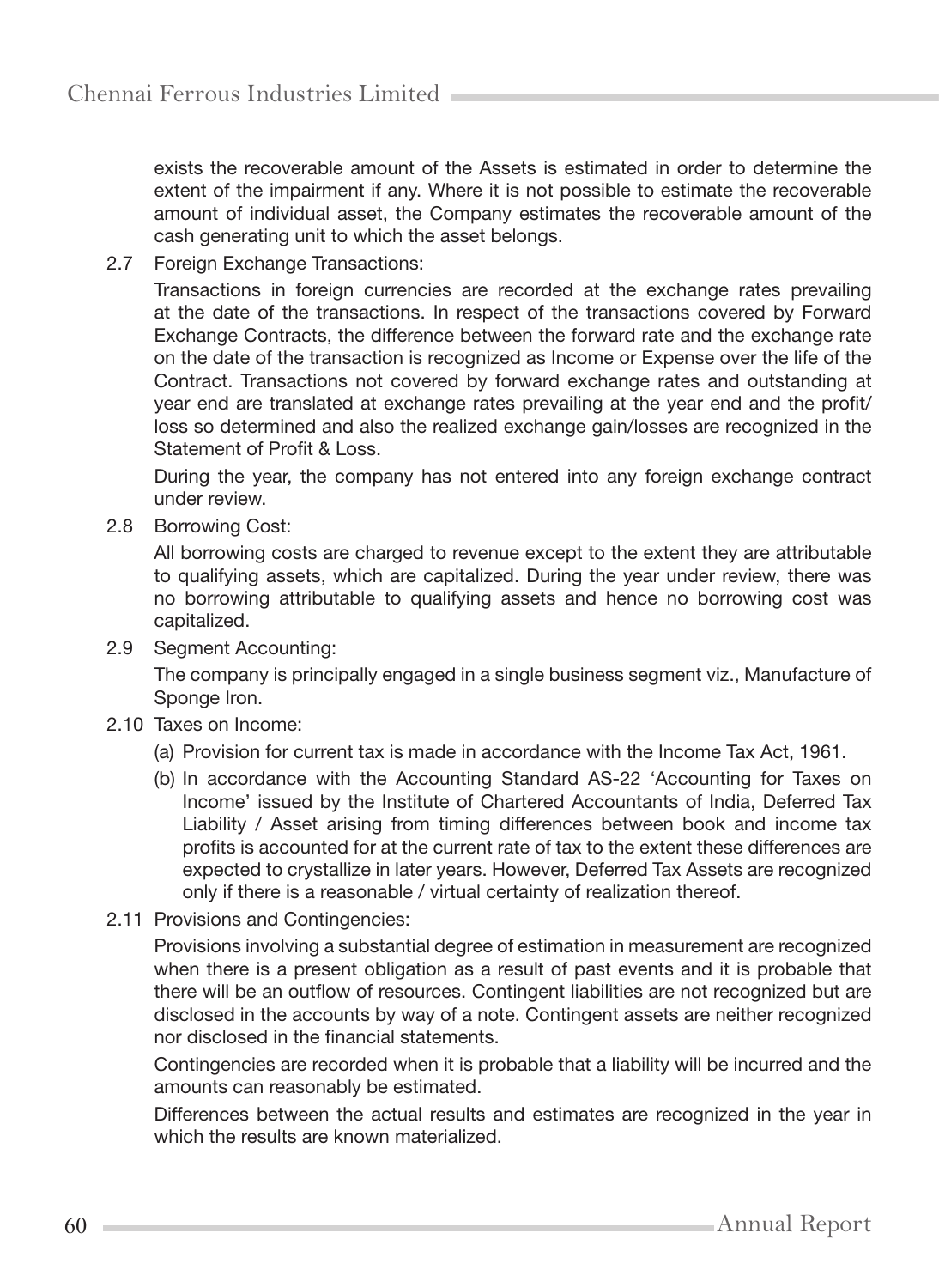#### Notes forming part of the financial statements Note 3 Share capital

|                                          |           | As at 31st March, 2017 |           | As at 31st March, 2016 |  |
|------------------------------------------|-----------|------------------------|-----------|------------------------|--|
| <b>Particulars</b>                       | Number of | Amount                 | Number of | <b>Amount</b>          |  |
|                                          | shares    | (Rs.)                  | shares    | (Rs.)                  |  |
| (a) Authorised                           |           |                        |           |                        |  |
| 3750000 Equity shares of Rs.10 each      |           |                        |           |                        |  |
| - Opening Balance                        | 3,750,000 | 37,500,000             | 3,750,000 | 37,500,000             |  |
| - Increase during the Year               |           |                        |           |                        |  |
| - Closing Balance                        | 3,750,000 | 37,500,000             | 3,750,000 | 37,500,000             |  |
| (b) Issued, Subscribed and Fully paid-up |           |                        |           |                        |  |
| Movement in the Equity Shares            |           |                        |           |                        |  |
| <b>Opening Balance</b>                   | 3,604,509 | 36,045,090             | 3,604,509 | 36,045,090             |  |
| Add: Issued during the year              |           |                        |           |                        |  |
| Less: Cancelled during the year          |           |                        |           |                        |  |
| <b>Closing Balance</b>                   | 3,604,509 | 36,045,090             |           |                        |  |
| (c) Share Application Money              |           |                        |           |                        |  |
| TOTAL                                    |           | 36,045,090             |           | 36,045,090             |  |

## Notes:

## (a) Movement of shares

Authorised Capital, Issued, Subscribed and fully paid up capital:

There is no movement of shares outstanding at the beginning and at the end of the reporting period

## (b) Terms / rights attached to equity shares

The company has only one class of equity shares having a par value of Rs 10/- per share. Each holder of

equity share is entitled to one vote per share

The details of Share Holders holding more than 5% of shares in the Company are given below

| Name of the shareholders                                               | As at 31st March,<br>2017 |                        | As at 31st March,<br>2016 |                        |  |
|------------------------------------------------------------------------|---------------------------|------------------------|---------------------------|------------------------|--|
|                                                                        | % of share<br>holding     | No of<br><b>Shares</b> | % of share<br>holding     | No of<br><b>Shares</b> |  |
| Chennai Material Recycling & Trading<br><b>Company Private Limited</b> | 8.63                      | 311,198                | 8.63                      | 311,198                |  |
| Tamilnadu Enterprises & Investments<br><b>Private Limited</b>          | 6.99                      | 251,937                | 6.99                      | 251,937                |  |
| <b>Tamilnadu Property Developers Limited</b>                           | 8.32                      | 300,000                | 8.32                      | 300,000                |  |
| <b>Radiant Solutions Private Limited</b>                               | 6.94                      | 250,000                | 6.94                      | 250,000                |  |
| Ameena Begum S                                                         | 6.94                      | 250,000                | 6.94                      | 250,000                |  |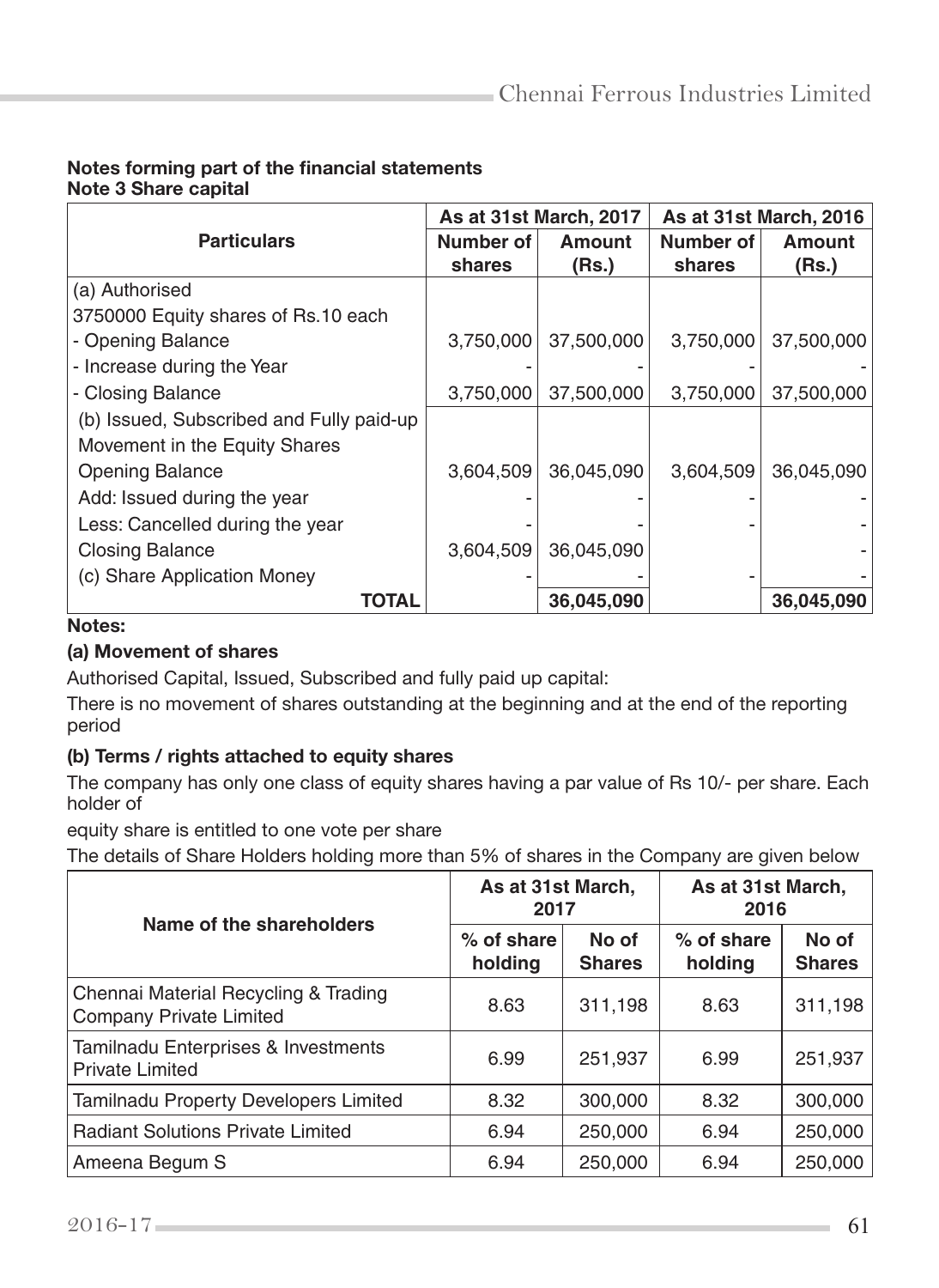|                                                           | As at 31st March, | As at 31st March, |
|-----------------------------------------------------------|-------------------|-------------------|
| <b>Particulars</b>                                        | 2017              | 2016              |
|                                                           | (Amount in Rs.)   | (Amount in Rs.)   |
| <b>Note 4 Reserves and surplus</b>                        |                   |                   |
| (a) General Reserve                                       |                   |                   |
| - Opening Balance                                         | 174,462,564       | 174,462,564       |
| - Additions during the year                               |                   |                   |
| - Closing Balance                                         | 174,462,564       | 174,462,564       |
| (a) Surplus / (Deficit) in Statement of Profit and Loss   |                   |                   |
| Opening balance                                           | (341, 544, 489)   | (152, 242, 960)   |
| Add: Profit / (Loss) for the year                         | (25, 213, 047)    | (189, 301, 529)   |
| Closing balance                                           | (366, 757, 536)   | (341, 544, 489)   |
| <b>Total</b>                                              | (192, 294, 972)   | (167,081,925)     |
| <b>Note 5 Deferred Tax Liability</b>                      |                   |                   |
| (a) Deferred Tax Liability                                |                   |                   |
| Fixed Asset Impact of Difference Between Tax              | 25,749,633.00     | 25,749,633.00     |
| Depreciation and Depriciation Charged in the<br>Financial |                   |                   |
| <b>Financial Statement</b>                                |                   |                   |
|                                                           | 25,749,633.00     | 25,749,633.00     |
| <b>Closing Balance</b>                                    |                   | 25,749,633.00     |
| <b>Total</b>                                              | 25,749,633.00     | 25,749,633.00     |
| <b>Note 6 Other current liabilities</b>                   |                   |                   |
| (i) EPF & ESI Payable                                     | 23,771            | 19,879            |
| (ii) Salary Payable                                       | 150,458           | 83,953            |
| (iii) Statutory Liabilities                               | 110,661           | 71,270            |
| (iv) Provision for Employee Benefit                       | 781,285           | 191,517           |
| (v) Others                                                | 57,500            | 57,738            |
| <b>Total</b>                                              | 1,123,675         | 424,357           |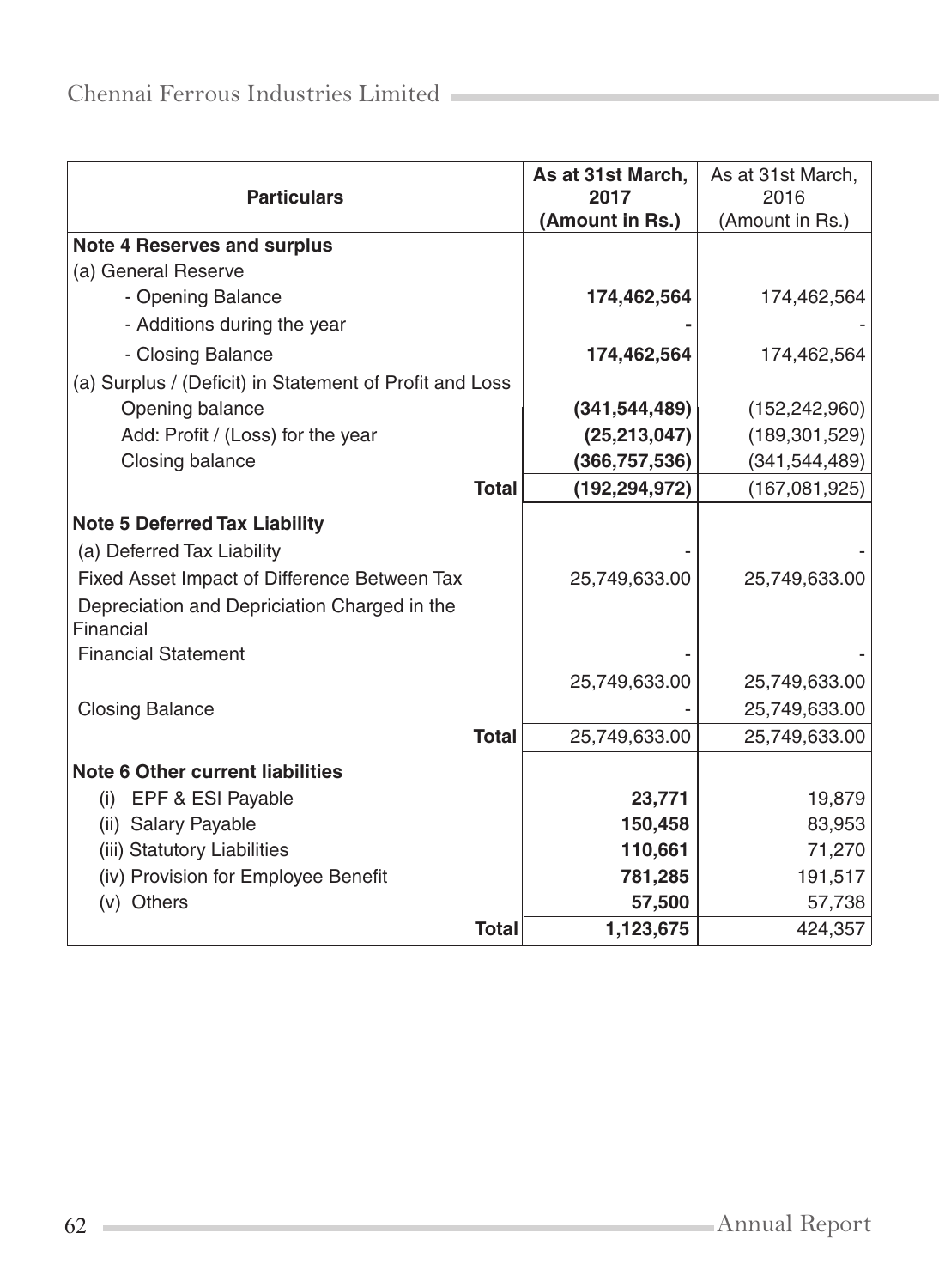|                                 | GROSS BLOCK<br><u>ທ</u><br>Note 7 - FIXED ASSET |                |                |                          |                           | <b>DEPRECIATION</b> |                |                                | <b>NET BLOCK</b>    | (Amount in Rs)      |
|---------------------------------|-------------------------------------------------|----------------|----------------|--------------------------|---------------------------|---------------------|----------------|--------------------------------|---------------------|---------------------|
| DESCRIPTION OF<br><b>ASSETS</b> | COST AS AT<br>01.04.2016                        | ADD.           | DEL.           | COST AS AT<br>31.03.2017 | 31.03.2016<br><b>UPTO</b> | FOR THE<br>PERIOD   | DEL.           | 31.03.2017<br>UP <sub>TO</sub> | 31.03.2017<br>AS AT | 31.03.2016<br>AS AT |
| Land Free Hold                  | 17,562,794                                      |                | $\blacksquare$ | 17,562,794               |                           |                     | $\blacksquare$ | $\blacksquare$                 | 17,562,794          | 17,562,794          |
| Factory Buildings               | 58,929,891                                      | $\blacksquare$ | $\blacksquare$ | 58,929,891               | 18,284,655                | 1,868,078           | $\blacksquare$ | 20, 152, 733                   | 38,777,158          | 40,645,236          |
| Plant & Machinery               | 165,048,778                                     | $\blacksquare$ | $\blacksquare$ | 165,048,778              | 82,178,409                | 10,447,588          | $\blacksquare$ | 92,625,997                     | 72,422,781          | 82,870,369          |
| Electrical Installations        | 7,818,721                                       | $\blacksquare$ | ×,             | 17,818,721               | 17,795,136                | 23,585              | ı              | 17,818,721                     |                     | 23,585              |
| Office Equipments               | 1,597,265                                       | I,             | $\blacksquare$ | 1,597,265                | 1,173,080                 | 303,480             | $\blacksquare$ | 1,476,560                      | 120,705             | 424,185             |
| Furniture & Fittings            | 523,266                                         | $\blacksquare$ | ×,             | 523,266                  | 406,022                   | 49,710              | f,             | 455,732                        | 67,534              | 117,244             |
| Vehicle                         | 419,911                                         | J.             |                | 419,911                  | 153,190                   | 39,892              |                | 193,082                        | 226,829             | 266,721             |
| TOTAL                           | 261,900,627                                     |                |                | 261,900,627              | 119,990,491               | 12,732,332          |                | 132,722,823                    | 129, 177, 803       | 141,910,135         |
| Previous Year                   | 261,562,893                                     | 373,734        |                | 261,900,627              | 79,346,083                | 26,242,882          |                | 105,588,965                    | 156,311,661         | 182,180,810         |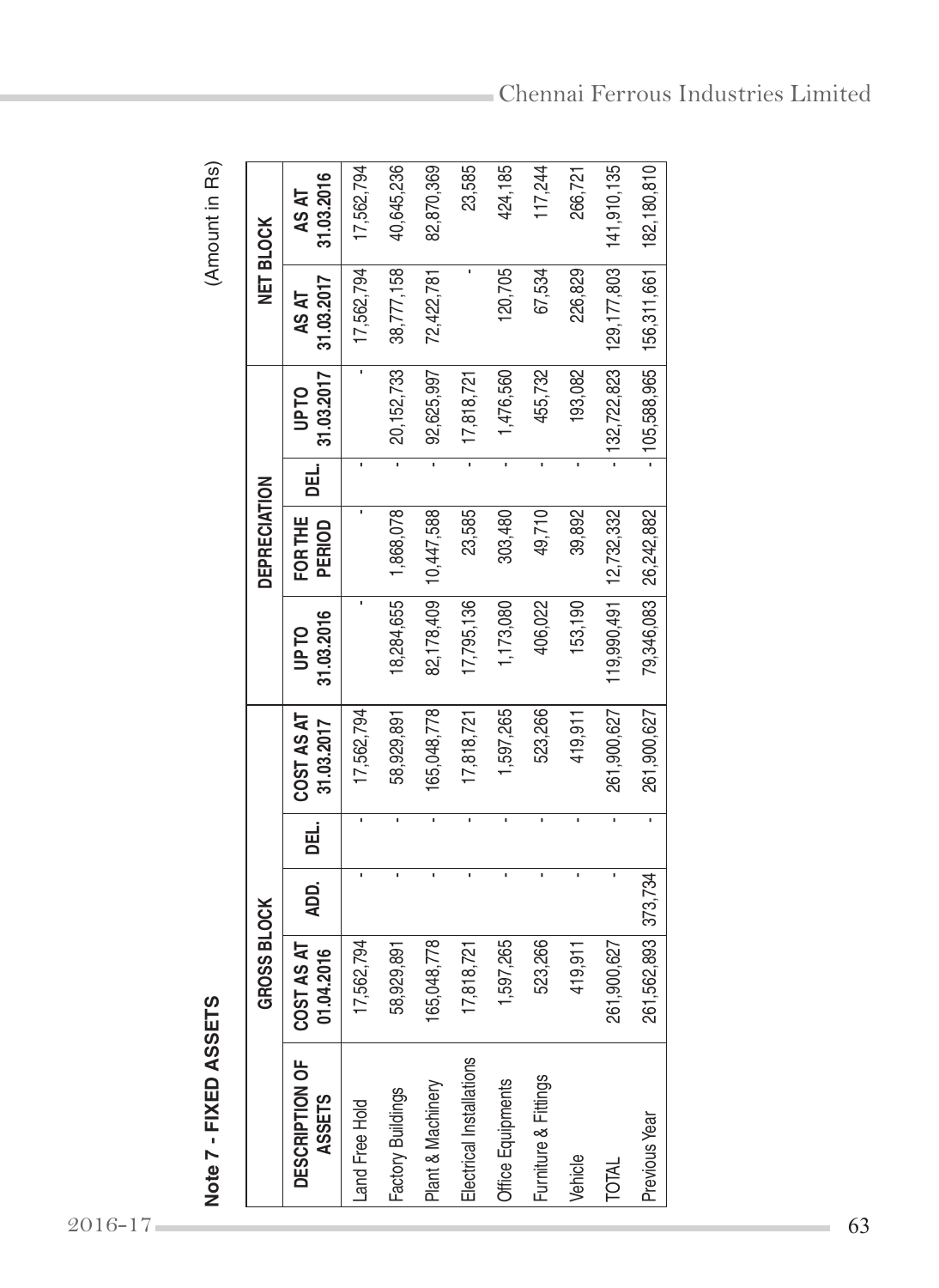| <b>Particulars</b>                                                                                    | As at 31st March,<br>2017 | As at 31st March,<br>2016 |
|-------------------------------------------------------------------------------------------------------|---------------------------|---------------------------|
|                                                                                                       | (Amount in Rs.)           | (Amount in Rs.)           |
| <b>Note 8 Non Current Investments</b>                                                                 |                           |                           |
| Trade Investment (Stated at Cost)                                                                     |                           |                           |
| Investment in unquoted Equity Shares, Fully Paid Up                                                   |                           |                           |
| 60000 Equity Shares of Rs.10/- each of OPG                                                            |                           |                           |
| Renewable Energy Private Limited                                                                      | 600,000                   | 600,000                   |
| Trade Investment (Stated at Cost)<br>Investment in unquoted Equity Shares, Fully Paid Up              |                           |                           |
| 13900 Equity Shares of Rs.10/- each of OPG                                                            | 649,400                   | 139,000                   |
| <b>Energy Private Limited</b>                                                                         |                           |                           |
| <b>Total</b>                                                                                          | 1,249,400                 | 739,000                   |
| Note 9 Long-term loans and advances                                                                   |                           |                           |
| (Unsecured and Considered good)                                                                       |                           |                           |
| (i) Capital Advance                                                                                   | 6,673,692.00              | 6,673,692.00              |
| (ii) Other Deposits                                                                                   | 62,301,853.00             | 62,200,000.00             |
| (iii) Security Deposits                                                                               | 3,235,300.00              | 3,235,300.00              |
| <b>Total</b>                                                                                          | 72,210,845.00             | 72,108,992.00             |
| <b>Note 10 Inventories</b>                                                                            |                           |                           |
| (a) Raw Materials                                                                                     | 122,236,925.00            | 128, 152, 856.00          |
| (b) Finished Goods                                                                                    | 8,600,550.00              | 13,250,657.00             |
| (c) Stores & Spares                                                                                   | 9,783,580.00              | 10,893,871.00             |
| <b>Total</b>                                                                                          | 140,621,055.00            | 152,297,384.00            |
| <b>Note 11 Trade Receivable</b>                                                                       |                           |                           |
| Trade receivables outstanding for a period exceeding                                                  |                           |                           |
| six months from the date they were due for payment<br><b>Other Debts</b>                              |                           |                           |
| Unsecured, considered good                                                                            | 150,207,177.00            | 144,942,313.58            |
| <b>Total</b>                                                                                          | 150,207,177.00            | 144,942,313.58            |
| Note 12 Cash and cash equivalents                                                                     |                           |                           |
| (a) Cash on hand                                                                                      | 95,233.00                 | 2,037,086.00              |
| (b) Balances with banks                                                                               |                           |                           |
| (i) In current accounts                                                                               | 884,227.51                | 7,209,977.32              |
| (ii) In Deposit accounts                                                                              | 1,041,832.00              | 974,418.00                |
| <b>Total</b>                                                                                          | 2,021,292.51              | 10,221,481.32             |
| Of the above, the balances that meet the definition<br>of Cash and cash equivalents as per AS 3 C.F.S | 2,021,292.51              | 10,221,481.32             |
| <b>Note 13 Short Term Loans &amp; Advances</b>                                                        |                           |                           |
|                                                                                                       |                           |                           |
| (a) Supplier Advances                                                                                 | 27,385,933.00             | 22,550,733.00             |
| <b>Total</b>                                                                                          | 27,385,933.00             | 22,550,733.00             |
| 64                                                                                                    |                           | Annual Report             |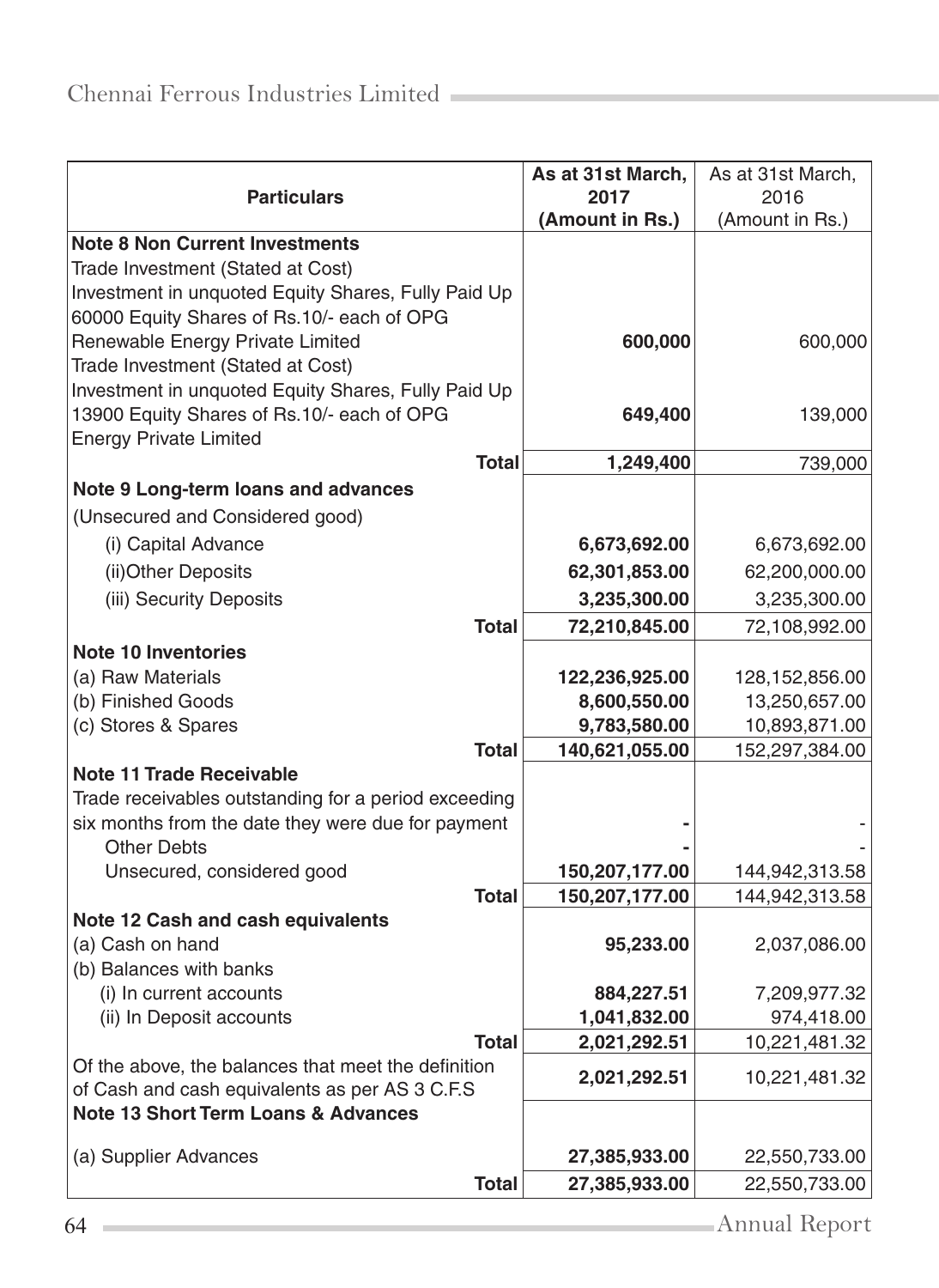|                                                  |              | As at 31st March, | As at 31st March, |
|--------------------------------------------------|--------------|-------------------|-------------------|
| <b>Particulars</b>                               |              | 2017              | 2016              |
|                                                  |              | (Amount in Rs.)   | (Amount in Rs.)   |
| <b>Note 14 Other Current Assets</b>              |              |                   |                   |
| (a) Balance with Excise Authorities              |              | 20,407,266.00     | 18,575,761.00     |
| (b) Balance with VAT Authorities                 |              | 25,600.00         |                   |
| $(c)$ T.D.S                                      |              | 3,925.00          | 4,064.00          |
| (d) Others                                       |              | 466,254.81        | 107,473.81        |
|                                                  | <b>Total</b> | 20,903,045.81     | 18,687,298.81     |
| <b>Note 15 Revenue from operations</b>           |              |                   |                   |
| Sale of Goods:<br>(a)                            |              |                   |                   |
| - Manufacturing Items                            |              | 8,900,904.00      | 295,164,849.00    |
| Income Received from I.C.B.C<br>(b)              |              | 23,917,785.00     | 27,650,915.00     |
|                                                  | <b>Total</b> | 32,818,689.00     | 322,815,764.00    |
| <b>Note 16 Other Income</b>                      |              |                   |                   |
| Profit from Sale of Share Investment<br>(a)      |              | 573,600.00        | 408,000.00        |
| (b)<br><b>Interest Received</b>                  |              | 39,250.00         | 41,020.00         |
| (c)<br>Liability No longer required written back |              | 3,045.42          |                   |
|                                                  | Total        | 615,895.42        | 449,020.00        |
| <b>Note 17 Cost of Materials Consumed</b>        |              |                   |                   |
| Opening stock<br>(a)                             |              | 128, 152, 856.00  | 521,052,874.00    |
| Add: Purchases<br>(b)                            |              |                   | 41,553,662.00     |
|                                                  |              | 128, 152, 856.00  | 562,606,536.00    |
| Less: Closing Stock<br>(c)                       |              | 122,236,925.00    | 128,152,856.00    |
|                                                  | <b>Total</b> | 5,915,931.00      | 434,453,680.00    |
| Note 18 Changes in inventories of finished       |              |                   |                   |
| goods, work-in-progress and stock-in-trade       |              |                   |                   |
| Inventories at the end of the year:              |              |                   |                   |
| Stock-in-trade                                   |              | 8,600,550.00      | 13,250,657.00     |
|                                                  |              | 8,600,550.00      | 13,250,657.00     |
| Inventories at the beginning of the year:        |              |                   |                   |
| Stock-in-trade                                   |              | 13,250,657.00     | 3,394,151.00      |
|                                                  |              | 13,250,657.00     | 3,394,151.00      |
| Net (increase) / decrease                        |              | 4,650,107.00      | $-9,856,506.00$   |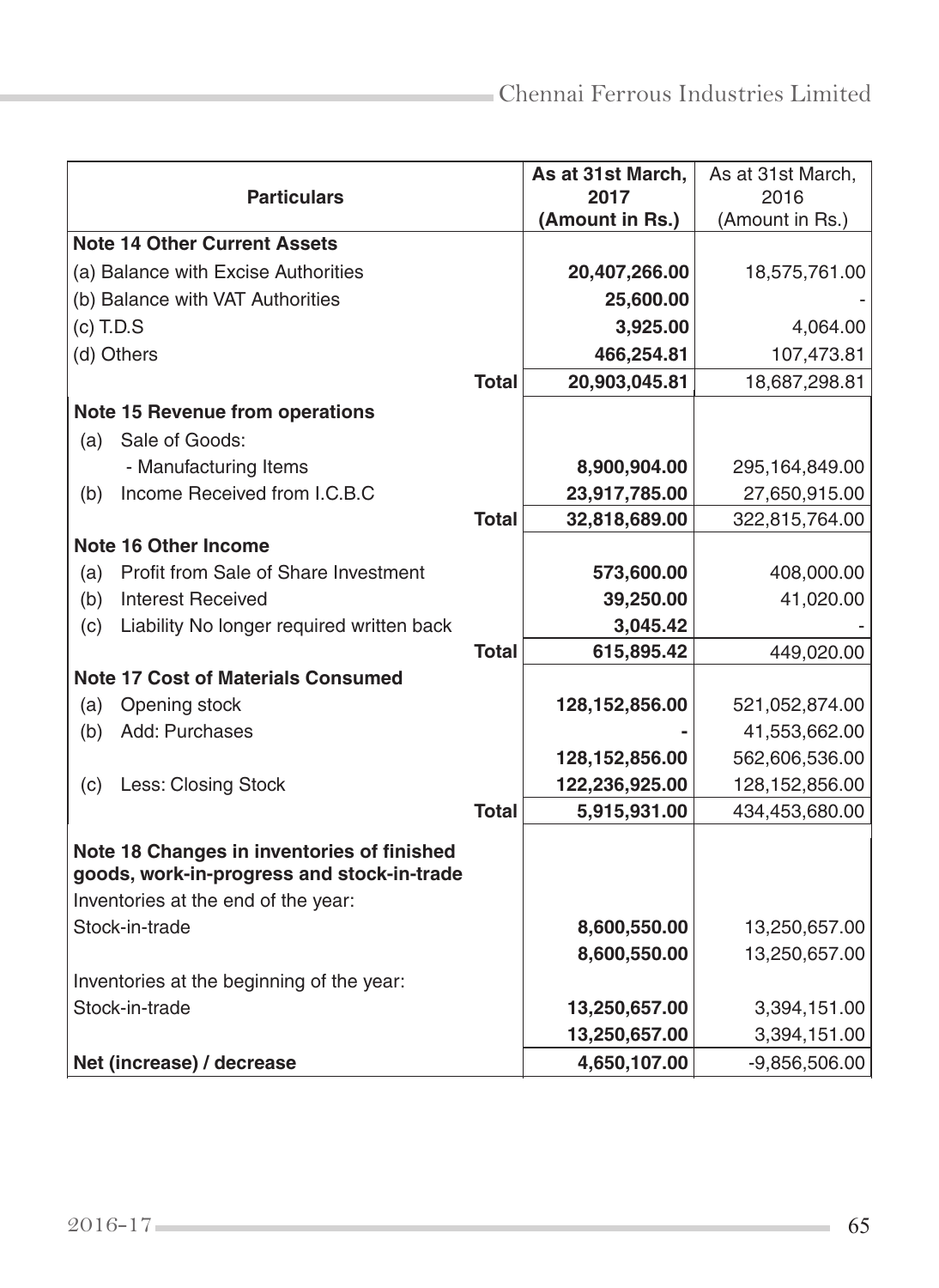| <b>Particulars</b>                                  |              | As at 31st March,<br>2017 | As at 31st March,<br>2016 |
|-----------------------------------------------------|--------------|---------------------------|---------------------------|
|                                                     |              | (Amount in Rs.)           | (Amount in Rs.)           |
| <b>Note 19 Employee Benefit Expenses</b>            |              |                           |                           |
| (a) Salary and Wages                                |              | 1,243,080.00              | 2,318,678.00              |
| Contribution to EPF & ESI<br>(b)                    |              | 147,399.00                | 180,236.00                |
| (c) Employee Benefit<br>(d)<br><b>Staff Welfare</b> |              | 237,878.00<br>111,855.00  | 254,618.00<br>287,026.00  |
|                                                     | <b>Total</b> | 1,740,212.00              | 3,040,558.00              |
|                                                     |              |                           |                           |
| <b>Note 20 Finance Costs</b>                        |              |                           |                           |
| (a) Bank Charges<br>(b) Interest on Other           |              | 13,495.11<br>5,616.00     | 20,041.00<br>1,623.00     |
|                                                     | <b>Total</b> | 19,111.11                 | 21,664.00                 |
| <b>Note 21 Other expenses</b>                       |              |                           |                           |
| A. Material & Manufacturing Expenses                |              |                           |                           |
| Stores and Spares Consumed                          |              | 15,435,314.00             | 3,410,162.00              |
| <b>Freight Charges</b>                              |              | 453,709.00                | 4,636,310.00              |
| Power and Fuel                                      |              |                           | 778,817.00                |
| <b>Clearing and Forwarding Charges</b>              |              |                           | 2,437,530.00              |
| <b>Customs Duty</b>                                 |              |                           | 1,461,693.00              |
| Labour Charges                                      |              |                           | 1,000,000.00              |
| <b>B. Repairs &amp; Maintenance</b>                 |              |                           |                           |
| <b>Building Repairs and Maintenance</b>             |              | 494,183.00                |                           |
| <b>Computer Maintenance</b>                         |              | 8,910.00                  |                           |
| <b>Machinery Maintenance</b>                        |              | 14,085,671.00             | 7,388,458.00              |
| <b>Vehicle Maintenance</b>                          |              | 228,480.03                | 327,790.66                |
| <b>C. Administrative Expenses</b>                   |              |                           |                           |
| <b>Bad Debts Written Off</b>                        |              |                           | 28,289.16                 |
| Donation                                            |              |                           | 5,000.00                  |
| <b>Directors Remuneration</b>                       |              | 558,000.00                | 300,000.00                |
| <b>Filling Fees</b>                                 |              | 16,479.40                 | 7,974.22                  |
| Insurance                                           |              | 50,627.00                 | 108,469.00                |
| 66                                                  |              |                           | Annual Report             |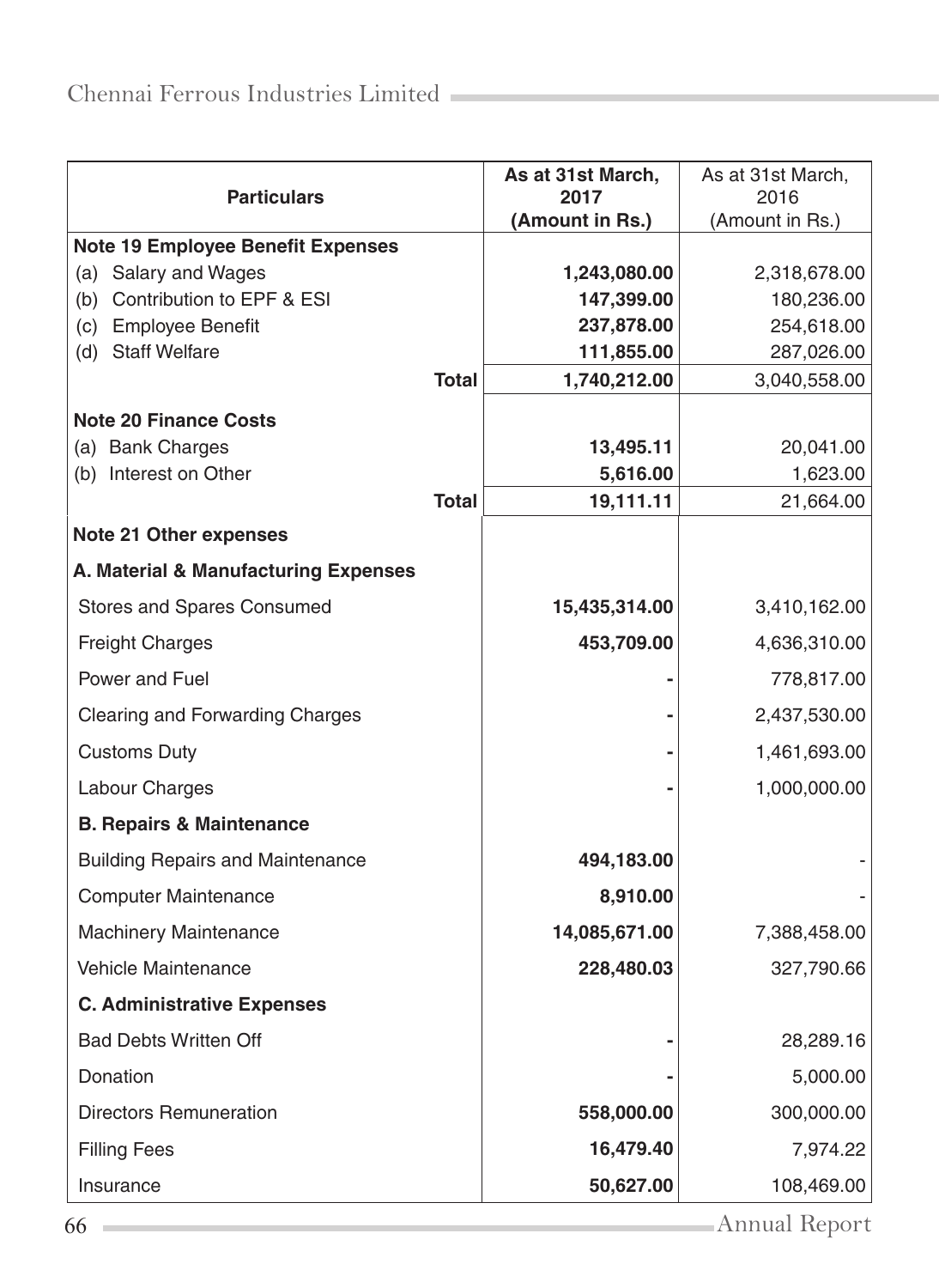| <b>Particulars</b>                    |              | As at 31st March,<br>2017<br>(Amount in Rs.) | As at 31st March,<br>2016<br>(Amount in Rs.) |
|---------------------------------------|--------------|----------------------------------------------|----------------------------------------------|
| Postage Expenses                      |              | 54,820.00                                    | 6,925.00                                     |
| <b>Printing and Stationery</b>        |              | 124,124.00                                   | 56,702.00                                    |
| Professional & Consultancy            |              | 489,298.00                                   | 350,090.00                                   |
| <b>Payment to Auditors</b>            |              |                                              |                                              |
| i) As Statutory Audit Fees            |              | 40,250.00                                    | 40,075.00                                    |
| ii) As Tax Audit Fees                 |              | 17,250.00                                    | 17,175.00                                    |
| Rates & Taxes                         |              | 472,646.80                                   | 444,190.00                                   |
| <b>Rebate and Discount</b>            |              |                                              |                                              |
| Rent                                  |              | 134,500.00                                   | 285,000.00                                   |
| <b>Security Charges</b>               |              |                                              | 1,428,322.00                                 |
| Listing Fees / Share Transfer Charges |              | 330,139.00                                   | 278,582.00                                   |
| <b>Telephone Expenses</b>             |              | 37,459.00                                    | 327,333.16                                   |
| Travelling & Conveyance               |              | 253,634.00                                   | 107,466.00                                   |
| D. Selling & Distribution Expenses    |              |                                              |                                              |
| <b>Sales Commission</b>               |              |                                              | 202,100.00                                   |
| Carriage Outwards                     |              | 5,553.00                                     | 760,590.00                                   |
| <b>Advertisement Expenses</b>         |              | 30,700.00                                    | 61,350.00                                    |
|                                       | <b>Total</b> | 33,321,747.23                                | 26,256,393.20                                |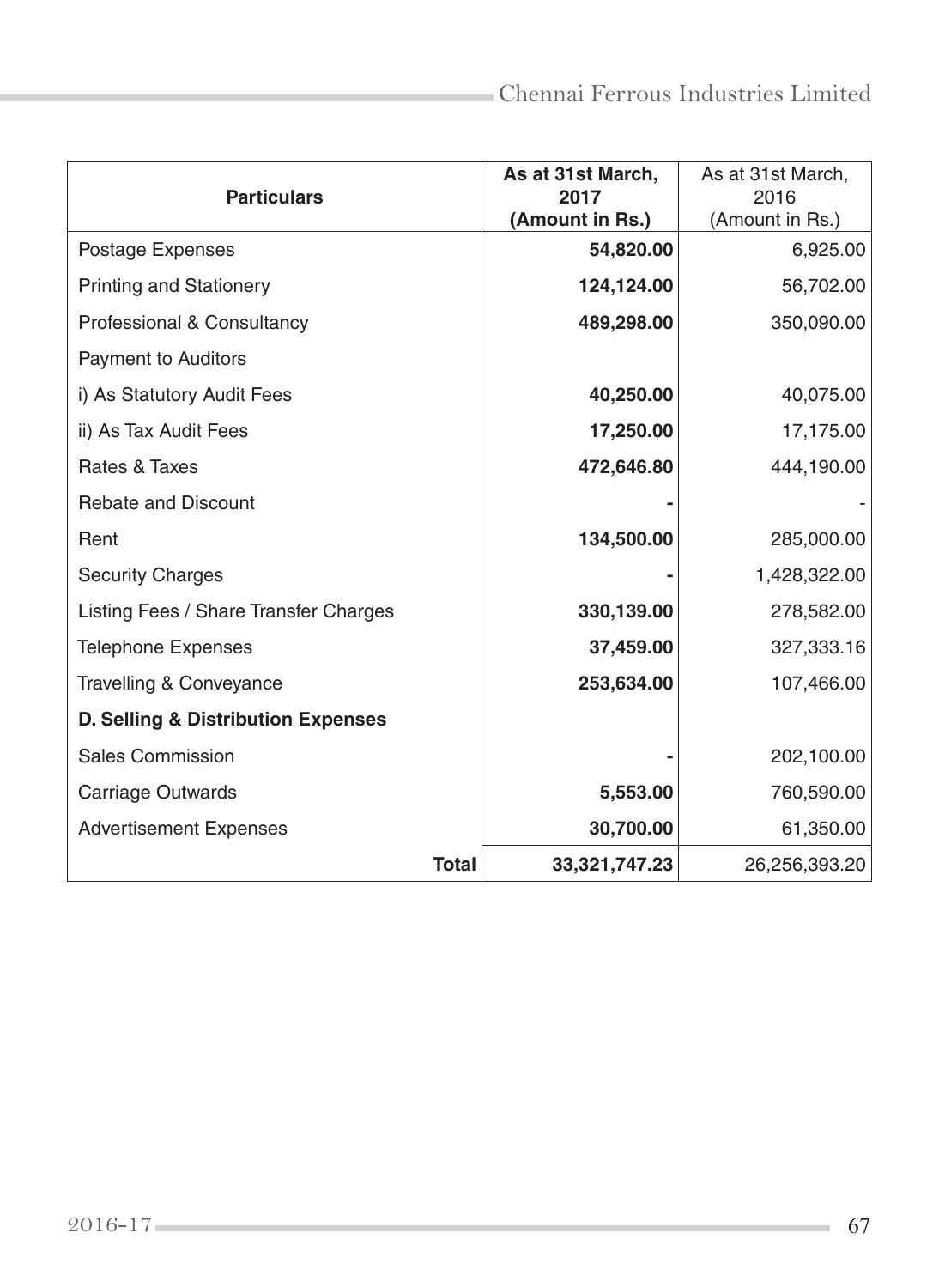## 22. Additional Information to the Financial Statements

- (i) Contingent liability not provided for:
	- (a) Counter Guarantees furnished to the bank Rs.5,02,538/- (Previous year Rs. 4,78,458/-)
	- (b) Towards outstanding Letter of Credit Nil (Previous year Nil) on account of import of raw materials.
- (ii) Estimated amount of contracts remaining to be executed on capital accounts and not provided for Rs.13,59,00,000/- (Previous year Rs.13,59,00,000/- pertaining to resulting company) and for others is nil.
- (iii) Claims against the Company not acknowledged as Debt Rs. Nil. Estimated amount of contracts remaining to be executed on capital account and not provided for Rs. Nil. Contingent liabilities not provided for: Nil
- (iv) Employee Benefits :
	- (a) Defined Contribution plan:

 Contribution to defined contribution plan recognized as expenses for the year 2016-17 accordingly an amount of Rs. 1,47,399/-(previous year Rs.1,80,236/-) is debited towards contribution to PF & ESI.

(b) Defined Benefit plan:

 As per the explanations given by the management of the company except for gratuity there are no other plans for the employees of the company. The present value of gratuity obligation is determined during the year based on actuarial valuation using projected unit credit method. Accordingly, provision of Rs. 2,37,878/- has been made.

| <b>Particulars</b> |                                                                                | 2016-17         | 2015-16         |
|--------------------|--------------------------------------------------------------------------------|-----------------|-----------------|
|                    |                                                                                | (Amount in Rs.) | (Amount in Rs.) |
|                    | Expenses recognized in the statement of profit and                             |                 |                 |
|                    | loss for the year ended                                                        |                 |                 |
|                    | 1. Current Service Cost                                                        | 3,92,282        | 2,43,423        |
|                    | 2. Interest Cost/ Interest on obligation                                       | 51,932          | 26,247          |
|                    | 3. Expected return on plan assets                                              |                 |                 |
|                    | 4. Net Actuarial (gains)/losses                                                | (2,06,336)      | (22, 954)       |
|                    | 5. Total Expenses                                                              | 2,37,878        | 2,54,618        |
| Ш                  | Net Asset/)(Liability) recognized in the balance                               |                 |                 |
|                    | sheet as on 31-03-2017                                                         |                 |                 |
|                    | 1. Present Value of funded Obligations                                         |                 |                 |
|                    | 2. Present Value of unfunded Obligations                                       | 9,30,304        | 6,92,426        |
|                    | 3. Fair Value of plan assets as at 31-03-2016                                  |                 |                 |
|                    | 4. Unrecognized past service cost                                              |                 |                 |
|                    | 5. Net liability as at 31-03-2017                                              | 9,30,304        | 6,92,426        |
| Ш                  | Changes in Benefit obligations during the year ended                           |                 |                 |
|                    | 1. Present Value of Defined Benefit Obligation at the<br>beginning of the year | 6,92,426        | 4,37,808        |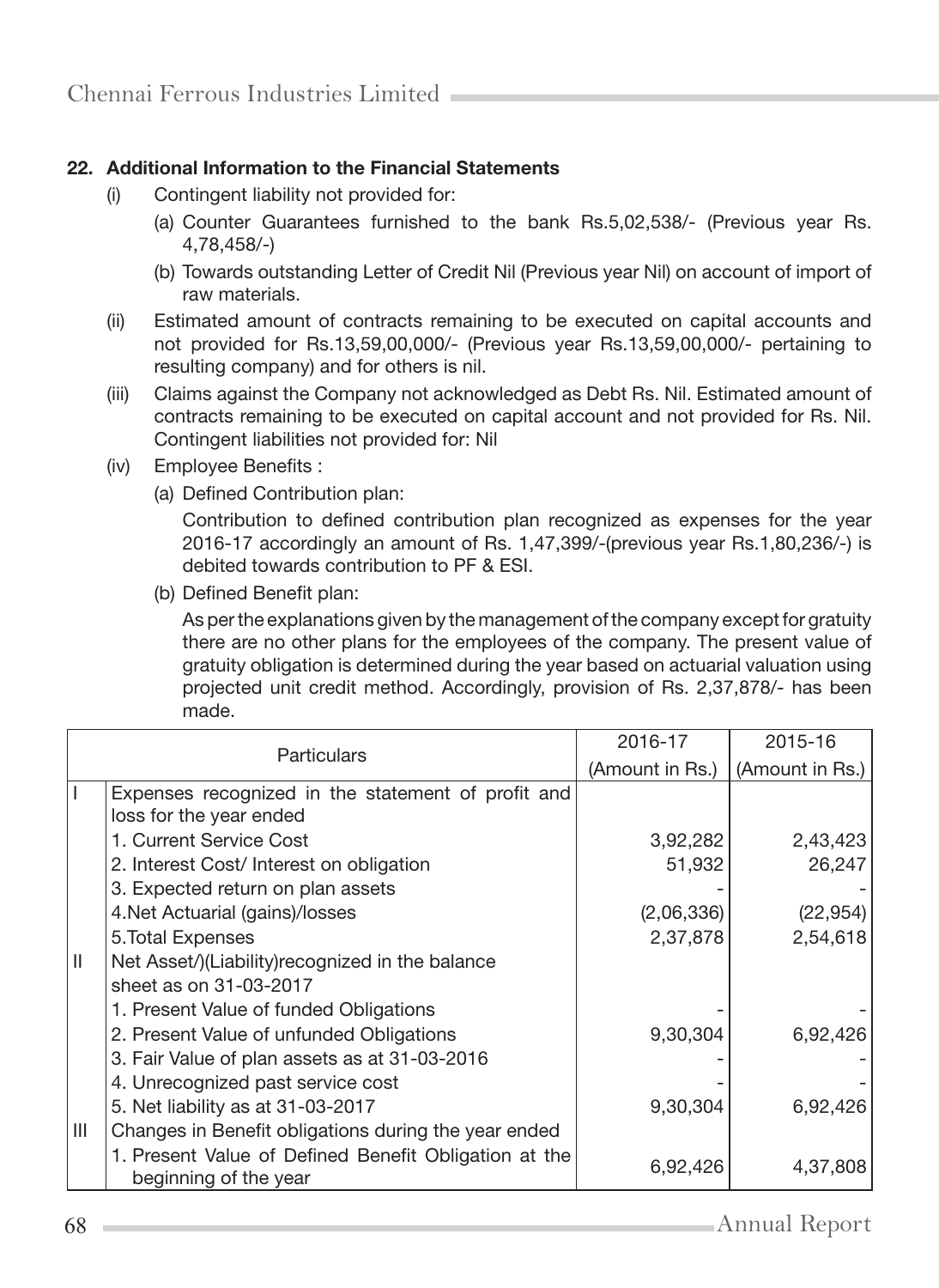| Particulars |                                                                          | 2016-17         | 2015-16         |
|-------------|--------------------------------------------------------------------------|-----------------|-----------------|
|             |                                                                          | (Amount in Rs.) | (Amount in Rs.) |
|             | 2. Current Service Cost                                                  | 3,92,282        | 2,43,423        |
|             | 3. Interest Cost                                                         | 51,932          | 34,149          |
|             | 4. Actuarial(Gains)/losses                                               | (2,06,336)      | (22, 954)       |
|             | 5. Benefit payments                                                      |                 |                 |
|             | 6. Present Value of Defined Benefit Obligation at the<br>end of the year | 9,30,304        | 6,92,426        |
| IV          | Changes in Asset during the year ended                                   |                 |                 |
|             | 1. Plan assets at the beginning of the year                              |                 |                 |
|             | 2. Expected return on plan assets                                        |                 |                 |
|             | 3. Contribution by the Employer                                          |                 |                 |
|             | 4. Actual Benefits paid                                                  |                 |                 |
|             | 5. Actuarial gains/(losses)                                              |                 |                 |
|             | 6. Plan assets at the end of the year                                    |                 |                 |
| V           | Category of Plan Assets:                                                 | Nil             | Nil             |
|             | Government of India Securities                                           |                 |                 |
|             | <b>High Quality Corporate Bonds</b>                                      |                 |                 |
|             | Equity Shares of Listed Companies Property                               |                 |                 |
|             | Funds Managed by Insurer                                                 |                 |                 |
|             | <b>Bank Balance</b>                                                      |                 |                 |
| VI          | Principal Actuarial Valuation                                            | 7.00%           | 7.50%           |
|             | 1. Discount Rate                                                         |                 |                 |
|             | 2. Expected rate of Return on plan assets                                |                 |                 |
|             | 3. Annual Increase in Salary Costs                                       | 6.00%           | 6.50%           |
|             | 4. Mortality Table                                                       | IALM(2006-08)   | ILAM(2006-08)   |
|             |                                                                          | Ult.            | Ult.            |
|             | 5. Withdrawal Rate                                                       | 5% at younger   | 5% at younger   |
|             |                                                                          | ages reducing   | ages reducing   |
|             |                                                                          | gradually to    | gradually to    |
|             |                                                                          | 1% at older     | 1% at older     |
|             |                                                                          | ages            | ages            |
| VII         | Table Showing Surplus/ (Deficit)                                         |                 |                 |
|             | Defined Benefit Obligation                                               | 9,30,304        | 6,92,426        |
|             | <b>Plan Assets</b>                                                       |                 |                 |
|             | Surplus/ (Deficit)                                                       | (9,30,304)      | (6,92,426)      |

- (v) There are no dues to enterprises as defined under Micro, Small and Medium Enterprises Development Act, 2006, as at March 31, 2017 which is on the basis of such parties having been identified by the management and relied upon by the auditors.
- (vi) Company has circularized/sought confirmation of balance letters to/from sundry debtors & advance parties / sundry creditors. In the absence of negation, the balances appearing the books are taken as confirmed.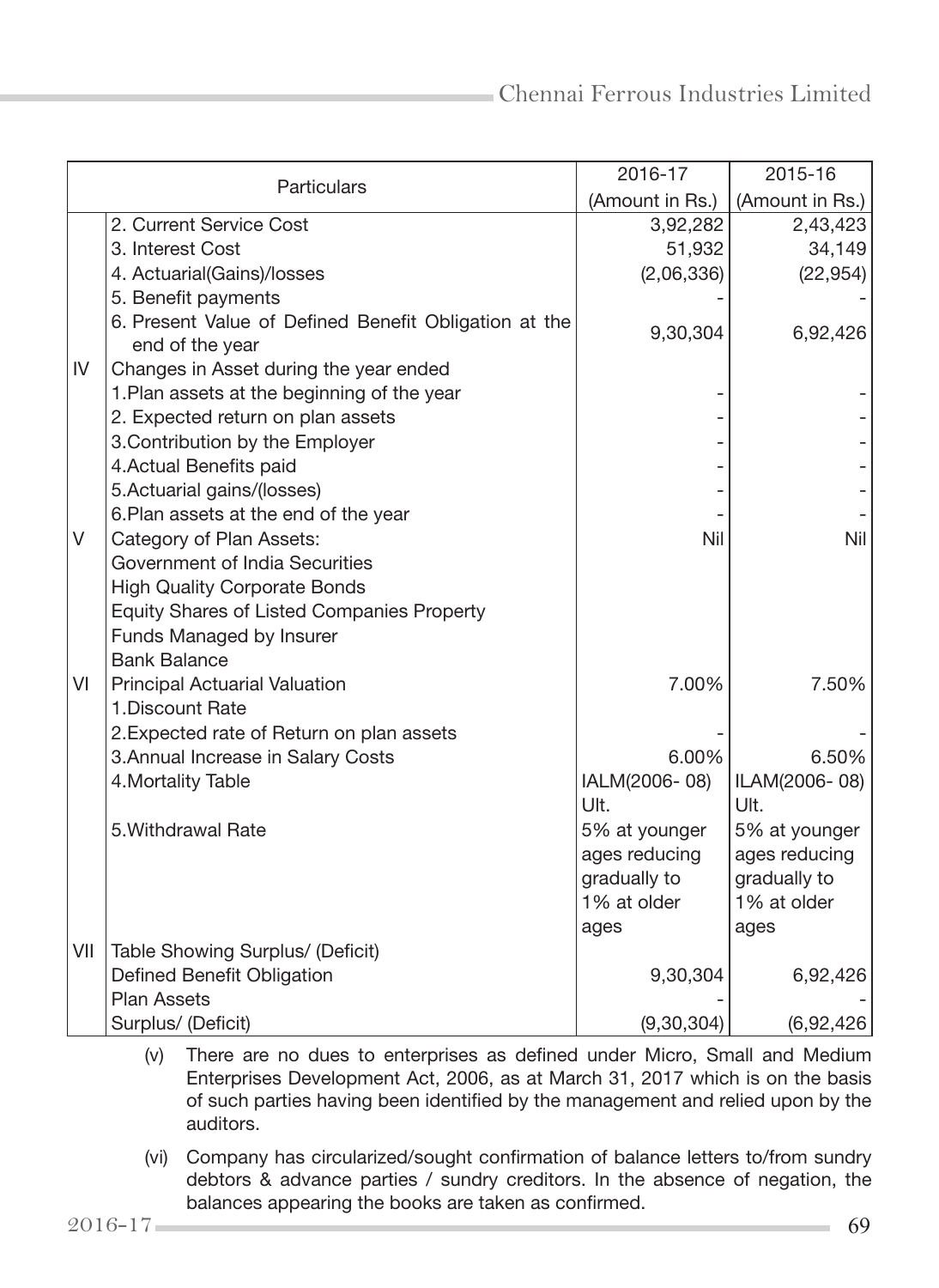(vii) Value of Imported & Indigenous Raw Materials, Spare Parts Components consumed

| Year                     | 2016-17       |               | 2014-15       |     |
|--------------------------|---------------|---------------|---------------|-----|
| <b>Particulars</b>       | Amount in Rs. | $\frac{0}{0}$ | Amount in Rs. | %   |
| Imported                 |               | -             |               |     |
| Indigenous- Raw Material | 59,15,931     |               | 434,453,680   | 100 |
| Indigenous- Spares       | 1,54,35,314   | 100           | 3,410,162     |     |

- (viii) CIF Value of Imports: Nil (Previous year: Rs. Nil)
- (ix) Remittance in Foreign Currency towards Dividend Nil
- (x) Earnings in Foreign Currency Rs. Nil (Previous year Rs. Nil) Expenditure in Foreign Currency Rs. Nil (Previous year Nil)
- (xi) RELATED PARTY DISCLOSURES

 Details of related parties including summary of transactions entered into by the Branch during the year ended 31 March 2017 are summarized below:

| Names of related parties: |                               |  |  |
|---------------------------|-------------------------------|--|--|
| Key management personnel  | Mr. R Natarajan,              |  |  |
|                           | Chairman & Managing Director  |  |  |
| Other Related Party       | Gita Renewable Energy Limited |  |  |

 Note: Related party relationship is as identified by the Company and relied upon by the Auditors

#### Related party transactions: (Amount in Rupees)

|                                      |           | Value             |  |
|--------------------------------------|-----------|-------------------|--|
| <b>Particulars</b>                   | Value     | Outstanding as on |  |
|                                      |           | 31.03.2017        |  |
| Directors Salary - Mr.R. Natarajan   | 5,58,000  | 78,275            |  |
| Advance Recovered - Gita Renewable   | 20,37,584 |                   |  |
| <b>Energy Limited</b>                |           |                   |  |
| Advance Paid - Gita Renewable Energy | 26,05,000 | (26, 05, 000)     |  |
| Limited                              |           |                   |  |

(xii) SEGMENT INFORMATION FOR THE YEAR ENDED 31<sup>st</sup> MARCH 2017.

(a) Business Segment:

 The Company operates in Single Business Segment of 'Sponge Iron'. Therefore, the Company is of the view that the disclosure requirement of Accounting Standard AS-17 issued by the Institute of Chartered Accountants of India is not applicable to the Company.

 (b) The Company has not yet been successful in its efforts to appoint a Company Secretary to fulfill the requirements of Section 203 of the Companies Act, 2013.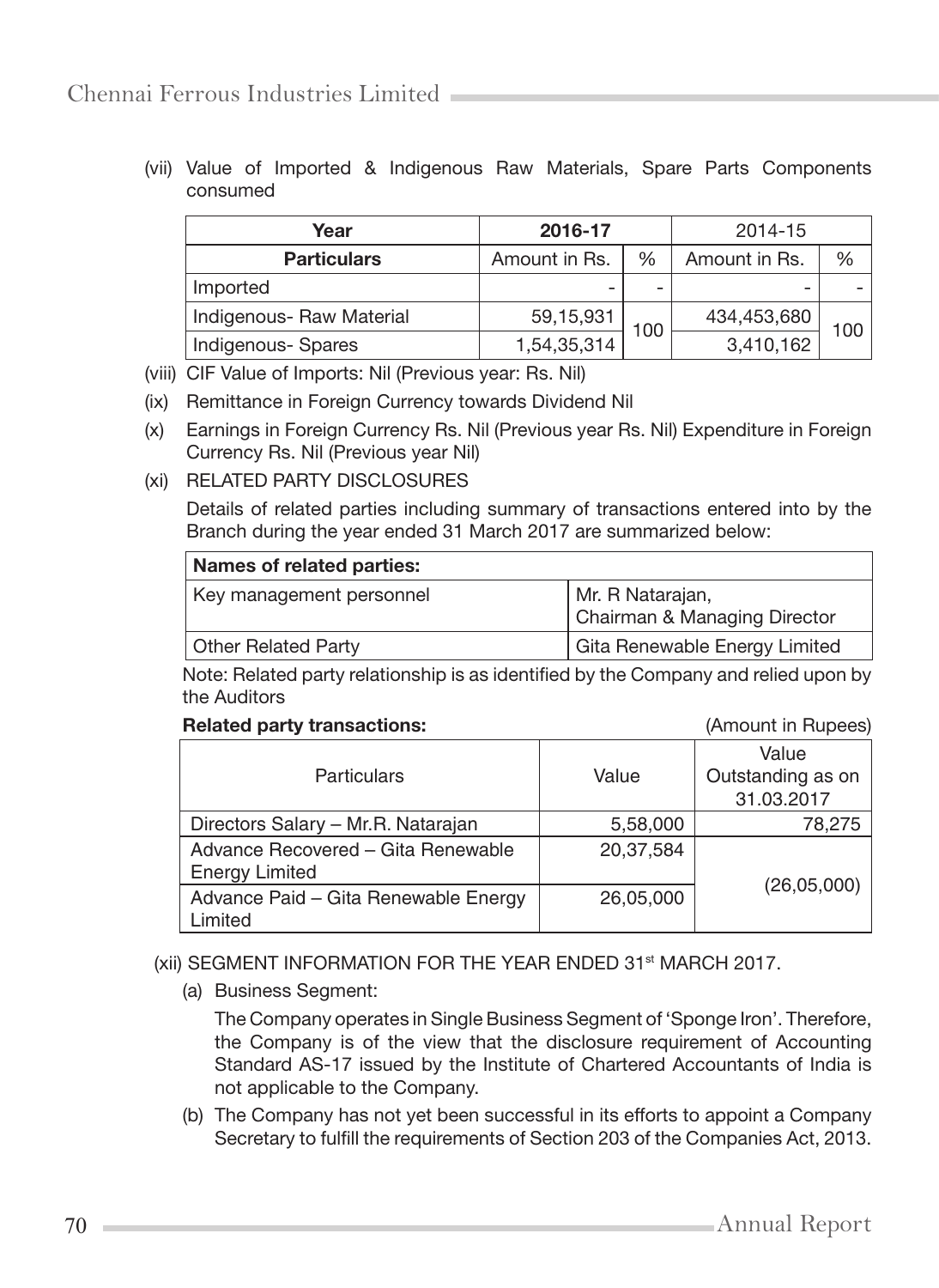| (xiii) | Earnings Per Share:                              | 2016-17   | 2015-16                        |
|--------|--------------------------------------------------|-----------|--------------------------------|
|        | Weighted Average No. of Equity Shares of Rs.10/- |           |                                |
| a)     | each                                             |           |                                |
|        | I. No. of Shares at the beginning of the year    | 36,04,509 | 36,04,509                      |
|        | II. No. of Shares at the end of the year         | 36,04,509 | 36,04,509                      |
|        | Weighted average number of equity shares         |           |                                |
|        | outstanding during the year                      | 36,04,509 | 36,04,509                      |
|        | Net profit After Tax available for               |           |                                |
| b)     | equity shareholders (Rs.)                        |           | $(2,52,13,047)$ (18,93,01,529) |
| C)     | Basic and Diluted earnings per share (Rs.)       | (6.99)    | (52.52)                        |

(xiv) Previous year figures:

 Previous year's figures have been regrouped /reclassified wherever necessary to correspond with the current year's classification / disclosure

For S.K. GULECHA & ASSOCIATES<br>
Chairman & Managing<br>
Chairman & Managing Firm Regn.No.013340S

As Per our report of Even Dated For and on behalf of the Board of Directors Chairman & Managing Director

M.No: 226263

Date: 30<sup>th</sup> May 2017 Place : Chennai

(SANDEEP KUMAR GULECHA) K. Karthikeyan Suresh Kedia<br>Proprietor Director Chief-Financial Officer Director Chief-Financial Officer Director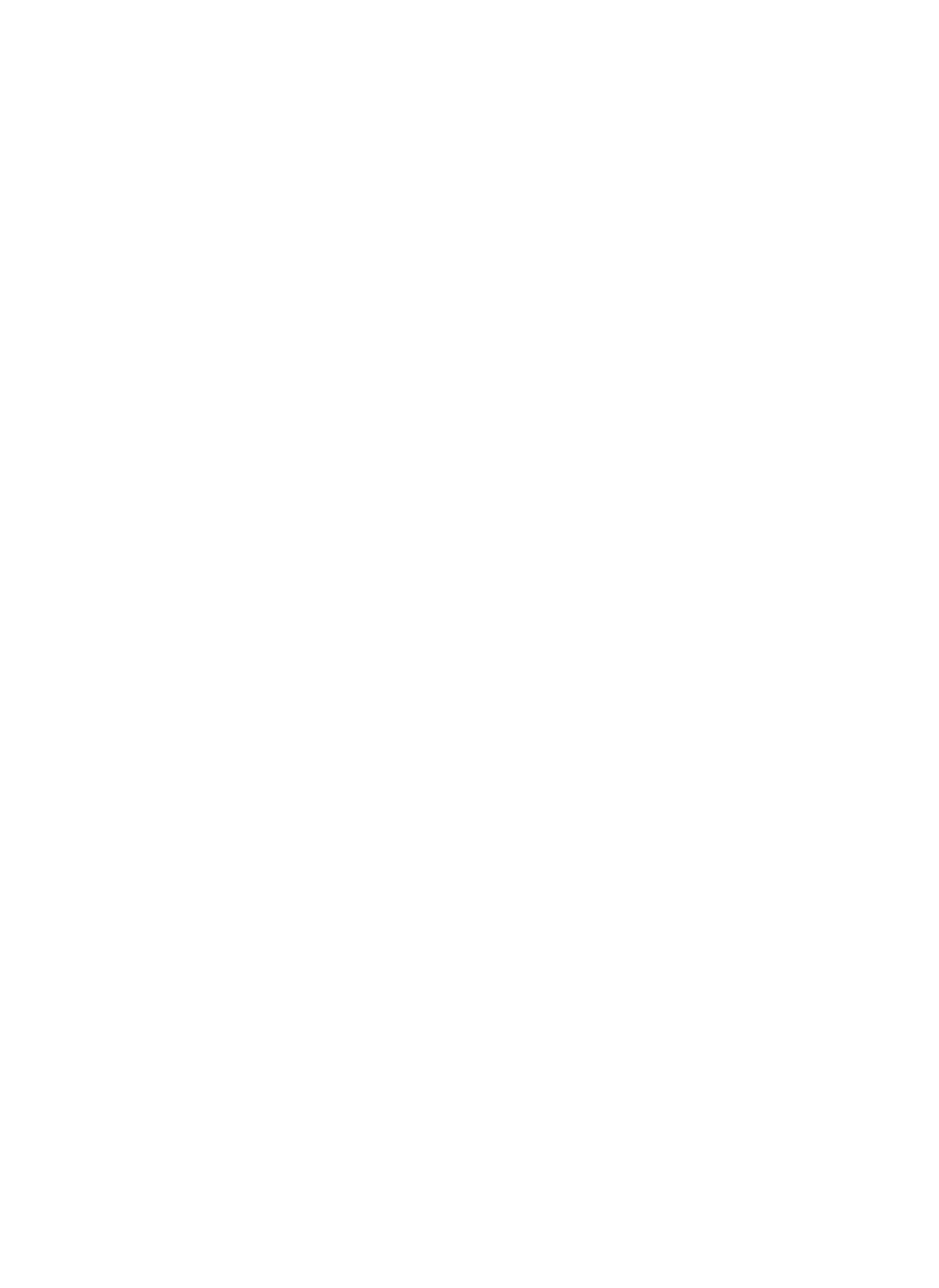CHENNAI FERROUS INDUSTRIES LIMITED

Registered Office: OPG Nagar, Periya Obulapuram village, Nagaraja kandigai, Madharapakkam Road,

Gummidipoondi – 601201

CIN: L27310TN2010PLC075626

#### PROXY FORM

[Pursuant to section 105(6) of the Companies Act, 2013 and rule 19(3) of the Companies (Management and Administration) Rules, 2014]

| Name of the Member (s)    | ٠ |  |
|---------------------------|---|--|
| <b>Registered Address</b> | ٠ |  |
| E-mail Id                 |   |  |
| Folio No/ Client Id       |   |  |
| DP ID                     | ٠ |  |

I/We, being the member (s) of …………. shares of the above named company, hereby appoint

1. Name : Address : E-mail Id : Signature :

or failing him

- 2. Name :
	- Address :
	- E-mail Id :
	- Signature :

as my/our proxy to attend and vote (on a poll) for me/us and on my/our behalf at 7th Annual General Meeting of the Company, to be held on Saturday, the 30th September 2017 at 2.00 p.m. at OPG Nagar, Periya Obulapuram village, Nagaraja kandigai, Madharapakkam Road, Gummidipoondi – 601201 and at any adjournment thereof in respect of such resolutions as are indicated below:

| <b>Adoption of Financial Statements</b>                         |
|-----------------------------------------------------------------|
| 2. Appointment of Directors                                     |
| 3. Ratification of Auditor's Appointment                        |
| 4. Approval of re-appointment of Chairman and Managing Director |
| Re-appointment of Independent Director                          |

Signed this ………… day of ……………………. 2016. Affix



#### Signature of Proxy holder(s)

#### Note :

This form of proxy in order to be effective should be duly completed and deposited at the Registered Office of the Company, not less than 48 hours before the commencement of the Meeting.